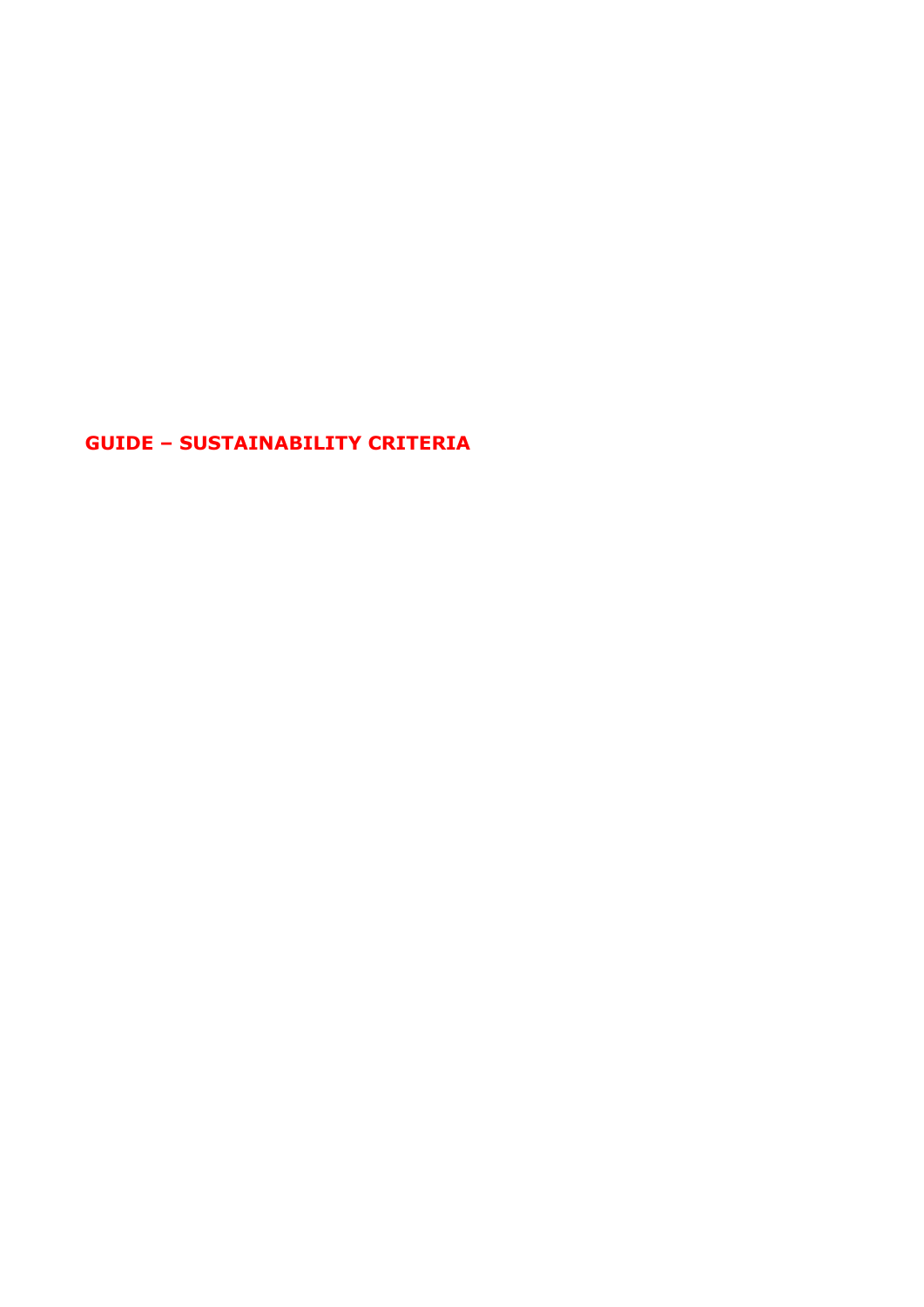Sustainability Expertise Centre May 2020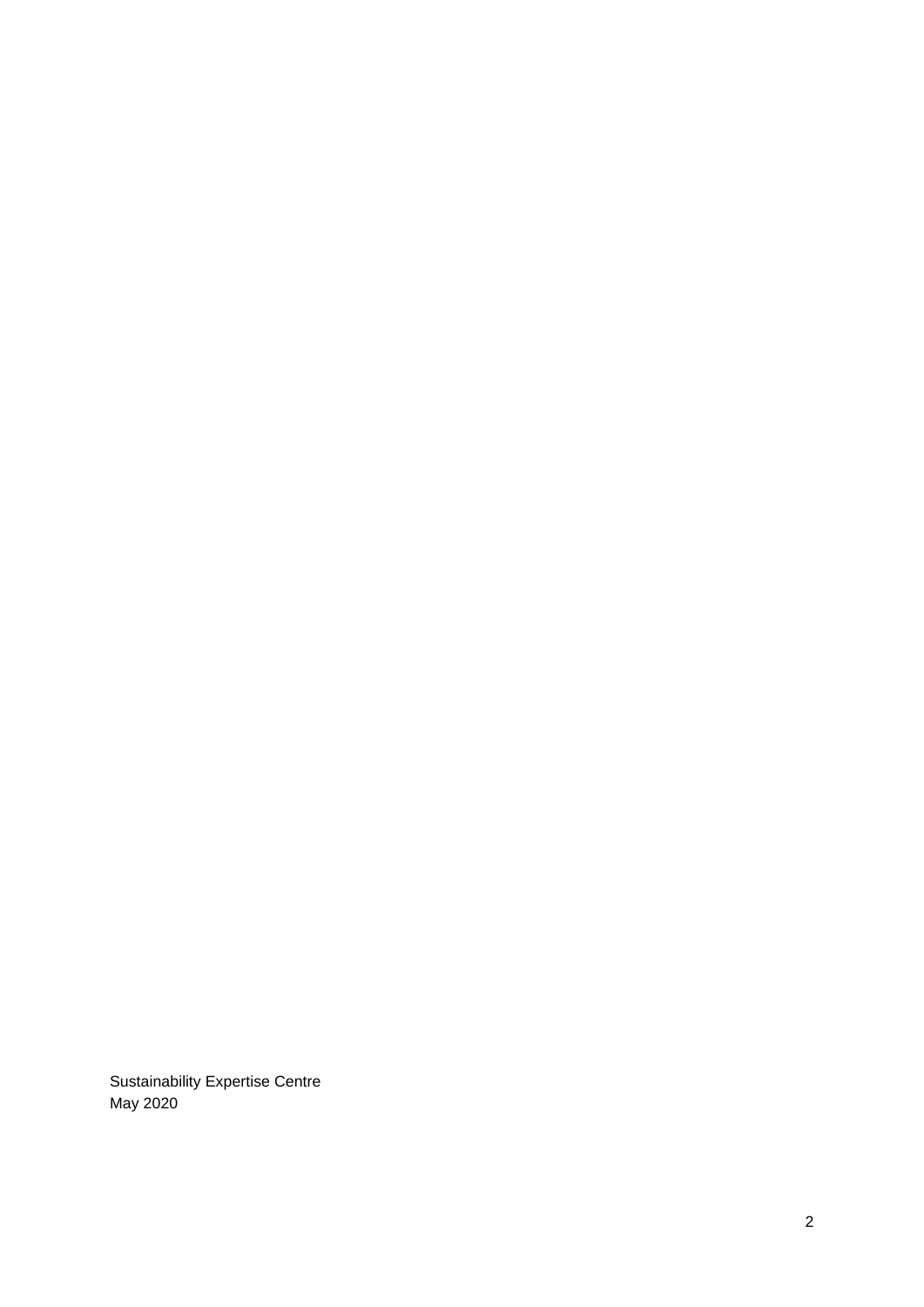# **Contents**

| 1. |         |           |                                                                                           |  |
|----|---------|-----------|-------------------------------------------------------------------------------------------|--|
|    | 1.1     |           |                                                                                           |  |
|    | 1.2     |           |                                                                                           |  |
|    |         |           |                                                                                           |  |
|    | 2.1     |           |                                                                                           |  |
|    | 2.2     |           |                                                                                           |  |
|    |         |           |                                                                                           |  |
|    | 3.1     |           |                                                                                           |  |
|    | 3.1.1   |           |                                                                                           |  |
|    | 3.2     |           | Green bonds, social bonds, sustainable bonds and loan portfolios of financial service     |  |
|    |         |           |                                                                                           |  |
|    | 3.2.1   |           | Assessment criteria for green bonds, social bonds, sustainable bonds and loan portfolios  |  |
|    |         |           |                                                                                           |  |
|    | 3.3     |           |                                                                                           |  |
|    | 3.3.1   |           |                                                                                           |  |
|    | 3.3.2   |           |                                                                                           |  |
|    | 3.4     |           |                                                                                           |  |
|    |         |           | 3.4.1 Selection methodology and criteria for mortgages and securitised                    |  |
|    |         |           |                                                                                           |  |
|    | 3.5     |           |                                                                                           |  |
|    |         |           | 3.5.1. Selection methodology and criteria for housing corporations  26                    |  |
|    | 3.6     |           |                                                                                           |  |
|    | 3.6.1   |           |                                                                                           |  |
|    | 3.7     |           |                                                                                           |  |
|    | 3.7.1   |           | Selection methodology and criteria for institutions for education, culture and leisure 29 |  |
|    | 3.8     |           |                                                                                           |  |
|    |         |           | 3.8.1 Selection methodology and criteria for water boards and water                       |  |
|    |         |           |                                                                                           |  |
| 4. |         |           |                                                                                           |  |
|    | 4.1     |           | ASN Duurzaam Aandelenfonds, ASN Duurzaam Small & Midcapfonds and ASN Milieu &             |  |
|    |         |           |                                                                                           |  |
|    | 4.1.1   |           |                                                                                           |  |
|    | 4.1.1.1 |           |                                                                                           |  |
|    | 4.1.1.2 |           |                                                                                           |  |
|    | 4.1.1.3 |           |                                                                                           |  |
|    | 4.1.1.4 |           |                                                                                           |  |
|    | 4.1.3   |           |                                                                                           |  |
|    | 4.1.4   |           |                                                                                           |  |
|    | 4.1.5   |           |                                                                                           |  |
|    | 4.1.6   |           |                                                                                           |  |
|    | 4.1.6.1 |           |                                                                                           |  |
|    |         |           |                                                                                           |  |
|    | 4.1.6.2 |           |                                                                                           |  |
|    |         | 4.1.6.2.A |                                                                                           |  |
|    |         | 4.1.6.2.B |                                                                                           |  |
|    |         | 4.1.6.2.C |                                                                                           |  |
|    |         | 4.1.6.2.D |                                                                                           |  |
|    | 4.2     |           |                                                                                           |  |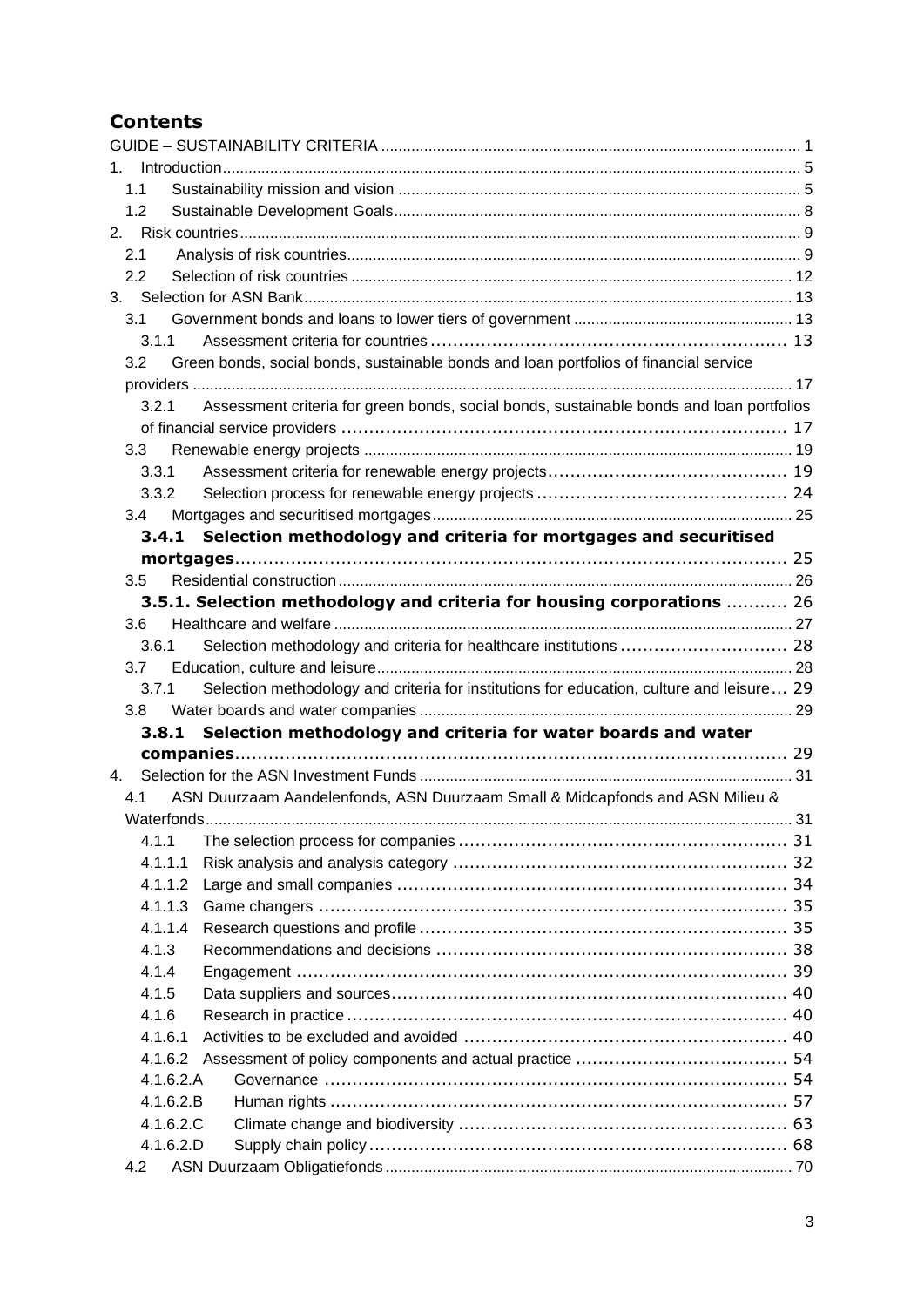| 4.4.2 Selection methodology for microfinance institutions  72 |  |
|---------------------------------------------------------------|--|
|                                                               |  |
|                                                               |  |
|                                                               |  |
|                                                               |  |
|                                                               |  |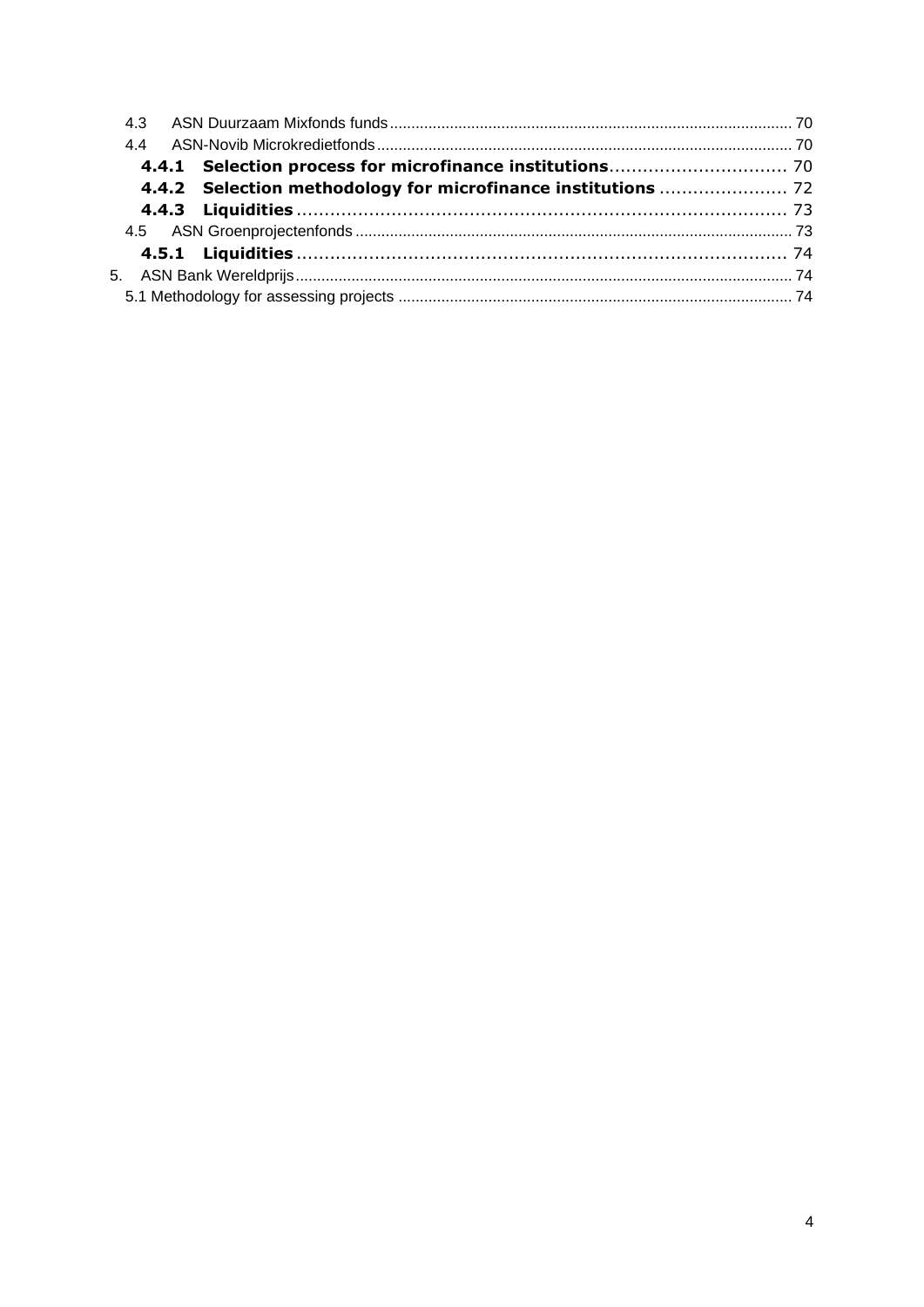# <span id="page-4-0"></span>**1. Introduction**

This document is a practical guide for de Volksbank's Sustainability Expertise Centre (*Expertisecentrum Duurzaamheid*; ECD), which is part of ASN Bank. The ECD uses the guide to conduct sustainability research for both ASN Bank and the ASN Investment Funds<sup>1</sup>. 'Sustainability research' is the study of whether current or potential investments<sup>2</sup> meet ASN Bank's sustainability criteria. For this research we have developed special policies that translate our vision and mission. They have been laid down in our policy papers on climate change, biodiversity and human rights. Some aspects have been further elaborated in memoranda. All policy papers can be found in the House of Policies (HOP). This document shows how we apply these sustainability criteria in practice, where we draw the line and what this process looks like. For further background when reading this guide, please refer to the HOP.

The guide will help ECD analysts to formulate unequivocal advice and explains to interested parties how we do that. Accordingly, this document serves as:

- a clear description of the research methods;
- a master document for the ECD department;
- an overview of current policy, because the document is updated and supplemented where necessary;
- information for everyone who would like to know how ASN Bank performs its research.

# *Changing criteria*

Although this is a detailed document, it is not possible to draw up a comprehensive list of sustainability criteria which all of ASN Bank's activities must meet. The reason for this is that our world is in constant flux and is complex. In practice, we are regularly faced with dilemmas to which the criteria do not give an unequivocal answer and the policy does not always provide clear guidance when new types of investments present themselves. In such cases, we fall back on our basis: our mission, our vision and the three pillars of our sustainability policy: human rights, climate change and biodiversity. On the basis of these principles, we analyse how to prevent adverse effects or limit them as far as possible.

# <span id="page-4-1"></span>**1.1Sustainability mission and vision**

As ASN Bank's sustainability vision and mission are guiding in the selection process, we will address them in more detail below.

# **Vision**

Ever since its establishment in 1960, ASN Bank has been working towards a sustainable and just society in which people are free to make their own choices without harming others. A society without poverty, in which everyone has access to education, good housing and medical care. Through our vision of society, we show how we wish to shape it in the long run.

<sup>&</sup>lt;sup>1</sup> The ASN Investment Funds are managed by ASN Beleggingsinstellingen Beheer B.V. (ABB). ASN Bank established ABB in 1993 to implement its vision, mission and strategy through investments. Like ASN Bank, ABB is part of Volksbank.

<sup>2</sup> ASN Bank invests customers' savings, while the ASN Investment Funds invest customers' investment money. Key categories in which we invest money are bonds and private loans to governments (countries, provinces and municipalities), as well as residential mortgages, water boards, energy companies, healthcare institutions, housing corporations, education, culture and leisure, and renewable energy. The ASN Bank Management Board is responsible for ASN Bank's decision-making. ABB has set up Investment Committees that decide whether companies, governments, projects and institutions are admitted to or removed from the investment universe.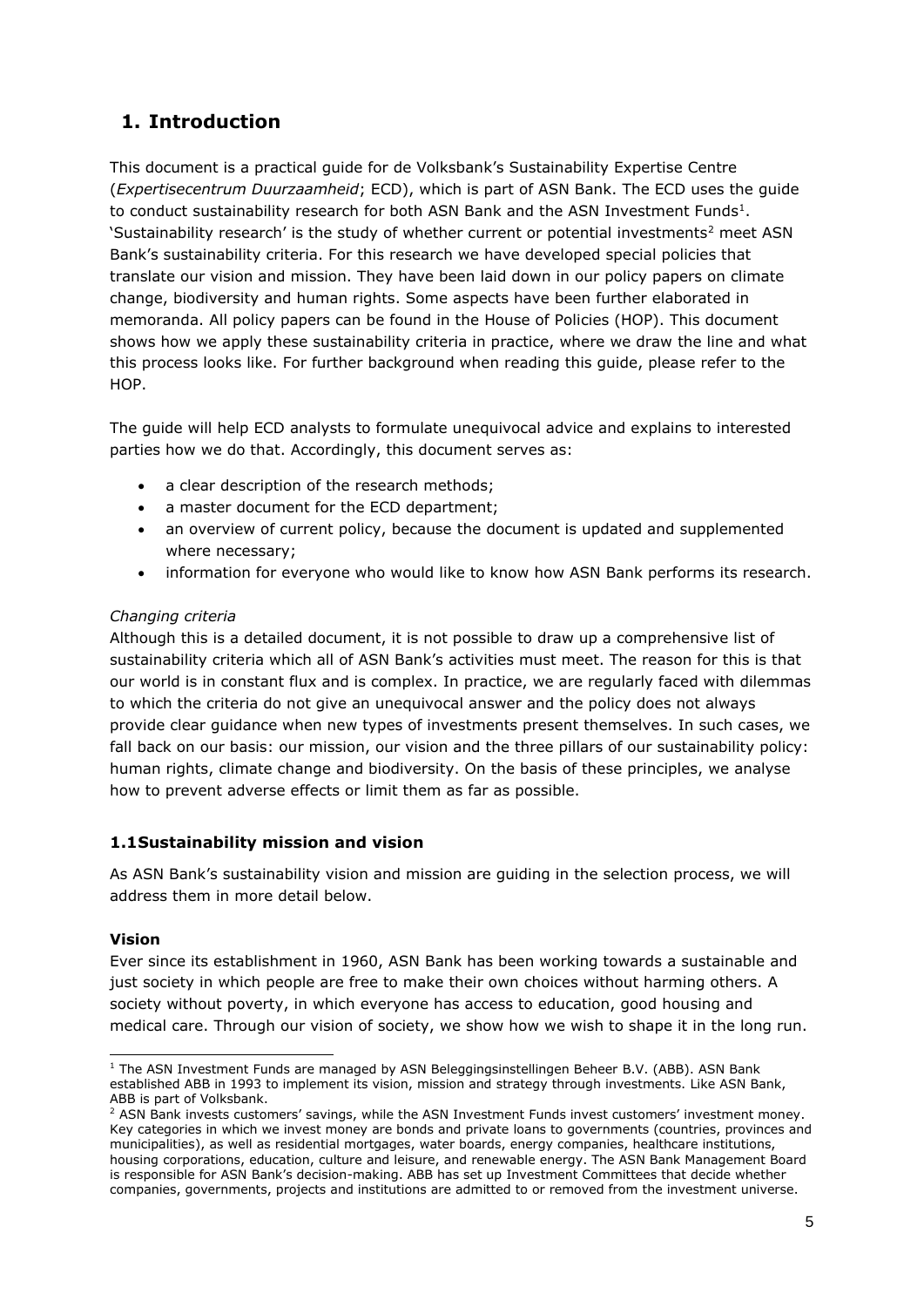This means that a vision is a *visual* picture. It shows us an imaginable future. But a vision is not a blueprint – rather, it inspires us and invites us to be creative. A vision is never finished and does not give an answer to every question. Sometimes it is very realistic and sometimes it is very utopian. A vision is not set in stone, but generates ideas that steer the fulfilment of our mission. If our criteria do not provide an answer to a question, we will look for the answer by taking our vision as a starting point.

Our vision is based on three components:

### **1)** *Globally recognised reports, treaties and conventions*

We define 'sustainability' according to the 1987 Brundtland report *Our Common Future*: "Sustainable development is development that meets the needs of the present without compromising the ability of future generations to meet their own needs."

On the basis of this definition, we have defined the three pillars of our sustainability policy: human rights, climate change and biodiversity. Furthermore, good governance and animal welfare are major themes for us. All issues that matter to our customers and to us can be grouped under these five key concepts.

We also endorse international treaties and conventions in the areas of human rights, climate change, biodiversity, good governance and animal welfare.

| <b>Key concept</b> | <b>Inspiration</b>                | <b>Components</b>                     |
|--------------------|-----------------------------------|---------------------------------------|
| Sustainability     | Brundtland report                 | E.g., fair distribution of wealth,    |
|                    |                                   | relationship between short term and   |
|                    |                                   | long term,                            |
|                    |                                   | relationship between the environment  |
|                    |                                   | and wealth.                           |
| <b>ASN Bank's</b>  | ASN Bank's history as a trade     | E.g., freedom, equality, justice,     |
| origins            | union                             | independence, safety and security,    |
|                    |                                   | freedom of association.               |
| Human rights       | E.g., the United Nation's         | E.g., healthcare, a living wage, no   |
|                    | Universal Declaration of          | child labour but school, good working |
|                    | Human Rights and the              | conditions, privacy, housing, social  |
|                    | Guiding Principles on Business    | needs.                                |
|                    | and Human Rights                  |                                       |
| Climate change     | Findings of the                   | E.g., energy, housing, the climate,   |
|                    | Intergovernmental Panel on        | greenhouse gases.                     |
|                    | Climate Change (IPCC) of the      |                                       |
|                    | World Meteorological              |                                       |
|                    | Organization (WMO), the           |                                       |
|                    | <b>United Nations Environment</b> |                                       |
|                    | Programme (UNEP) and the          |                                       |
|                    | Paris Agreement                   |                                       |
| Biodiversity       | Convention on Biological          | E.g., nutrition, land use, nature,    |
|                    | Diversity (CBD), drafted at       | water, circular economy, air.         |
|                    | the 1992 Rio Earth Summit         |                                       |
| Governance         | OECD and UN treaties and          | E.g., corruption, functioning rule of |
|                    | rules                             | law.                                  |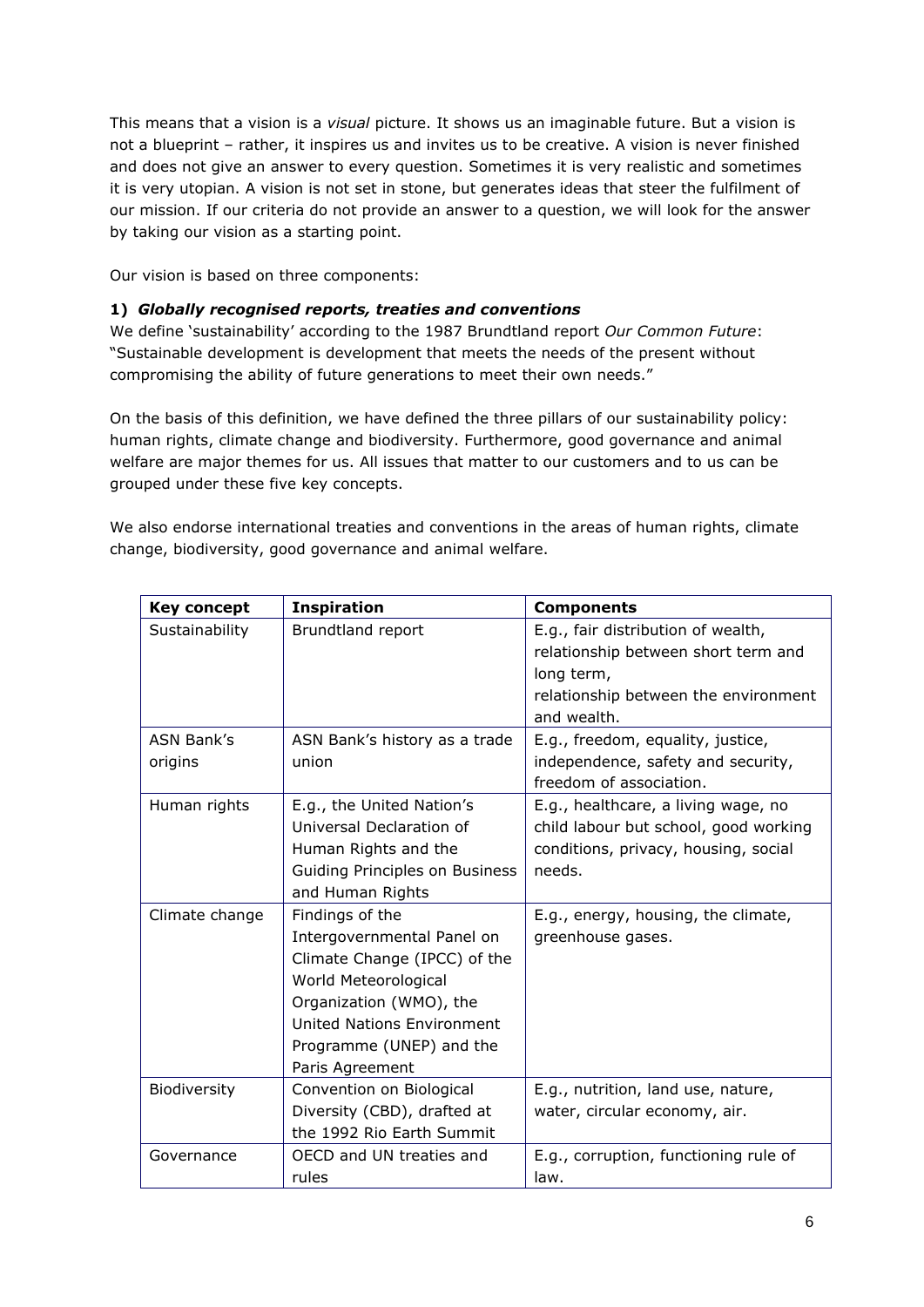| Animal welfare | Five freedoms of the Farm | E.g., animal welfare. |  |  |
|----------------|---------------------------|-----------------------|--|--|
|                | Animal Welfare Committee  |                       |  |  |

# **2)** *Norms and values*

We endorse norms and values such as *justice*, the *precautionary principle*, *transparency* and science as guidelines. These have shaped our history and will define our future.

# **3)** *Basic human needs*

Human needs guide all our actions. The companies, projects and institutions that we finance and in which we invest play a major role in meeting these needs. For instance, food and water are part of the basic necessities of life. Housing, education and energy come under the need for safety and security. Transport, waste processing and clothing are also important for a pleasurable life.

# **Mission**

ASN Bank's mission is in line with its vision. Our mission is: 'Our economic conduct is aimed at promoting sustainability in society. We help to secure changes that are intended to put an end to processes whose harmful effects are shifted to future generations or foisted onto the environment, nature and vulnerable communities. In doing so, we do not lose sight of the necessity to yield returns in the long run that safeguard the continued existence of our bank. We manage the funds that our customers entrust to us in a manner that does justice to their expectations.'

We have translated our mission and vision into policy. As stated, our three sustainability pillars – human rights, climate change and biodiversity – are at the heart of this policy. The relationship between the mission, vision and policy is presented in a figure below.

| <b>Objecti</b>          | <b>Hierarchy of sustainability policy</b>                                          |  |  |  |  |
|-------------------------|------------------------------------------------------------------------------------|--|--|--|--|
| ve                      |                                                                                    |  |  |  |  |
|                         | Vision                                                                             |  |  |  |  |
| Reason for<br>existence | Ever since its establishment in 1960, ASN Bank has been working towards a          |  |  |  |  |
|                         | sustainable and just society in which people are free to make their own choices    |  |  |  |  |
|                         | without harming others. A society without poverty, in which everyone has access to |  |  |  |  |
|                         | education, good housing and medical care.                                          |  |  |  |  |
|                         |                                                                                    |  |  |  |  |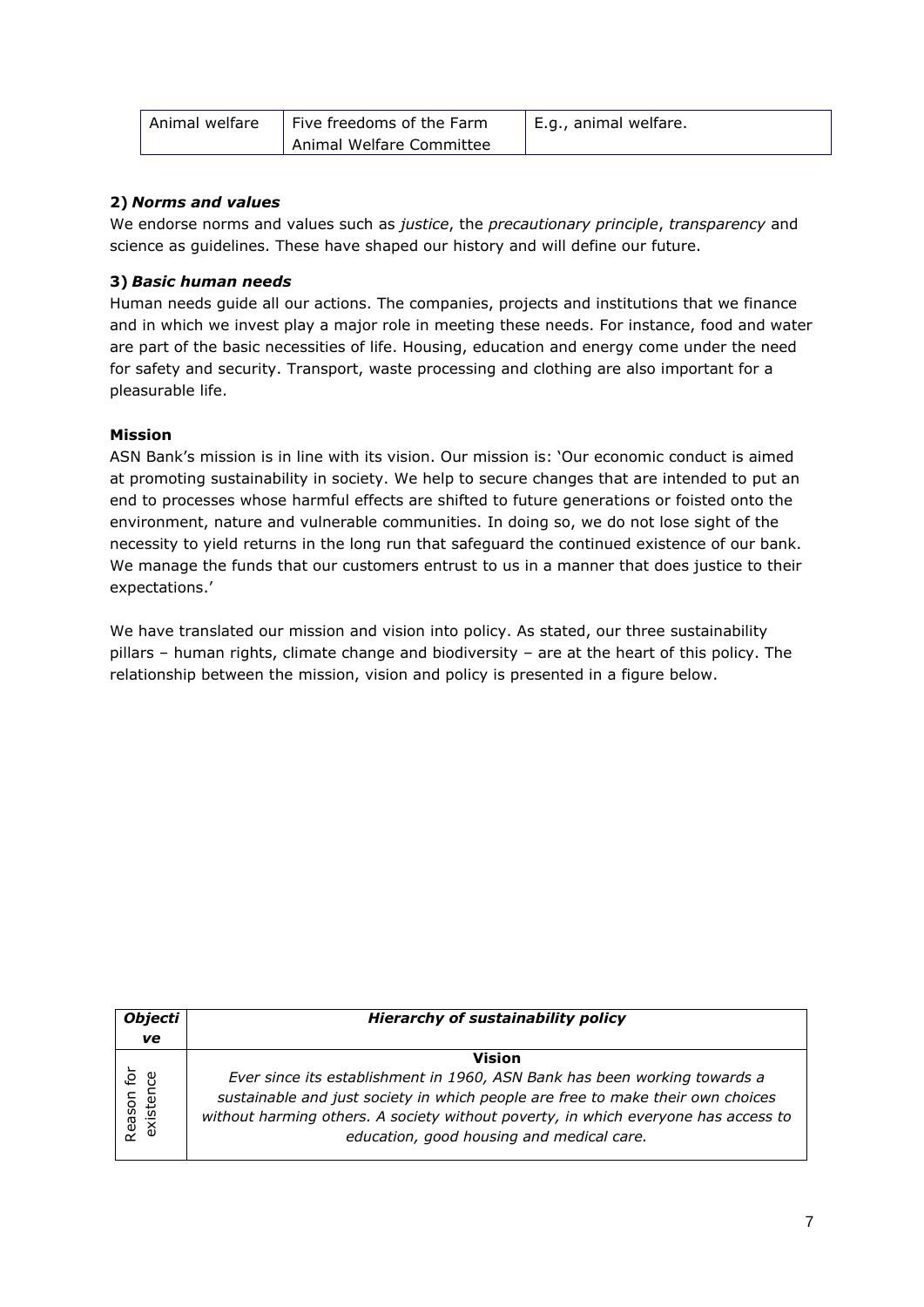|                                                                                                      |                                                                                                                                                                |                                       |                             |                               |                                                                                      |                    | <b>Mission</b>               |            |                 |                                               |              |                     |                |                  |
|------------------------------------------------------------------------------------------------------|----------------------------------------------------------------------------------------------------------------------------------------------------------------|---------------------------------------|-----------------------------|-------------------------------|--------------------------------------------------------------------------------------|--------------------|------------------------------|------------|-----------------|-----------------------------------------------|--------------|---------------------|----------------|------------------|
|                                                                                                      |                                                                                                                                                                |                                       |                             |                               | Our economic conduct is aimed at promoting sustainability in society. That is why we |                    |                              |            |                 |                                               |              |                     |                |                  |
| Implementing the                                                                                     | contribute to changes that are intended to put an end to processes whose harmful                                                                               |                                       |                             |                               |                                                                                      |                    |                              |            |                 |                                               |              |                     |                |                  |
|                                                                                                      | effects:                                                                                                                                                       |                                       |                             |                               |                                                                                      |                    |                              |            |                 |                                               |              |                     |                |                  |
| vision                                                                                               |                                                                                                                                                                | are shifted to future generations, or |                             |                               |                                                                                      |                    |                              |            |                 |                                               |              |                     |                |                  |
|                                                                                                      | are foisted onto the environment, nature and vulnerable communities.<br>In doing so, we do not lose sight of the necessity to yield returns for our customers. |                                       |                             |                               |                                                                                      |                    |                              |            |                 |                                               |              |                     |                |                  |
|                                                                                                      |                                                                                                                                                                |                                       |                             |                               |                                                                                      |                    |                              |            |                 |                                               |              |                     |                |                  |
|                                                                                                      |                                                                                                                                                                |                                       |                             |                               | And, as a bank, we want to achieve a financial result that safeguards the continued  |                    |                              |            |                 |                                               |              |                     |                |                  |
|                                                                                                      |                                                                                                                                                                |                                       |                             |                               | sound existence of our bank in the long run.                                         |                    |                              |            |                 |                                               |              |                     |                |                  |
|                                                                                                      |                                                                                                                                                                |                                       |                             |                               |                                                                                      |                    | <b>Sustainability policy</b> |            |                 |                                               |              |                     |                |                  |
|                                                                                                      |                                                                                                                                                                |                                       |                             |                               | (three pillars underpinning all sustainability issues)                               |                    |                              |            |                 |                                               |              |                     |                |                  |
|                                                                                                      |                                                                                                                                                                |                                       | <b>Climate change</b>       |                               |                                                                                      |                    | <b>Human rights</b>          |            |                 |                                               |              | <b>Biodiversity</b> |                |                  |
|                                                                                                      |                                                                                                                                                                |                                       |                             | (vision of climate change and |                                                                                      |                    | (social and ethical          |            |                 | (criteria regarding                           |              |                     |                |                  |
|                                                                                                      |                                                                                                                                                                |                                       | CO <sub>2</sub> objectives) |                               |                                                                                      | criteria)          |                              |            | maintaining and |                                               |              |                     |                |                  |
|                                                                                                      |                                                                                                                                                                |                                       |                             |                               |                                                                                      |                    |                              |            |                 | strengthening biodiversity<br>and ecosystems) |              |                     |                |                  |
| Guideline and assessment criteria for the activities and<br>of ASN Bank and the ASN Investment Funds |                                                                                                                                                                |                                       |                             |                               |                                                                                      |                    |                              |            |                 |                                               |              |                     |                |                  |
|                                                                                                      | Other policies and memoranda (tailoring pillars to specific sectors and issues):                                                                               |                                       |                             |                               |                                                                                      |                    |                              |            |                 |                                               |              |                     |                |                  |
|                                                                                                      | Sectors Issues Other                                                                                                                                           |                                       |                             |                               |                                                                                      |                    |                              |            |                 |                                               |              |                     |                |                  |
|                                                                                                      |                                                                                                                                                                |                                       |                             |                               |                                                                                      |                    |                              |            |                 |                                               |              |                     |                |                  |
| investments                                                                                          |                                                                                                                                                                |                                       |                             |                               |                                                                                      |                    |                              |            |                 |                                               |              |                     |                |                  |
|                                                                                                      |                                                                                                                                                                |                                       |                             |                               |                                                                                      |                    |                              |            |                 |                                               |              |                     |                |                  |
|                                                                                                      | Financial services                                                                                                                                             |                                       | Circular economy            |                               | energy                                                                               | Living and working |                              |            |                 | Supply chain policy                           |              |                     |                | Government bonds |
|                                                                                                      |                                                                                                                                                                | Transport                             |                             |                               |                                                                                      |                    |                              | Governance |                 |                                               | Microfinance | Voting policy       |                |                  |
|                                                                                                      |                                                                                                                                                                |                                       |                             | Plastic                       |                                                                                      |                    |                              |            |                 |                                               |              |                     |                |                  |
|                                                                                                      |                                                                                                                                                                |                                       |                             |                               |                                                                                      |                    |                              |            |                 |                                               |              |                     |                |                  |
|                                                                                                      |                                                                                                                                                                |                                       |                             |                               | Renewable                                                                            |                    |                              |            | Animal welfare  |                                               |              |                     | Risk countries |                  |
|                                                                                                      |                                                                                                                                                                |                                       |                             |                               |                                                                                      |                    | Consumer protection          |            |                 |                                               |              |                     |                |                  |
|                                                                                                      |                                                                                                                                                                |                                       |                             |                               |                                                                                      |                    |                              |            |                 |                                               |              |                     |                |                  |
|                                                                                                      |                                                                                                                                                                |                                       |                             |                               |                                                                                      |                    |                              |            |                 |                                               |              |                     |                |                  |
|                                                                                                      |                                                                                                                                                                |                                       |                             |                               | Guide - Sustainability Criteria (guidelines and procedures for assessments based on  |                    |                              |            |                 |                                               |              |                     |                |                  |
|                                                                                                      |                                                                                                                                                                |                                       |                             |                               |                                                                                      |                    |                              |            |                 |                                               |              |                     |                |                  |
|                                                                                                      | the above policies)                                                                                                                                            |                                       |                             |                               |                                                                                      |                    |                              |            |                 |                                               |              |                     |                |                  |

# <span id="page-7-0"></span>**1.2 Sustainable Development Goals**

ASN Bank's sustainability vision and mission dovetail well with the United Nations' Sustainable Development Goals (SDGs). These 17 global Goals and 169 underlying targets were signed by 193 Member States in 2015 and aim to reduce poverty and inequalities, tackle climate change and protect natural resources by 2030.<sup>3</sup>

We support the SDGs and ensure with our sustainability policy that our investments do not conflict with the Goals. In addition, we actively contribute to various SDGs through our three long-term goals and a number of products.

This document contains references to SDG targets.<sup>4</sup> These are shown in red in the sections describing the selection criteria for our investments and show the links between our sustainability policy and the SDGs.

<sup>3</sup> https://sustainabledevelopment.un.org/sdgs

<sup>4</sup> The 169 SDG targets have been formulated for governments and are difficult to translate to companies. We have assessed ourselves which targets relate to our own practice. By naming the targets, we try to indicate how we, as a financial institution, implement the 17 SDGs.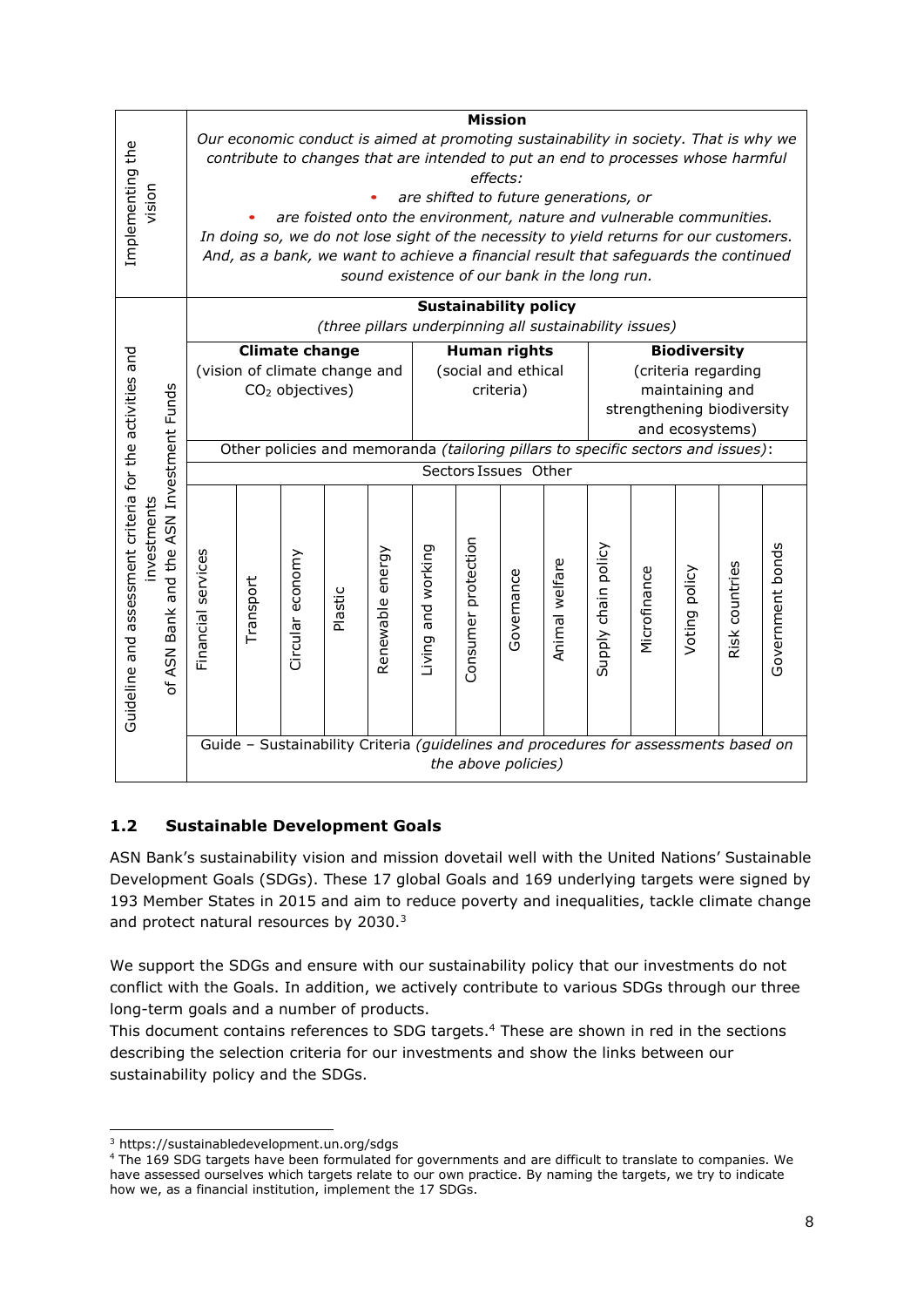# <span id="page-8-0"></span>**2. Risk countries**

Companies<sup>5</sup> run the risk of violating human rights in every country, but this risk is not the same in every country. The risk that companies run in countries where human rights are guaranteed by law and are properly enforced is lower than in countries where this is not the case. That is why, for every country, we assess the level of the risk that companies run of violating human rights. ASN Bank uses this risk classification primarily to assess the activities of companies, institutions and projects. The country risk analysis is not used for the selection of government bonds.

# <span id="page-8-1"></span>**2.1 Analysis of risk countries**

SDG targets: 5.1, 5.5, 5.a, 5.c, 8.7, 8.8, 10.3, 16.2, 16.3, 16.5, 16.10, 16.b In analysing risk countries, every two years we assess the countries that were internationally recognised by the United Nations.<sup>6</sup> We look at each country's performance on seven topics, resulting in seven scores (high, medium or low) for the country. On that basis, we classify the country as a low-risk country, risk country or high-risk country. The table below clarifies which categories of risk countries ASN Bank distinguishes and how we arrive at this classification.

| <b>High-risk country</b>      | <b>Risk country</b>          | Low-risk country                |
|-------------------------------|------------------------------|---------------------------------|
| Countries where companies     | Countries where companies    | Countries where companies       |
| run a high risk of being      | run an average risk of being | run a relatively low risk of    |
| involved in the most serious  | involved in human rights     | being involved in human         |
| types of human rights         | violations, such as child    | rights violations.              |
| violations, such as war       | labour and lack of freedom   |                                 |
| crimes, genocide and crimes   | of association, and/or       | A country is a low-risk         |
| against humanity, or of       | corruption.                  | country if it scores 'low' five |
| being involved in other       |                              | times or more, and has no       |
| human rights violations,      | All countries that are not   | 'high' score. See the           |
| such as child labour and lack | high- or low-risk countries  | explanation below.              |
| of freedom of association,    | fall in the risk-country     |                                 |
| and/or corruption.            | category. See the            |                                 |
|                               | explanation below.           |                                 |
| A country is a high-risk      |                              |                                 |
| country if it scores 'high'   |                              |                                 |
| three times or more. See the  |                              |                                 |
| explanation below.            |                              |                                 |

# *Topics*

The table below shows which topics we assess, why it is precisely these topics that we have selected and which indicator we use to determine whether a country has a low, medium or high risk on the topic in question.

| Topic |             |                                                                         |  |  |  |
|-------|-------------|-------------------------------------------------------------------------|--|--|--|
| Peace | Explanation | If there is no peace, there is an increased risk for companies of being |  |  |  |
|       |             | involved in (serious) human rights violations.                          |  |  |  |
|       | Indicator   | The degree of stability and/or the existence of conflict in a country.  |  |  |  |
|       | Sources     | Institute for Economics and Peace: Global Peace Index                   |  |  |  |

<sup>5</sup> Here, we use the term 'company' as a collective term; we use it to refer to all possible organisations, projects and companies in which ASN Bank and the ASN Investment Funds may invest or that they may fund, except for government bonds.

 $\frac{6}{9}$  We do not publish this list on the website; it is available on request.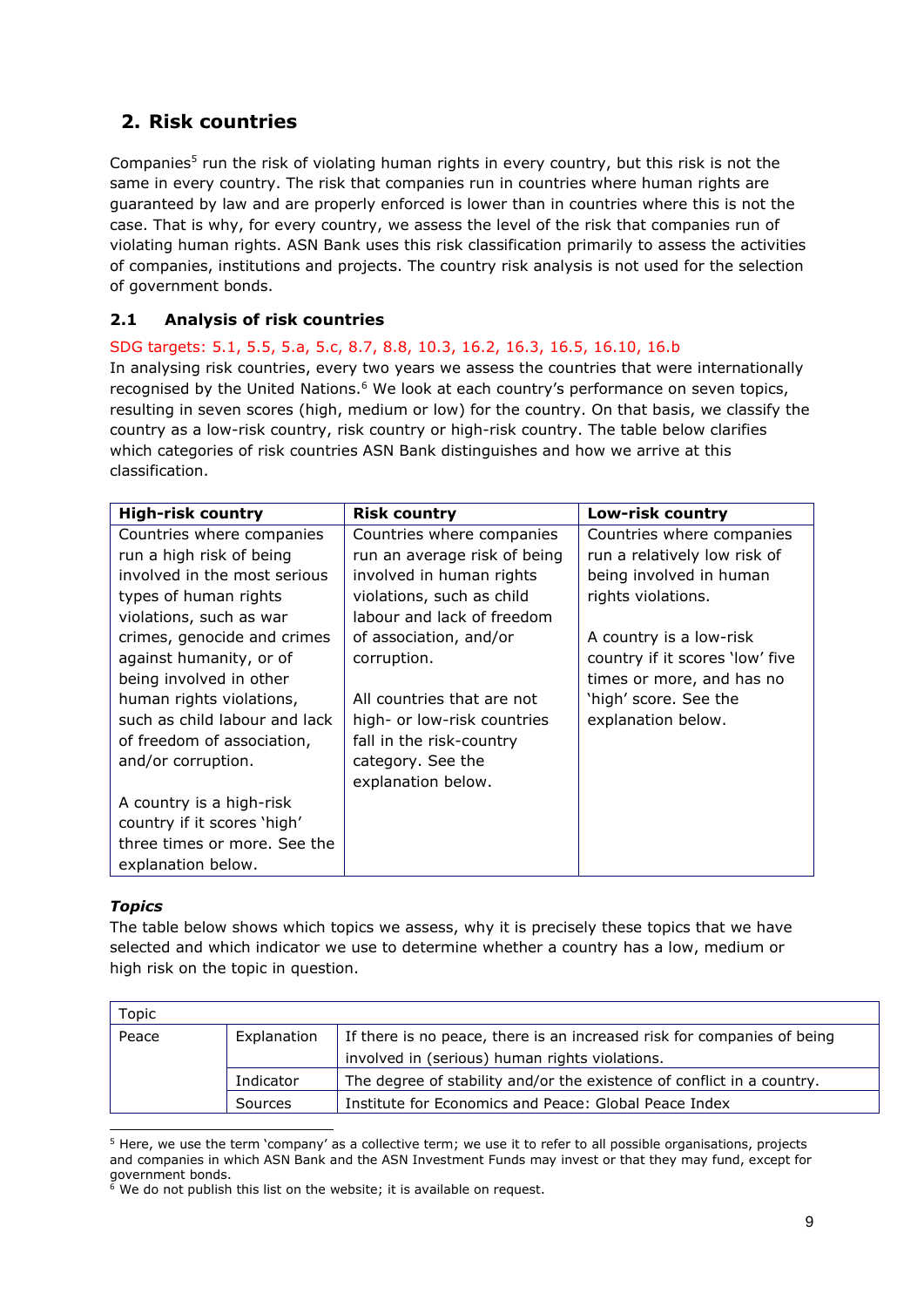|              | Assessment  | Low-risk countries: countries scoring 'high' and 'very high'.                 |
|--------------|-------------|-------------------------------------------------------------------------------|
|              |             | Risk countries: countries scoring 'medium'.                                   |
|              |             | High-risk countries: countries scoring 'low' and 'very low'.                  |
| Democracy    | Explanation | If there is no democracy or freedom, there is an increased risk for           |
| and freedom  |             | companies of being involved in (serious) human rights violations.             |
|              | Indicator   | The level of democracy and freedom in a country.                              |
|              |             |                                                                               |
|              | Sources     | Freedom House: Freedom in the World                                           |
|              | Assessment  | Low-risk countries: countries scoring 'free'.                                 |
|              |             | Risk countries: countries scoring 'partly free'.                              |
|              |             | High-risk countries: countries scoring 'not free'.                            |
| Child labour | Explanation | The prohibition of child labour is one of the fundamental labour rights of    |
|              |             | the International Labour Organization (ILO); companies run a high risk of     |
|              |             | getting involved.                                                             |
|              | Indicator   | The risk of child labour occurring in a country.                              |
|              | Sources     | Ratification of conventions:                                                  |
|              |             | - ILO Convention No. 138 concerning a minimum age of fifteen (1973)           |
|              |             | - ILO Convention No. 182 concerning the worst forms of child labour           |
|              |             | (1999)                                                                        |
|              |             | - Unicef and Global Child Forum: Children's Rights and Business Atlas         |
|              | Assessment  | Low-risk countries:                                                           |
|              |             | - a country has ratified both conventions, and                                |
|              |             | - a country falls into tier 1 of the Children's Rights and Business Atlas     |
|              |             | Risk countries:                                                               |
|              |             | - a country has ratified one convention or neither of the conventions,        |
|              |             | and/or                                                                        |
|              |             | - a country falls into tier 2 of the Children's Rights and Business Atlas     |
|              |             | High-risk countries:                                                          |
|              |             | - a country falls into tier 3 or tier 4 of the Children's Rights and Business |
|              |             | Atlas                                                                         |
| Freedom of   | Explanation | The right to freedom of association is one of the ILO's fundamental labour    |
| association  |             | rights and part of economic, social and cultural (ESC) rights; companies      |
|              |             | run a high risk of getting involved.                                          |
|              | Indicator   | The risk that the degree of freedom of association in a country is small.     |
|              | Sources     | Ratification of conventions:                                                  |
|              |             | - ILO Convention No. 87 concerning the freedom of association and             |
|              |             | protection of the right to organise (1948)                                    |
|              |             |                                                                               |
|              |             | - ILO Convention No. 98 concerning the right to organise and collective       |
|              |             | bargaining (1949)                                                             |
|              |             | - Freedom House: Freedom in the World, sub-score E (Associational and         |
|              |             | Organizational Rights)                                                        |
|              |             | - ITUC: Global Rights Index                                                   |
|              | Assessment  | Low-risk countries:                                                           |
|              |             | - a country has ratified both conventions, and                                |
|              |             | - a country scores 12 on the Freedom House list, and                          |
|              |             | - a country does not score 5 on the ITUC list.                                |
|              |             | Risk countries:                                                               |
|              |             | - a country has ratified one convention or neither of the conventions,        |
|              |             | and/or                                                                        |
|              |             | - a country scores 4 to 11 on the Freedom House list, and                     |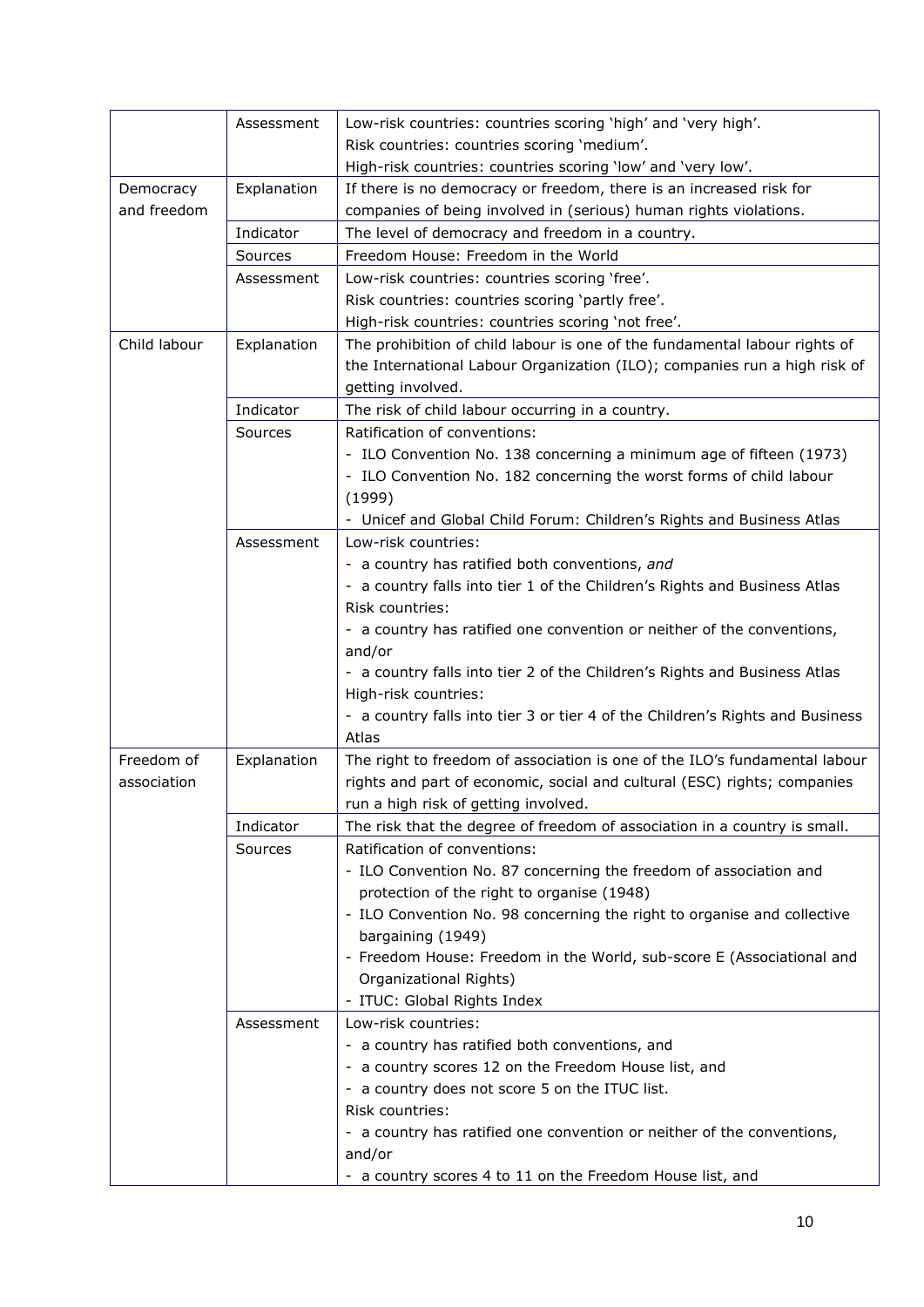|                |             | - a country does not score 5 on the ITUC list.                            |
|----------------|-------------|---------------------------------------------------------------------------|
|                |             | High-risk countries:                                                      |
|                |             | - a country scores 3 or lower on the Freedom House list, and/or           |
|                |             | - a country scores 5 on the ITUC list.                                    |
| Forced labour  | Explanation | The prohibition of forced labour is one of the ILO's fundamental labour   |
|                |             | rights; companies run a high risk of getting involved.                    |
|                | Indicator   | The risk of forced labour occurring in a country.                         |
|                | Sources     | Ratification of conventions:                                              |
|                |             | - ILO Convention No. 105 concerning the abolition of forced labour (1957) |
|                |             | - ILO Convention No. 29 concerning forced labour (1930)                   |
|                |             | - Walk Free Foundation: Global Slavery Index                              |
|                | Assessment  | Low-risk countries:                                                       |
|                |             | - a country has ratified both conventions, and                            |
|                |             | - a country has a score on the Global Slavery Index that corresponds to   |
|                |             | the scores of (approximately) the top 25 countries with the highest       |
|                |             | scores <sup>7</sup> .                                                     |
|                |             | <b>Risk countries:</b>                                                    |
|                |             | - a country has ratified one of the conventions, and/or                   |
|                |             | - a country has a score on the Global Slavery Index that does not         |
|                |             | correspond to the scores of (approximately) the 25 best- or worst-        |
|                |             | performing countries.                                                     |
|                |             | High-risk countries:                                                      |
|                |             |                                                                           |
|                |             | - a country has ratified neither of the conventions, and/or               |
|                |             | - a country has a score on the Global Slavery Index that corresponds to   |
|                |             | the scores of (approximately) the 25 countries with the lowest scores.    |
| Discrimination | Explanation | Non-discrimination and equal treatment are fundamental labour rights of   |
|                |             | the ILO and part of the ESC rights; companies run a high risk of getting  |
|                |             | involved.                                                                 |
|                | Indicator   | The risk of discrimination in a country.                                  |
|                | Sources     | Ratification of relevant conventions:                                     |
|                |             | - UN International Convention on the Elimination of All Forms of Racial   |
|                |             | Discrimination (1965)                                                     |
|                |             | - UN Convention on the Elimination of all Forms of Discrimination Against |
|                |             | Women (1979) and the optional ILO protocol (1999)                         |
|                |             | - ILO Convention No. 100 concerning equal remuneration (1951)             |
|                |             | - ILO Convention No. 111 concerning discrimination (employment and        |
|                |             | occupation) (1958)                                                        |
|                | Assessment  | Low-risk countries:                                                       |
|                |             | - a country has ratified all conventions.                                 |
|                |             | Risk countries:                                                           |
|                |             | - a country has ratified one or more, but not all, conventions.           |
|                |             | High-risk countries:                                                      |
|                |             | - a country has not ratified any of these conventions.                    |
| Corruption     | Explanation | Corruption is a core issue in, for example, the OECD guidelines;          |
|                |             | companies run a high risk of getting involved.                            |
|                | Indicator   | The risk of corruption in a country.                                      |

 $<sup>7</sup>$  The Global Slavery Index assigns a score to every country. As country scores change when they are updated,</sup> we do not mention specific scores here but rather refer to the scores of the roughly 25 best- or worstperforming countries.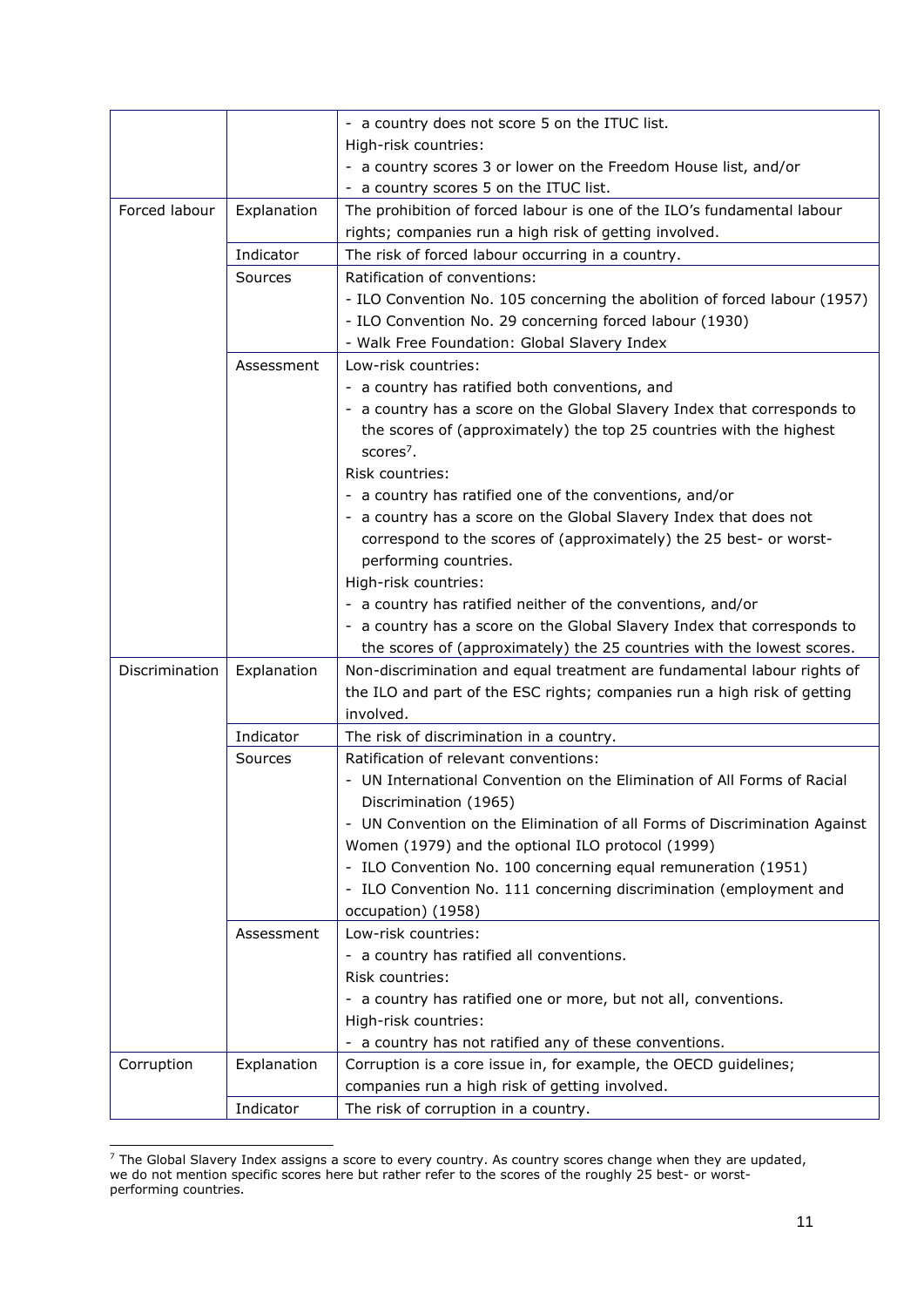| Sources    | Transparency International's Corruption Perceptions Index           |
|------------|---------------------------------------------------------------------|
| Assessment | The countries score as follows on the Corruption Perceptions Index: |
|            | - low-risk countries: a country scores 70-100;                      |
|            | - risk countries: a country scores 30-69;                           |
|            | - high-risk countries: a country scores 0-29.                       |

### *Use of sources*

We use various sources to assess the seven topics. We check, for example, whether countries have ratified relevant conventions and how they score in public indices.

Some countries do not receive a score for every topic because the relevant information is not available. We classify these countries on the basis of scores that *are* available and/or any other information, such as country reports published by Amnesty International, Human Rights Watch and/or the US State Department.

# <span id="page-11-0"></span>**2.2 Selection of risk countries**

The policy and methodology used to analyse risk countries have been laid down by the ASN Bank Management Board and the ABB Board of Directors.

In the event of policy changes or major methodology changes, the sustainability analyst writes and presents a proposal for the Sustainability Committee  $(SC)^8$ . Where necessary, the analyst adjusts the proposal and/or the proposal is discussed again. Finally, the ASN Bank Management Board and the ABB Board of Directors take a decision.

If there are no changes, the risk countries have been identified. Where minor policy or methodology changes are involved, for example new or different sources, these changes and their effects on the composition of the risk-country list are discussed by the Sustainability Committee. The risk countries are subsequently identified.

<sup>&</sup>lt;sup>8</sup> The Sustainability Committee (SC) is the body in which we discuss all relevant developments in the field of sustainability within de Volksbank. In many cases, these discussions cover the formation of new policy or the application of existing policy. Various departments of de Volksbank are represented on the SC and together they advise the ASN Bank Management Board on the sustainability policy for de Volksbank as a whole.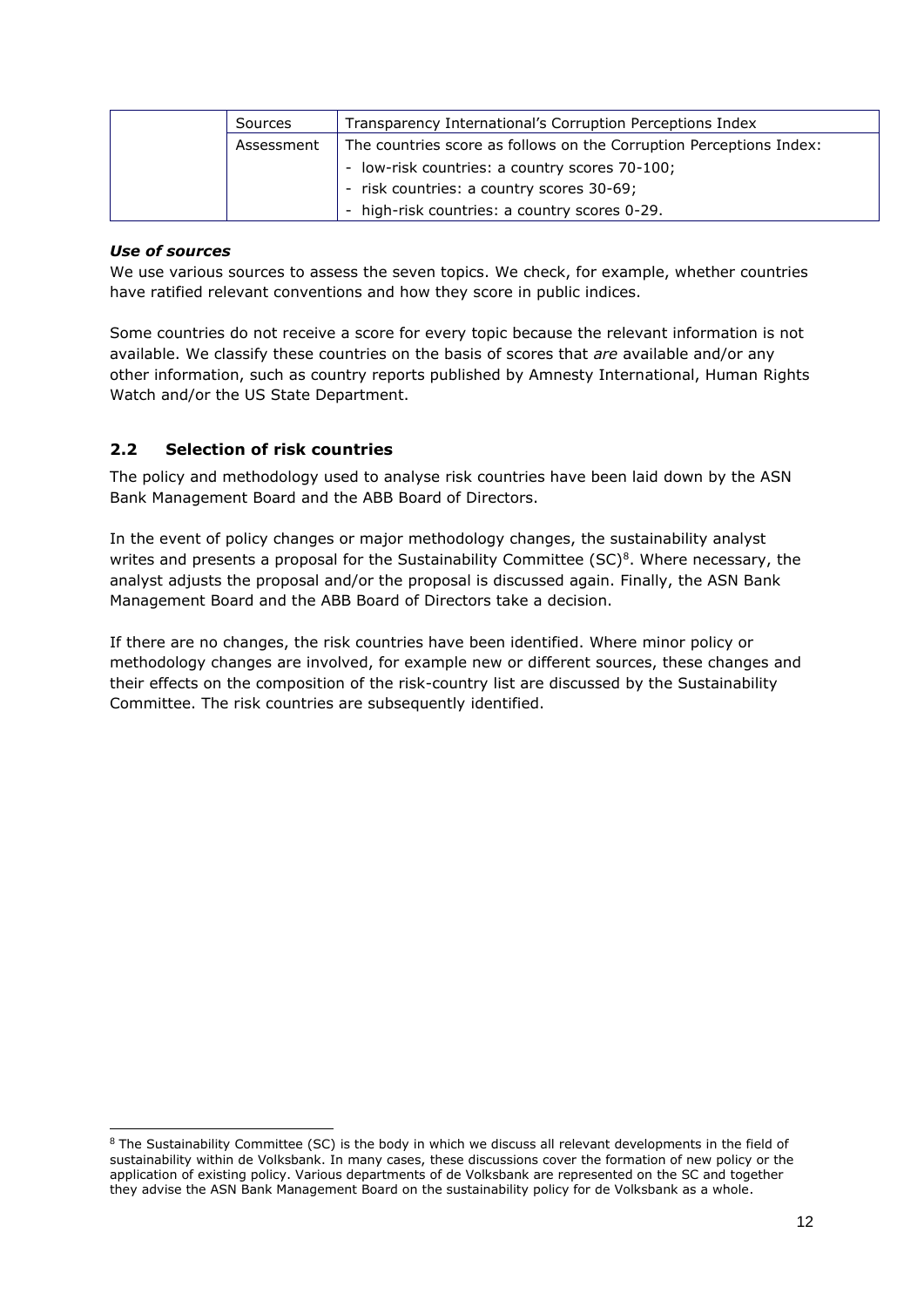# <span id="page-12-0"></span>**3. Selection for ASN Bank**

One important way to implement our sustainability mission is through investing our customers' savings. In that respect, we apply two key principles:

- We invest our customers' money according to the ASN Sustainability Criteria.
- We comply with the requirements set by regulatory bodies, such as the Dutch Central Bank. The requirements they impose regarding our capital largely determine how we can invest our money.

We invest our customers' savings in categories including bonds and private loans to governments (countries, provinces and municipalities), home loans, water boards, healthcare institutions, housing corporations, education, culture and leisure, and renewable energy. This spread creates a good balance between the various sectors and a diversification of risks.

# <span id="page-12-1"></span>**3.1 Government bonds and loans to lower tiers of government**

National, local and regional authorities play an important role in a society's functioning. National governments provide basic facilities such as housing, education and healthcare and rules to protect nature, for example – matters that are important now and in the sustainable world of tomorrow. Governments also provide infrastructure. Governments need money to fund all these activities. Issuing government bonds allows them to obtain capital quickly. Lower tiers of government, too, issue bonds. They redeem these (government) bonds using taxpayers' money, for instance. ASN Bank invests part of the savings in government bonds and loans to lower tiers of government.

# <span id="page-12-2"></span>**3.1.1 Assessment criteria for countries**

Every two years, we select the countries that meet our exclusion criteria and sustainability criteria. If we have approved a country based on these criteria, the local authorities have also automatically been approved, because they comply with the same laws and regulations.

In our selection, we distinguish between exclusion criteria and sustainability criteria. Any country that does not meet the exclusion criteria is excluded. Using the sustainability criteria, we select the outperforming countries.

### *Country assessment based on exclusion criteria*

We only approve countries if they meet the exclusion criteria below in the areas of human rights, climate change and biodiversity.<sup>9</sup>

# **Human rights**

### SDG targets: 8.7, 16.1, 16.2, 16.4, 16.7

We exclude countries where the following serious violations of international law<sup>10</sup> occur or where there is a major risk of:

- Crimes against humanity
	- Torture: countries can only be approved if they have ratified the Convention against Torture (CAT).
	- Slavery: countries are disapproved if they run a very high risk of slavery.
- Genocide: countries are disapproved if they run a very high risk of genocide.

<sup>&</sup>lt;sup>9</sup> For the selection based on the exclusion criteria, we use as many public, reputable sources as possible. These are sources that can indicate whether or not a country satisfies the exclusion criterion concerned. <sup>10</sup> Countries which are subject to UN sanctions are also included in this category. However, we consider UN sanctions too broad to be used as the only criterion.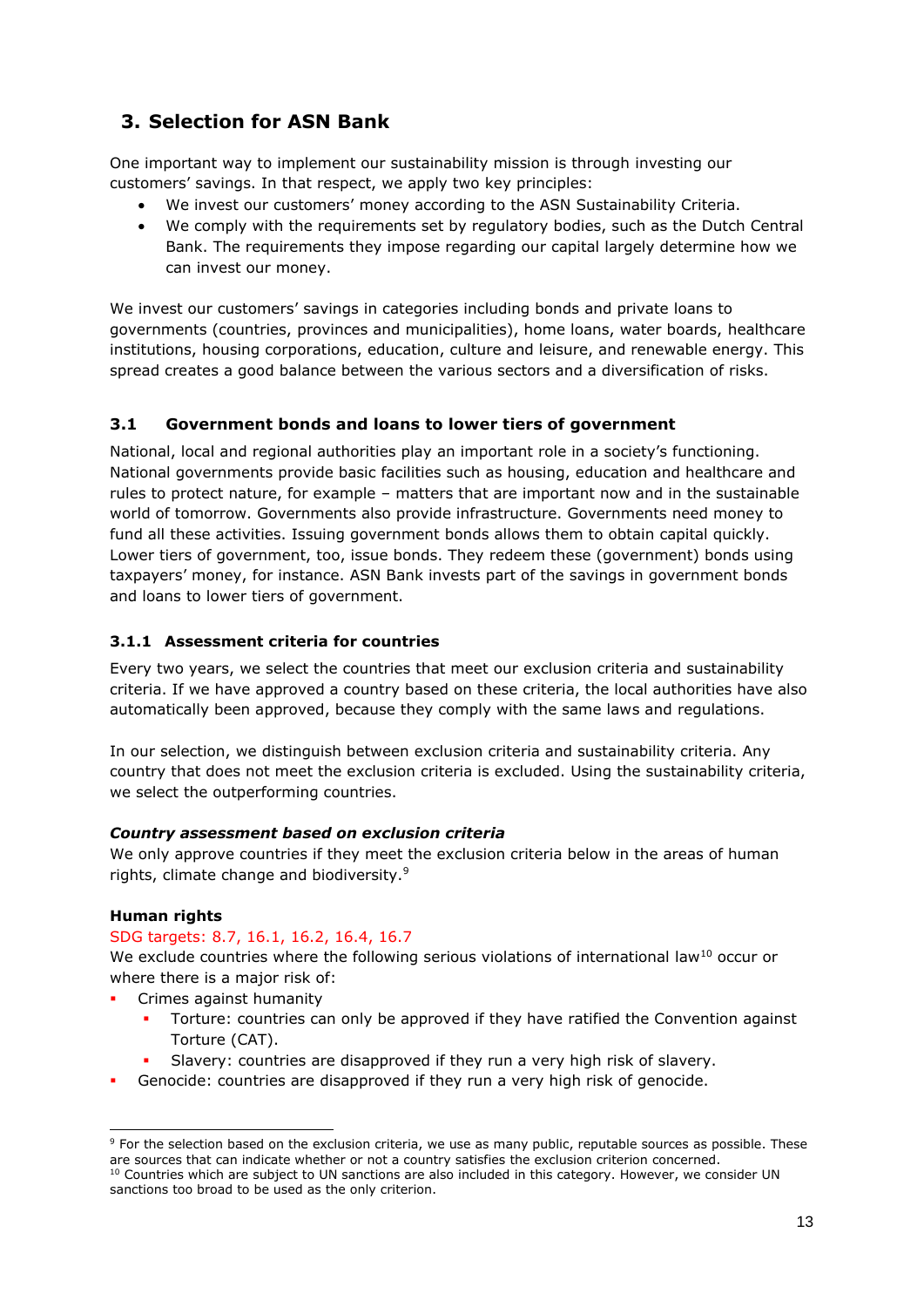- Capital punishment: countries can only be approved if they have not carried out the death sentence for crimes in the past ten years.
- War crimes
	- Child soldiers: countries can only be approved if they, or groups in these countries, do not avail themselves of child soldiers.
	- Controversial weapons: countries can only be approved if they have ratified all of the following treaties or conventions:
		- o Treaty on the Non-Proliferation of Nuclear Weapons;
		- o Comprehensive Nuclear-Test-Ban Treaty;
		- $\circ$  Convention on the Prohibition of the Development, Production, Stockpiling and Use of Chemical Weapons and on their Destruction (Chemical Weapons Convention);
		- o Biological Weapons Convention;
		- o Convention on Certain Conventional Weapons;
		- o Anti-Personnel Landmines Convention;
		- o Convention on Cluster Munitions;
		- $\circ$  Arms Trade Treaty.<sup>11</sup>

### **Climate change**

### SDG targets: 13.2, 14.3

We exclude countries from investment if they do not actively reduce climate change. Countries can only be approved if they have ratified the Paris Agreement.

### **Biodiversity**

# SDG targets: 2.5, 5.2, 6.3, 6.6, 11.4, 14.1, 14.c, 15.1 to 15.9

We exclude countries from investment that do not actively contribute to conserving biodiversity as they do not endorse the international conventions listed below. These conventions focus primarily on the conservation of species and ecosystems. The conventions we take into consideration in assessing countries are:

- Convention on Biological Diversity (CBD);
- Convention on International Trade in Endangered Species of Wild Fauna and Flora (CITES);
- Convention on the Conservation of Migratory Species of Wild Animals;
- The International Treaty on Plant Genetic Resources for Food and Agriculture;
- Convention on Wetlands (also known as the Ramsar Convention);
- Unesco World Heritage Convention (WHC);
- UN Convention on the Law of the Sea;
- Cartagena Protocol.

### *Country assessment based on sustainability criteria*

Having applied the exclusion criteria, the unexcluded countries remain. From these countries, we select the outperforming ones based on the sustainability criteria. We have predetermined a minimum score that countries must achieve to be approved. We use this score for a few years in order to guarantee continuity. The aim is both to select the countries that are performing best and to create sufficient diversification for the portfolio.

<sup>&</sup>lt;sup>11</sup> Although the Arms Trade Treaty (ATT) addresses conventional weapons, we have nevertheless included it as one of the criteria for controversial weapons. This is because the ATT regulates arms trade in such a way that the arms trade is not in violation of the United Nations' arms embargoes and does not contribute to crimes against humanity or war crimes.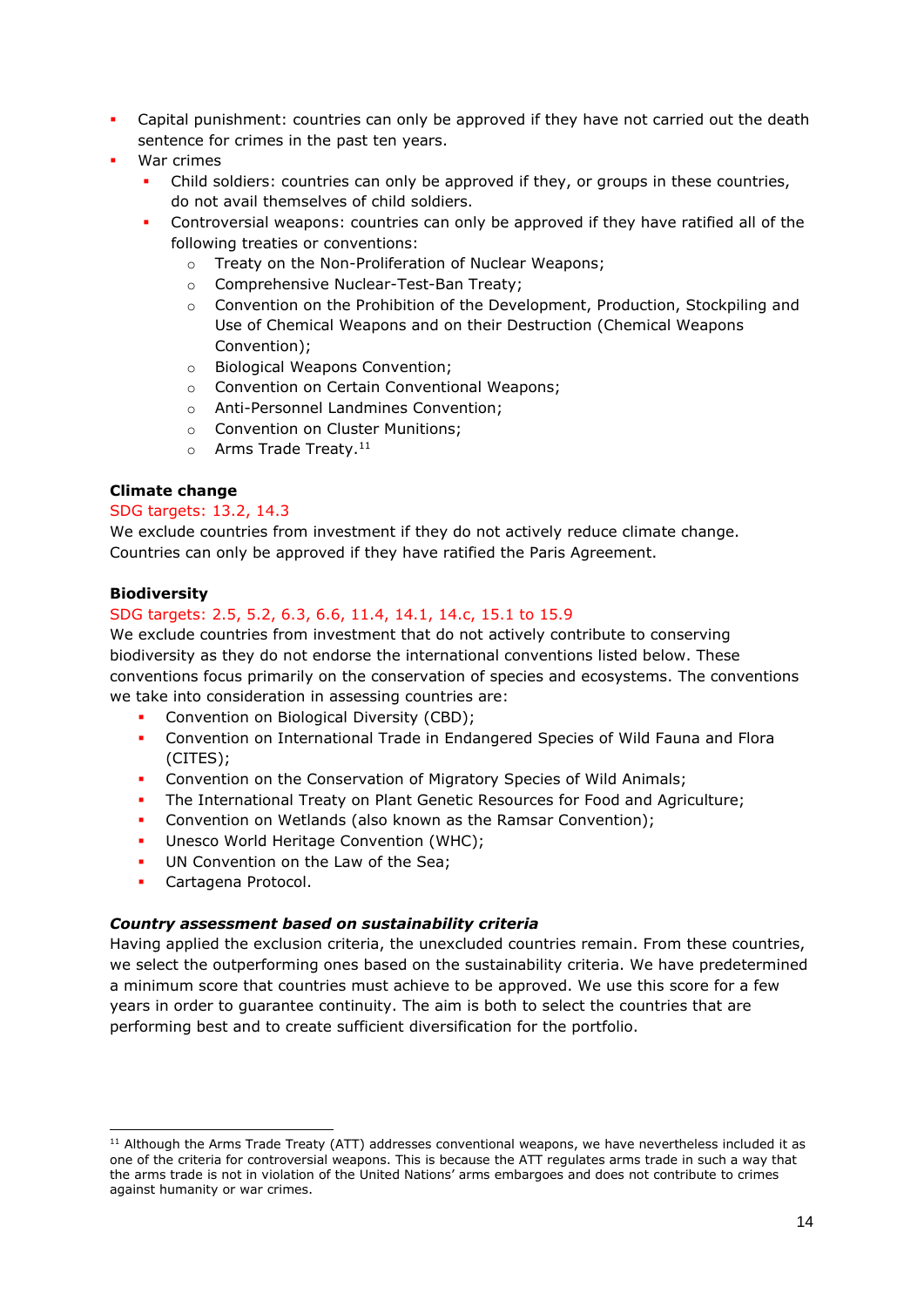For the selection based on the sustainability criteria, we use various indicators.<sup>12</sup> The selection of an indicator is performed in two steps. First, we establish the topic that the indicator needs to measure.<sup>13</sup> Then, we look for the indicator that best measures that topic.<sup>14</sup> In exceptional cases, we cannot identify an indicator for a selected topic that meets these requirements. In those cases, we do not include the topic in the weighting.

### **Human rights**

SDG targets: 4.1, 4.5, 5.1, 5.2, 5.5, 5.c, 8.7, 10.3, 10.4, 10.b, 16.5, 16.10, 16.b, 17.2

The country respects, protects and promotes the Universal Declaration of Human Rights and other notable standards, such as those of the International Labour Organization (ILO). We assess the country on the following topics with their corresponding indicators:

| <b>Topic</b>           | <b>Indicator</b>                         | <b>Indicator-based</b> |  |  |
|------------------------|------------------------------------------|------------------------|--|--|
|                        |                                          | assessment             |  |  |
| Defence expenditure    | Share of defence expenditure in a        | The lower the better   |  |  |
|                        | country's budget                         |                        |  |  |
| Corruption             | Risk of corruption                       | The lower the better   |  |  |
| Income inequality      | Difference between highest and lowest    | The lower the better   |  |  |
|                        | income groups                            |                        |  |  |
| Development aid        | Share of development aid in              | The higher the better  |  |  |
|                        | government spending                      |                        |  |  |
| Freedom of speech      | Risk of limitation of freedom of opinion | The lower the better   |  |  |
| Child labour           | Risk of the occurrence of child labour   | The lower the better   |  |  |
| Forced labour          | Risk of the occurrence of forced labour  | The lower the better   |  |  |
| Discrimination         | Risk of discrimination                   | The lower the better   |  |  |
| Freedom of association | Risk of low freedom of association       | The lower the better   |  |  |

### **Climate change**

### SDG targets: 7.2, 13.2

The country contributes to climate protection. We assess the country on the following topics with their corresponding indicators:

| <b>Topic</b>          | <b>Indicator</b>                                | Indicator-based       |
|-----------------------|-------------------------------------------------|-----------------------|
|                       |                                                 | assessment            |
| Greenhouse gases      | Per capita emission of greenhouse               | The lower the better  |
|                       | gases (measured in CO <sub>2</sub> equivalents) |                       |
| Renewable electricity | Share of renewable electricity                  | The higher the better |
|                       | generated in total electricity generated        |                       |

### **Biodiversity**

SDG targets: 3.9, 6.3, 11.6, 12.4, 12.5, 13.a, 15.6, 15.9

<sup>&</sup>lt;sup>12</sup> We have decided to use indicators rather than indices. This distinction may not be immediately obvious and so requires some explanation. Each index is composed of various indicators and its aim is to give a total assessment of a broad field. Because of this broad constitution, indices often also measure factors that we do not wish to take into account or to which we would assign a very different weighting. In addition, indices often use the same indicators. Certain indicators might then be counted several times – in various indices – and be assigned too much weight as a result. Indicators give an assessment of a limited area or even of a single topic. Thus it is clearer what they measure exactly.

 $<sup>13</sup>$  Subjects must meet the following requirements: there may be no more than twenty subjects and they must</sup> follow from our policy papers on human rights, climate change and biodiversity. This means that they do not assess a country's policy, but rather what happens in practice. They overlap as little as possible.

<sup>&</sup>lt;sup>14</sup> Indicators meet the following requirements. They have sufficient coverage in the various countries. They are objective, independent, sufficiently distinctive, reputable (good quality) and transparent (i.e. no black box). Quantitative indicators are expressed in quantities per capita or a similar unit. In this respect, we use public, reputable sources as far as possible.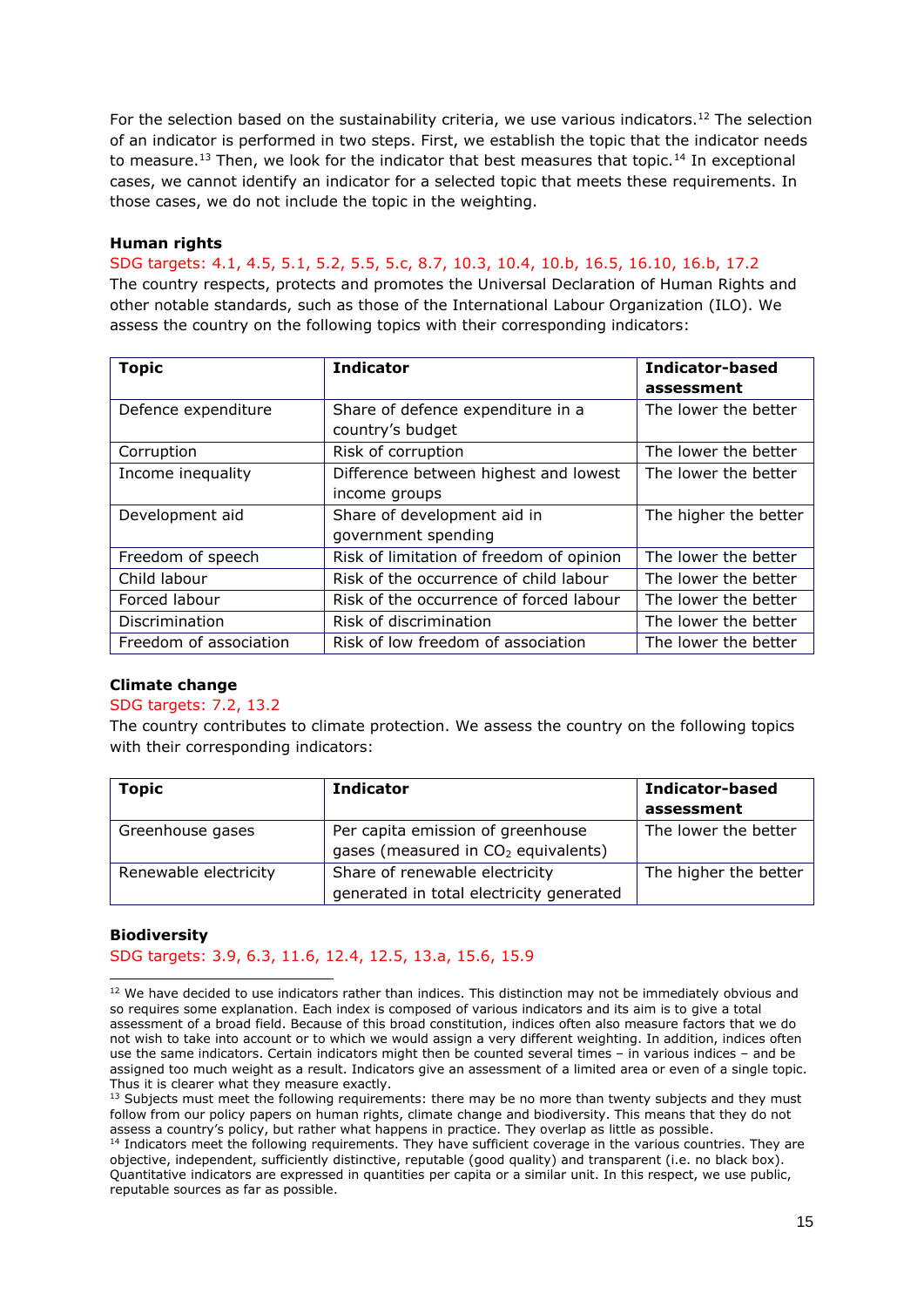The country contributes to the protection of biodiversity. We assess the country on the following topics with their corresponding indicators:

| <b>Topic</b>       | <b>Indicator</b>                    | <b>Assessment</b>     |
|--------------------|-------------------------------------|-----------------------|
| Nuclear energy     | Quantity of nuclear energy produced | The lower the better  |
|                    | per capita                          |                       |
| Protected habitats | Surface area of nature reserves in  | The higher the better |
|                    | total nature                        |                       |
| Air pollution      | Per capita emission of sulphur      | The lower the better  |
|                    | oxides $(SO_x)$                     |                       |
| Waste disposal     | Waste disposed on land per capita   | The lower the better  |

### *Score calculation, weighting and valuation*

A country's scores are calculated in five steps:

- Step 1: we collect data on the basis of the indicators for the countries that meet the exclusion criteria.
- Step 2: we assess for which countries sufficient data is available to arrive at a sustainability score. The countries for which insufficient data is available are not included in the universe.
- Step 3: we use the data collected to calculate each country's score on the relevant indicator. To enable a comparison of countries' scores on the indicators, the data is rescaled<sup>15</sup>. In that process, we determine the highest and lowest values of the data per indicator. Depending on the indicator, the lowest or the highest value is the best, as stated after the indicators above. Next, we assess for each country what the difference is compared with the best value. The closer the country is to the best value, the better its rescaled score on the relevant indicator.
- Step 4: we calculate the score for each pillar (human rights, climate change and biodiversity). We do this because the pillars do not have the same number of indicators, but we do wish to assign equal weight to every pillar in the ultimate sustainability score. On the basis of the rescaled scores, we determine the rankweighted average<sup>16</sup> per pillar for every country.
- Step 5: we calculate the sustainability score, the final score per country. The sustainability score is the rank-weighted average of the score per pillar. The more closely the outcomes of the various indicators align with each other, the higher the rating we assign to the country. A country with an uneven spread across the indicators is given a lower rating. This is because we prefer a country with a reasonably good score on all indicators to a country with a very good score on some indicators but a very bad score on others.

When the scores are known, it is clear which countries satisfy the minimum score and can therefore be approved. The scores also show how the countries perform in relation to each other. Finally, the list of countries that have achieved the minimum score is presented to the Investment Committee and the SC for approval.

<sup>&</sup>lt;sup>15</sup> Rescaling involves the conversion of the data from various indicators, allowing us to combine the data on a single scale. This enables us to compare the data.

 $16$  'Rank-weighted average' means that the scores are placed in the order of bad to good, with the worst scores carrying the most weight and the best scores the least. The aim is to prevent bad scores from being compensated by good scores.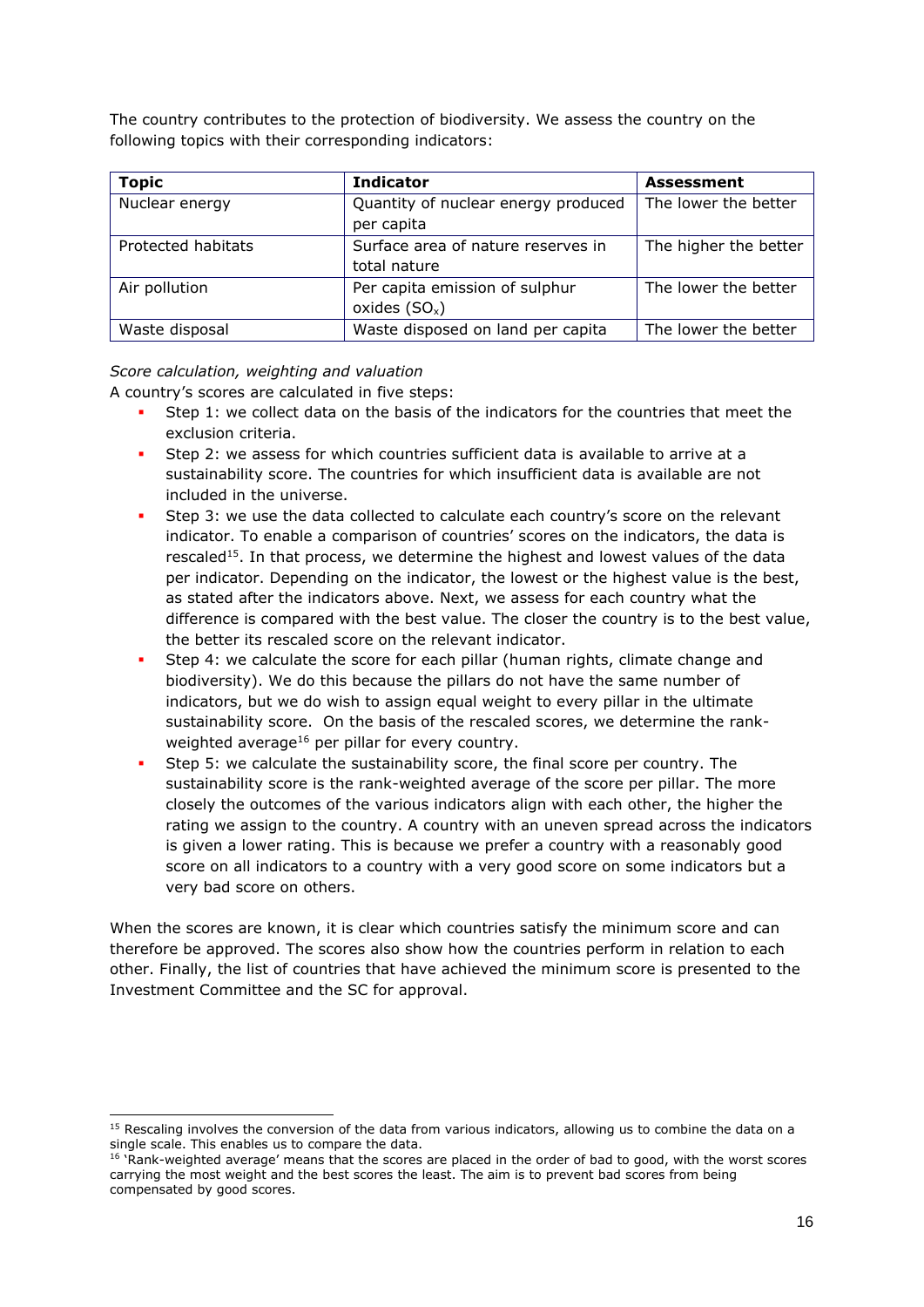# <span id="page-16-0"></span>**3.2 Green bonds, social bonds, sustainable bonds and loan portfolios of financial service providers**

ASN Bank invests in bonds of issuers that use these to finance sustainability projects. These bonds are also known as 'green bonds', 'social bonds' and 'sustainable bonds'. We invest in renewable energy, energy saving and biodiversity through green bonds. These bonds contribute to achieving our objective of being fully climate neutral by 2030. Social bonds are used to finance projects that have a social impact, such as microcredit and social housing. Sustainable bonds are used to finance a mix of green and social projects. In addition, we may invest in loan portfolios of financial service providers.

# <span id="page-16-1"></span>**3.2.1 Assessment criteria for green bonds, social bonds, sustainable bonds and loan portfolios of financial service providers**

# SDG targets: 7.2, 13.2, 17.3

Although green and social bonds and loan portfolios finance different types of project, the methodology for assessing them is the same. We assess them on the following topics in succession:

### *Issuer*

Financial institutions and companies may issue green, social or sustainable bonds. We always research the issuer of the bond, assessing the issuer in terms of:

- Activities to be excluded: does the issuer carry out activities to be excluded?<sup>17</sup> If such activities constitute the institution's primary operations, we are very cautious about investing in any green, social or sustainable bond of this issuer, even if that bond does not finance those activities. In section  $4.1.6.1$  we explain how we define 'activities to be excluded' and 'activities to be avoided'.
- Misconduct or reputation risk: is there (serious) misconduct that the issuer is involved in? We are very cautious about investing in green, social or sustainable bonds of an issuer that is involved in (serious) misconduct or if we see any other potential reputation risk.

# *Assessment of financed projects*

Before approving a green, social or sustainable bond or loan portfolio, we analyse which projects are financed with the bond or loan portfolio. In doing so, we avail ourselves of various sources, which are:

- the investment document: this document states the designated use of the money raised with the bond;
- the issuer's selection criteria framework. Institutions draft a selection criteria framework to determine which projects they wish to finance through their green, social or sustainable bond. Some institutions may do this themselves, while others engage an external party;
- a second opinion: on the issuer's instructions, an independent third party assesses the selection criteria or the green, social or sustainable bond itself, and issues a second opinion on this. We always include this opinion in our assessment, as it provides additional information. If the second opinion contains a recommendation, we may enquire whether the issuer has followed up on it or we may set the recommendation as a condition.

We do not invest in a green, social or sustainable bond or in a loan portfolio in the following cases:

 $17$  Activities that we exclude are, for example, fossil fuels, arms and mining.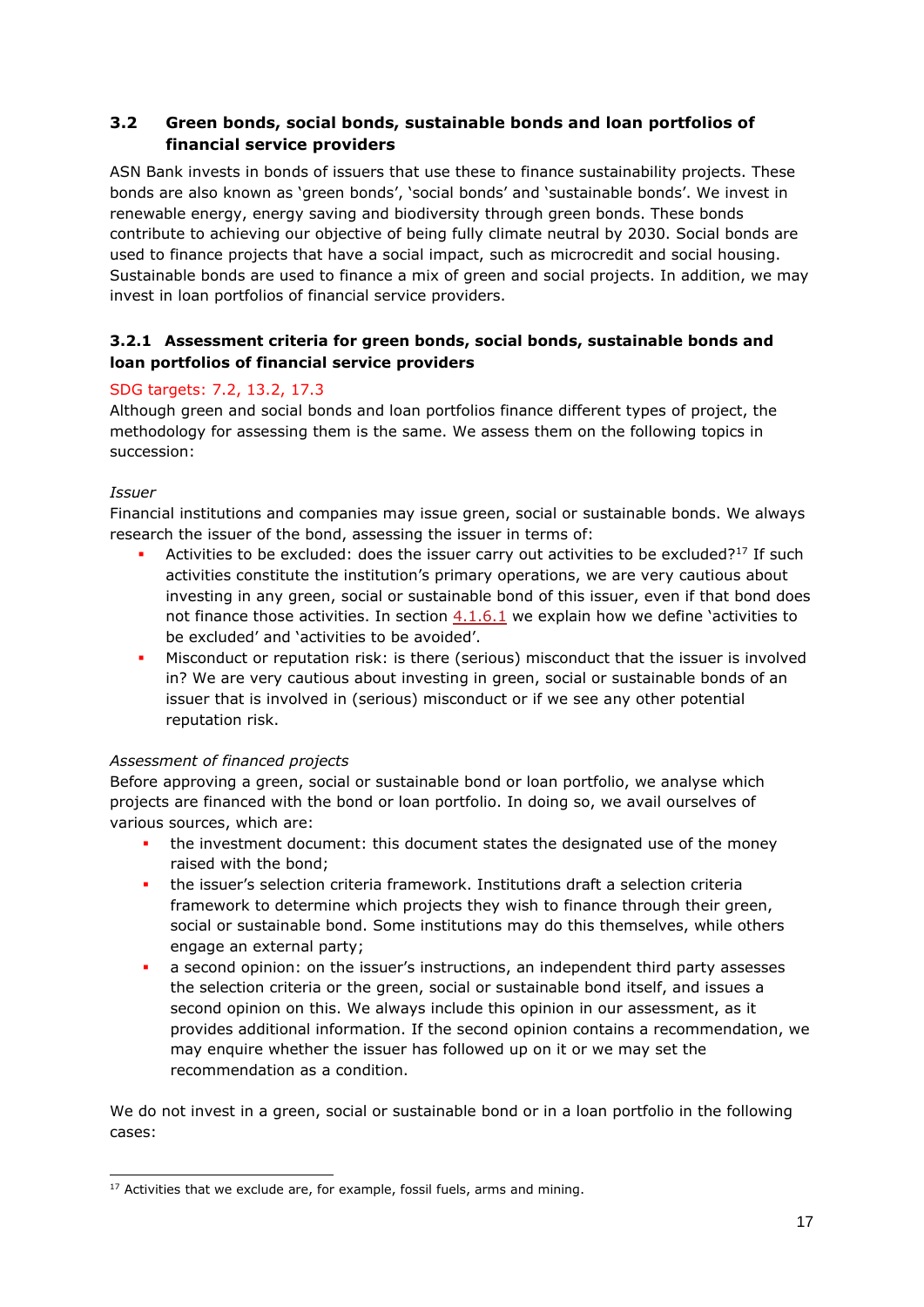- **.** the bond or loan portfolio finances activities to be excluded or avoided. For green bonds, for example, the financing of projects in biomass or dams may be a reason for exclusion; see section [4.1.6.1](#page-39-2) for more information;
- there is insufficient transparency. We do not invest in green, social or sustainable bonds or loan portfolios if it is unclear what (or which projects) are being financed, as the bond or portfolio may be used to finance projects that we exclude;
- the bond does not satisfy our definition of a green, social or sustainable bond. Green, social or sustainable bonds are issued more and more often to finance all sorts of projects. If a bond does not satisfy one of our definitions, we do not invest in it. We apply the following definitions:
	- $\circ$  green bond: a bond whose proceeds are used to finance green projects. We take 'green projects' to mean projects that meet the criteria defined for renewable energy projects. It is recommended that the green bond comply with the Green Bond Principles.<sup>2</sup> It is desirable for the green bond to comply with the Climate Bonds Initiative;<sup>18</sup>
	- $\circ$  social bond: a bond whose proceeds are used to finance social projects;
	- $\circ$  sustainable bond: a bond whose proceeds are used to finance a mix of social and green projects.

### *Risk countries*

If it turns out that the issuer finances projects in countries that we regard as risk countries [\(see Chapter 2\)](#page-8-0), we expect it to have additional human rights policies in place. If the issuer has insufficient policy in place to guarantee that it respects human rights, we do not invest in the green, social or sustainable bond or loan portfolio.

### *Carbon footprint*

ASN Bank's objective is to be climate positive by 2030 in all its loans and investments. That is why it needs to know the carbon footprint of green, social or sustainable bonds or loan portfolios. Both green and sustainable bonds and loan portfolios may produce a  $CO<sub>2</sub>$  profit, thus helping us to achieve our climate change objective. If we know the carbon footprint, we can check the calculations to verify whether the method of calculation corresponds to our methods. However, the carbon footprint of green, social and sustainable bonds and loan portfolios is unknown in many instances. Sometimes this information can be requested from the issuer; at other times we are able to determine the carbon footprint based on the projects completed. For green and sustainable bonds, we do not stipulate the condition that they must yield a CO<sub>2</sub> profit. After all, they may also have other positive sustainability impacts, such as on biodiversity or social goals.

### *Equator Principles*

If any projects are financed through the green, social or sustainable bonds or loan portfolios to which the Equator Principles<sup>19</sup> apply, we must assess whether these projects meet the criteria of the Equator Principles.

### *Additionality*

<sup>&</sup>lt;sup>18</sup> The Green Bond Principles and the Climate Bonds Initiative are initiatives for defining a green bond. The Green Bond Principles are voluntary guidelines on the issuance of green bonds to fund environmentally friendly activities. The Climate Bonds Initiative is in line with the Green Bond Principles but applies a stricter definition of green bonds, in which climate bonds may exclusively finance climate change mitigation or adaptation projects.

<sup>&</sup>lt;sup>19</sup> The Equator Principles (EP) for large project loans require the loans to meet the social and environmental criteria set by the International Finance Corporation (IFC). In High-Income OECD countries, local and national rules, laws and permits are generally similar to or more stringent than the EP requirements. It is therefore sufficient for project loans in these countries to comply with local laws; they need not be assessed against the EP.<http://www.equator-principles.com/>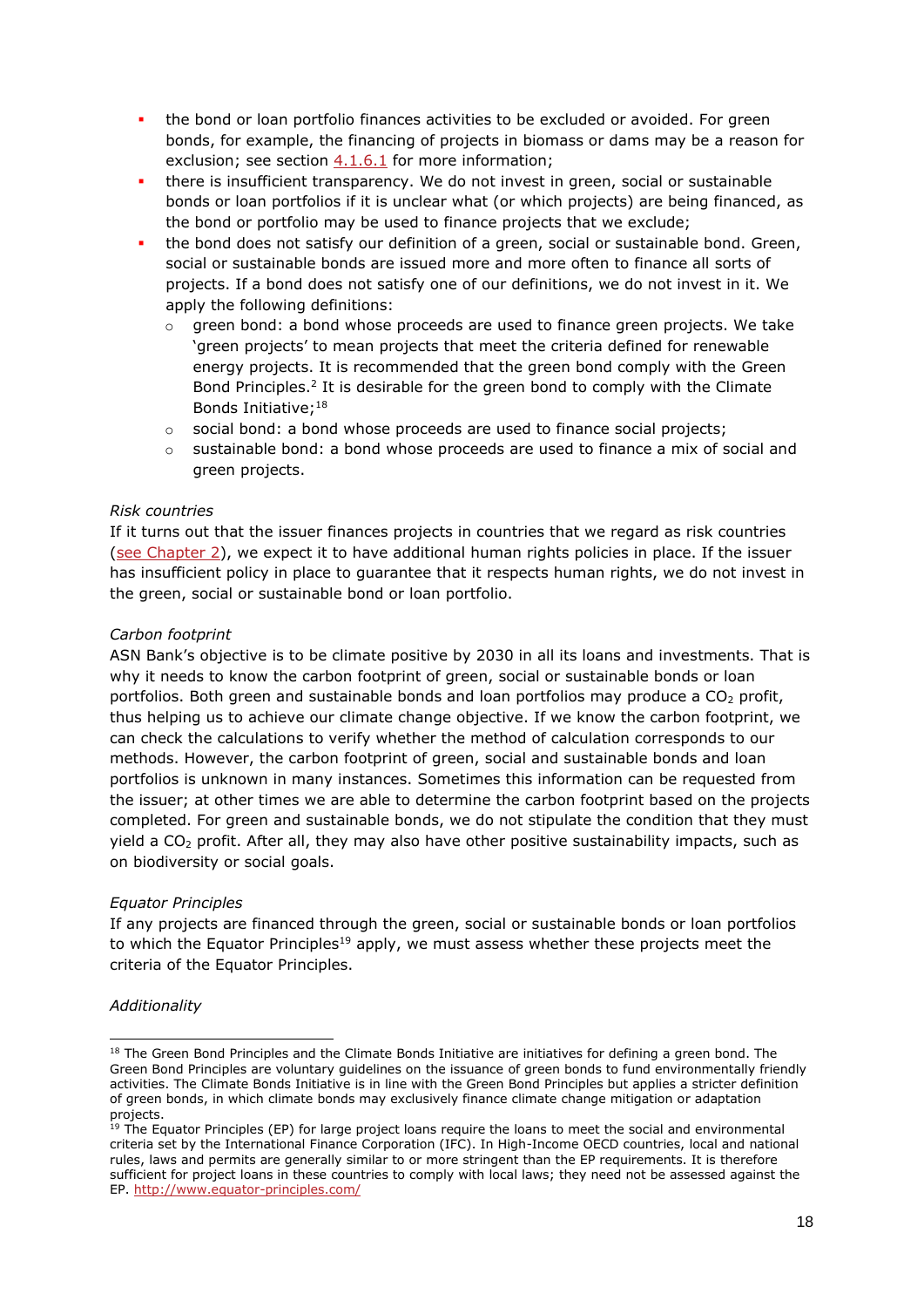An issuer may package already completed projects in a green, social or sustainable bond or a loan portfolio in order to free up cash to finance entirely different projects and activities. ASN Bank prefers to buy green, social and sustainable bonds and loan portfolios that finance new projects, with the aim of encouraging other institutions to carry out new sustainability projects.

# *Recommendation*

We arrive at a recommendation on the basis of the above considerations. If all topics meet our criteria, we are able to make a positive recommendation. If a specific loan or loan portfolio clearly contributes to our sustainability objectives, we accept in exceptional cases that the issuer itself does not meet our criteria. We may then impose additional conditions on the issuer before issuing a positive recommendation. This exception is subject to a specific restriction: we do not invest in loan portfolios of issuers that cannot act as counterparties to transactions for de Volksbank's cash management portfolio (see Financial Markets). Two ECD staff members assess the test and jointly provide a recommendation in this regard. The ASN Bank Management Board takes a final decision on the bond or loan portfolio.

# <span id="page-18-0"></span>**3.3 Renewable energy projects**

ASN Bank and ASN Groenprojectenfonds finance projects, including in the field of energy generation from renewable sources (renewable energy projects). These are two different legal entities, which apply different decision-making processes but the same criteria. They also display minor differences in the types of project they fund.

### *ASN Bank*

ASN Bank finances projects involved in renewable energy, such as wind farms, solar energy projects and thermal storage systems. It also finances projects that substantially reduce energy consumption, such as sustainable construction and refurbishment.

### *ASN Groenprojectenfonds*

ASN Groenprojectenfonds has been designated as a Green Institution. The fund focuses on sustainable construction and refurbishment, renewable energy and decentralised energy supplies.

# <span id="page-18-1"></span>**3.3.1 Assessment criteria for renewable energy projects**

### SDG targets: 7.2, 7.3, 7.a, 13.2, 15.9

The methodology below for selecting renewable energy projects applies to both entities.

The two aforementioned entities finance all sorts of projects with varying degrees of sustainability. Below, we have included a non-exhaustive overview of renewable energy projects that may be eligible for funding, as well as the criteria used to assess them. The table below explains which criteria apply to virtually all projects and which aspects are assessed. Assessment against the other criteria is explained in the table itself.

| <b>Renewable energy</b><br>project      | <b>Criteria</b>                                                                                                                                                 |
|-----------------------------------------|-----------------------------------------------------------------------------------------------------------------------------------------------------------------|
| Wind energy<br>onshore<br>-<br>offshore | Sustainability criteria:<br>We expect a project in any event:<br>to comply with all legislation and regulations;<br>not to be involved in (serious) misconduct; |
|                                         | to comply with the Equator Principles if these are<br>applicable;                                                                                               |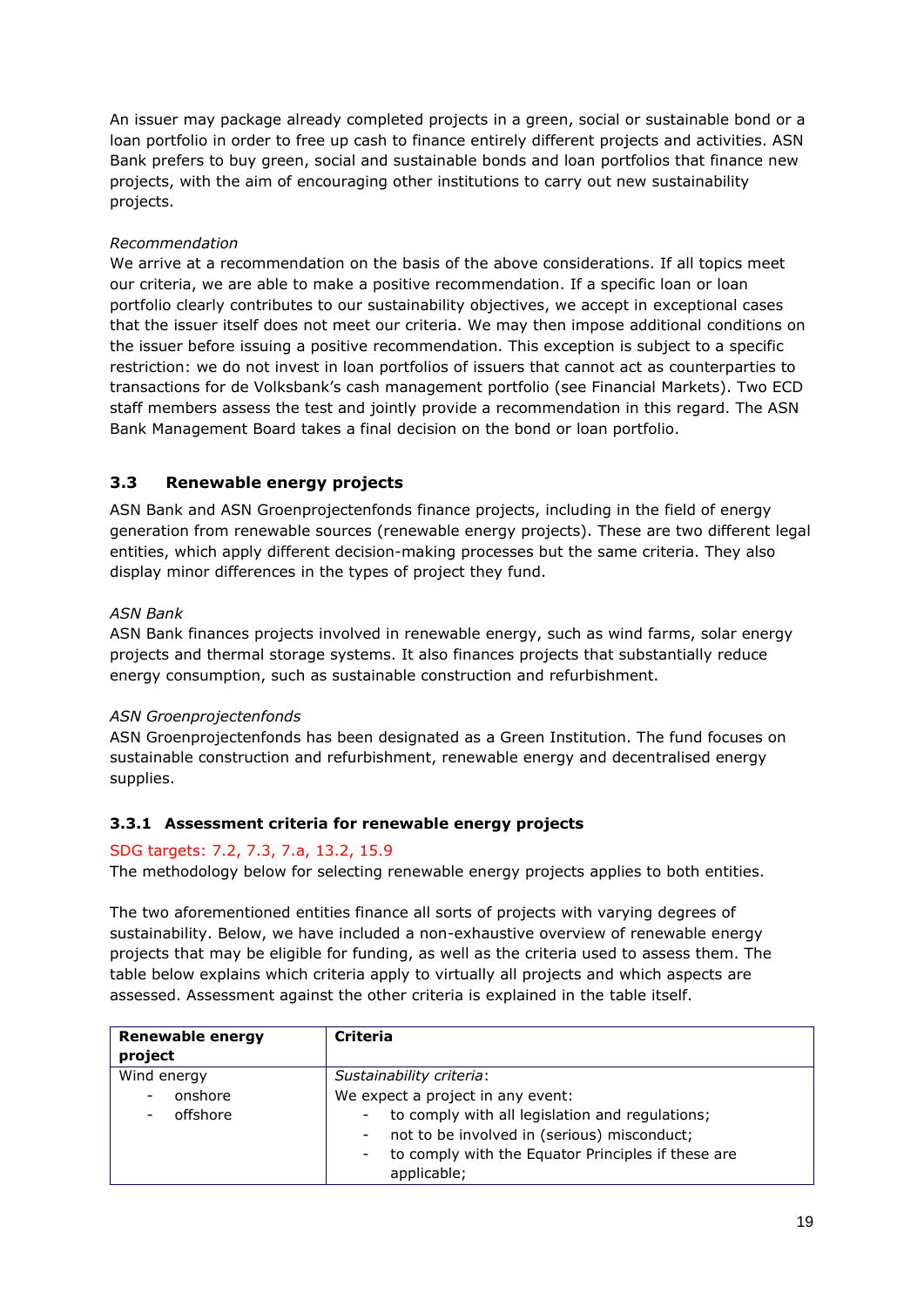|                         | to disclose the emissions avoided;<br>$\overline{\phantom{a}}$                                        |  |  |
|-------------------------|-------------------------------------------------------------------------------------------------------|--|--|
|                         | to comply with our biodiversity policy about nature                                                   |  |  |
|                         | conservation areas.                                                                                   |  |  |
|                         | In addition, a project preferably:                                                                    |  |  |
|                         | uses suppliers that meet our sustainability criteria for                                              |  |  |
|                         | companies (see section 4.1.6.2).                                                                      |  |  |
| Solar energy generation | Sustainability criteria:                                                                              |  |  |
| roof-mounted            | For a project, we expect in any event that:                                                           |  |  |
| in the field            |                                                                                                       |  |  |
| on water                | it complies with all legislation and regulations;                                                     |  |  |
|                         | the project developers are not involved in (serious)                                                  |  |  |
|                         | misconduct;                                                                                           |  |  |
|                         | it complies with the Equator Principles if these are<br>$\overline{\phantom{a}}$                      |  |  |
|                         | applicable;                                                                                           |  |  |
|                         | the energy generated is reported to us each year;                                                     |  |  |
|                         | an appropriate plan is in place to remove the installations                                           |  |  |
|                         | at the end of their useful lives;                                                                     |  |  |
|                         | appropriate compensatory measures for biodiversity and                                                |  |  |
|                         | integration into the landscape are taken in the                                                       |  |  |
|                         | construction and management of the project;<br>a solar park on land or a solar park on water does not |  |  |
|                         | exceed 20 hectares. This does not apply to the roofs on                                               |  |  |
|                         | buildings. This may be different, depending on how the                                                |  |  |
|                         | project fits into its surroundings;                                                                   |  |  |
|                         | no valuable nature such as woodland disappears for the                                                |  |  |
|                         | construction of the project;                                                                          |  |  |
|                         | for sun on water, the project is constructed in places with                                           |  |  |
|                         | built-up features, such as catchment basins, water storage                                            |  |  |
|                         | at business parks or dredging depots;                                                                 |  |  |
|                         | a developer of a solar park in the Netherlands endorses<br>$\overline{\phantom{a}}$                   |  |  |
|                         | the Zon op Land code of conduct;                                                                      |  |  |
|                         | projects in nature conservation areas, at sea, and in lakes,                                          |  |  |
|                         | rivers, canals and polder waterways are excluded;                                                     |  |  |
|                         | outside the Netherlands, the principles of this code are                                              |  |  |
|                         | adhered to as much as possible. In concrete terms, this                                               |  |  |
|                         | means that: local residents are involved in choices about                                             |  |  |
|                         | the plan, the design and the possibility of financial                                                 |  |  |
|                         | participation, and that the Zonnewijzer <sup>20</sup> is taken into                                   |  |  |
|                         | account when choosing a location. In addition, the solar                                              |  |  |
|                         | park is set up in such a way that no irreversible changes                                             |  |  |
|                         | are made. This means that the original land use is                                                    |  |  |
|                         | possible again when the useful life of the solar park ends.                                           |  |  |
|                         | In addition, preferably:                                                                              |  |  |
|                         | the effects of solar panels on, for example, water quality,                                           |  |  |
|                         | fish stocks or bird populations are studied. This is                                                  |  |  |
|                         | especially positive if the study is monitored by nature                                               |  |  |
|                         | and/or environmental organisations;                                                                   |  |  |
|                         | suppliers are used that meet our sustainability criteria for                                          |  |  |
|                         | companies.                                                                                            |  |  |
| Thermal storage systems | Sustainability criteria:                                                                              |  |  |

<sup>20</sup> The Zonnewijzer means that we prefer to finance projects in places with built-up features, such as basins, sand quarries, business parks or dredging depots. We do not invest in solar projects at sea or in lakes, rivers, canals and polder waterways. National Parks and Natura 2000 areas are also excluded.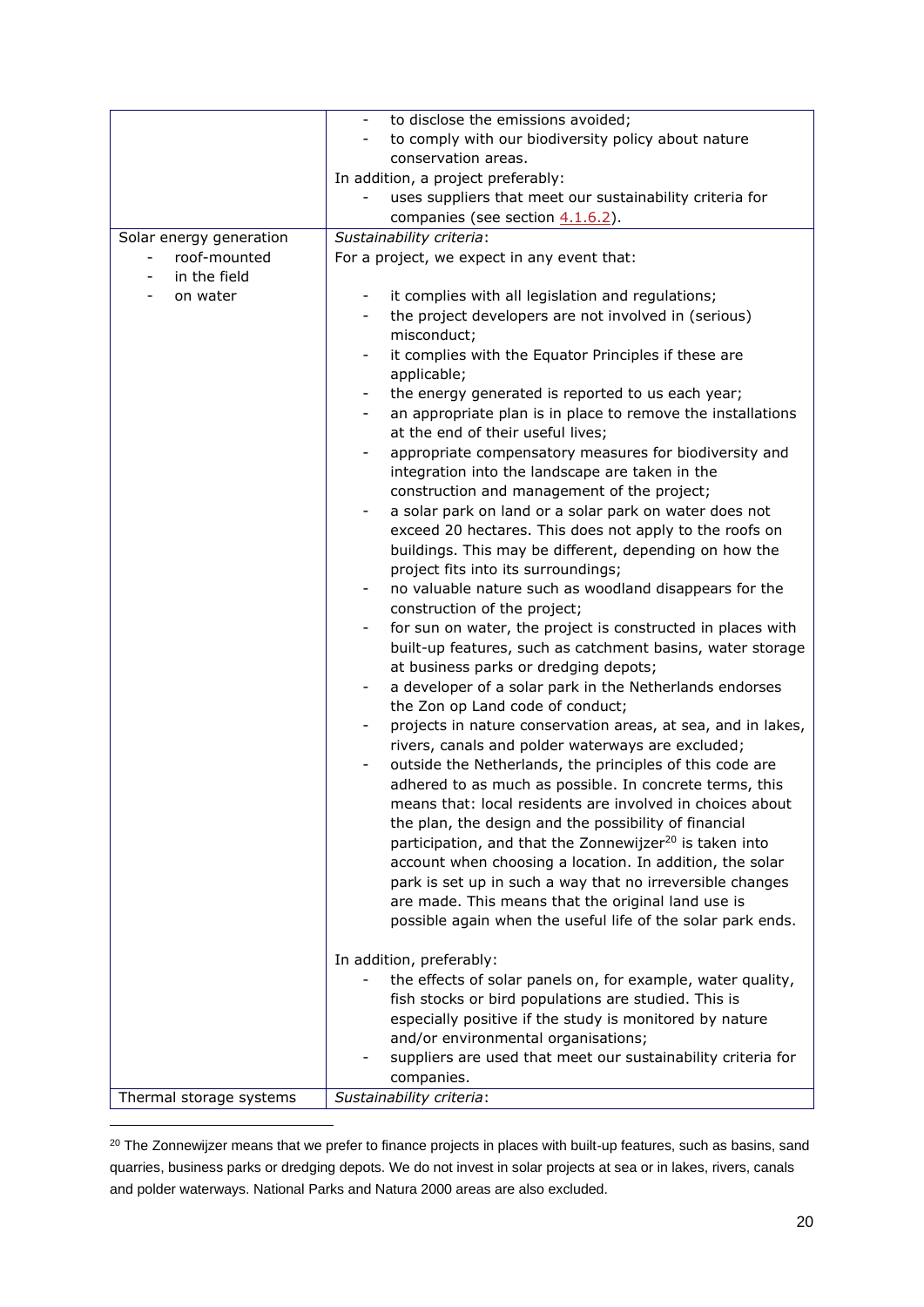|                                                                               | We expect a project in any event:                                                                                                                                                                                                               |  |
|-------------------------------------------------------------------------------|-------------------------------------------------------------------------------------------------------------------------------------------------------------------------------------------------------------------------------------------------|--|
|                                                                               | to comply with all legislation and regulations;                                                                                                                                                                                                 |  |
|                                                                               | to disclose the emissions avoided.                                                                                                                                                                                                              |  |
| <b>Biomass</b>                                                                | Activities to be excluded:                                                                                                                                                                                                                      |  |
| woody biomass,<br>$\overline{\phantom{0}}$                                    | We do not finance projects that use first-generation biofuels.                                                                                                                                                                                  |  |
| waste wood, dry                                                               | Second- and third-generation biofuels are allowed on specific                                                                                                                                                                                   |  |
| green waste                                                                   | conditions. Section 4.1.6.1 explains under which category a                                                                                                                                                                                     |  |
| manure                                                                        | biofuel falls. In addition, the following absolute criteria apply:                                                                                                                                                                              |  |
| sewage sludge                                                                 | For dry biomass:                                                                                                                                                                                                                                |  |
| biodegradable<br>waste<br>Energy generation through:                          | The biomass in a project is demonstrably of local origin,<br>i.e. from an area within a radius of approximately 200<br>kilometres from the power plant. The biomass is also                                                                     |  |
| combustion<br>$\overline{\phantom{a}}$<br>mono-fermentation<br>cofermentation | certified according to NTA8080-1-2015 (Better Biomass).<br>The applicant and the entire supply chain are NTA8080<br>certified.                                                                                                                  |  |
|                                                                               | All flows processed in the project are NTA8080 certified.<br>We receive the annual NTA8080 audit report expressly<br>stating this.                                                                                                              |  |
|                                                                               | The dry biomass flows consist of waste wood and/or<br>pruned wood.                                                                                                                                                                              |  |
|                                                                               | If the amount of local pruned wood has been or is<br>$\blacksquare$<br>exceeded by existing and/or planned biomass plants,<br>we do not finance new biomass plants using local<br>wood.                                                         |  |
|                                                                               | The project developer or owner must not be involved in<br>the trade in illegal wood and/or be involved in<br>controversies.                                                                                                                     |  |
|                                                                               | The power plant that incinerates dry biomass avails itself<br>of flue gas cleaning using the latest techniques.                                                                                                                                 |  |
|                                                                               | The power plant that incinerates dry biomass at least                                                                                                                                                                                           |  |
|                                                                               | complies with the laws and regulations applicable to<br>emissions.                                                                                                                                                                              |  |
|                                                                               | There is proper disposal, treatment or upgrading of<br>residual products (ashes).                                                                                                                                                               |  |
|                                                                               | For wet biomass:                                                                                                                                                                                                                                |  |
|                                                                               | This is the mono-fermentation of sludge, manure, green<br>waste from horticulturists and arable farmers,                                                                                                                                        |  |
|                                                                               | biodegradable waste (fruit, vegetable and garden refuse)<br>and similar flows.                                                                                                                                                                  |  |
|                                                                               | We assess applications for cofermentation on a case-by-                                                                                                                                                                                         |  |
|                                                                               | case basis. What is important is that the applicant is an<br>experienced project developer and that the installation is<br>managed professionally. The parties involved must have a<br>good reputation in the market. The origin of the biomass |  |
|                                                                               | flows used (feed-in) must be incontrovertible.<br>Only second-generation cosubstrates (food crops) are<br>used.                                                                                                                                 |  |
|                                                                               | The parties involved are not associated with manure                                                                                                                                                                                             |  |
|                                                                               | fraud; this is verified.<br>For livestock farms, animal welfare must be in order. For<br>example, they must use free-range barns. It must be a<br>land-based farm that can process the manure completely<br>or largely on its own farm.         |  |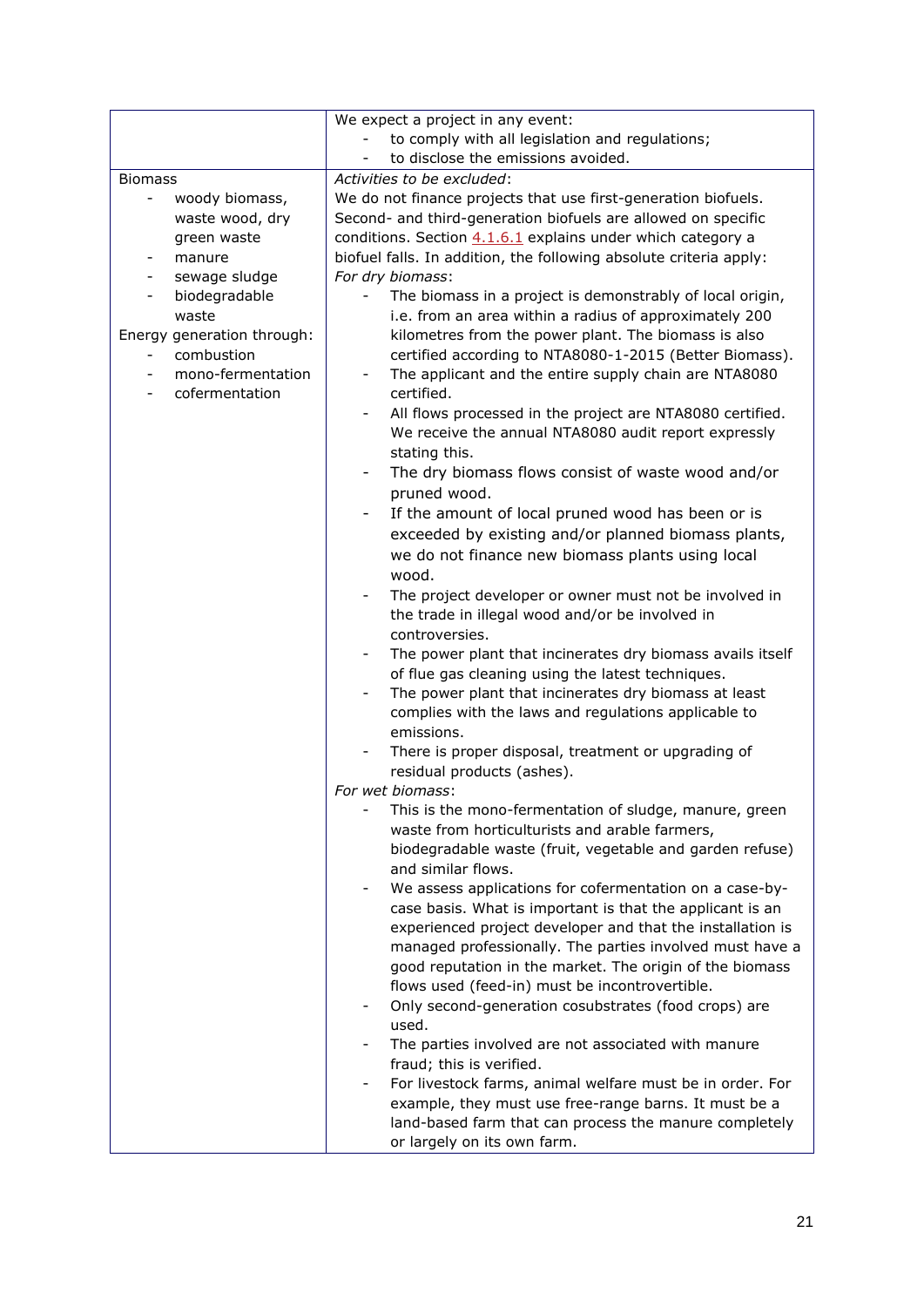|                                | Biomass flows originate locally, within 200 kilometres of<br>the biomass plant. The auditor explains this specifically in<br>the annual audit report.<br>The biomass flows and the applicant are both NTA8080<br>certified and audited. We receive the annual NTA8080<br>audit report in which the auditor specifically provides an<br>opinion on this.<br>There is proper disposal, treatment or upgrading of the<br>digestate (digested manure).<br>Sustainability criteria:<br>We expect a project in any event:<br>to comply with all legislation and regulations;<br>to disclose the emissions avoided;<br>-                                                                                                                                                                                                                                                                                                                                                                                                                                                                                                                                                                                                                                                                                                                                                                                                                                                                                                                                                                                                                                    |
|--------------------------------|------------------------------------------------------------------------------------------------------------------------------------------------------------------------------------------------------------------------------------------------------------------------------------------------------------------------------------------------------------------------------------------------------------------------------------------------------------------------------------------------------------------------------------------------------------------------------------------------------------------------------------------------------------------------------------------------------------------------------------------------------------------------------------------------------------------------------------------------------------------------------------------------------------------------------------------------------------------------------------------------------------------------------------------------------------------------------------------------------------------------------------------------------------------------------------------------------------------------------------------------------------------------------------------------------------------------------------------------------------------------------------------------------------------------------------------------------------------------------------------------------------------------------------------------------------------------------------------------------------------------------------------------------|
| Sustainable buildings          | Activities to be excluded:                                                                                                                                                                                                                                                                                                                                                                                                                                                                                                                                                                                                                                                                                                                                                                                                                                                                                                                                                                                                                                                                                                                                                                                                                                                                                                                                                                                                                                                                                                                                                                                                                           |
| new buildings<br>refurbishment | We avoid construction projects in which the building is to be used<br>for activities that we exclude or avoid. This exclusion clause is<br>included in the loan agreement. Examples of such activities are<br>arms, tobacco, violation of human rights and labour rights, and<br>activities that are very harmful to the environment.<br>If a building is not used for activities we exclude, we may<br>nevertheless decide not to finance it on account of a reputation<br>risk. Such a risk may arise if the owner or tenant of the building is<br>involved in activities we exclude or avoid. <sup>21</sup><br>Sustainability criteria:<br>For any project, we expect in any event:<br>that no serious misconduct has occurred <sup>22</sup> at the<br>preliminary stage of construction and during construction<br>itself;<br>that the positive effects far outweigh any negative effects<br>$\overline{\phantom{a}}$<br>in the event of new development on greenfields <sup>23</sup> ;<br>that buildings have an energy label. Within that context:<br>$\overline{\phantom{a}}$<br>· social-use buildings must have an energy label;<br>· commercial-use buildings must have at least energy<br>label A if newly built and at least energy label B if<br>refurbished;<br>that commercial-use buildings comply with any of the<br>following quality labels or comparable standards <sup>24</sup> :<br>1) GreenCalc+ environmental index for buildings: label<br>class A or $B^{25}$ ;<br>2) LEED for new construction: Gold or Platinum;<br>3) BREEAM NL for existing/new buildings: Very Good or<br>Excellent;<br>4) GPR Gebouw: 9 or 10 stars. |
|                                | In addition, preferably:                                                                                                                                                                                                                                                                                                                                                                                                                                                                                                                                                                                                                                                                                                                                                                                                                                                                                                                                                                                                                                                                                                                                                                                                                                                                                                                                                                                                                                                                                                                                                                                                                             |

<sup>&</sup>lt;sup>21</sup> Activities that we exclude are the arms industry, tobacco industry, child labour, human rights violations, environmental offences, and nuclear energy.

 $22$  A few examples of misconduct: the building has prompted serious, widely supported protest during construction because, for example, it is taking up valuable open green space; previous purchases or sales of the building involved fraud; the building does not comply with current laws and regulations.

<sup>&</sup>lt;sup>23</sup> Greenfields are areas of land that have not previously been built on.

<sup>&</sup>lt;sup>24</sup> An exception can be made on some points for the financing of social property.

<sup>25</sup> GreenCalc+ is an instrument for identifying the sustainability of a building or district. GreenCalc+ assesses sustainability on three themes: use of materials, water consumption and energy consumption. These themes are translated into a clear score: the environmental index. Available via: http://www.greencalc.com.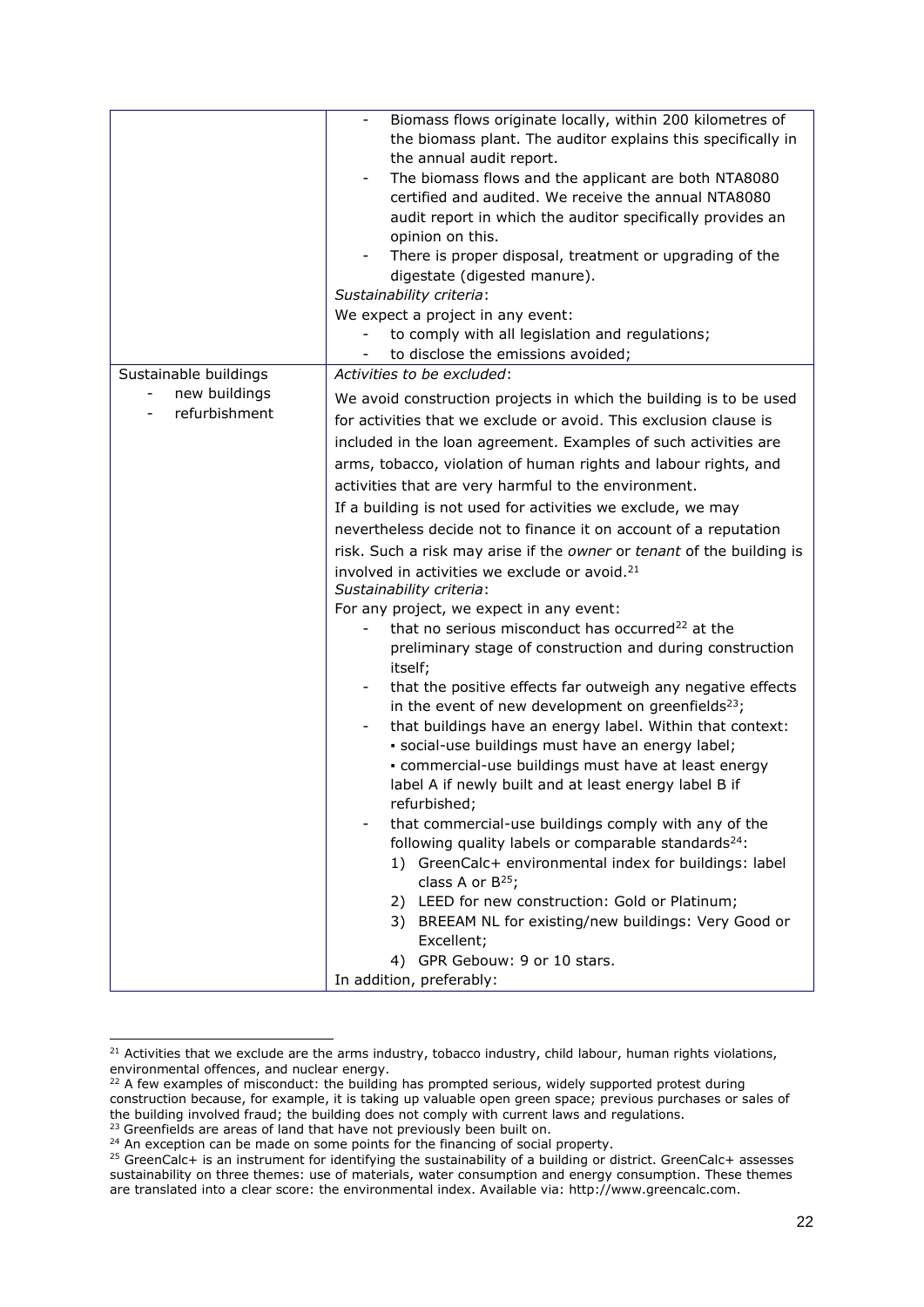|                                                         | the buildings are easy to reach by public transport and<br>$\overline{\phantom{a}}$<br>bicycle;<br>the buildings have an indoor climate that is not harmful to<br>the health of the users and occupants of the building;<br>the project requires funding to refurbish existing                                                                                                                                                                                 |
|---------------------------------------------------------|----------------------------------------------------------------------------------------------------------------------------------------------------------------------------------------------------------------------------------------------------------------------------------------------------------------------------------------------------------------------------------------------------------------------------------------------------------------|
|                                                         | buildings;<br>the project involves mixed-use buildings;<br>$\overline{\phantom{a}}$<br>larger buildings have an environmental policy and an<br>environmental management system; <sup>26</sup><br>the borrower is able to demonstrate that sustainable<br>timber is used in the construction project, on the basis of:<br>- the specifications;<br>· formal interim progress meetings;                                                                          |
|                                                         | - completion (schedule of condition with snag list);<br>- a contractor's warranty statement;<br>social-use buildings are subject to the following:<br>- the owner or manager of the building strives to improve<br>the energy label;<br>- the building complies with any of the following quality<br>labels or comparable standards:<br>1) LEED for new construction: Gold or Platinum;<br>2) BREEAM NL for existing/new buildings: Very Good or<br>Excellent; |
|                                                         | 3) GPR Gebouw: 9 or 10 stars.<br>Activities to be excluded:                                                                                                                                                                                                                                                                                                                                                                                                    |
| Hydropower projects<br>dams<br>$\overline{\phantom{a}}$ | We only finance hydropower projects in which dams are                                                                                                                                                                                                                                                                                                                                                                                                          |
| hydroelectricity<br>$\overline{\phantom{a}}$            | constructed if:                                                                                                                                                                                                                                                                                                                                                                                                                                                |
| water stairs                                            | the dam satisfies the seven World Commission principles.                                                                                                                                                                                                                                                                                                                                                                                                       |
|                                                         | See section 4.1.6.1;                                                                                                                                                                                                                                                                                                                                                                                                                                           |
|                                                         | there is no misconduct in respect of the local population.                                                                                                                                                                                                                                                                                                                                                                                                     |
|                                                         | Sustainability criteria:                                                                                                                                                                                                                                                                                                                                                                                                                                       |
|                                                         | We have set the following minimum requirements for a project:                                                                                                                                                                                                                                                                                                                                                                                                  |
|                                                         | it is not involved in any misconduct;<br>$\sim$                                                                                                                                                                                                                                                                                                                                                                                                                |
|                                                         | it complies with all legislation and regulations;                                                                                                                                                                                                                                                                                                                                                                                                              |
|                                                         | it complies with the Equator Principles if these are                                                                                                                                                                                                                                                                                                                                                                                                           |
|                                                         | applicable;                                                                                                                                                                                                                                                                                                                                                                                                                                                    |
|                                                         | it discloses the emissions avoided.                                                                                                                                                                                                                                                                                                                                                                                                                            |
| Plastic<br>biobased raw                                 | Sustainability criteria:<br><b>Biobased projects</b>                                                                                                                                                                                                                                                                                                                                                                                                           |
| materials                                               | We expect a project in any event:                                                                                                                                                                                                                                                                                                                                                                                                                              |
| reuse and recycling                                     | - to comply with all legislation and regulations;                                                                                                                                                                                                                                                                                                                                                                                                              |
|                                                         | - not to be involved in (serious) misconduct;                                                                                                                                                                                                                                                                                                                                                                                                                  |
|                                                         | • to only use biobased raw materials for the production of                                                                                                                                                                                                                                                                                                                                                                                                     |
|                                                         | biobased plastics; in other words, fossil materials may not be                                                                                                                                                                                                                                                                                                                                                                                                 |
|                                                         | used at all. An exception to this is recyclate;                                                                                                                                                                                                                                                                                                                                                                                                                |
|                                                         | - not to use biobased raw materials from food crops. In                                                                                                                                                                                                                                                                                                                                                                                                        |
|                                                         | exceptional cases, exceptions may be made on a case-by-case                                                                                                                                                                                                                                                                                                                                                                                                    |
|                                                         | basis. However, food crop waste is permitted for the production of                                                                                                                                                                                                                                                                                                                                                                                             |
|                                                         | biobased plastics;                                                                                                                                                                                                                                                                                                                                                                                                                                             |
|                                                         | - not to use biobased materials where land use change (indirect                                                                                                                                                                                                                                                                                                                                                                                                |
|                                                         | land use change or ILUC) has taken place. The company must                                                                                                                                                                                                                                                                                                                                                                                                     |
|                                                         | demonstrate this through, for example, the Better Biomass<br>(NTA8080) certification.                                                                                                                                                                                                                                                                                                                                                                          |
|                                                         |                                                                                                                                                                                                                                                                                                                                                                                                                                                                |

<sup>&</sup>lt;sup>26</sup> Larger buildings are buildings whose total surface area exceeds 10,000 square metres.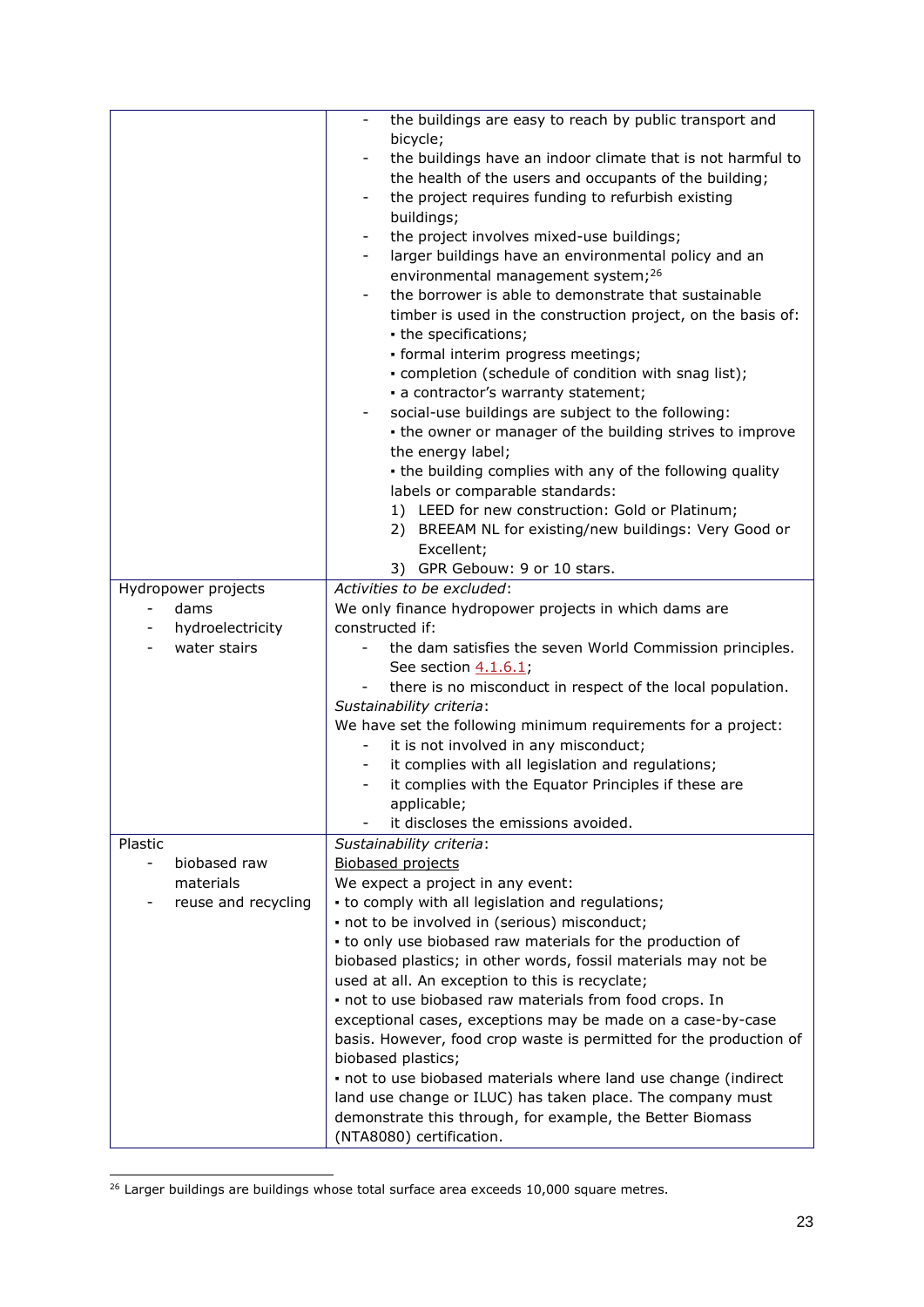| not to release microplastics when the product is used or is                        |
|------------------------------------------------------------------------------------|
| subject to wear and tear.                                                          |
|                                                                                    |
| In addition, a project preferably uses:                                            |
| . suppliers that meet our sustainability criteria for companies;                   |
| . innovations that ensure that the biobased plastics can be reused<br>or recycled; |
| . logos and labels clarifying that the plastics are (fully) biobased               |
| and how the plastics should be disposed of after use.                              |
|                                                                                    |
| <b>Plastic reuse and recycling</b>                                                 |
| . Project finance that focuses on the processing of previously used                |
| fossil plastics achieves significant CO <sub>2</sub> gains and a lower             |
| environmental footprint compared with primary plastics                             |
| from fossil materials. This reduction in $CO2$ emissions and                       |
| environmental footprint must be demonstrated by a generally                        |
| accepted Life Cycle Assessment (LCA) methodology.                                  |

# *Activities to be excluded and avoided*

All projects must meet our criteria concerning activities to be excluded and avoided as described in section  $4.1.6.1$ . Given the nature of the projects, these criteria only apply to biomass and hydropower projects. For sustainable buildings, too, we assess whether the tenant is engaged in activities to be excluded or avoided.

### *Legislation and regulations*

Projects must comply with all laws and regulations and have obtained the permits required, such as an integrated environmental permit or an Environmental Impact Assessment (EIA). If the permits needed have not been issued at the time of assessment, we include this in the sustainability assessment as a condition.

### *Misconduct*

We expect the projects not to be involved in (serious) misconduct, such as misconduct in respect of the local population during the construction of dams, or fraud. Section [4.1.1.4](#page-34-1) states how we assess misconduct.

### *Equator Principles*

If the Equator Principles apply, the projects must comply with them. The Principles may apply, for example, to large wind projects and solar farms.

### *Emissions avoided*

The emissions avoided must be known. We use this information to calculate ASN Bank's climate change objective. If this information is not known at the time of assessment, we include this in the assessment as a condition.

### <span id="page-23-0"></span>**3.3.2 Selection process for renewable energy projects**

The ECD sustainability analyst assesses whether the project complies with the sustainability policy and the sustainability criteria discussed in section [3.3.1](#page-18-1) and recommends that the project be 'approved' or 'disapproved'. The head of the ECD may or may not adopt the analyst's recommendation and then submits the analysis with the recommendation to the Management Board, which takes a final decision.

The selection process for ASN Groenprojectenfonds is discussed in section [4.5.2.](#page-72-1)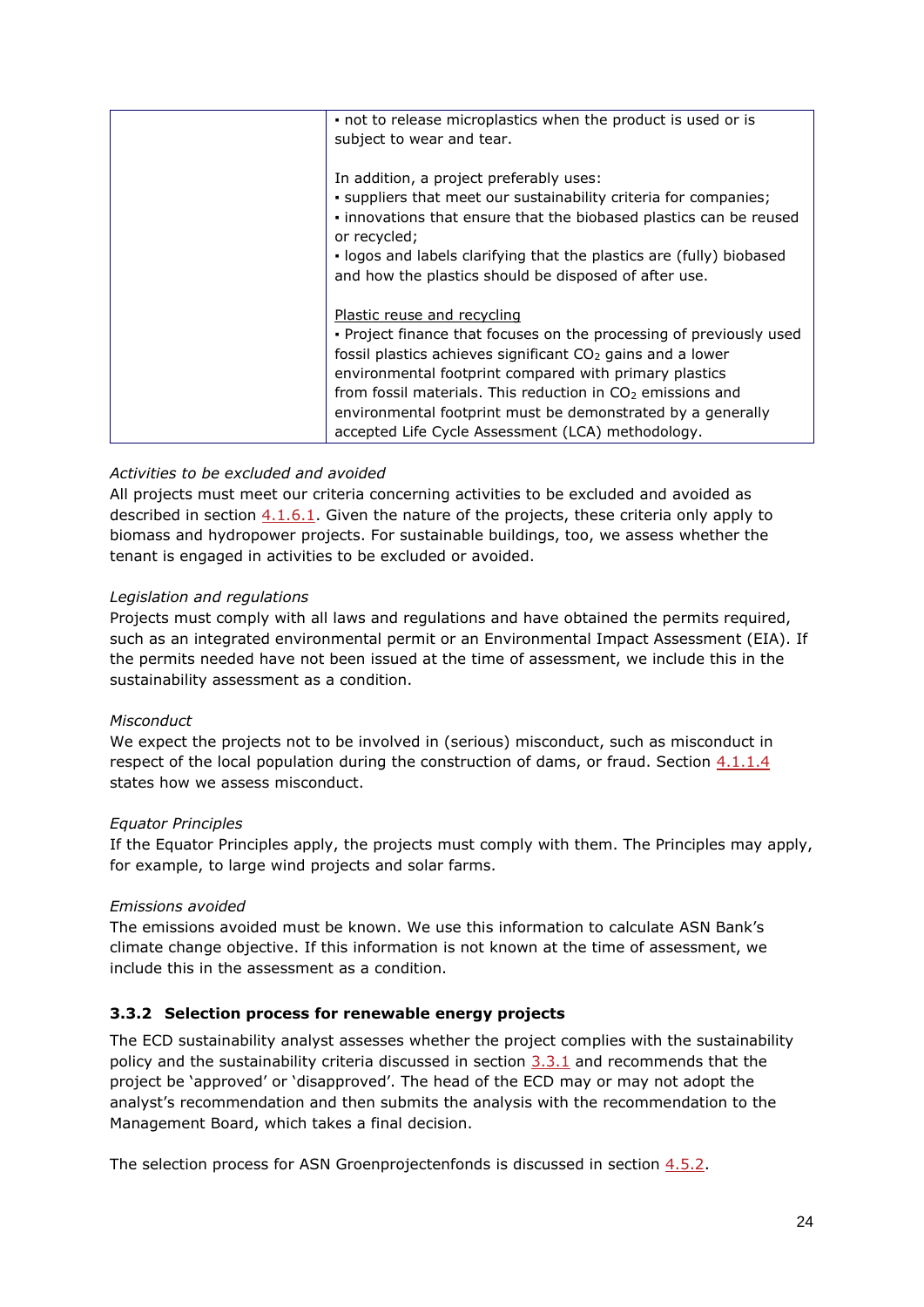# <span id="page-24-0"></span>**3.4 Mortgages and securitised mortgages**

ASN Bank finances mortgage portfolios through private loans to Woonhuishypotheken B.V., for example. Since the end of 2018, ASN Bank has also had its own mortgage that promotes sustainability improvements in homes. We are also working with the other brands of de Volksbank (RegioBank, SNS and BLG Wonen) to make their mortgage portfolios more sustainable. Please refer to the Living & Working policy paper for the sustainability criteria that de Volksbank mortgages must meet. When we purchase mortgage portfolios, we select them on the basis of our ASN Sustainability Criteria. This selection is examined by ASN Bank's Managing Director.

### <span id="page-24-1"></span>**3.4.1 Selection methodology and criteria for mortgages and securitised mortgages** SDG targets: 1.4, 5.a, 7.2, 7.3, 11.1, 13.2

This section discusses the sustainability risks involved in the financing of mortgages and securitised mortgages. We indicate where we draw the line. Issuers' policies must meet at least the criteria set out below.

Mortgages and securitised mortgages of providers other than de Volksbank N.V.: Sufficient:

- o The mortgage lender has a policy for good governance and ethics.
- $\circ$  The mortgage lender has a policy that warrants equal treatment and nondiscrimination of customers.
- $\circ$  The maximum amount of the mortgage loan is  $\epsilon$  350,000; any home worth more than  $\epsilon$  350,000 must have an energy label of at least A+.
- $\circ$  The mortgage-providing institution considers its customers' financial strength when offering its products, by taking into account not only the mortgage loan but also housing costs.
- o The provider of securitised mortgages is transparent about the energy performance of the securities.
- Good: The issuer satisfies the conditions mentioned at 'Sufficient' and has included one to four of the points at 'Other' in its policy.
- Excellent: The issuer satisfies the conditions mentioned at 'Sufficient' and has included five or six of the points at 'Other' in its policy.

# *Other:*

### *Human rights*

- $\circ$  People with payment problems: we believe it is important that people are able to live decently and are not forced to live on the streets when they experience changes in their lives, such as job loss or incapacity for work.
	- The institution has a policy to identify and prevent payment problems at an early stage.
	- The institution has a policy to help people with payment problems and prevent eviction.
	- Preferably, the institution helps people who will inevitably be evicted to find alternative housing.
- $\circ$  Special target groups: we believe it is important that the institution pays attention to vulnerable groups of people.
	- The mortgage lender has products and/or services that make good housing accessible to special target groups, such as the elderly and first-time buyers.

### *Climate change*

 $\circ$  The mortgage lender helps occupants to introduce energy-saving measures in their homes.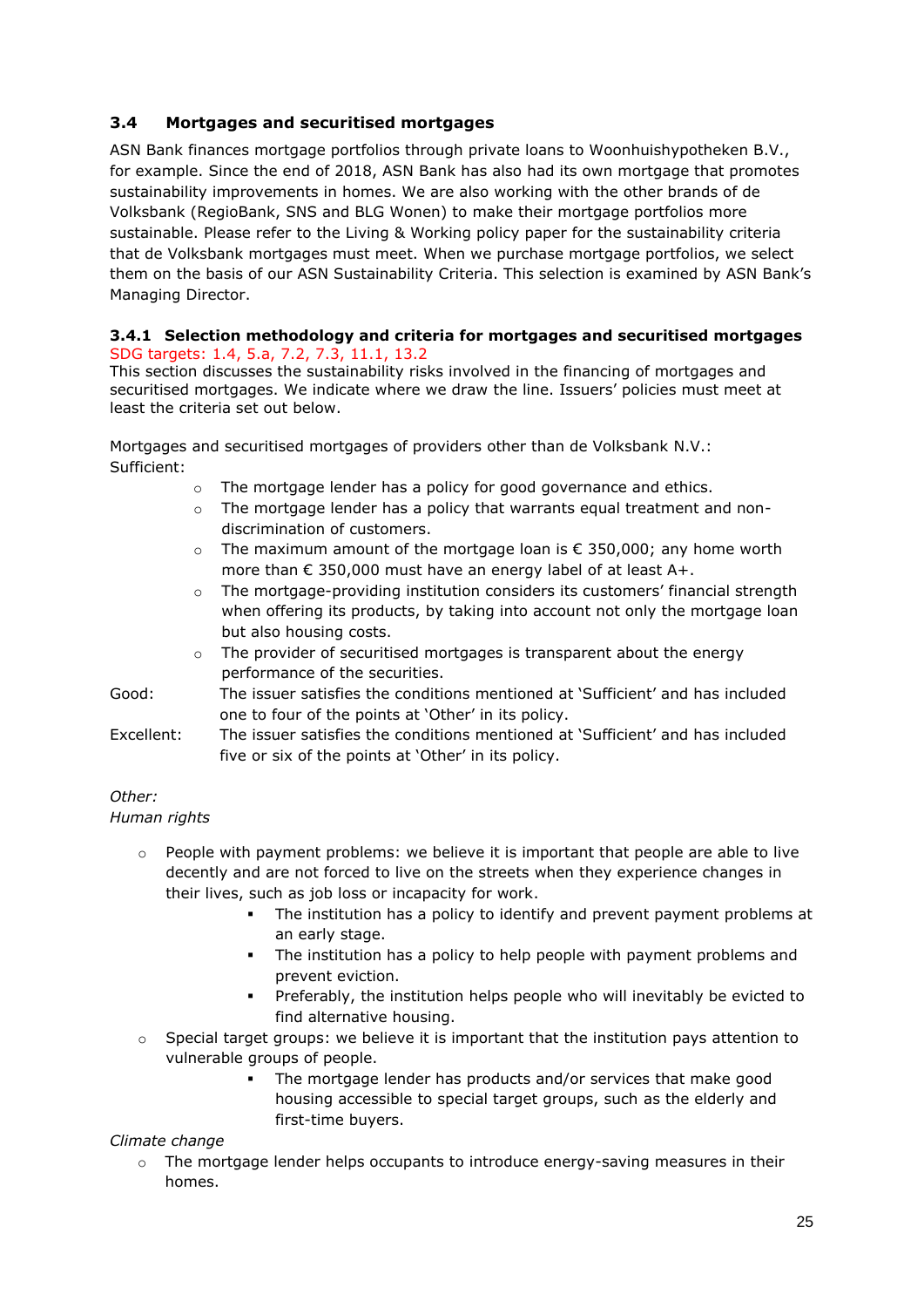- $\circ$  The mortgage lender is transparent about how its residential portfolio is spread across the energy labels.
- o New homes are as energy efficient as possible, in accordance with the EU Directives.

### *Biodiversity*

 $\circ$  The mortgage lender informs its customers about the options of sustainable construction and refurbishment.

### <span id="page-25-0"></span>**3.5 Residential construction**

We believe it is important that people have access to good and affordable homes: homes that are in good condition and situated in healthy, attractive surroundings. As a result, housing corporations' objectives have many aspects in common with ASN Bank's vision and mission.

The ECD analyst assesses whether residential construction projects comply with ASN Bank's sustainability policy and sustainability criteria and makes a recommendation. The head of the ECD may or may not adopt the recommendation. The ASN Bank Management Board takes the final decision whether or not to finance the project.

The following applies to fixed-interest loans of ASN Bank and investments of ASN Beleggingsinstellingen Beheer B.V. (ABB). First, the analyst assesses whether they comply with the sustainability policy and sustainability criteria and makes a recommendation. A second analyst assesses the recommendation. The recommendation is discussed by the Research Committee and subsequently by the Investment Committee. Finally, the ASN Bank Management Board or, in the case of investments by the ASN Investment Funds, the ABB Board of Directors takes a decision.

### <span id="page-25-1"></span>**3.5.1. Selection methodology and criteria for housing corporations**

### SDG targets: 7.2, 7.3, 11.1, 12.7, 13.2, 15.2

We can assess housing corporations' policies on a scale ranging from 'insufficient' to 'excellent'. We only assess housing corporations' policies if they do not carry out any activities that we exclude. Housing corporations may positively stand out in various areas.

Insufficient: The housing corporation has not included any of the points below in its policy. Sufficient:

- o The housing corporation adheres to the Aedes Code and the Housing Corporations Governance Code. If it does not do so, it explains its reasons for this in detail.
- o The housing corporation has drawn up integrity rules.
- $\circ$  The housing corporation has a point of contact where occupants and others can report misconduct.
- $\circ$  There is no misconduct at the housing corporation. If an occasional incident occurs, the housing corporation immediately takes adequate measures.
- $\circ$  The housing corporation's objective is to improve the level of energy labels for the housing stock as a whole.
- $\circ$  The housing corporation constructs new buildings that have energy label A as a minimum. Non-residential buildings, such as social properties, comply with any of the following standards:
	- 1. GreenCalc+ environmental index for buildings: label class A or B
	- 2. LEED for new construction: Gold or Platinum
	- 3. BREEAM NL for existing/new buildings: Very Good or Excellent
	- 4. GPR Gebouw: 9 or 10 stars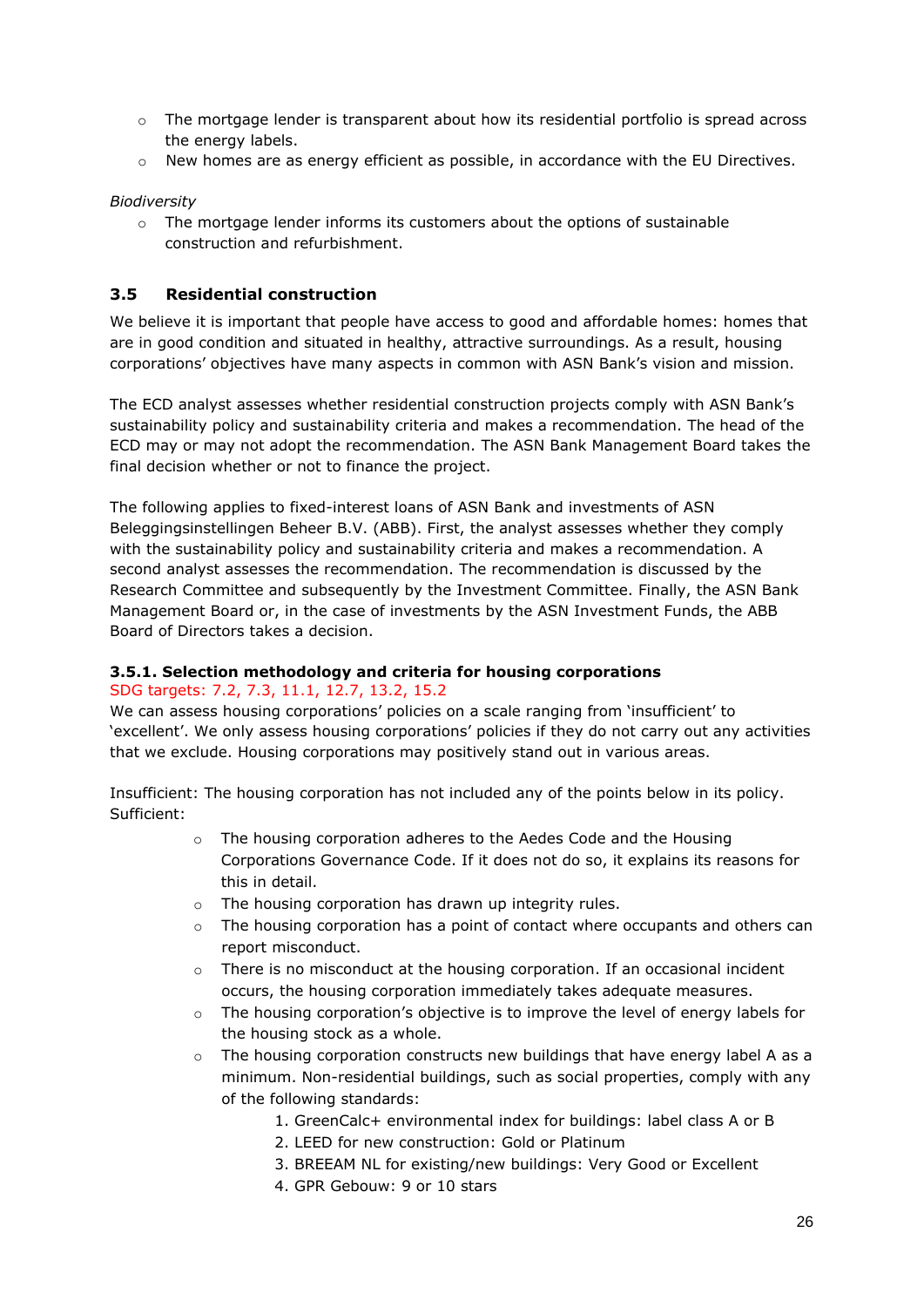- Good: The housing corporation satisfies the conditions mentioned at 'Sufficient' and has included one to seven of the points below in its policy.
- Excellent: The housing corporation satisfies the conditions mentioned at 'Sufficient' and has included seven to ten of the points below in its policy.

*Human rights and governance*

- Complaints mechanism:
	- The housing corporation has a complaints mechanism. It is transparent about the number of complaints received and how these were handled.
- Transparency:
	- $\circ$  The housing corporation is affiliated with an umbrella organisation whose aim is to improve its members' performance, such as Aedes, Kwaliteitscentrum Woningbouwcorporaties Huursector or similar initiatives.
	- $\circ$  The housing corporation is subject to internal and external supervision and verifies compliance with the standards.
	- o The housing corporation engages with its stakeholders.
	- The housing corporation is subject to a review every four years.
- Purchasing policy: the housing corporation has a sustainable purchasing policy.

### *Climate change*

- The housing corporation reports on the  $CO<sub>2</sub>$  emissions of its residential portfolio.
- The housing corporation takes initiatives to carry out renewable energy projects.

### *Biodiversity*

- The housing corporation has included in its policy that it uses sustainably produced timber (wood certified by the Forest Stewardship Council (FSC)) to the extent possible.
- The housing corporation is not involved in the construction of new buildings in green, undeveloped areas.

# <span id="page-26-0"></span>**3.6 Healthcare and welfare**

ASN Bank finances healthcare institutions via project loans, via loans to healthcare institutions and via investment funds.

'Care and health' include:

- access to healthcare<sup>27</sup>: healthcare institutions such as hospitals, institutions for oldage care and other professional and non-professional care providers, such as home care and informal caregivers;
- both physical and mental health;
- access to medicines;
- access to the basic conditions for health: safe drinking water and sanitary facilities, safe food and sufficient nutrition, adequate housing, sufficient sports and movement;
- access to information about health.

In addition to healthcare institutions, we also select projects and institutions focusing on the welfare of vulnerable groups, such as the elderly, disabled people and children. In this document, they are all classified as 'healthcare institutions'.

<sup>&</sup>lt;sup>27</sup> In healthcare, three types of healthcare are distinguished: prevention (preventing illness), cure (recovery from illness) and care (living as comfortably as possible with a chronic disease).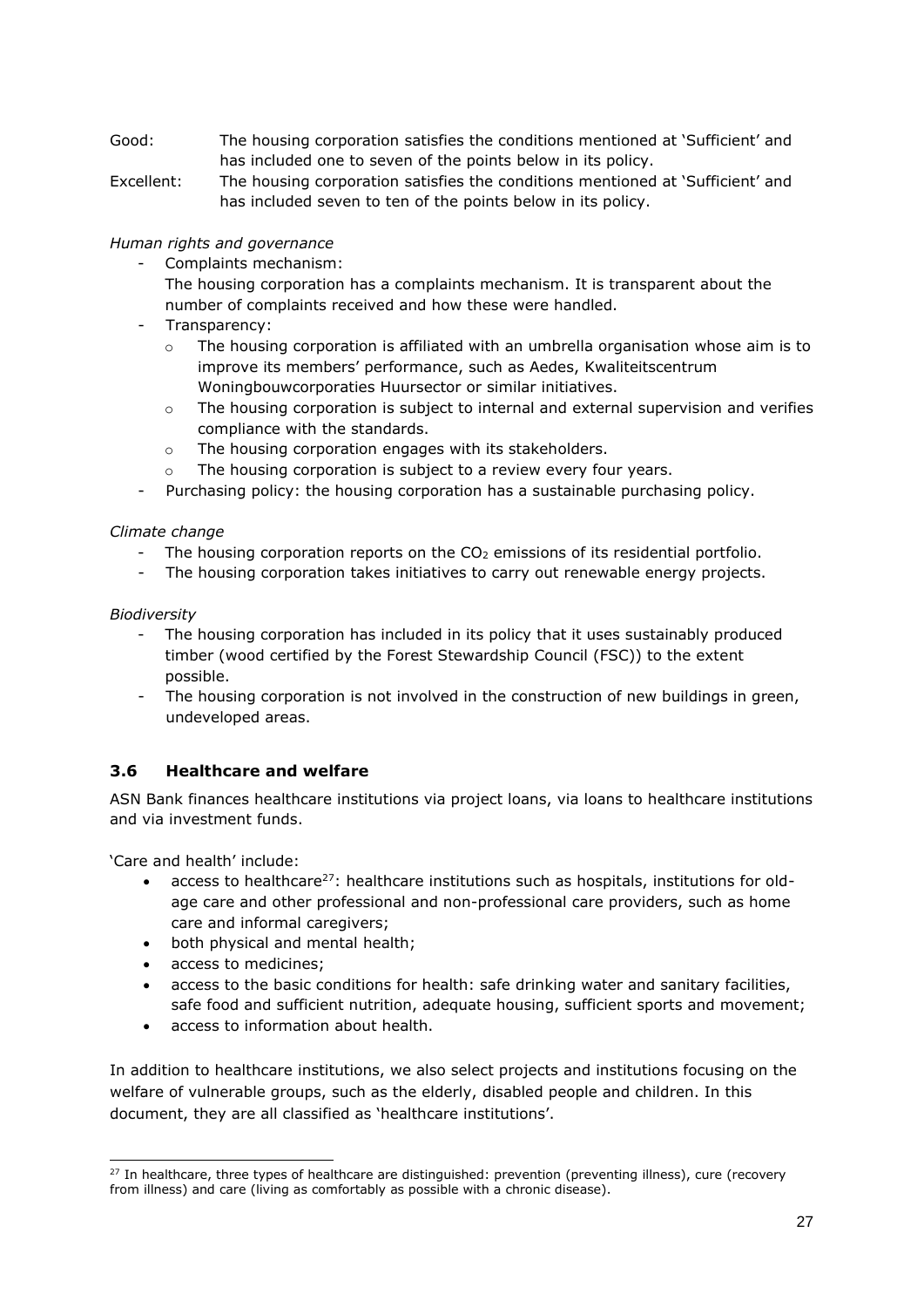The ECD analyst assesses whether healthcare and welfare projects in the Netherlands comply with ASN Bank's sustainability policy and sustainability criteria and makes a recommendation. The head of the ECD may or may not adopt the recommendation. The ASN Bank Management Board decides whether or not to finance the project.

The following applies to fixed-interest loans of ASN Bank and investments of ASN Beleggingsinstellingen Beheer B.V. (ABB). First, the analyst assesses whether they comply with the sustainability policy and sustainability criteria and makes a recommendation. A second analyst assesses the recommendation. This is discussed by the Research Committee and subsequently by the Investment Committee. Finally, the ASN Bank Management Board or, in the case of investments by the ASN Investment Funds, the ABB Board of Directors takes a decision.

# <span id="page-27-0"></span>**3.6.1 Selection methodology and criteria for healthcare institutions**

# SDG targets: 3.8, 3.c, 12.4, 12.7, 13.2, 15.2

*Project finance and loans to healthcare institutions in the Netherlands* ASN Bank complies with healthcare legislation and regulations when assessing healthcare institutions.

Many healthcare aspects are enshrined in legislation and regulations, such as:

- patient safety;
- privacy;
- quality of care;
- radiological materials and other (chemical) waste.

We verify that no misconduct is apparent from media reports and inspection reports. Our assessment is positive if organisations are members of a sector organisation and are certified.

*Financing of healthcare institutions via the investment funds (outside the Netherlands)*  Healthcare institutions are subject to the same criteria that we apply to companies (see also section [4.1.1\)](#page-30-2). In addition, we conduct research into the following extra points for attention:

- Is the institution a member of a sector organisation?
- Is the institution certified?
- Does the institution have any policy for employee health and safety?
- Does the institution have any policy for dealing with radiological materials and other chemical waste?
- Is the institution engaged in genetic modification?
- Is there a code of conduct (good governance)?
- Does the institution have any policy to guarantee consumer protection?
- Does the institution have any environmental policy with attention being paid to:  $\circ$  an environmental management system with attention being paid to prevention, reuse and recycling?
	- $\circ$  energy consumption (in the context of our climate change objective)?
- Does the institution have a purchasing policy?

# <span id="page-27-1"></span>**3.7 Education, culture and leisure**

To ASN Bank, education and culture are important components of a sustainable society. We have a vision of a society in which people live without poverty and in which everyone has access to education, good housing and medical care. ASN Bank contributes to this society in various ways: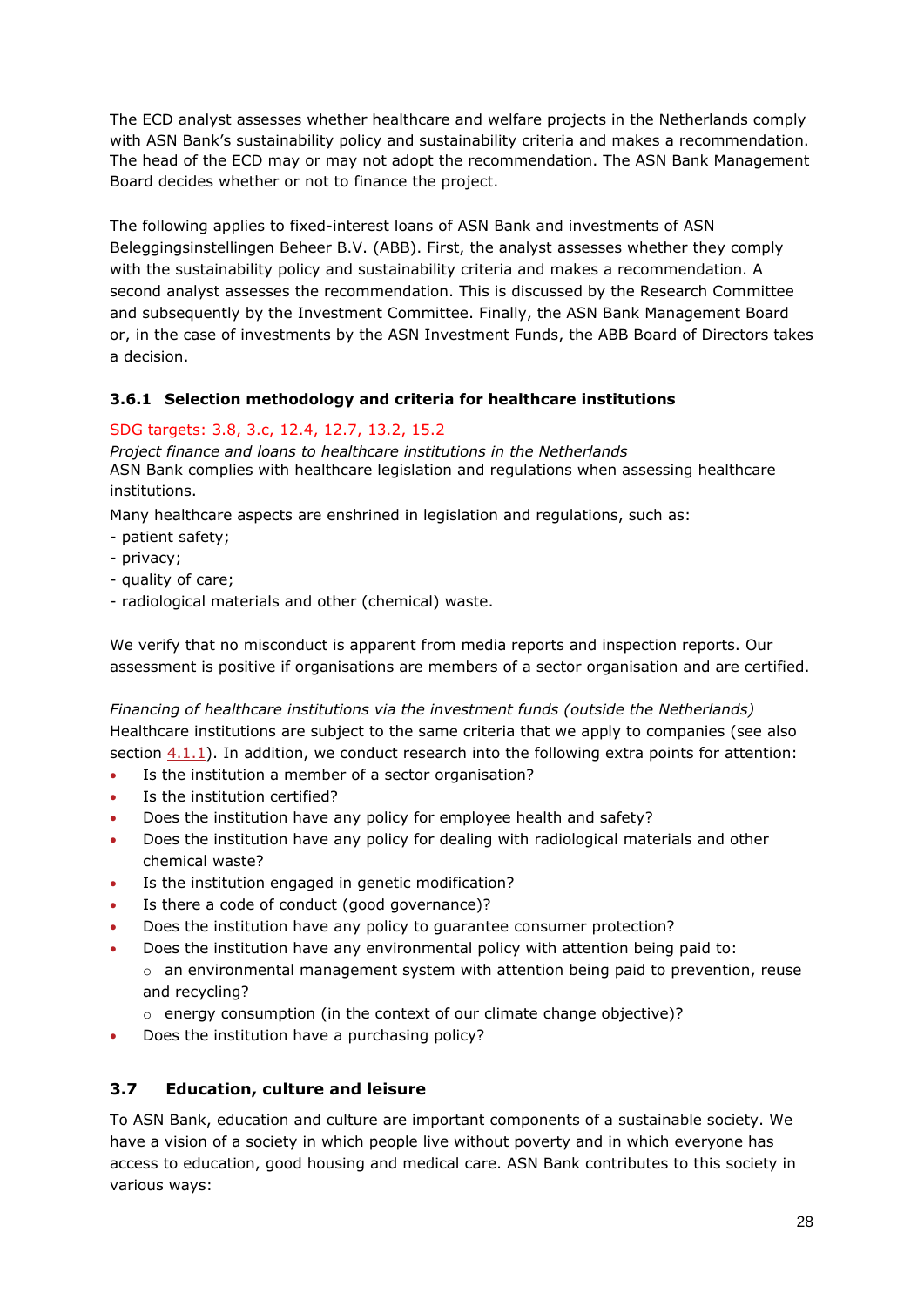- through the bank balance sheet: ASN Bank directly finances educational and other institutions;
- through project loans for the buildings of educational and cultural institutions.

The following applies to loans provided to education projects and culture and leisure projects in the Netherlands. First, the analyst assesses whether they comply with ASN Bank's sustainability policy and sustainability criteria and makes a recommendation. Subsequently, the head of the ECD may or may not adopt the recommendation. Finally, the ASN Bank Management Board takes a final decision.

The ECD analyst assesses whether fixed-interest loans comply with ASN Bank's sustainability policy and sustainability criteria and makes a recommendation. Then, a second analyst assesses the recommendation. Finally, the ASN Bank Management Board decides whether or not to provide the loan.

# <span id="page-28-0"></span>**3.7.1 Selection methodology and criteria for institutions for education, culture and leisure**

# SDG targets: 4.a, 7.2, 7.3, 12.7, 13.2

When assessing educational institutions, we pay attention to the following aspects:

- Is the institution involved in misconduct? Section  $4.1.1.4$  describes how we assess such misconduct.
- Does the institution have proper governance? Are there any rules of conduct and what are the rules for the remuneration of directors?
- Is the institution transparent about the energy consumption of its buildings?
- Does the institution have a purchasing policy?

# <span id="page-28-1"></span>**3.8 Water boards and water companies**

ASN Bank invests in bonds of Dutch water boards and water companies. This does not include internationally operating water companies; see section  $4.1.1$ . in that regard.

### <span id="page-28-2"></span>**3.8.1 Selection methodology and criteria for water boards and water companies**

# SDG targets: 2.4, 6.1, 6.3, 6.4, 12.7, 13.2, 15.1

We assess the water boards as a sector, because individual differences between water boards are minimal. This is the result of the fact that they:

- **•** have similar objectives:
- are subject to the same legislation and regulations;
- **•** are united in the Dutch Water Authorities<sup>28</sup>, where they develop a common and therefore strong – uniform policy.

We do assess water companies individually. We examine the following aspects when assessing water boards and water companies:

### *Activities to be excluded and avoided*

<sup>&</sup>lt;sup>28</sup> The Dutch water boards are united in the Dutch Water Authorities, which promotes water boards' interests and ensures the exchange of knowledge and cooperation between water boards. The Dutch Water Authorities represents the water boards both nationally and internationally. It is the employers' organisation of roughly 11,000 employees working at 23 water boards in the Netherlands. The Netherlands is home to a total of 24 water boards. The water board for Blija Buitendijks, an uninhabited region outside the dike off the Frisian Wadden Sea coast, is not a member of the Dutch Water Authorities. http://www.uvw.nl/vereniging/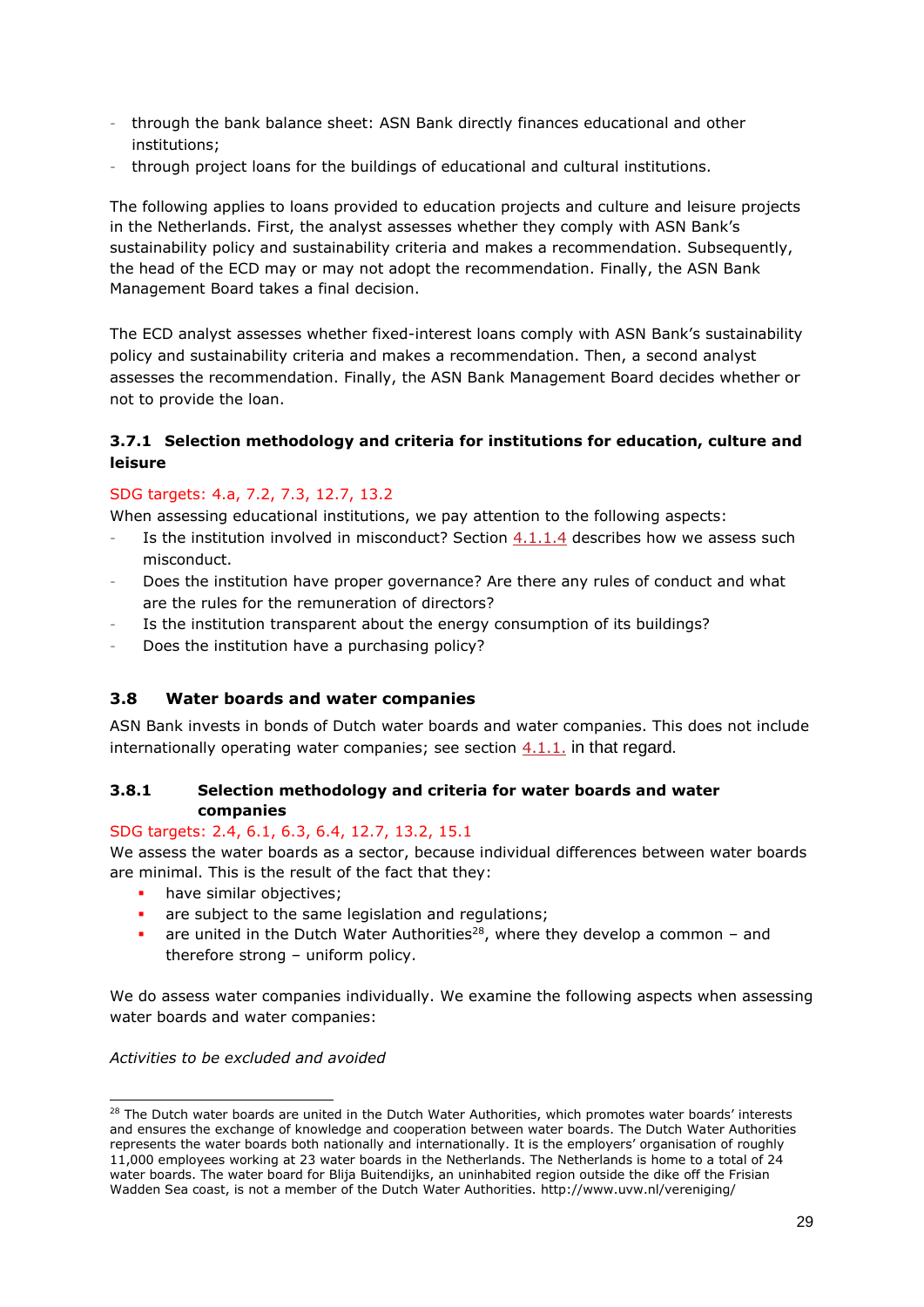The water boards and water companies must meet our criteria concerning activities to be excluded and avoided as described in section [4.1.6.1.](#page-39-2)

#### *Governance*

We expect water boards and water companies to have a governance policy in place. Subjects we assess are: board remuneration, rules of conduct, including anti-corruption policy, compliance with legislation and regulations, and lobbying activities. Finally, there must be no (serious) misconduct<sup>29</sup> in terms of governance.

#### *Human rights*

As these are Dutch water boards and water companies, the chance that they are violating human rights is small. This is because Dutch legislation provides sufficient safeguards. Water boards and water companies sometimes pass their knowledge on to third world countries. There may be no misconduct in that regard.

#### *Climate change and biodiversity*

We expect water boards and water companies to comply with environmental laws. We also expect no misconduct to emerge. Preferably, they draw up an environmental policy and report on their environmental performance.

#### *Supply chain policy*

We expect water boards and water companies not to show any (serious) misconduct in the supply chain. Preferably, they have a sustainable purchasing policy containing criteria for governance, human rights and the environment.

The ECD analyst assesses whether water boards and water companies comply with ASN Bank's sustainability policy and sustainability criteria and makes a recommendation. The head of the ECD may or may not adopt the recommendation. The ASN Bank Management Board decides whether or not to provide a loan.

The analyst assesses whether listed water companies that qualify for investment by the ASN Investment Funds comply with the sustainability policy and sustainability criteria and makes a recommendation. Then, a second analyst assesses the recommendation. This is discussed by the Research Committee and subsequently by the Investment Committee. Finally, the ABB Board of Directors decides whether or not to invest.

<sup>&</sup>lt;sup>29</sup> Section  $4.1.1.4$  describes how we assess (serious) misconduct.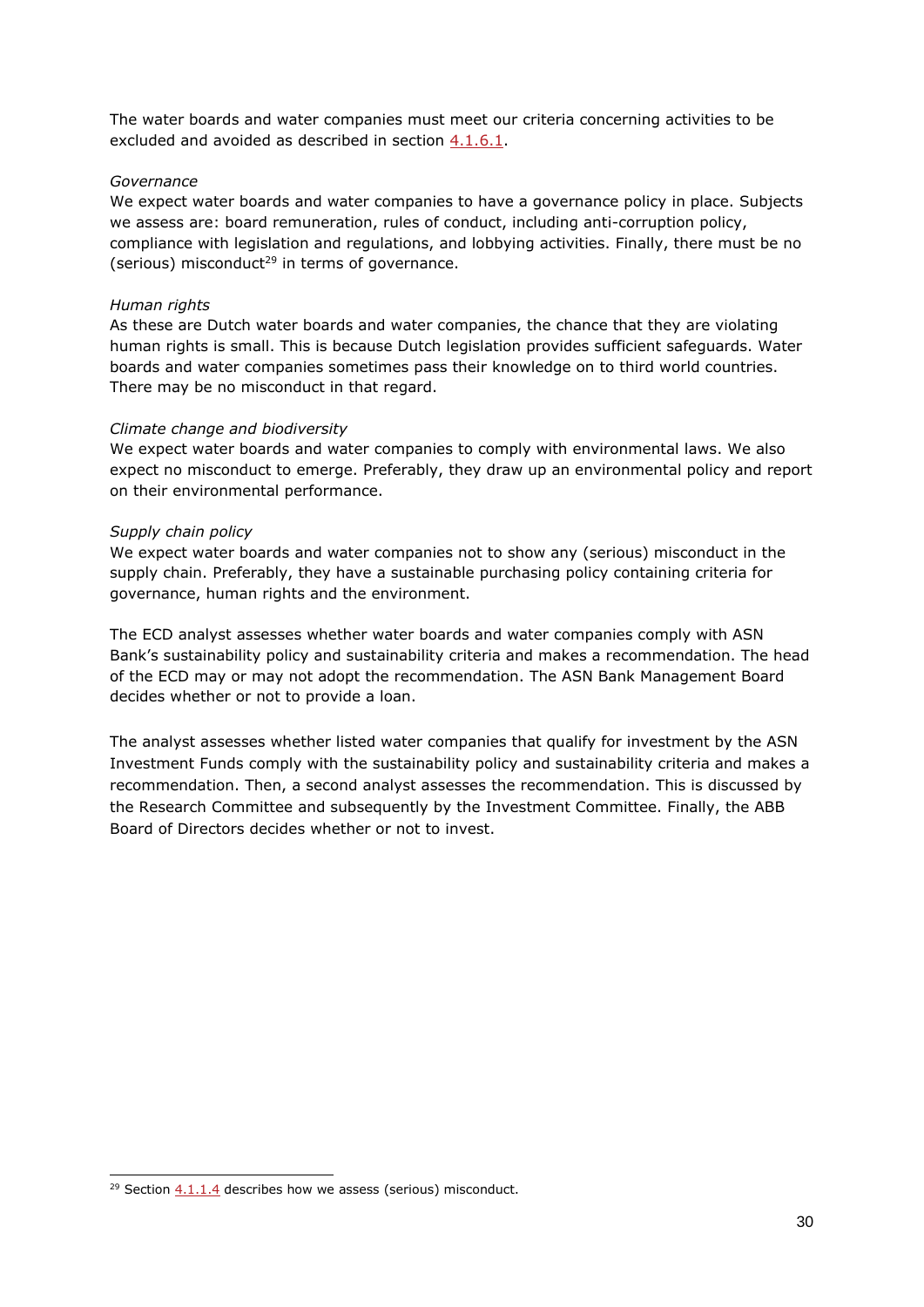# <span id="page-30-0"></span>**4. Selection for the ASN Investment Funds**

The ASN Investment Funds invest in companies, countries and projects that are part of the ASN Investment Universe. The manager of the ASN Investment Funds, ASN Beleggingsinstellingen Beheer B.V. (ABB), decides on this universe based on ABB's sustainability criteria. ABB's Investment Committees take the decisions to admit companies, governments, projects and institutions to or remove them from the investment universe of the ASN Investment Funds.

ASN Beleggingsfondsen has the following listed funds:

- **ASN Duurzaam Aandelenfonds;**
- **ASN Duurzaam Small & Midcapfonds;**
- **ASN Milieu & Waterfonds;**
- **ASN Duurzaam Obligatiefonds:**
- **ASN Duurzaam Mixfonds:**
- **ASN-Novib Microkredietfonds;**
- **ASN Groenprojectenfonds:**
- **ASN Duurzaam Mixfonds Zeer Defensief;**
- **ASN Duurzaam Mixfonds Defensief;**
- **ASN Duurzaam Mixfonds Neutraal;**
- **ASN Duurzaam Mixfonds Offensief;**
- **ASN Duurzaam Mixfonds Zeer Offensief.**

This chapter discusses the selection process for the various funds. The process of selecting companies for ASN Duurzaam Aandelenfonds, ASN Duurzaam Small & Midcapfonds and ASN Milieu & Waterfonds also applies to the equity portfolios of the various ASN Duurzaam Mixfonds funds (see section [4.3\)](#page-69-1).

The process of selecting government bonds for the ASN Duurzaam Obligatiefonds also applies to the bond component of the various ASN Duurzaam Mixfonds funds.

# <span id="page-30-1"></span>**4.1 ASN Duurzaam Aandelenfonds, ASN Duurzaam Small & Midcapfonds and ASN Milieu & Waterfonds**

ASN Duurzaam Aandelenfonds, ASN Duurzaam Small & Midcapfonds and ASN Milieu & Waterfonds invest in company shares. The next section will explain the steps that lead us to decide to approve these companies. We will discuss the various recommendations and decisions issued in that regard. We will also discuss the steps an analyst takes to arrive at a recommendation and the considerations made in that respect.

# <span id="page-30-2"></span>**4.1.1 The selection process for companies**

ASN Bank's Sustainability Expertise Centre (*Expertise Centrum Duurzaamheid*; ECD) conducts the sustainability research on the instructions of ASN Beleggingsfondsen and advises the Investment Committee of the ASN Investment Funds. The Investment Committee meets at least six times a year and decides on the composition of the investment universe. The companies in this universe are reviewed and assessed at least once every four years.

Should a split-up, demerger, merger or acquisition by a company in our universe take place within the period of four years, the review is brought forward. No later than six months after a split-up, demerger, merger or acquisition, both companies are examined for their activities upon a split-up or demerger. A full analysis of the new company or companies takes place no later than 15 months after the split-up, demerger, merger or acquisition.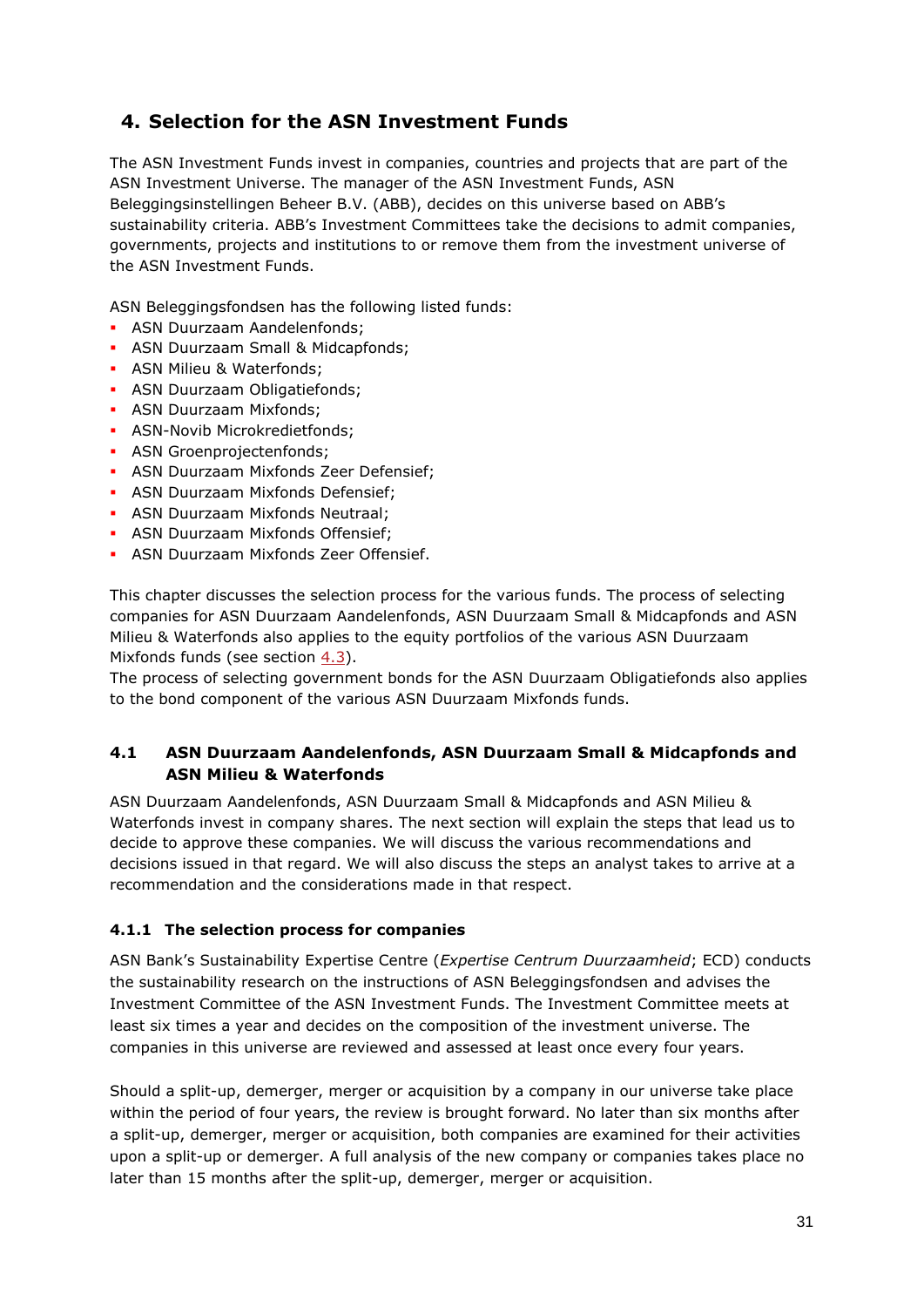The decision-making process for the selection of companies is as follows. The analyst assesses companies and, based on the sustainability policy and sustainability criteria in section [4.1.6.2,](#page-53-0) recommends *approval* or *disapproval*. The second analyst assesses the research and recommendation. Following the analyst's explanation, the Investment Committee decides whether or not to admit the company to, or maintain it in, the investment universe of the ASN Investment Funds.

# <span id="page-31-0"></span>**4.1.1.1 Risk analysis and analysis category**

Every investigation we conduct starts with a risk analysis, which is required to establish the analysis category. We perform the risk analysis as follows.

First we identify the risks of the relevant sector and the relevant company. The basis for this is formed by our three sustainability pillars, i.e. human rights, climate change and biodiversity. We also assess a company's governance and, if applicable, animal welfare. In that context, we answer these questions: in which sector does the company operate and in which activities is it involved?

### **Assessment of sectors and activities in practice**

It is important to make a sound analysis of the exact risks a company faces. When assessing companies that operate in risk countries or high-risk countries, we therefore assess what their exact activities are. If, for example, a company has only sales offices there, there is a low risk of child labour or forced labour. In that case, the company does not need to have any policy on these issues. The matter is different if a company has production facilities in a risk country or a high-risk country.

A company may also operate in a low-risk sector, in low-risk countries, but specific issues may still pose a risk. For example, in the software sector data privacy is always a risk.

We lay down these risks in a sector profile, with the outcome being that the sector risk is low, average or high. Then we establish whether the company operates in low-risk countries, risk countries or high-risk countries (Chapter 3 *Risk countries*). The sector risk combined with the country risk ultimately determines the analysis category. The more the company is involved in risk countries, risk sectors and risk activities, the higher the risks and, hence, the higher the standards that the company should comply with. In all instances the same assessment criteria apply. The thoroughness of the research and the admission criterion depend on the company's size. See section [4.1.1.2](#page-33-0) *Large and small companies* for further explanation.

### **Examples of sectors and their risks<sup>30</sup>**

| Sector             | Risk | Subthemes include:          |
|--------------------|------|-----------------------------|
| Garment and retail | High | Supply chain, child labour, |
|                    |      | forced labour, freedom of   |

<sup>&</sup>lt;sup>30</sup> The only sectors included here are the ones that are not engaged in activities we exclude or avoid.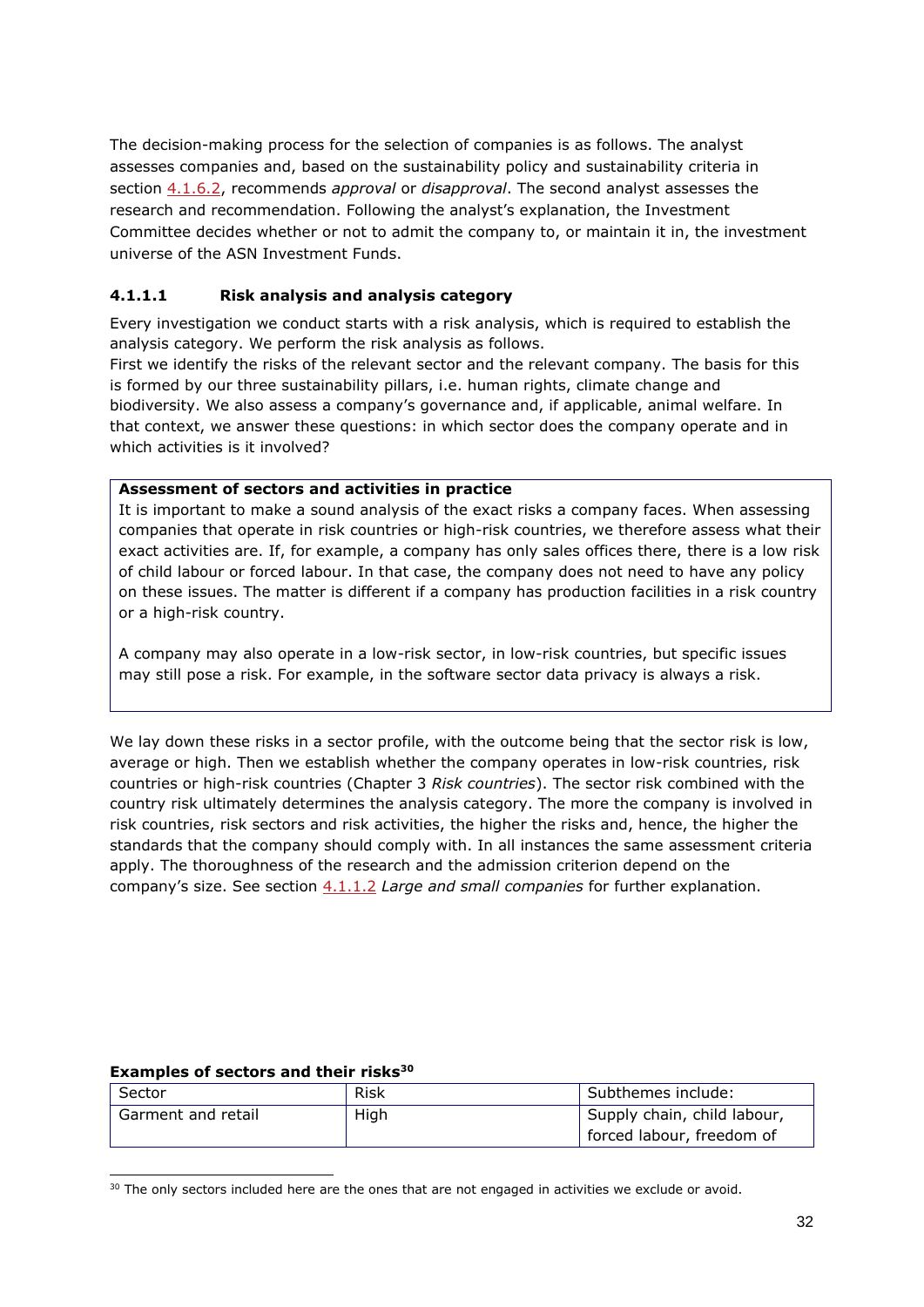|                                           |         | association, healthy & safe<br>working conditions,<br>pollution, living wage.                                                   |
|-------------------------------------------|---------|---------------------------------------------------------------------------------------------------------------------------------|
| Food                                      | High    | Supply chain, land use,<br>living wage, genetically<br>modified organisms, animal<br>testing, animal welfare, raw<br>materials. |
| Pharmaceutical industry and<br>healthcare | High    | Ethical conduct, animal<br>testing, access to medicines,<br>genetically modified<br>organisms.                                  |
| Chemicals                                 | High    | Base chemicals, mining,<br>cement, conflict minerals,<br>healthy & safe working<br>conditions.                                  |
| Electronics                               | Average | Arms, conflict minerals,<br>healthy & safe working<br>conditions, forced labour,<br>supply chain.                               |
| Telecommunications                        | Average | Arms, conflict minerals,<br>privacy, energy<br>consumption.                                                                     |
| Paper and pulp                            | Average | Land use, deforestation.                                                                                                        |
| Property                                  | Average | Greenfields, deforestation,<br>ethical conduct, cement.                                                                         |
| Software                                  | Low     | Arms, privacy, CO <sub>2</sub><br>emissions via data centres.                                                                   |
| Media                                     | Low     | Freedom of speech, energy<br>consumption, deforestation.                                                                        |

Below, we will explain for each topic how these analysis categories affect the assessment against our three sustainability pillars and governance.

### *a. Human rights*

If the national and international laws differ, we consider it important that the company adheres to the standard that provides the best protection for the individuals or group of people concerned.

# *Avoid*

We avoid investments in companies that are active in high-risk countries and a high-risk sector, except if the company:

- supplies essential humanitarian services or products as its primary activity, thus contributing to human rights in that country (supplying, for example, medical services or homes);
- can guarantee that it is not directly or indirectly involved in serious human rights violations by a country; and
- can guarantee that its activities are in conformance with our other sustainability criteria.

### *Further analysis*

This analysis must answer the following question: does the company sufficiently guarantee that its activities meet all of our criteria in countries with insufficient rules for human rights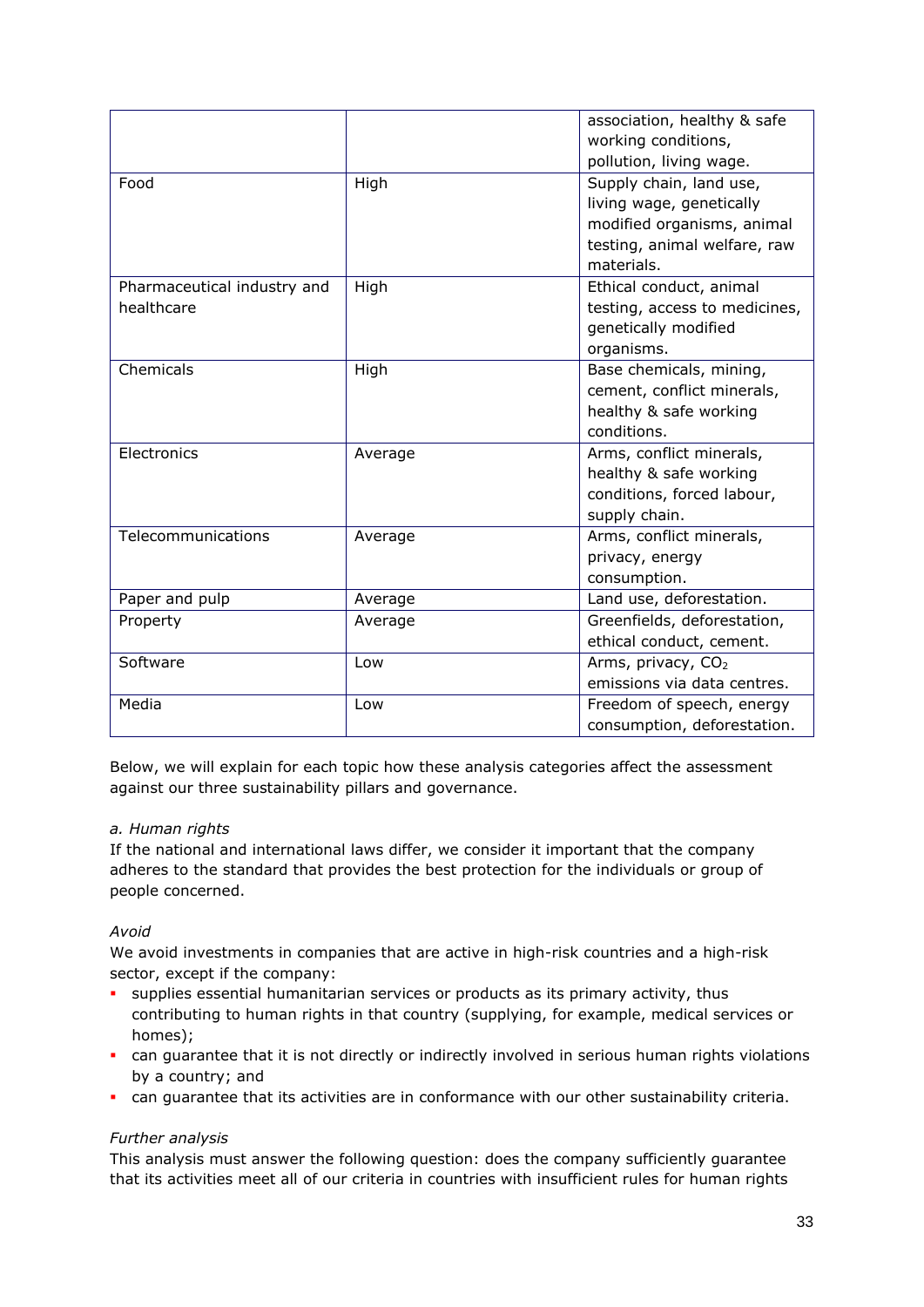and the enforcement of these? This is possible if it has formulated an effective policy and monitors the implementation of this policy. If a company is active in high-risk countries, we also assess whether it is involved in serious human rights violations by the country. For example by supplying products or services that contribute to such violations or from which a totalitarian or corrupt regime benefits. In that respect, we assess whether there is any misconduct in the area of human rights that is in conflict with the local or international laws and rules.

### *Normal assessment*

This assessment focuses on companies that operate in countries with a low risk of human rights violations. Accordingly, the assessment answers the question as to whether the company's activities comply with the local laws and rules. We assess whether there is any misconduct in the area of human rights that is in conflict with the local laws and rules. Misconduct is a situation from actual practice that conflicts with our sustainability criteria. In some cases, we expect a company to have a specific policy in this category, for example if it is known that, within a certain low-risk country, the chance of a specific human rights violation is very high.

### *b. Climate change*

When assessing companies in respect of climate change, we do not make a distinction based on risk countries. We expect the same thing from all companies where climate change is concerned. Companies should have a policy to reduce their impact on the environment and to control risks. However, we do consider whether companies operate in a sector with a larger impact on the environment. We expect them to at least have a policy for those elements that, given their activities, constitute a risk. $31$  In that respect, we assess whether there is any misconduct.

### *c. Biodiversity*

When assessing companies in respect of biodiversity, first of all we assess whether a company operates in a sector posing a threat to biodiversity. Examples include companies operating in the paper and pulp industries or in the food and beverage industry. Subsequently we make a distinction based on countries where biodiversity is at a higher risk, such as Malaysia, Indonesia, Vietnam and Brazil. We expect companies to have a policy in place if they operate in sectors posing a threat to biodiversity. We also assess whether there is any misconduct.

### *d. Governance*

When assessing companies' governance, we expect each company to have a policy regulating the ethical conduct of its employees, regardless of where it operates. We do make a distinction based on the risk of the countries where a company is active. We expect the policy's substance and quality $32$  to be better if the company is active in risk countries or highrisk countries and/or activities. Finally, we assess whether there is any misconduct.

# <span id="page-33-0"></span>**4.1.1.2 Large and small companies**

One step precedes the sustainability analysis of companies: we determine first of all whether it is a small or large company. This distinction is relevant because the requirements for admission are less strict for small companies than for large companies. This is how we define a small company and a large company:

 $31$  For example, a major risk for companies active in the software and services industries is their energy consumption. In the area of water consumption, on the other hand, the risk these companies face is much lower. We therefore expect companies operating in these industries to at least say something about their energy consumption and the corresponding  $CO<sub>2</sub>$  emissions.

 $32$  The policy qualifications are further detailed in section  $4.1.6.2$ .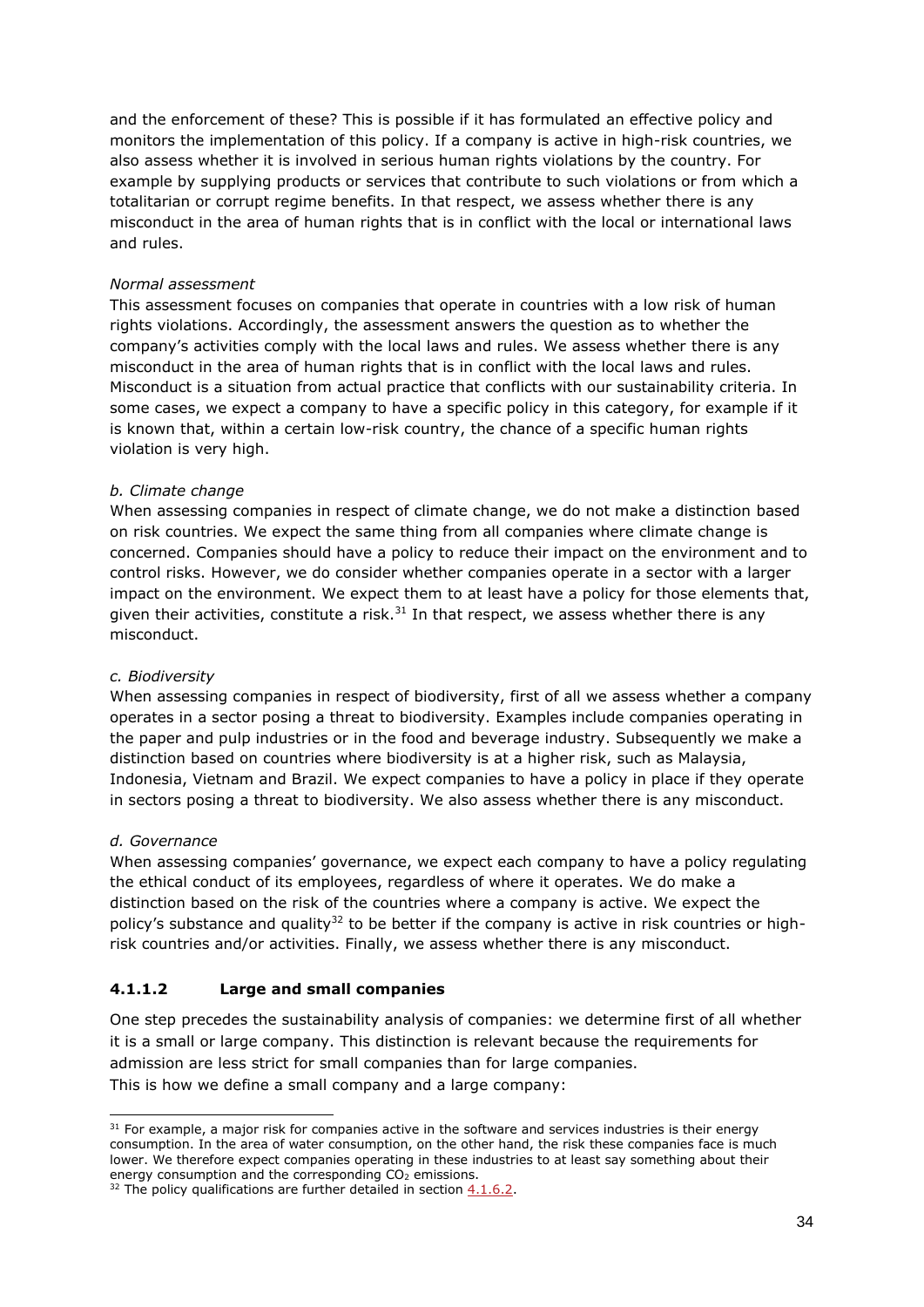*Small company*: a company with a market capitalisation of less than € 4 billion at the time of assessment.

Our sustainability criteria for the smaller companies are less strict when we assess whether they have any policy in place. This is because small companies have fewer resources with which to meet our policy requirements. However, that does not mean that they are less sustainable. We assess these companies:

- for activities to be avoided or excluded: an 'approval' recommendation requires that the company is not involved in activities that we avoid or exclude;
- **•** for misconduct: an 'approval' recommendation requires that the company is not involved in any misconduct;
- **·** for their mission: for an 'approval' recommendation, we assess to what extent the company contributes to our mission.

Additional requirements for small companies:

- The company is eligible for a positive recommendation if its policy is sufficient in respect of the high sustainability risks connected with its activities. This includes the supply chains that are known to carry a high risk: garment, food and consumer electronics.
- The company does not have to have a policy in respect of the lower risks involved.

*Large company*: a company with a market capitalisation of  $\epsilon$  4 billion or more. See the sections below for the sustainability criteria used to assess large companies.

Additional requirements for large companies:

- **•** The company is eligible for a positive recommendation if it:
	- 1) has been assigned a *yes* for all applicable policy components, and
	- 2) has been assigned the qualification *poor* for no more than four policy components.<sup>33</sup>

# <span id="page-34-0"></span>**4.1.1.3 Game changers**

ASN Bank invests in companies that fit in with its sustainability mission and vision. This includes companies that contribute to the transition to a sustainable society: 'game changers'. If these companies have a market capitalisation of  $\epsilon$  4 billion or more, they can still be approved, even if they do not have a policy for all our sustainability criteria. We assess the company and its activity as follows:

- it is a truly new, sustainable activity, such as off-grid energy storage, electric cars, renewable energy, the circular economy, or technology for improving care;
- the market share of this activity is no more than 25% worldwide;
- the company is almost entirely focused on this activity;
- there may be no (serious) misconduct;
- the company is eligible for a positive recommendation if its policy is sufficient in respect of the high sustainability risks connected with its activities.

# <span id="page-34-1"></span>**4.1.1.4 Research questions and profile**

After the risk analysis and after having determined the level of analysis, we fill in the company profile, in which we answer specific questions. In this section we will explain how

<sup>&</sup>lt;sup>33</sup> The analyst will sometimes arrive at a positive recommendation on the basis of the entire profile and the estimated risks despite the company being qualified as 'poor' for one or more policy components.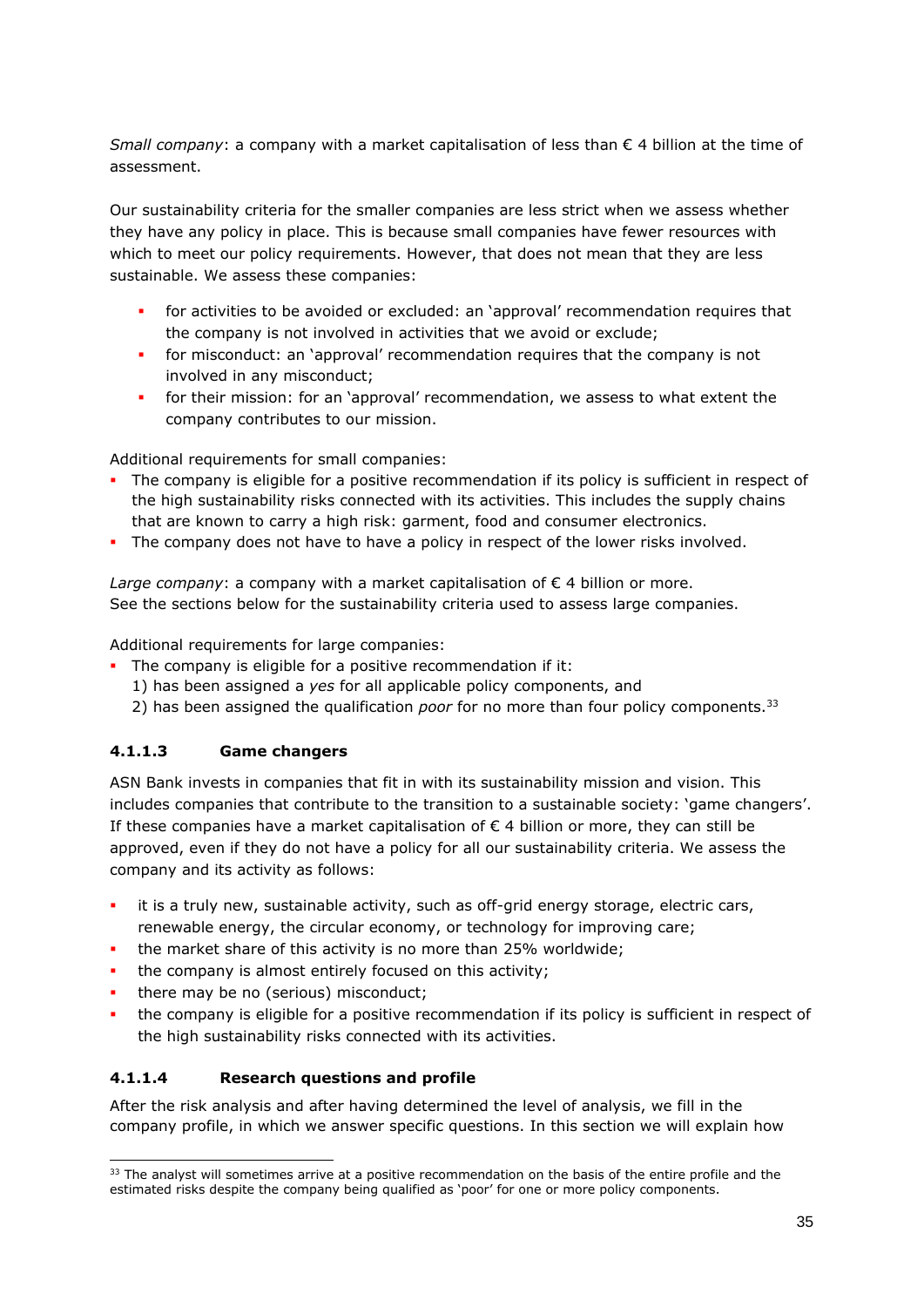this is done and what questions the profile contains. Section  $4.1.6$  describes which activities we exclude, how we evaluate policies and how any misconduct is dealt with.

In the company profile, we clearly distinguish between the activities of a company, its policy, and actual practice. We assess the policy based on the various elements of sustainability policy in the profile.<sup>34</sup> In addition, we evaluate a company's actual impact.

The company profile does not need to be filled in completely if a company has not yet been included in the investment universe and is not a large, well-known company. This is the case:

- If it is clear that a company will be disapproved based on its activities. This means that the company is engaged in activities 'to be avoided' or 'to be excluded'. In that case, we only explain why it did not pass selection.
- If a company is already disapproved based on other policy components. In that case we report: *no further study*.

In the company profile we answer the following questions:

- **EXTENCE 15 the company engaged in activities that we avoid or exclude?**
- Is the company active in risk countries and/or high-risk countries?
- **•** Does the company have a sustainability policy (human rights, climate change, biodiversity and governance and, if applicable, animal welfare) $35$ ?
- What is the quality of the policy?
- How does the company perform in practice? Is there any misconduct?
- **•** What is the analyst's final advice based on the risks, the quality of the policy, and actual practice?

### *Is the company engaged in activities that we avoid or exclude?*

- When filling in the company profile, we assign a *yes* to an activity or sector if a company is excluded on that basis, or we assign a *no* if the company is not engaged in a particular activity or sector.
- **•** The analyst provides a brief explanation of his assessment.

### *Does the company have a sustainability policy? And what is the quality of the policy?*

- We assign a *no* to the policy components if there is no policy, or a *yes* if there is.
- We then assess the quality of the policy with the qualification *insufficient*, *poor*, *sufficient*, *good* or *excellent*.
- **·** The analyst provides an explanation to clarify how he arrived at his advice.
- Companies operating in low-risk countries do not need policies on all the policy components, as the laws and regulations of that country already provide sufficient safeguards. In such cases, the analyst's advice will be *yes, sufficient*.
- In some instances, a policy component does not apply to the sector or the company. In that case, we fill in *n/a* (not applicable).

### *How does the company perform in practice?*

- How the company performs in practice is also indicated by the qualification *insufficient*, *poor*, *sufficient*, *good* or *excellent*.
- **.** In his explanation, the analyst clarifies how he arrived at his advice. This includes positive sustainability activities, any misconduct and environmental data provided by our data supplier or included in the sustainability reports of the company itself.

<sup>&</sup>lt;sup>34</sup> Examples of policy components for the analyst to assess are: rules for ethical conduct, child labour, forced labour, and environmental policy.

<sup>&</sup>lt;sup>35</sup> The themes climate change, biodiversity, human rights and governance are subdivided into subthemes, or policy topics, for example rules for ethical conduct, child labour, forced labour, and environmental policy.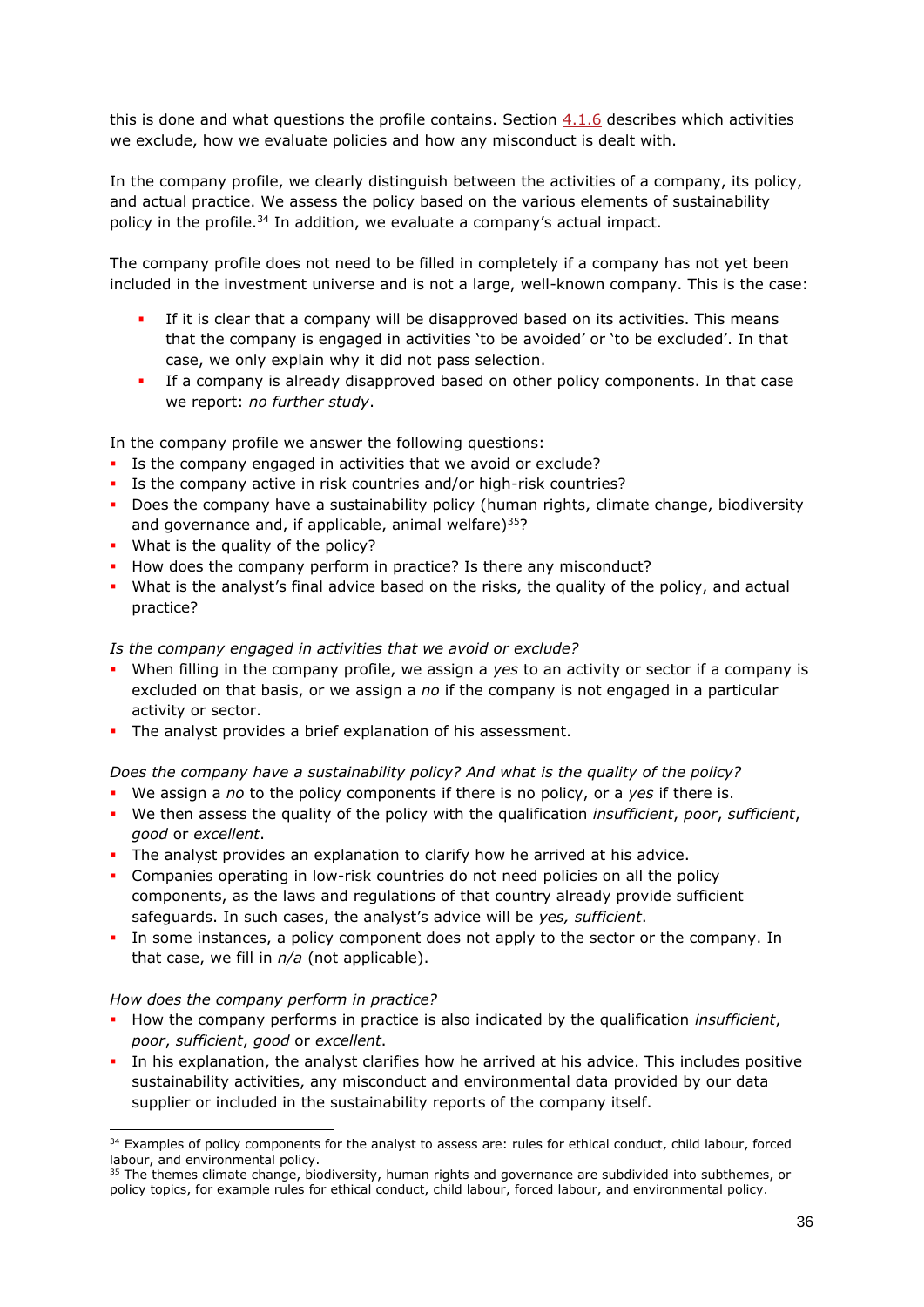*When do we address misconduct and what are the consequences we attach to it?*  There are different moments at which misconduct is discussed:

- 1. Prior to every Investment Committee meeting:
	- For companies in the universe: the ECD discusses the misconduct emerging from its databases. Every analyst examines a list of instances of misconduct and assesses the seriousness of the misconduct. This is discussed by the Research Committee.
	- For the companies placed on the current agenda to be subjected to research.
- 2. Ad hoc:

If acute, serious misconduct occurs, an ECD analyst assesses it.

If any misconduct is found to be serious, it is submitted to the Investment Committee. The seriousness of the misconduct may lead to:

- 1. A company being disapproved if it has not been included in the investment universe at that time.
- 2. Engagement with the company in the investment universe.
- 3. A company being removed from the investment universe.

### *When is misconduct serious?*

The analyst determines whether there is 'serious misconduct' by means of the following questions:

- Are human rights being violated? Is there any major misconduct in the field of ethics, biodiversity or climate change?
- What is the scope of the violations?
- Are they occurring consistently or on a large scale?
- **•** Are they consciously perpetrated or tolerated?
- What is the nature of the violation? (Sometimes an incident may be so serious that the scale is irrelevant.)
- How does the company respond?

Procedure:

- The analyst researches whether and how the misconduct is linked to the company. If there is such a link, the analyst finds out whether the company has publicly responded to the misconduct.
- If there is misconduct that can be linked directly to the company and the company has not issued a clear public response, we ask the company for a response.

### *What is the analyst's final advice based on the risks, the quality of the policy, and actual practice?*

The analyst arrives at his final advice and makes a recommendation based on the risks, the quality of the policy, and actual practice. The recommendations that an analyst may make are listed in section [4.1.3.](#page-37-0) In this respect, we distinguish between large and small companies (see section  $4.1.1.2$  for further explanation). Whether the final advice is ultimately sufficient  $(v)$  or insufficient  $(x)$  is shown in the diagram below. The company must score sufficient on all policy components for an ultimate 'approval' recommendation.

Final advice for large companies (market capitalisation in excess of or equal to  $\epsilon$  4 billion)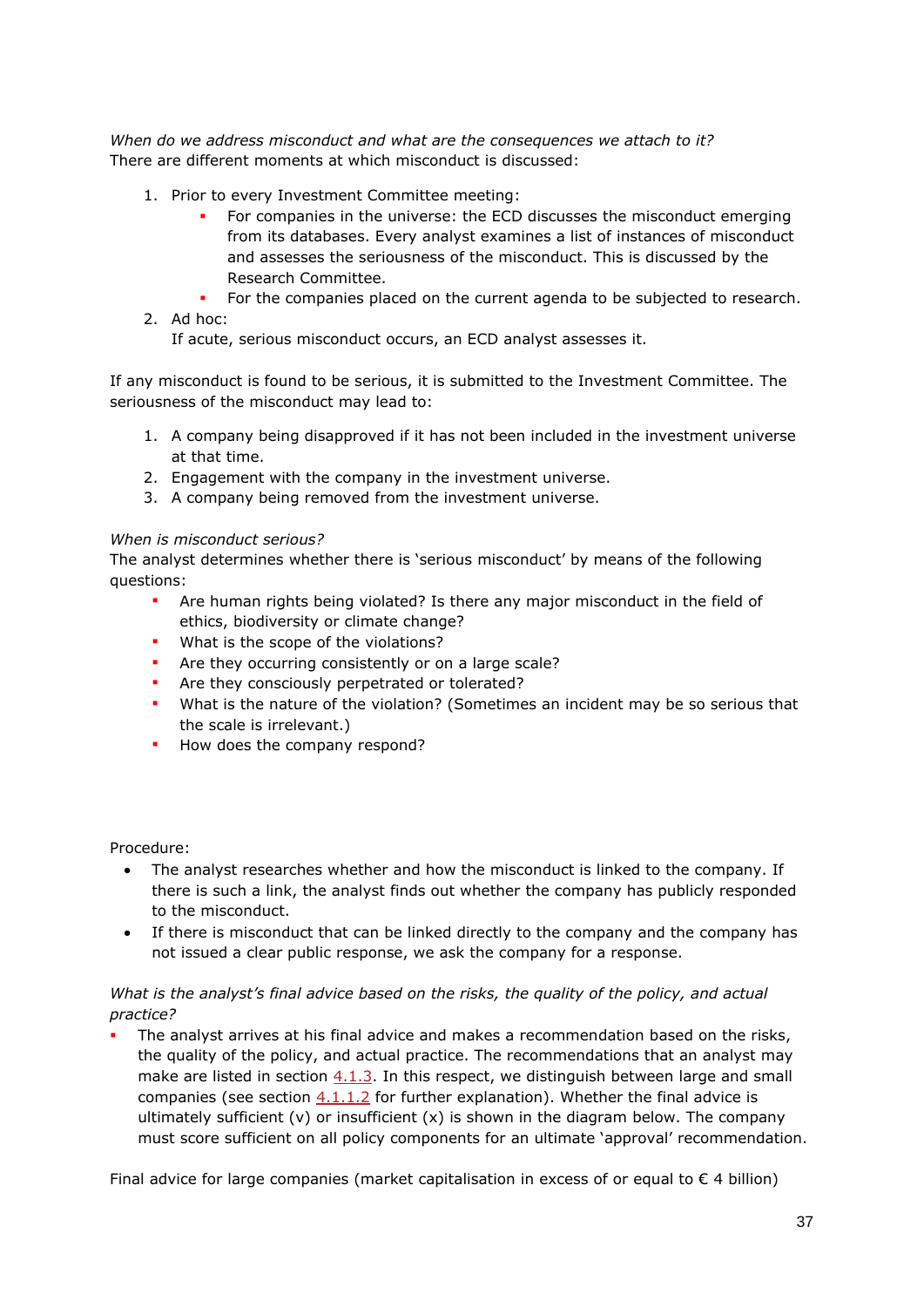| Quality of<br>policy/<br>policy<br>component/<br>sector risk | Insufficient | Poor     | Sufficient | Good | Excellent |
|--------------------------------------------------------------|--------------|----------|------------|------|-----------|
| Low                                                          | n/a          |          |            |      |           |
|                                                              |              | $V/X$ 36 |            |      |           |
| Average                                                      | ↗            |          |            |      |           |
| High                                                         |              | X        |            |      |           |

Final advice for small companies (market capitalisation of no more than  $\epsilon$  4 billion)

| Quality of  | Insufficient | Poor       | Sufficient | Good | Excellent |
|-------------|--------------|------------|------------|------|-----------|
| policy/     |              |            |            |      |           |
| policy      |              |            |            |      |           |
| component/  |              |            |            |      |           |
| sector risk |              |            |            |      |           |
| Low         | n/a          |            |            |      |           |
| Average     |              |            |            |      |           |
| High        | ⌒            | $V/X^{37}$ |            |      |           |

When is a company approved or disapproved?

If the overall qualification is *insufficient*, the analyst advises the Investment committee to *disapprove* the company.

## <span id="page-37-0"></span>**4.1.3 Recommendations and decisions**

The analyst makes a recommendation on the basis of his final advice as explained in section [4.1.1.4.](#page-34-0) The Investment Committee is then able to take a decision. The analyst can give two different recommendations regarding a company: *approve* or *disapprove*.

Based on this recommendation and its substantiation, the Investment Committee takes its decision. That decision can be: *approve*, *disapprove*, *engagement* or *postpone*. The *approval* and *disapproval* decisions take two forms: for companies not yet present in the investment universe, and for companies already in the investment universe. Every recommendation or decision applies specifically to the investment universe of the relevant fund, as was discussed in the previous chapter.

## *Approve:*

*Approve, admit* = A company is not yet present in the investment universe (universe); its activities and policy meet our sustainability criteria. We therefore admit it to the investment universe.

*Approve, maintain* = A company is already present in the investment universe; its activities and policy continue to meet our sustainability criteria. We therefore maintain it in the investment universe.

*Approve, no comprehensive policy* = This category applies to companies that have a market capitalisation of less than  $\epsilon$  4 billion and that do not have a policy for all sustainability criteria. The conclusion of the analysis concerning the risks, policy and actual practice is sufficient.

*Disapprove:* 

<sup>&</sup>lt;sup>36</sup> Dependent on the policy component.

<sup>&</sup>lt;sup>37</sup> Dependent on the policy component.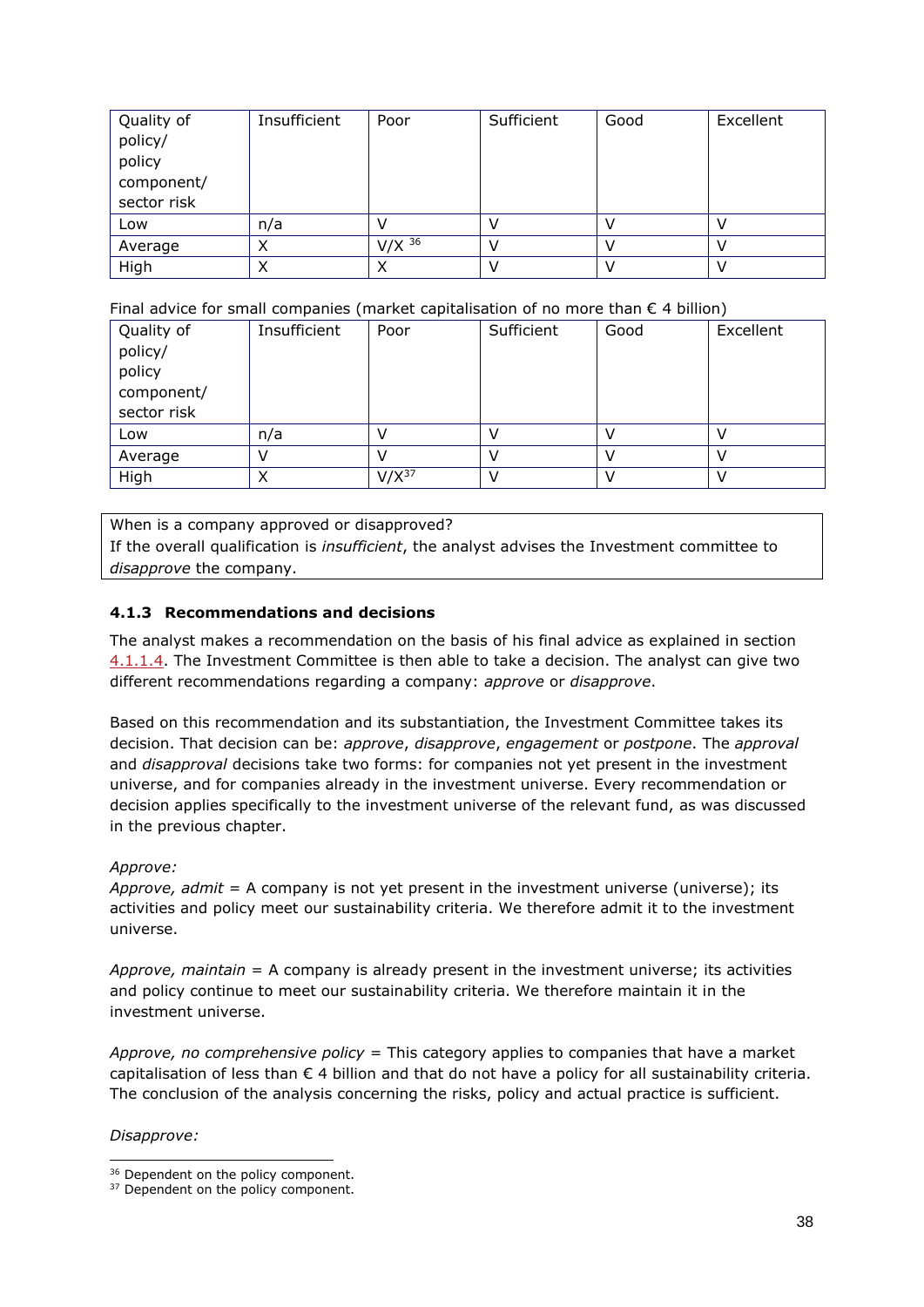*Disapprove, refuse admission* = A company is not yet present in the investment universe; its activities and/or policy do not meet our sustainability criteria. We do not admit it to the universe.

*Disapprove, remove* = A company is already present in the investment universe, but no longer meets our sustainability criteria. Its activities no longer meet the requirements, its policy is inadequate and/or there is very serious and/or structural misconduct (situations from actual practice that conflict with the sustainability criteria). For these reasons, we remove the company from the investment universe.

## *Postpone:*

*Postpone* entails that further research is needed, as no decision can be made based on the information available. We place the company on the agenda again. Only the Investment Committee can decide this, not the analyst.

# **4.1.4 Engagement**

Engagement means engaging in dialogue with companies and institutions for the purpose of making them more aware of their sustainability performance and to urge them to improve it. The engagement decision is taken in the following cases:

- The company has been included in the investment universe, but a review reveals that its policy no longer meets our sustainability criteria. The company's activities are still in line with our criteria, so it is not active in activities to be excluded or avoided. We maintain the company in the investment universe, but initiate engagement.
- Misconduct has been identified, revealing that the company does not meet our sustainability criteria.

If the Investment Committee decides on engagement, it also decides who will follow up on this. Engagement may be conducted by the ECD, the fund managers, ASN Beleggingsfondsen or by these parties in concert. We distinguish three types of engagement:

- 1. light engagement
- 2. active engagement
- 3. collective engagement

## *Light engagement*

We conduct light engagement after the Investment Committee has established that a company with a market capitalisation of more than  $\epsilon$  4 billion no longer meets the sustainability criteria in terms of policy. No misconduct has been identified that gives cause to decide differently.

### Action and duration:

The analyst sends the company one engagement letter containing the points that the company must improve. The company is researched again within four years. By that time, it must have developed a sufficient policy on those points. The term of this type of engagement is a maximum of four years.

## *Active engagement*

We conduct active engagement if serious misconduct is identified at a company (see section [4.1.1.4](#page-34-0) for the determination of this misconduct and the process for assessing misconduct). In some instances, we may also commence active engagement if a policy is lacking and the four-year period is inappropriate.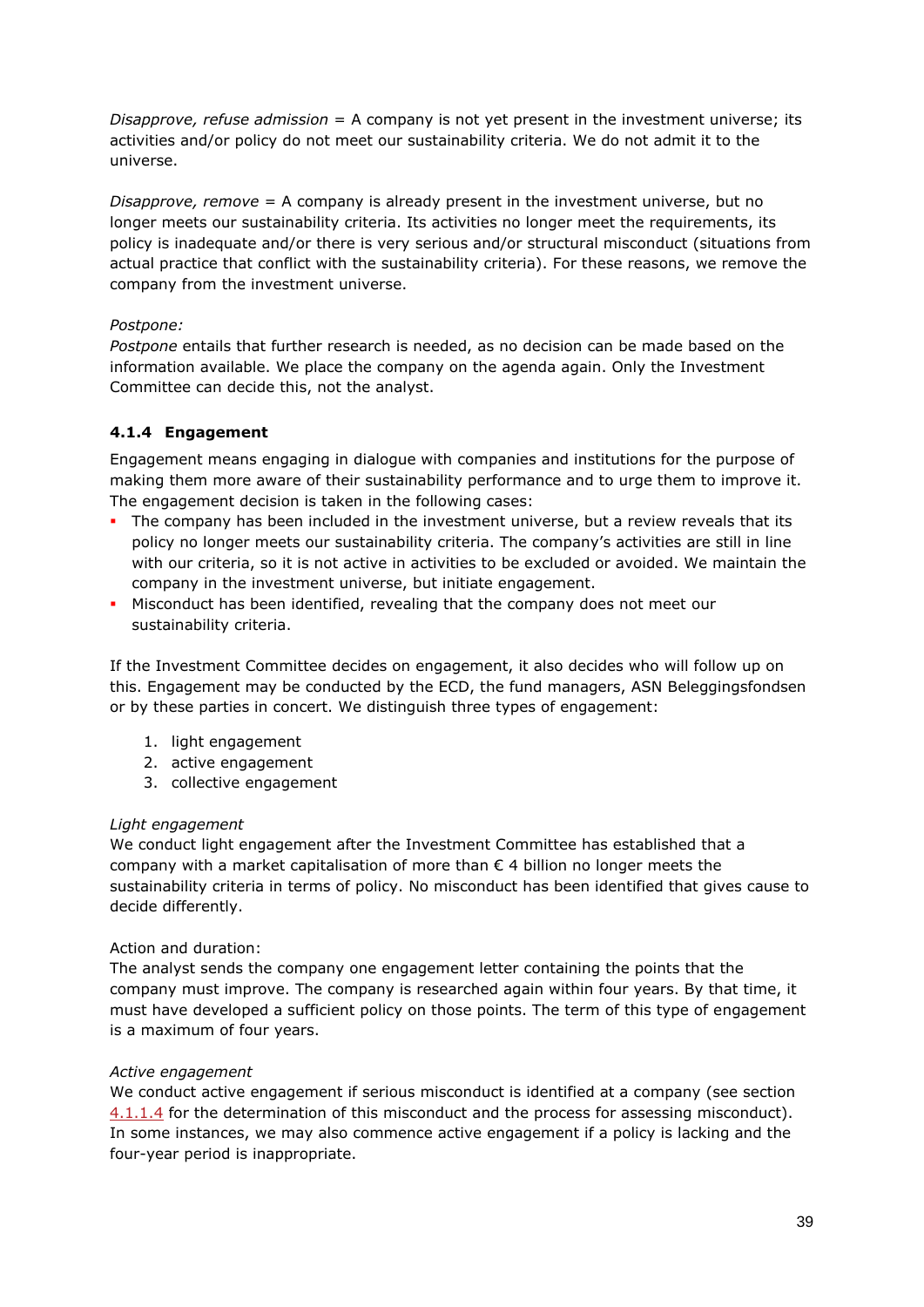Action and duration:

The term of this type of engagement is a maximum of one year. As soon as the engagement has been completed, the analyst describes the outcome of the engagement process in the company profile. This outcome is discussed at the meeting of the Investment Committee, which takes a final decision on the company.

### *Collective engagement*

We may conduct collective engagement if similar misconduct is seen in multiple instances in a sector or in specific areas. We may conduct this engagement together with other investors.

### Action and duration:

Depending on the complexity of the issue, collective engagement often lasts several years.

## **4.1.5 Data suppliers and sources**

We use several sources for the research. We cooperate with various data suppliers and use information from companies themselves, non-governmental organisations (NGOs), including trade unions, and information available from all sorts of media.

The data suppliers provide information in a number of areas:

- ESG data, which are data on environmental performance and social and corporate governance data from a wide range of listed companies (ESG stands for environmental, social & governance).
- Quantitative data on the environmental performance of companies, including emissions of pollutants caused by business activities. This enables us to better compare the environmental impact that companies have.
- Analyses of media across the globe, in which data suppliers verify whether any misconduct was found at companies.

# **4.1.6 Research in practice**

## <span id="page-39-0"></span>**4.1.6.1 Activities to be excluded and avoided**

This section discusses the activities we avoid and exclude. These are activities that do not (yet) contribute to or fit in a sustainable society. Moreover, these activities involve risks for people, animals and the environment that we consider to be too substantial or unacceptable. Exclusion applies to those activities that are not allowed under any circumstances whatsoever<sup>38</sup>, regardless of how sustainably the company operates. Avoidance applies to those activities that we could invest in if they were to meet all of our criteria but that, in practice, we generally do not invest in due to major sustainability risks.

The activities to be avoided and excluded are discussed in this chapter about ASN Duurzaam Aandelenfonds, ASN Duurzaam Small & Midcapfonds and ASN Milieu & Waterfonds. However, this information does not apply to these funds only, but to *all* activities that we finance or in which ASN Beleggingsfondsen invests. For clarity's sake, the detailed description of the criteria only speaks of 'investment', but also applies to loans.

<sup>&</sup>lt;sup>38</sup> We make every effort to exclude such activities. However, it may be the case that relevant information is not revealed by the analyst's thorough research. This is because, in this regard, we are dependent on the company's openness and public sources.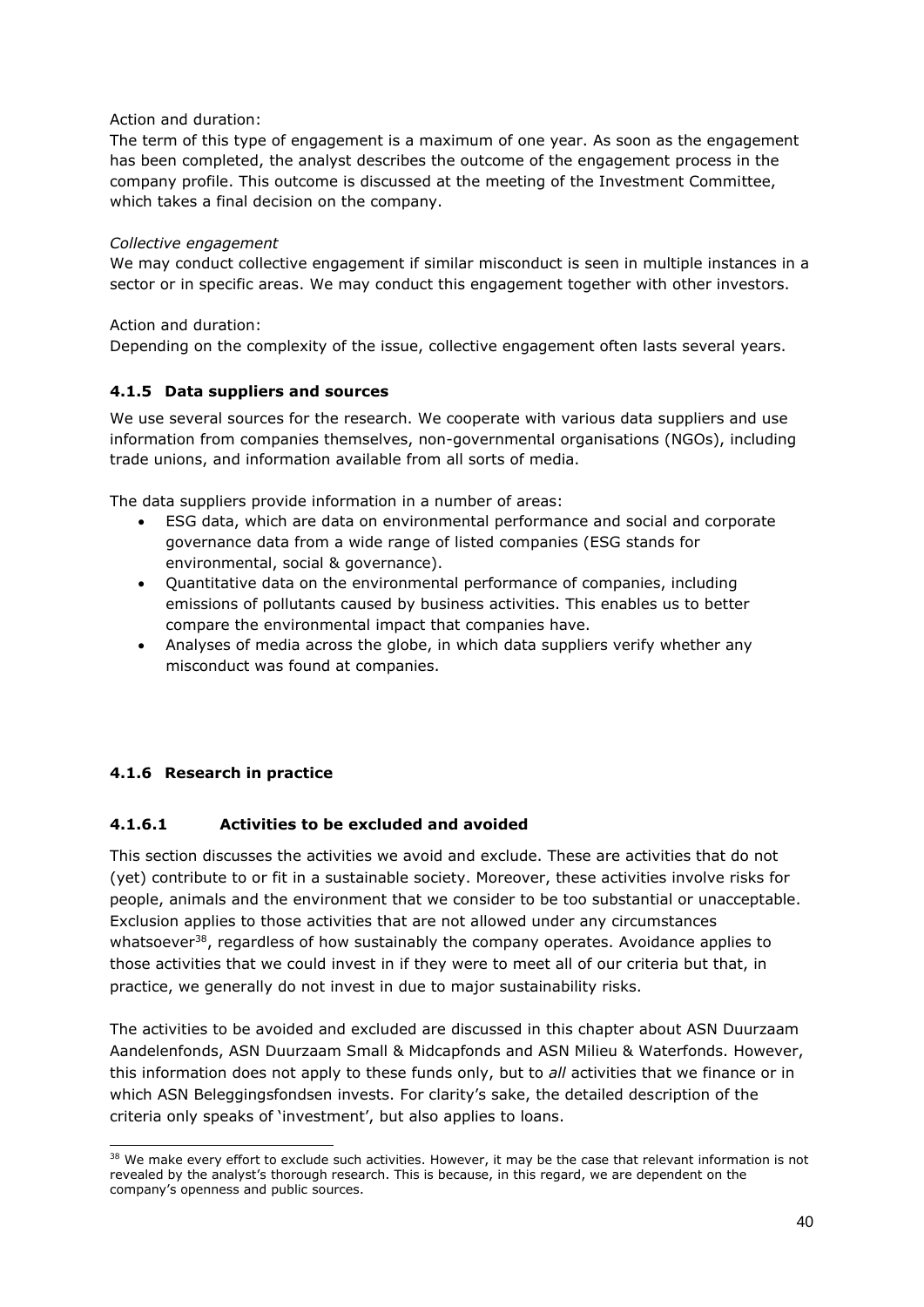## **Limits**

Every criterion for an activity to be avoided or excluded has a limit at some point. For example, the topic of 'arms' requires a definition of what arms are, and 'fur' and 'gambling' require an explanation of what exactly is covered, and what is not covered, by these topics, and therefore where precisely we draw the line. This is why we have included a *do* and a *don't* beneath all activities, indicating where the boundaries are for us. *Do* answers the question: *what is all right for us to invest in? Don't* answers the question: *what is not all right for us to invest in?*

## **Supplier activities to be excluded or avoided**

Companies themselves may be engaged in activities to be excluded, but they may also be involved in these activities indirectly. That is the case if they provide products and/or services for these activities.

Below, we explain when we can and when we cannot invest in a company if it provides services and/or products for activities to be excluded and avoided. To that end, the analyst examines two questions:

- To what extent is the company intertwined with an activity?
- Is it a core activity?
	- In that respect, the analyst assesses:
	- What is the turnover generated by the products and/or services? If it is less than five percent, we do not consider it to be a core activity. There is no reason for disapproval, unless the company is intertwined with the activity.
	- $\circ$  Does the company regard the products and/or services provided as a growth market?
	- $\circ$  Does the company have a strategic reason for focusing on a specific activity to be excluded or avoided?
	- o Is the company actively lobbying for activities that we exclude or avoid?

Exception! The above does not apply to suppliers that provide products and/or services to the arms industry. They are subject to the criteria set out below.

## **Arms**

## SDG target: 16.4

We do not invest in companies engaged in or benefiting from wars or armed conflicts, or which are engaged in the manufacture of or trade in arms. This means that we refrain from in any way investing in companies that are engaged in the development, manufacture, testing, storage and distribution of or trade in weapons.

## *Where, for example, is the line drawn?*

*Do*: We can invest in companies that make products with a dual-use application, to the extent that these have *not* been developed mainly for the arms industry and are *not* applied in the arms industry on a large scale.

*Don't*:

- We exclude companies that manufacture or provide products or services included in the EU Common Military List. This is the joint EU list of military goods and technologies.
- We avoid companies that manufacture or provide dual-use products or services included in the dual-use list. The analyst assesses to what extent these products and services were mainly developed for the arms industry and/or are applied in the arms industry on a large scale. Based on this assessment, the analyst determines whether this is a ground for exclusion.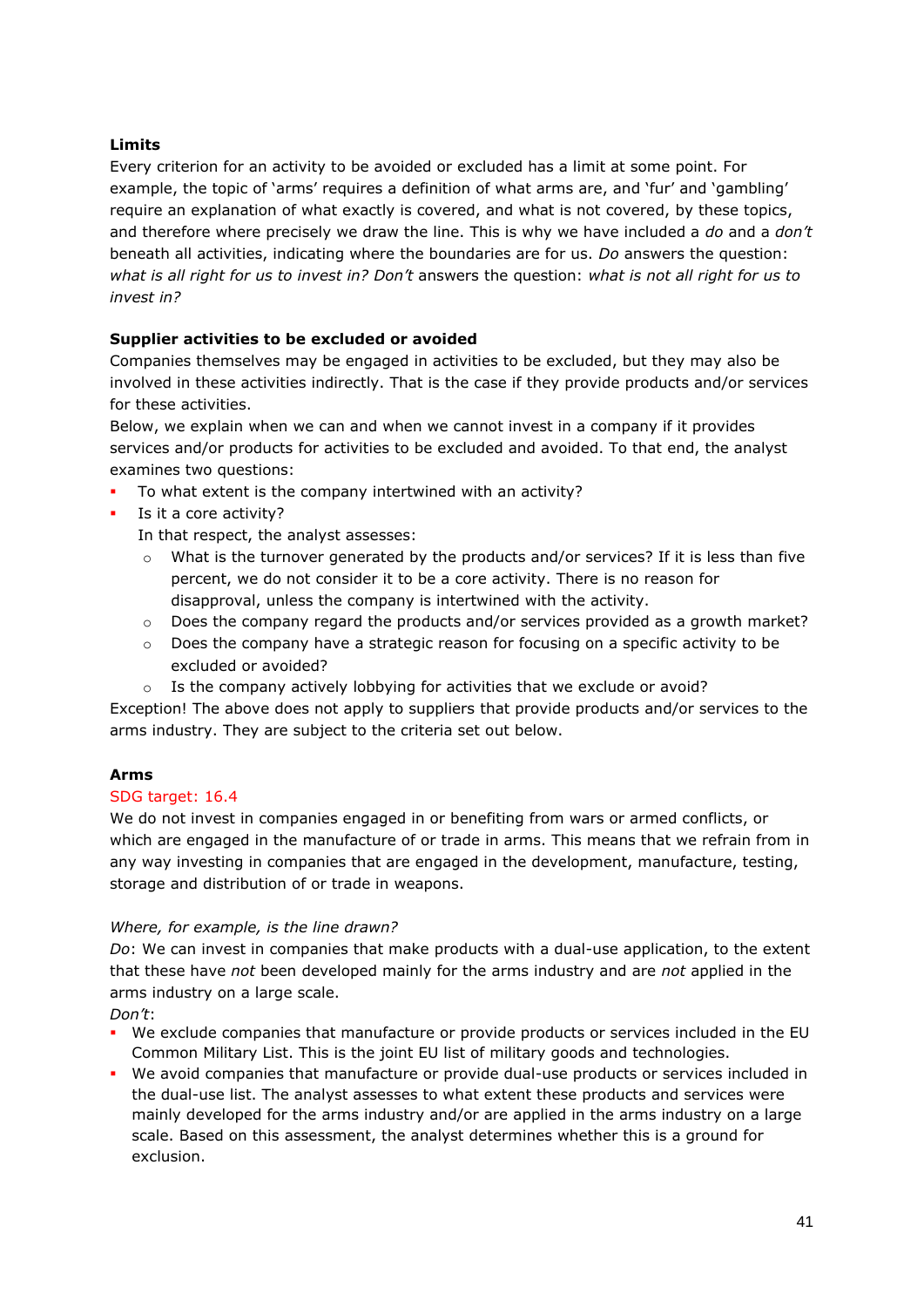### **Nuclear energy**

#### SDG targets: 3.9, 7.2

We do not invest in companies that generate nuclear energy, operate nuclear power stations, or distribute or trade in nuclear products. Nor do we invest in companies that, as suppliers, are intertwined with the nuclear energy sector and/or whose turnover is generated by these activities for more than five percent.

#### *Where is the line drawn?*

*Do*: We can invest in companies that purchase nuclear energy.

*Don't*: We do not invest in companies that produce nuclear energy or that, as suppliers, are intertwined with the nuclear energy sector and/or whose turnover is generated by these activities for more than five percent.

### **Tobacco**

#### SDG targets: 3.4, 3.5, 3.a

We do not invest in companies that manufacture tobacco products or electronic tobacco products. Nor do we invest in companies that generate more than 5% of their turnover by selling, distributing or trading in tobacco products or electronic tobacco products.

#### *Where is the line drawn?*

*Do*: We can invest in companies that obtain less than five percent of their turnover from the trade in, or sale or distribution of, tobacco products or electronic tobacco products. *Don't*: We do not invest in companies that, as suppliers, are intertwined with the tobacco industry and/or whose turnover is generated by these activities for more than five percent.

### **Alcoholic beverages**

#### SDG target: 3.5

Alcohol consumption is harmful to health, and excessive alcohol consumption also has adverse social consequences. Therefore, we do not invest in companies that manufacture alcoholic beverages. Nor do we invest in companies that generate more than ten percent of their total turnover by selling, distributing or trading in alcoholic beverages.

#### *Where is the line drawn?*

*Do*: We can invest in companies that obtain less than ten percent of their turnover from the trade in, or sale or distribution of, alcoholic beverages.

*Don't*: We do not invest in companies that manufacture alcoholic beverages.

### **Cannabis and products containing cannabis**

#### SDG target: 3.5

Recreational use of cannabis and/or products containing cannabis poses health risks. Therefore, we do not invest in companies that manufacture cannabis and/or products containing cannabis for recreational use. Nor do we invest in companies that are active in the trade in, and/or sale or distribution of, cannabis for recreational use. We can approve companies involved in medicines containing cannabis. A condition is that they manufacture and/or market these medicines in a safe, responsible manner, so as to guarantee consumer protection. Like other medicines, medicines containing cannabis must be approved by authorities in order to be marketed. It is essential that these companies abide by the law and are not involved in any misconduct.

*Where is the line drawn?*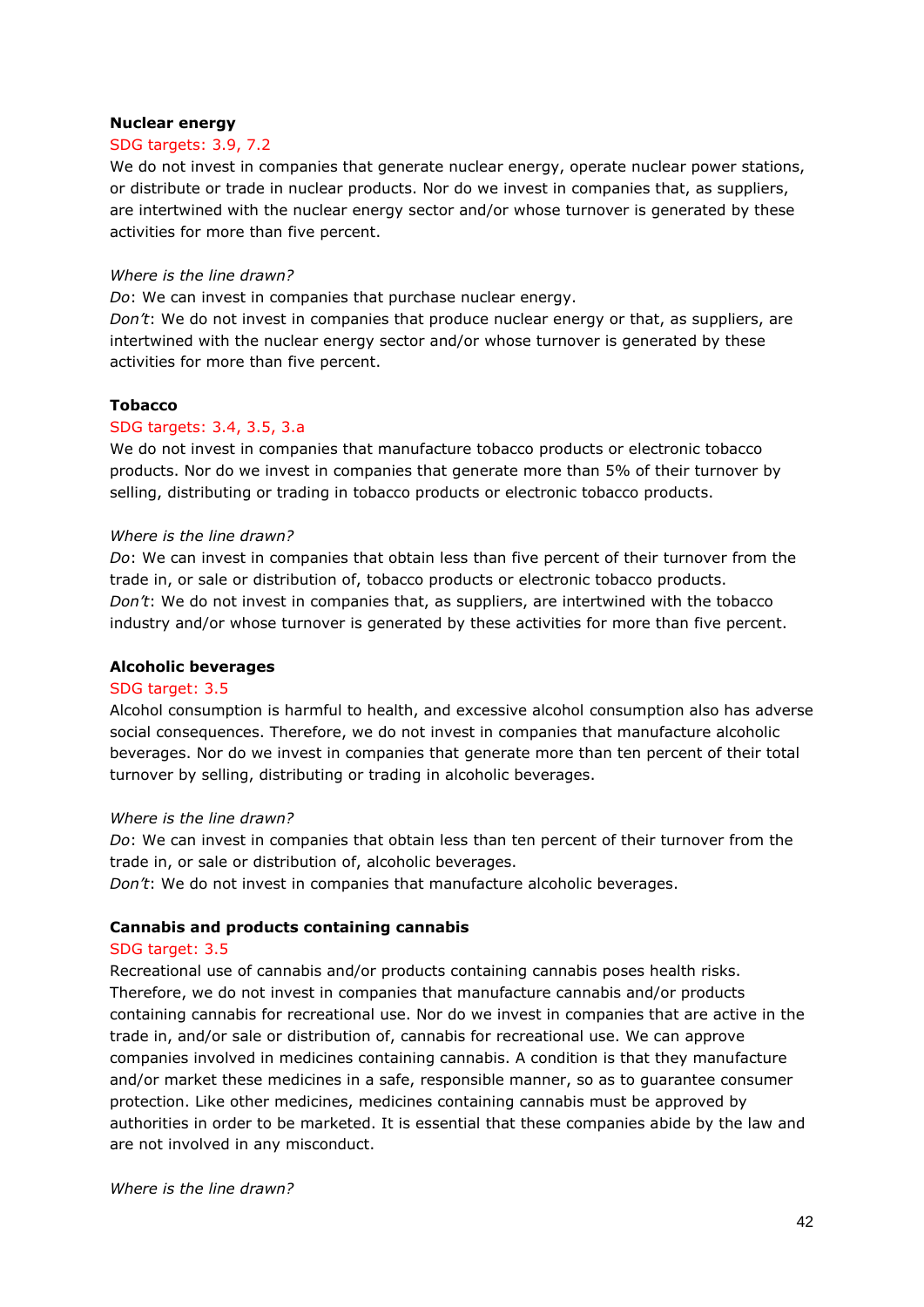*Do*: We can invest in companies that manufacture, sell or distribute medicines containing cannabis, provided that they guarantee consumer protection.

*Don't*: We do not invest in companies that sell, distribute and/or produce cannabis or products containing cannabis for recreational use.

## **Gambling**

We do not invest in companies that market or exploit short odds games of chance or that produce parts for those games. In short odds games of chance, bets and gains or losses follow each other in quick succession. As a result, they are highly addictive. Examples include fruit machines, casino games, bingo, scratch cards and horse betting.

### *Where is the line drawn?*

*Do*: We can invest in companies engaged in long odds games of chance such as lotteries and competitions, with long periods between bets and gains or losses.

*Don't*:

- We do not invest in companies that supply or exploit short odds games of chance.
- Nor do we invest in companies that supply parts for short odds games of chance, as a result of which they are excessively intertwined with companies supplying or exploiting short odds games of chance, and/or companies whose turnover is generated by the supply of parts for more than five percent.

## **Pornography**

### SDG targets: 5.2, 8.7, 8.8, 16.2

We do not invest in companies engaged in the production of pornography, as the sex industry presents an increased risk of sexual exploitation.

### *Where is the line drawn?*

*Do*: We can invest in companies such as television companies with channels that show pornography.

*Don't*: We do not invest in companies that benefit from pornography, such as escort agencies and prostitution.

### **Genetic modification**

### SDG targets: 2.5

We exclude companies that apply genetic modification to plants and animals for non-medical purposes, or that instruct others to do so. We do this because there are risks attached to genetic modification. There is, for example, a great deal of uncertainty about the adverse consequences of genetic engineering for people, biodiversity and animal welfare.

### *Where is the line drawn?*

*Do*:

- We can invest in companies that apply genetic modification to plants and animals for medical purposes, if this is the only solution for a medical problem and takes place under controlled conditions.
- We can invest in companies that apply genetic modification to micro-organisms (these being neither plants nor animals) if this takes place under controlled conditions.
- We can invest in companies that purchase genetically modified products, provided that they are transparent about the way in which they use these products.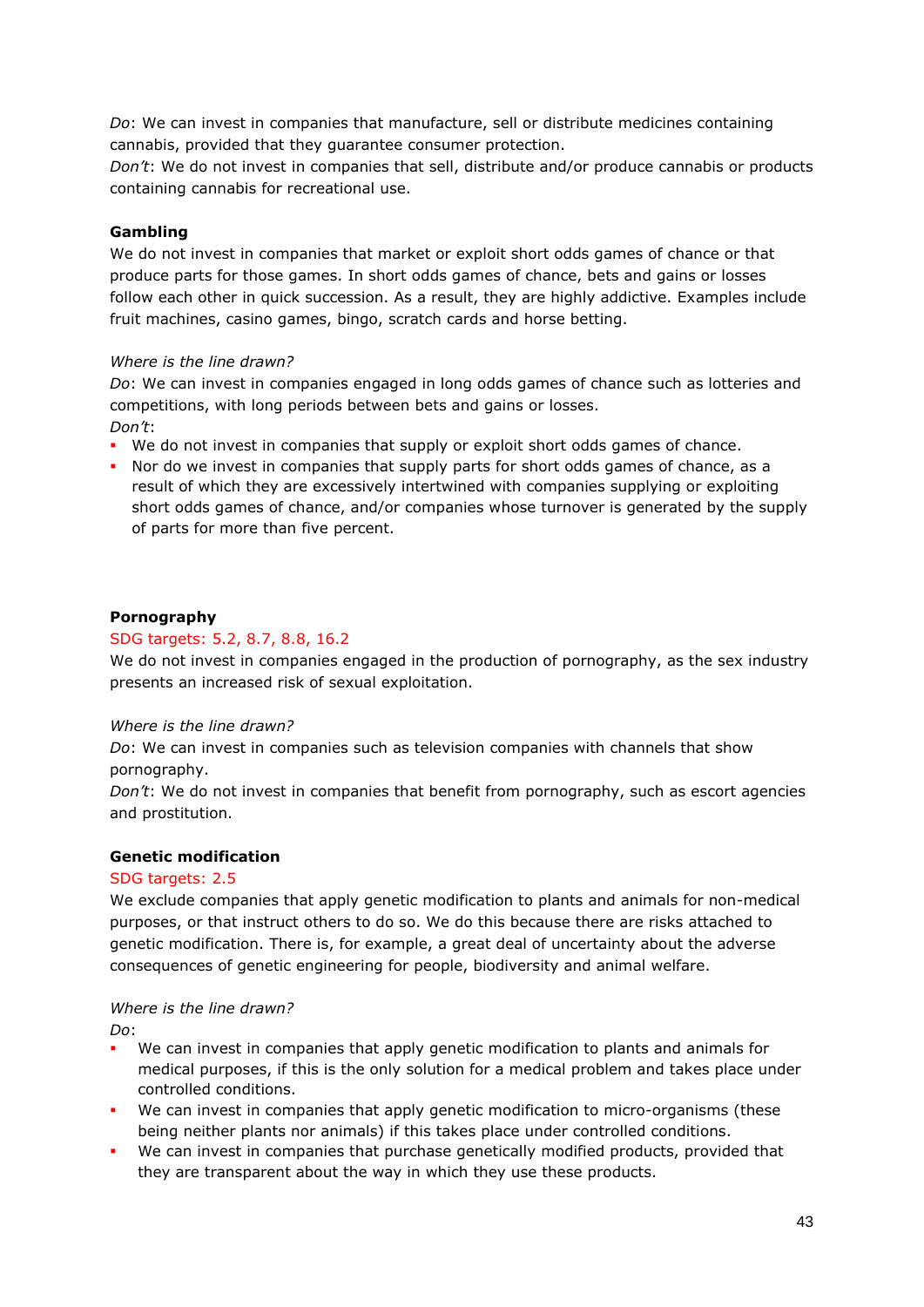*Don't*: We do not invest in companies that apply genetic modification to plants and animals for food and non-food products, or that instruct others to do so.

### **Animal welfare**

Animal welfare encompasses various topics. We aim to invest only in companies that respectfully interact with animals and meet the criteria for animal welfare. Whether or not we invest, and how we apply our vision to animal welfare, is explained below for various topics.

#### *Fur, leather and feathers*

#### SDG targets: 15.7, 15.c

We disapprove of the use of animals for fur. That is why we do not finance or invest in the production of and trade in fur. We also disapprove of the use of leather, down and feathers from protected and/or non-domesticated<sup>39</sup> animal species or animals kept in appalling conditions. As a result, we also do not invest in companies that make use of fur, leather, down and feathers from protected and/or domesticated animal species or from animals kept in appalling conditions. Of course, this also includes animal products obtained and traded illegally (poaching), such as elephants' ivory or rhino horns.

#### *Where is the line drawn?*

*Do*: We can invest in companies that use leather, down and feathers from animals that were treated well.

*Don't*: We do not invest in companies that make use of or trade in fur, hides or pelts from non-domesticated and protected species. Nor do we invest in companies that make use of products obtained from animals kept in appalling conditions.

#### *Livestock farming*<sup>40</sup>

### SDG targets: 2.4, 13.2, 15.2, 15.3

We avoid investments in livestock farming because it (currently) involves problems in the areas of food security, climate change, biodiversity, health and human rights. We also avoid customers of livestock farms, such as abattoirs and transport companies.

#### *Where is the line drawn?*

*Do*: We can invest in customers of livestock farms such as supermarkets provided that they take sufficient account of animal welfare in their purchasing policy (see the conditions under 'Animal welfare policy').

*Don't*: We avoid investments in livestock farms and their direct customers, such as abattoirs and livestock transporters, because it is often the case that they cannot guarantee animal welfare.

### $$

#### SDG targets: 12.2, 14.1, 14.2, 14.4, 14.c

We avoid investments in fisheries. Overfishing contributes to a loss of biodiversity. Scant regard is paid to animal welfare when fish are caught and processed. The fishing industry does not sufficiently comply with the requirements of international agreements and quality labels, such as those of the Marine Stewardship Council (MSC), the FAO Code of Conduct for

<sup>&</sup>lt;sup>39</sup> Over time, domesticated animals have become dependent on humans through breeding.

<sup>&</sup>lt;sup>40</sup> Due to the high sustainability risks, in practice we only invest in companies that have such activities in their supply chain. If livestock farms make their activities fully sustainable in the future, we will assess them according to our animal welfare policy criteria and our other sustainability criteria.

<sup>&</sup>lt;sup>41</sup> The observations regarding livestock farming in footnote 39 apply to fisheries too.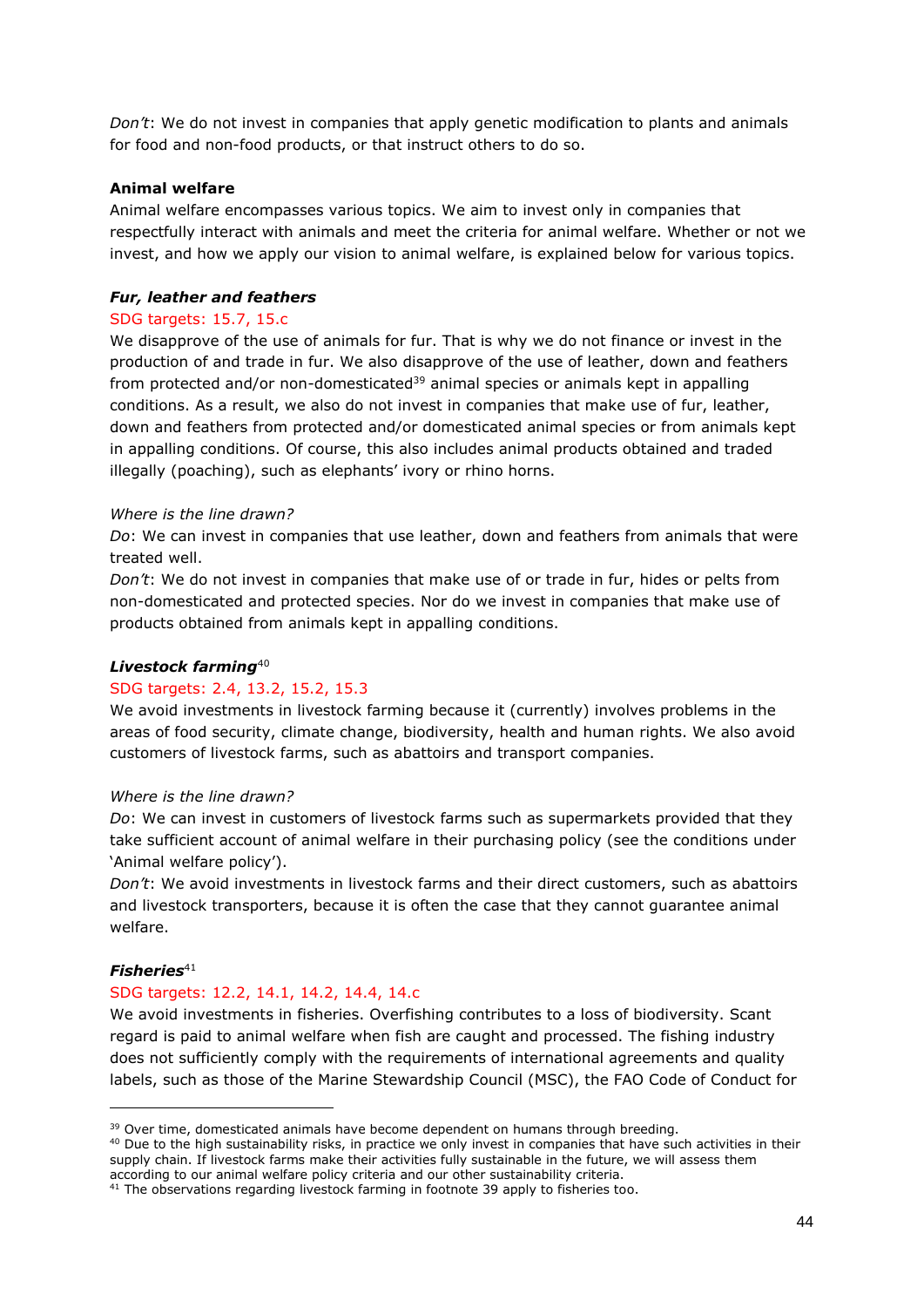Responsible Fisheries, and legislation and regulations of MARPOL and the EU. The industry also insufficiently respects Marine Protected Areas.<sup>42</sup> If the production of farmed fish (aquaculture) becomes sufficiently sustainable and animal friendly in the future, we will be able to invest in it.

### *Where is the line drawn?*

*Do*: We can invest in companies that are customers of fisheries and that make use of the MSC quality label for wild-caught fish or the ASC quality label for farmed fish, such as supermarkets and restaurants. In addition, these companies aim to increase the share of products with a quality label.

*Don't*: We avoid investments in fisheries and in companies that produce farmed fish (aquaculture) in an insufficiently sustainable and non-animal friendly manner.

### *Interaction with wild animals*

### SDG targets: 15.7, 15.c

We do not invest in companies and projects that use wild animals for entertainment or for commercial activities. We can invest in companies and projects that endeavour to protect endangered species.

### *Where is the line drawn?*

*Do*:

- We can invest in companies that endeavour to protect endangered species and that meet the five freedoms of animal welfare and our biodiversity criteria.
- We can invest in shelters that contribute to animal welfare because they prevent animal suffering, and that take account of animal welfare in their operations.
- We can invest in companies that hunt animals, on condition that this is an aspect of site management, that it is carried out in the context of damage control, that there are no alternatives and/or that it is carried out in the event of the serious, incurable suffering of the animal.
- We can invest in companies that make use of pest control.

*Don't*:

- We do not invest in tourist activities that disturb or damage animals or their habitat.
- We do not invest in companies that are involved in the trade in endangered species on the 'red list'.
- We do not invest in companies that hunt animals.
- We avoid companies that specialise in pest control, such as in pesticides, insecticides and neonicotinoids.

## *Treatment of animals in captivity*

We do not invest in companies and organisations that use wild animals simply for entertainment. We can invest in companies and organisations that keep domesticated animals and guarantee the five freedoms.

*Where is the line drawn?*

 $42$  The FAO Code of Conduct for Responsible Fisheries is a code of practice for responsible fisheries. MARPOL is an international convention to combat pollution from ships. Marine Protected Areas, or marine reserves, are protected areas in the ocean that have no national or international legal status. In these protected areas, disruptive activities threatening natural values are restricted or prohibited as much as possible. Examples of disruptive activities are fishing and leisure.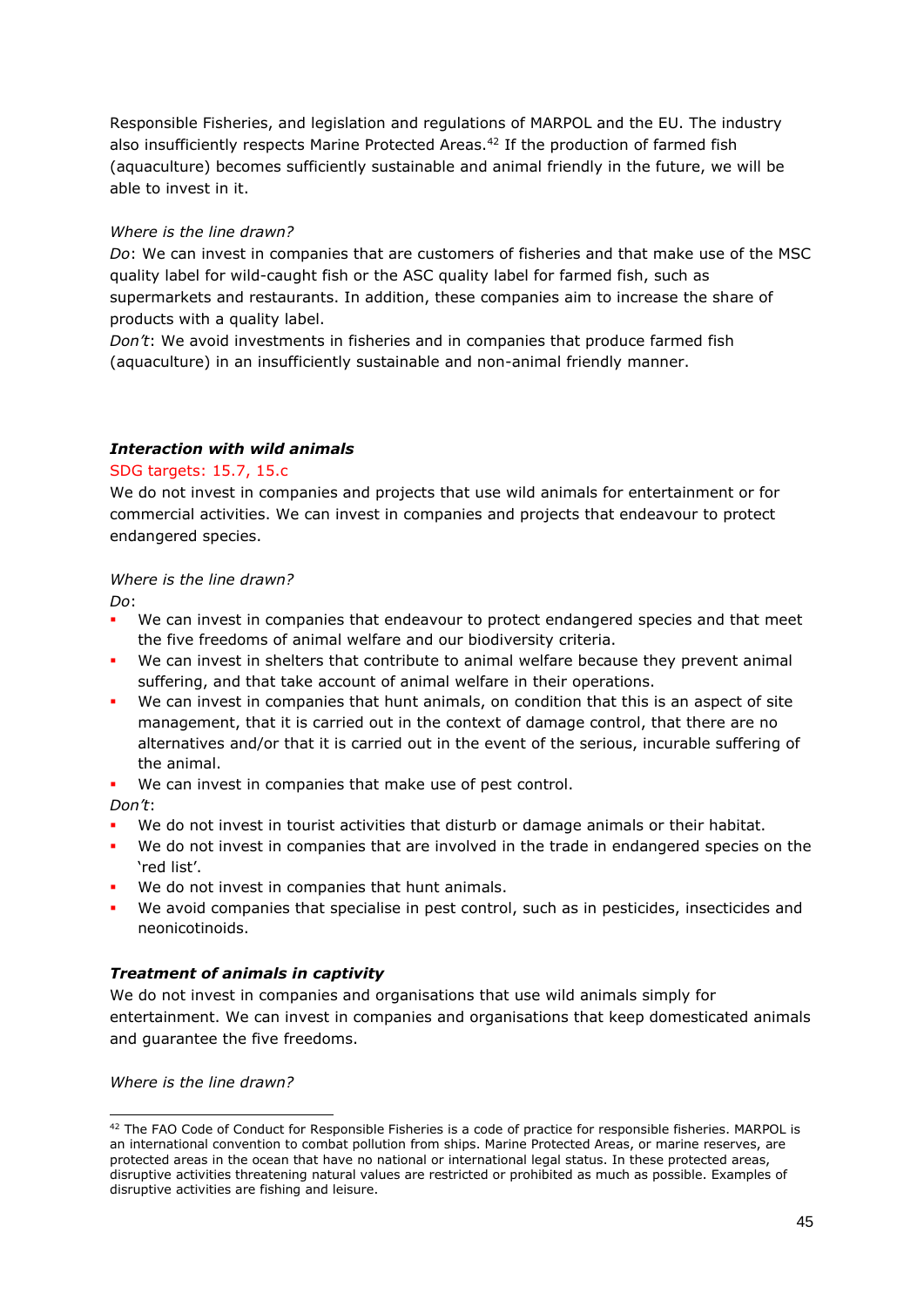*Do*: We can invest in zoos and children's farms if they guarantee the five freedoms. *Don't*:

- We do not invest in companies that only keep animals for entertainment, such as circuses.
- We do not invest in zoos and dolphinaria where animals are trained for shows.
- We do not invest in companies that sell animals, such as pet shops and garden centres.

#### **Animal testing**

We do not invest in companies that use animal testing for cosmetic purposes, unless the company is legally obliged to do so. In that case, the company must have a clear vision aimed at reducing cosmetic animal testing and must invest in alternative test methods.

#### *Where is the line drawn?*

*Do*: We can invest in companies that use animal testing for medical purposes and nonmedical purposes if they are transparent about this and have a sufficient policy in place to this end (see the animal testing policy for the conditions).

*Don't*: We do not invest in companies that use animal testing for cosmetic purposes if this is not legally required or if the company does not invest in alternative test methods.

#### **Cement industry**

#### SDG targets: 13.2, 15.5

We avoid companies that produce cement, as this entails high greenhouse gas emissions and has a harmful effect on ecosystems.

#### *Where is the line drawn?*

*Do*: We can invest in companies that trade in and use cement. *Don't*: We avoid companies that produce cement.

### **Base chemicals and base metals**

#### SDG targets: 12.2, 12.4, 13.2, 15.3

We do not invest in companies that operate in petrochemistry based on primary fossil materials. These are companies that convert petroleum into bulk material for the chemical industry, such as ethylene and polymers. We avoid investments in companies that turn primary ores into new metals.

Where is the line drawn?

*Do*: We can invest in:

- Companies that focus on the reuse of scrap and metals because this fits in with our vision of a circular economy, or in companies switching to renewable (biobased) raw materials.
- **•** Companies that focus on the reuse of plastics<sup>43</sup>.
- We avoid companies involved in the processing of non-renewable primary raw materials. But in some cases (e.g. raw materials that are essential for sustainability) we can invest in leading companies that process primary raw materials if they meet all our criteria in the areas of human rights, climate change and biodiversity.

*Don't*:

- We avoid companies that make energy-intensive bulk products for the chemical industry.
- We do not invest in companies that turn primary ores into new metals.

<sup>&</sup>lt;sup>43</sup> An exception to this is the conversion of plastic waste into diesel fuel. We do not invest in this. Apart from the fact that diesel is a fossil fuel, the pollution that occurs during combustion also plays a role for us.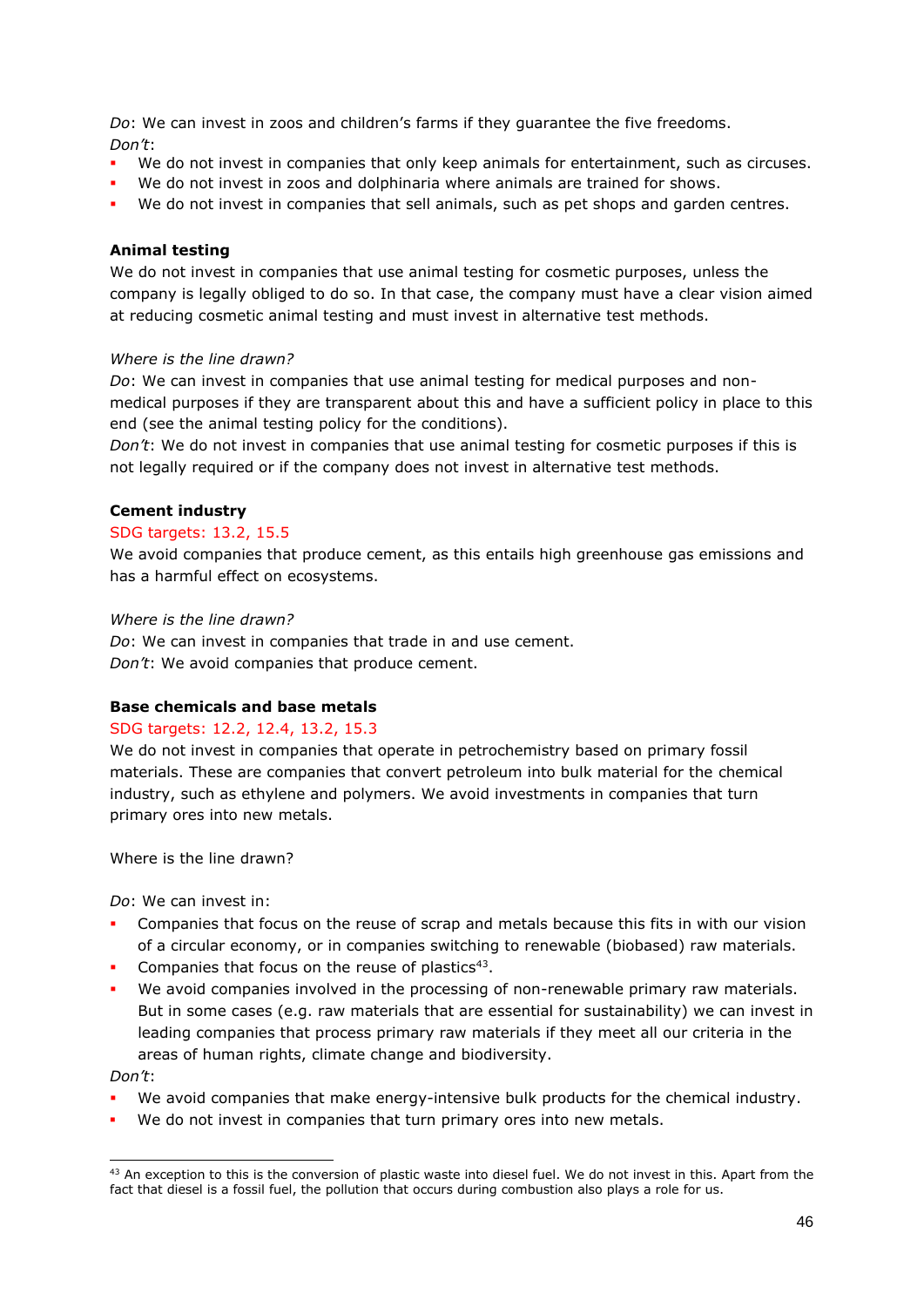▪ We do not invest in companies that operate in petrochemistry based on primary fossil materials. These are companies that convert petroleum into bulk material for the chemical industry, such as ethylene and polymers.

### **Fossil materials**

## SDG targets: 3.9, 6.3, 7.2, 9.4, 12.2, 13.2, 14.1, 14.3, 15.3

We do not invest in the exploitation, production and refining of fossil materials. Fossil materials means all raw materials with a fossil origin. These are lignite, coal, natural gas, shale gas, tar sand and oil. In addition, we exclude the industrial production of electricity using fossil materials.

### *Where is the line drawn?*

*Do*: We can invest in:

- **•** purchasers of these products; however, the equity funds invest less in companies that consume a lot of fossil materials and as a result have a high level of  $CO<sub>2</sub>$  emissions (in other words, have a considerable carbon footprint);
- companies that mainly produce electricity or heat for their own consumption with the help of fossil materials<sup>44</sup>.

*Don't*: We avoid companies that, as suppliers, are strongly intertwined with the exploitation, production and refining of the fossil materials sector and whose turnover is generated by these activities for more than five percent.

## **Dams**

### SDG targets: 6.6, 6.b, 15.1, 16.7

We invest in dams or in companies that build dams, are involved in the building of dams or manage dams if they abide by the seven principles of the World Commission On Dams. In practice, these seven principles do not always provide a sufficient basis for taking decisions. That is why, in any event, we apply the following limits:

### *Where is the line drawn?*

*Do*:

- We prefer to invest in the refurbishment of existing small *and* large dams whose net impact is positive; for example, they generate a lot of additional energy but have a minor impact on the landscape or the local population.
- For new dams, we prefer to invest in small dams, i.e. dams generating less than 50 megawatts of electricity.

*Don't*:

- We do not invest in large-scale new dams, i.e. dams generating more than 50 megawatts of electricity.
- We do not invest in dams or companies that construct or manage dams if 1) the relevant dam falls in categories I-IV of the IUCN, the UNESCO World Heritage Convention or the Ramsar Convention on Wetlands, and 2) there is serious misconduct in connection with the local population.

### **First-generation biofuels**

### SDG targets: 2.1, 7.2, 12.2, 15.2

We do not invest in first-generation biofuels. Second- and third-generation biofuels are allowed on specific conditions. In the Netherlands, for example, biomass must meet NTA

<sup>44</sup> We may also provide mortgages for homes with a micro-hydro installation fuelled by natural gas.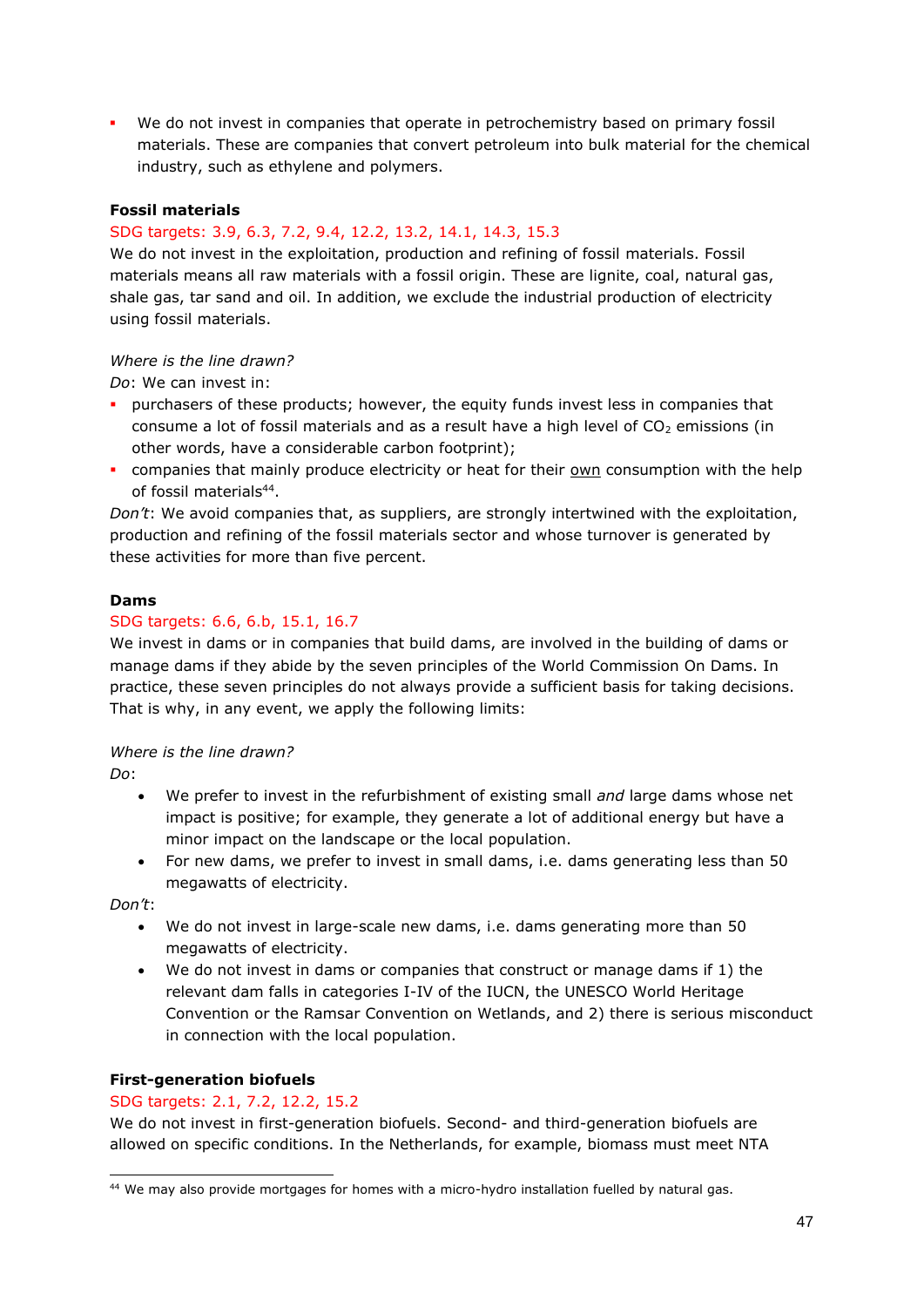8080<sup>45</sup>. Other countries apply the same, or a similar, standard. This applies to both the applicant and the supply chain. The origin of the biomass is demonstrably local, i.e. from an area within a radius of approximately 200 kilometres from the power plant. When solid biomass is incinerated, the flue gas is cleaned using the latest techniques.

| Type of<br>biofuel                 | 1st generation:<br>already in use                                        | 2nd generation:<br>partly in use, partly being<br>developed                                                              | 3rd generation:<br>being developed                           |
|------------------------------------|--------------------------------------------------------------------------|--------------------------------------------------------------------------------------------------------------------------|--------------------------------------------------------------|
| Input<br>(primary raw<br>material) | Food crops such as corn,<br>maize, rapeseed, sugar<br>cane and palm oil. | Woody plants and woody waste<br>flows. All flammable bio-organic<br>waste such as manure, sludge<br>and deep-frying oil. | Currently mostly algae.                                      |
| Output                             | Ethanol, biodiesel,<br>biogas.                                           | Ethanol, biodiesel, biogas,<br>firewood, solid bio-organic fuels<br>(such as pallets), raw material<br>for chemicals.    | <b>Biogas</b>                                                |
| Application                        | Mobile: biofuels for cars.                                               | Mobile: biofuels for cars.<br>Stationary: generation of<br>electricity in power plants.                                  | Mobile: biofuels for cars and<br>aeroplanes.                 |
| Pros and<br>cons                   | Competition for food and<br>$land;$ low $CO2$ reduction.                 | Competition for land; high CO <sub>2</sub><br>reduction.                                                                 | Low competition for land;<br>high CO <sub>2</sub> reduction. |

*Where is the line drawn?*

<sup>&</sup>lt;sup>45</sup> NTA 8080 provides sustainability criteria for biomass used for energy purposes. These criteria relate to: the reduction of greenhouse gases, competition with food and/or other local applications, biodiversity, the environment, prosperity and social well-being.<http://www.betterbiomass.com/nl/>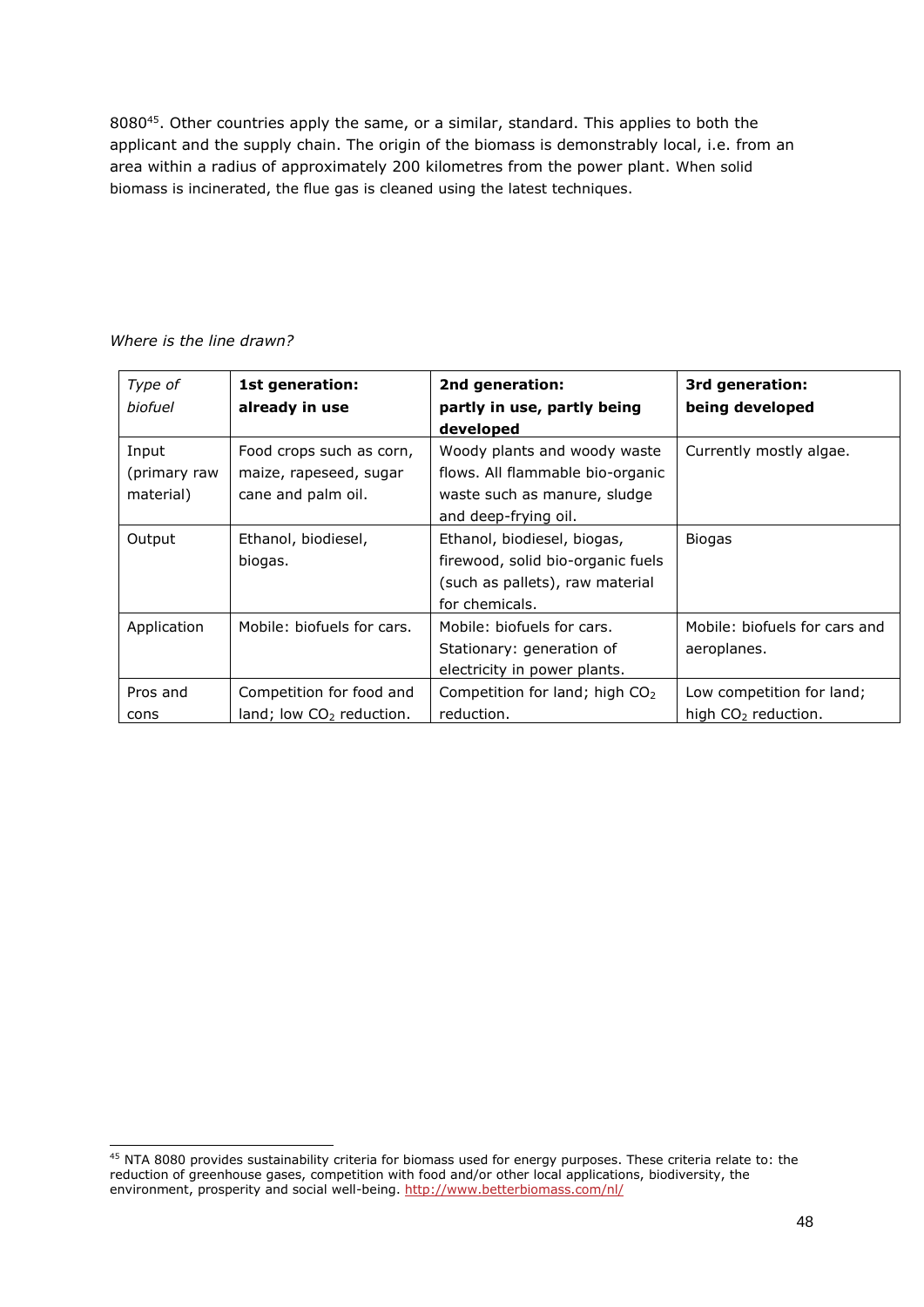| Decision | Do not invest or fund. | Do invest or fund, subject to | Do invest or fund, subject to |
|----------|------------------------|-------------------------------|-------------------------------|
|          |                        | conditions. 4647              | conditions. <sup>48</sup>     |

#### **Waste processing**

### SDG targets: 9.4, 11.6, 12.4, 12.5, 13.2

We do not invest in waste processing companies whose main activity is dumping waste. We can consider the incineration capacity in that respect. A high incineration capacity is a negative consideration on account of greenhouse gas emissions. We follow the preferred order for waste management (also known as the waste hierarchy) laid down in Article 10.4 of the Dutch Environmental Management Act.

This order is as follows:

- 1. prevention: preventing the generation of waste;
- 2. preparation for reuse;
- 3. recycling, which breaks down into:
	- a. recycling of the original functional material in a similar or equivalent application;
	- b. recycling of the original functional material in an application that is not similar or equivalent;
	- c. chemical recycling;
- 4. other useful applications (including energy recovery);
- 5. safe disposal, which breaks down into:
- a. incineration as a form of disposal;
- b. dumping or discharging.

| Wet biomass                                   | <b>Assessment</b> | <b>Conditions</b>                                                                     |
|-----------------------------------------------|-------------------|---------------------------------------------------------------------------------------|
| Sewage sludge                                 | Positive          | Biogas can best be directly used in a sewage treatment plant for energy-neutral       |
|                                               |                   | sewage treatment and separation of phosphates.                                        |
| Landfill gas                                  | Positive          | Focus on prevention of methane emissions. Production decreases because                |
|                                               |                   | dumping no longer takes place.                                                        |
| Green waste                                   | Positive          | Digestate from the fermentation plant must be used as compost. It is better to        |
|                                               |                   | subject waste processing companies to an obligation to collect waste that has         |
|                                               |                   | been separated and to ferment green waste.                                            |
| Natural grass and roadside grass              | Positive,         | In principle, higher-quality application is possible in protein and fibre production, |
|                                               | provided that     | but this technology is still in its infancy.                                          |
| Wet horticultural crop residues, auction      | Positive.         | Only if there are no sales prospects in the animal feed sector and the soil quality   |
| waste                                         | provided that     | is not affected. Digestate must be used as compost.                                   |
| Manure                                        | Positive,         | Only if the focus lies firstly on the prevention of methane emissions, by requiring   |
|                                               | provided that     | this from livestock farmers. Pure manure fermentation is strongly preferable to       |
|                                               |                   | co-fermentation.                                                                      |
| Wet agricultural crop residues                | No, unless        | Only if there are no sales prospects in the animal feed sector. Digestate must be     |
|                                               |                   | returned to the land, but this is not always possible at present due to legal         |
|                                               |                   | restrictions.                                                                         |
| Residual flows from the food industry (food,  | No, unless        | Only if there are no sales prospects in the animal feed sector. Do not ferment        |
| beverages and tobacco industry)               |                   | potato peelings, pressed pulp and suchlike, but use them as animal feed instead.      |
| Agricultural crops (maize, wheat, sugar beet, | Negative          | No climate benefit due to emissions during cultivation and a leakage of methane       |
| etc).                                         |                   | from the system. Competition with food production.                                    |

<sup>46</sup> Conditions regarding whether or not to invest in biofuels:

<sup>47</sup> On no condition do we invest in the application of biomass for the production of biodiesel.

<sup>48</sup> On no condition do we invest in the application of biomass for the production of biodiesel.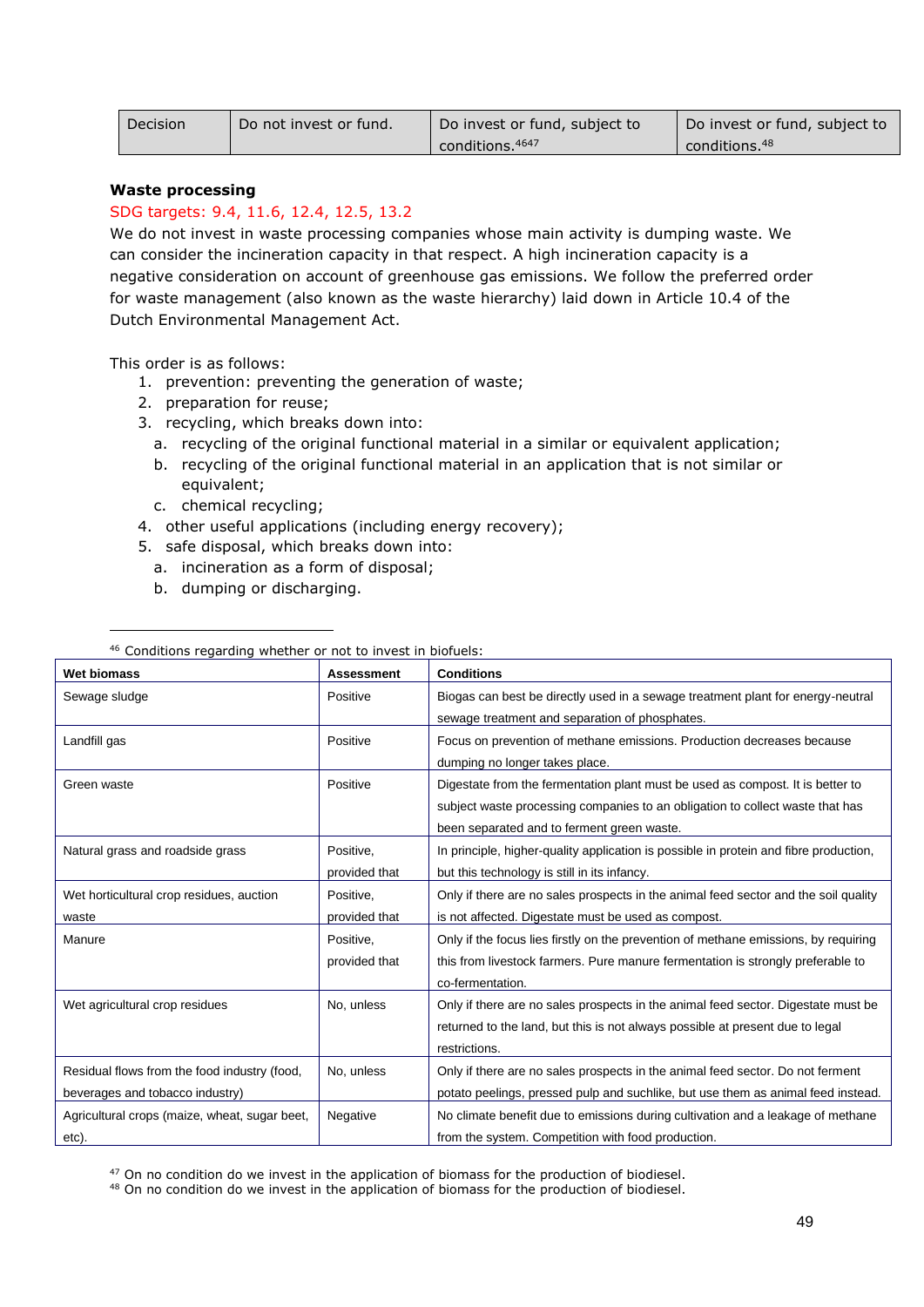Here, the highest-quality processing is preferred.

## *Where is the line drawn?*

*Do*: We can invest in waste processing companies whose total waste processing consists of dumping waste for less than 30%. We can consider their incineration capacity in this respect. It is desirable for a major portion of the methane gas released from dumping sites to be collected and put to good use.

*Don't*: We do not invest in waste processing companies whose total waste processing consists of dumping waste for more than 30%.

### **Financial services**

### SDG targets: 10.5, 10.6, 17.1

We avoid investments in or financing financial service providers because they generally provide no or only limited insight into their business activities. As a result, we cannot assess whether these activities meet the sustainability criteria. From our perspective, this is a major risk especially for financial service providers with large investment or loan portfolios.

Under no circumstances will we invest in or provide loans to a financial institution owned for 25% or more by the government of a high-risk country or by a company that we exclude due to the nature of that company's activities.

In other cases, it is possible to invest in this sector under certain conditions within our Financial Services Sustainability Policy. These are:

- **.** financial service providers offering only products that are not related to investments or business loans (see the diagram below);
- **.** financial service providers that do invest or provide loans, but that operate according to a sustainability policy similar to ours and that are also transparent about these activities (see the diagram below). This means that:
- 1. a financial service provider may not be involved in activities we exclude (see section [4.1.6.1\)](#page-39-0); we do not invest in this party and/or do not provide loans to this party;
- 2. the other financial service providers are assessed in terms of their sustainability policy and its implementation (see section  $4.1.6.2$ ). If there is (serious) misconduct (controversies and reputational damage), we are very cautious when it comes to investing and/or financing;
- 3. we believe it is important that financial service providers support the following agreements and/or initiatives (to the extent relevant to their business activities): the UN Global Compact, the OECD Guidelines for Multinational Enterprises, UNEP FI, the Principles for Responsible Investment (PRI), FATF, the Wolfsberg Principles and/or the Equator Principles<sup>49</sup>.

<sup>&</sup>lt;sup>49</sup> The Financial Action Task Force (FATF) is an independent intergovernmental body that develops and promotes policies to protect the global financial system against money laundering, terrorist financing and the financing of weapons of mass destruction. The FATF has developed 'recommendations', which are recognised as an international standard for combating money laundering, terrorist financing and proliferation. - The Wolfsberg Group is a partnership between eleven international banks founded in 2000,

which focuses on the development of standards and guidelines for the financial sector in the area of combating money laundering and terrorist financing (www.wolfsberg-principles.com).

<sup>-</sup> The Equator Principles are a joint, binding commitment from more than 90 banks worldwide. These banks take into account the possible risks their investments entail for the environment and the local population (http://www.equator-principles.com).

<sup>-</sup> The Green Bond Principles are an initiative for defining a green bond. The Green Bond Principles are voluntary guidelines on the issuance of green bonds to fund environmentally friendly activities.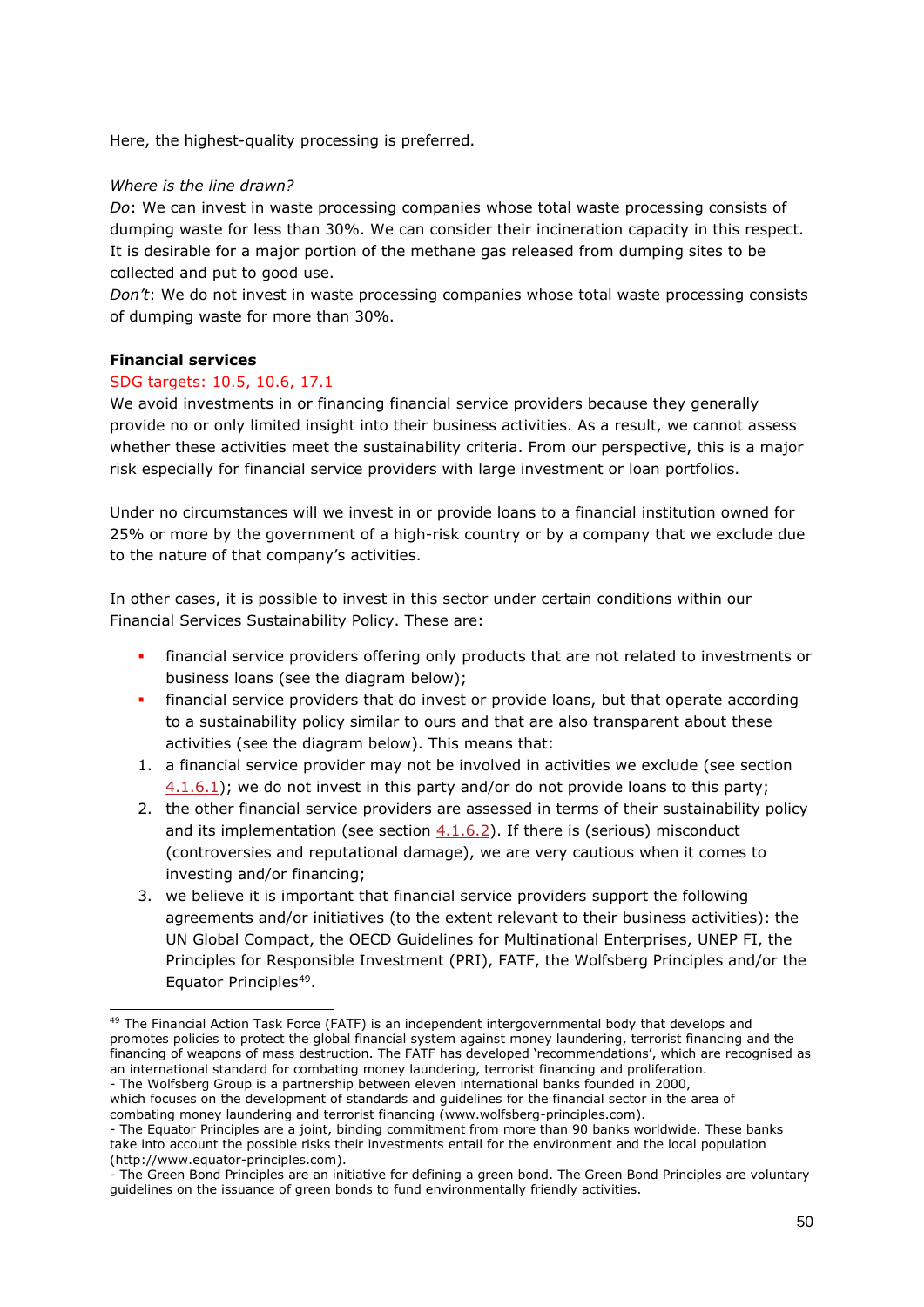The overview below is the basis for a further analysis of risks in relation to our sustainability criteria.

| <b>Activity</b>                                                                  | <b>Assessment</b>             | <b>Substantiation and conditions</b>                                                                                                                                                                                                                                                                                          |
|----------------------------------------------------------------------------------|-------------------------------|-------------------------------------------------------------------------------------------------------------------------------------------------------------------------------------------------------------------------------------------------------------------------------------------------------------------------------|
| Payment transactions<br>and savings products                                     | Positive                      | Not applicable, as there is no sustainability risk.<br>We do not impose requirements on savings, but<br>we do impose requirements on the use of the<br>money (investments, loans).                                                                                                                                            |
| Consumer credit<br>Credit card<br>Microcredit                                    | Positive,<br>provided<br>that | The risk of money being used for activities in<br>which we do not wish to invest our customers'<br>money is negligible. Responsible lending is a<br>condition. <sup>50</sup> Microcredit is subject to a separate<br>policy, see section 4.4.                                                                                 |
| Mortgages                                                                        | Positive,<br>provided<br>that | Condition: the institution has a mortgage policy.<br>See our Living and Working policy paper.                                                                                                                                                                                                                                 |
| Insurance, such as life<br>insurance and non-life<br>insurance (car, fire, etc.) | Negative,<br>unless           | Financial institutions invest the premiums<br>received partly or largely in shares and bonds.<br>We do not accept a company unless and until it is<br>transparent.                                                                                                                                                            |
| Asset management                                                                 | Negative,<br>unless           | Asset managers invest customers' money under<br>their management in, among other things,<br>shares, bonds and, as is also common,<br>derivatives. We do not accept a company unless<br>and until it is transparent.                                                                                                           |
| Assisting in initial public<br>offerings, acquisitions<br>and/or mergers         | Negative,<br>unless           | The company can assist entities that we would<br>exclude. We do not accept a company unless and<br>until it is transparent.                                                                                                                                                                                                   |
| Own account trading                                                              | Negative,<br>unless           | We do not accept a company unless and until it is<br>transparent. Speculation is also often involved.                                                                                                                                                                                                                         |
| Business loans (including<br>leasing and project<br>finance)                     | Negative,<br>unless           | We do not accept a company unless and until it is<br>transparent.                                                                                                                                                                                                                                                             |
| Offshore banking                                                                 | Negative,<br>unless           | If this activity contributes to the avoidance of<br>payment of taxes, the company is disapproved.                                                                                                                                                                                                                             |
| Derivatives trade                                                                | Negative,<br>unless           | Trade in derivatives can be used for hedging risk,<br>but also for speculation. We do not consider<br>speculation to be sustainable, as it can have<br>major adverse consequences. Consequently, we<br>disapprove companies that use derivatives trade<br>to a significant extent or exclusively for<br>speculative purposes. |

### **Transport**

### SDG targets: 9.1, 9.a, 13.2

This sector includes all companies involved in the transport of goods and passengers by land, water and air. Companies that build and maintain the infrastructure are also considered part of the transport sector and, finally, the suppliers of transport companies and the manufacturers of means of transportation. We only invest in those parts of the transport sector that apply a sustainable approach or are in the process of becoming sustainable.<sup>51</sup>

*Where is the line drawn?*

<sup>&</sup>lt;sup>50</sup> Responsible lending concerns the interest rate, the assessment of a customer's ability to repay a loan, and transparency. We examine whether any misconduct comes to light in this respect.

<sup>51</sup> For a complete overview, see the Transport Policy (2020).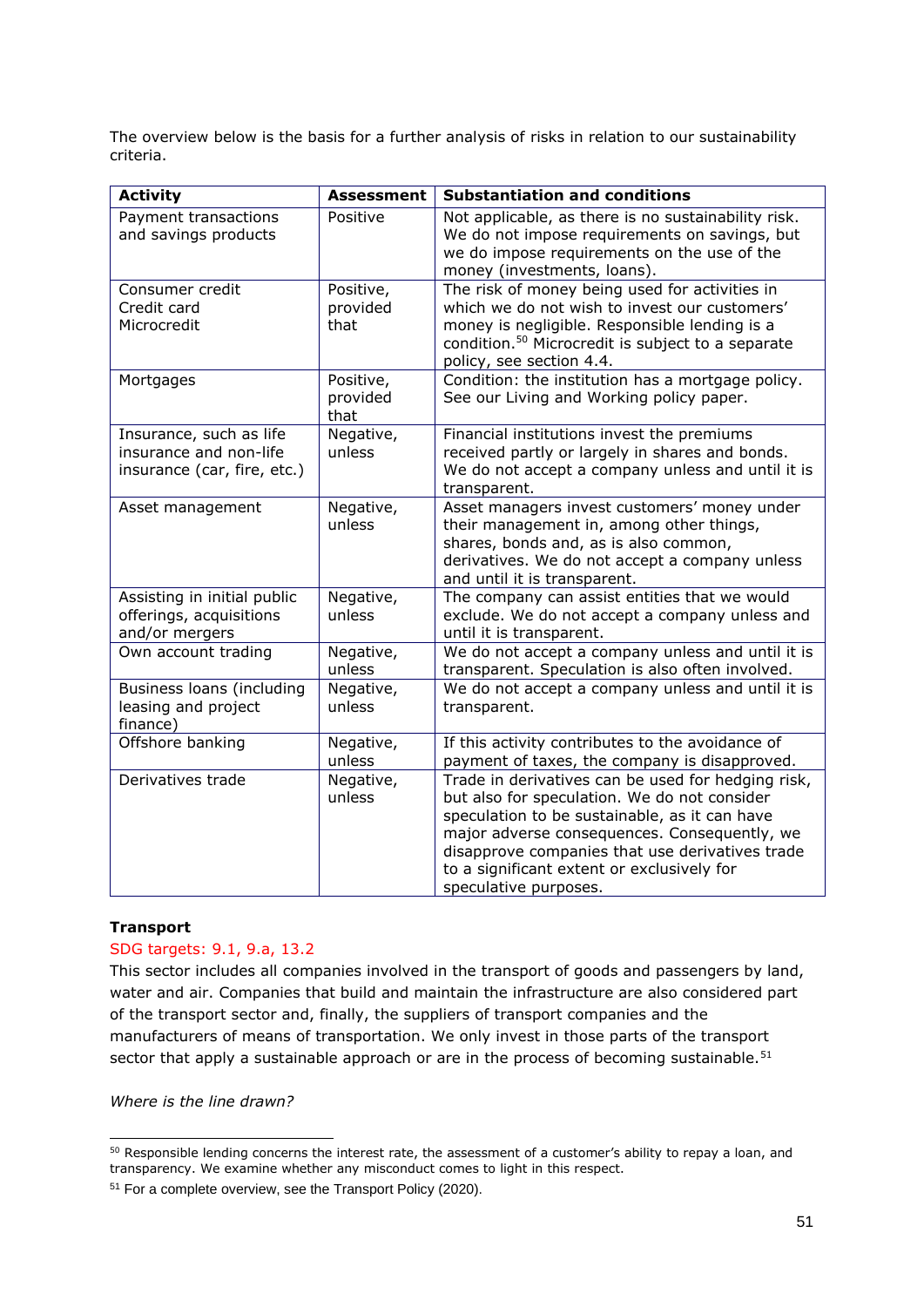*Do*:

- manufacturers of all-electric/hydrogen vehicles and all investments promoting this;
- **·** investments in public transport and the accompanying infrastructure;
- companies that do *not* focus primarily on transport (transport is not a core activity), but that do have a transport fleet to support the main activity;
- companies that construct new roads, waterways, airports and harbours in low-income OECD countries.

### *Don't*:

- **manufacturers of vehicles powered by combustion engines and manufacturers of essential** parts of combustion engines (which cannot be used for electric cars);
- manufacturers of hybrid, plug-in hybrid and range-extender vehicles (a combination of a combustion engine and an electric engine);
- **·** manufacturers of ships based on combustion engines;
- . the construction of new harbours and waterways in high-income OECD countries;
- **·** manufacturers of aircraft or helicopters and airlines.

### **Mining**

## SDG targets: 6.3, 8.7, 8.8, 12.2, 13.2, 15.3

We avoid companies that operate in the mining industry. This involves owners of mining companies and companies that manage mining activities.

### *Where is the line drawn?*

*Do*: The starting point is that we avoid companies involved in the extraction of non-renewable primary raw materials. But in exceptional cases (e.g. raw materials that are essential for sustainability) we can invest in leading mining companies that meet all our criteria in the areas of human rights, climate change and biodiversity $52$ . *Don't*:

- We avoid companies that are active in the extraction of non-renewable primary raw materials that are not essential for sustainability or fossil materials.
- We avoid companies that are engaged in mining activities as subcontractors of mining companies.
- We do not invest in companies that, as suppliers, are intertwined with mining and/or whose turnover is generated by these activities for more than five percent.
- We do not invest in asbestos mines because of the major health risks associated with the use of asbestos.

### **Water scarcity**

### SDG targets: 6.4, 6.5, 6.b

Climate change and excessive use of fresh water resources are causing water scarcity in more and more places. This may lead to competition between companies, the local population and ecosystems. We expect companies active in areas with water scarcity to consume water responsibly. In other words, they do not increase the water scarcity in an area. We expect companies active in water-intensive sectors to take measures to limit the use of fresh water and to reuse it. Sectors that consume a lot of water are the mining and metal industries, forestry, the oil & gas industry, the chemical and packaging industries, the food industry, agriculture and utilities. In addition, other sectors or companies may also face water scarcity due to the location of certain supply chains, such as the agricultural sector.

 $52$  In practice, we have yet to encounter such mining companies. An example of such a mine could be a salt mine.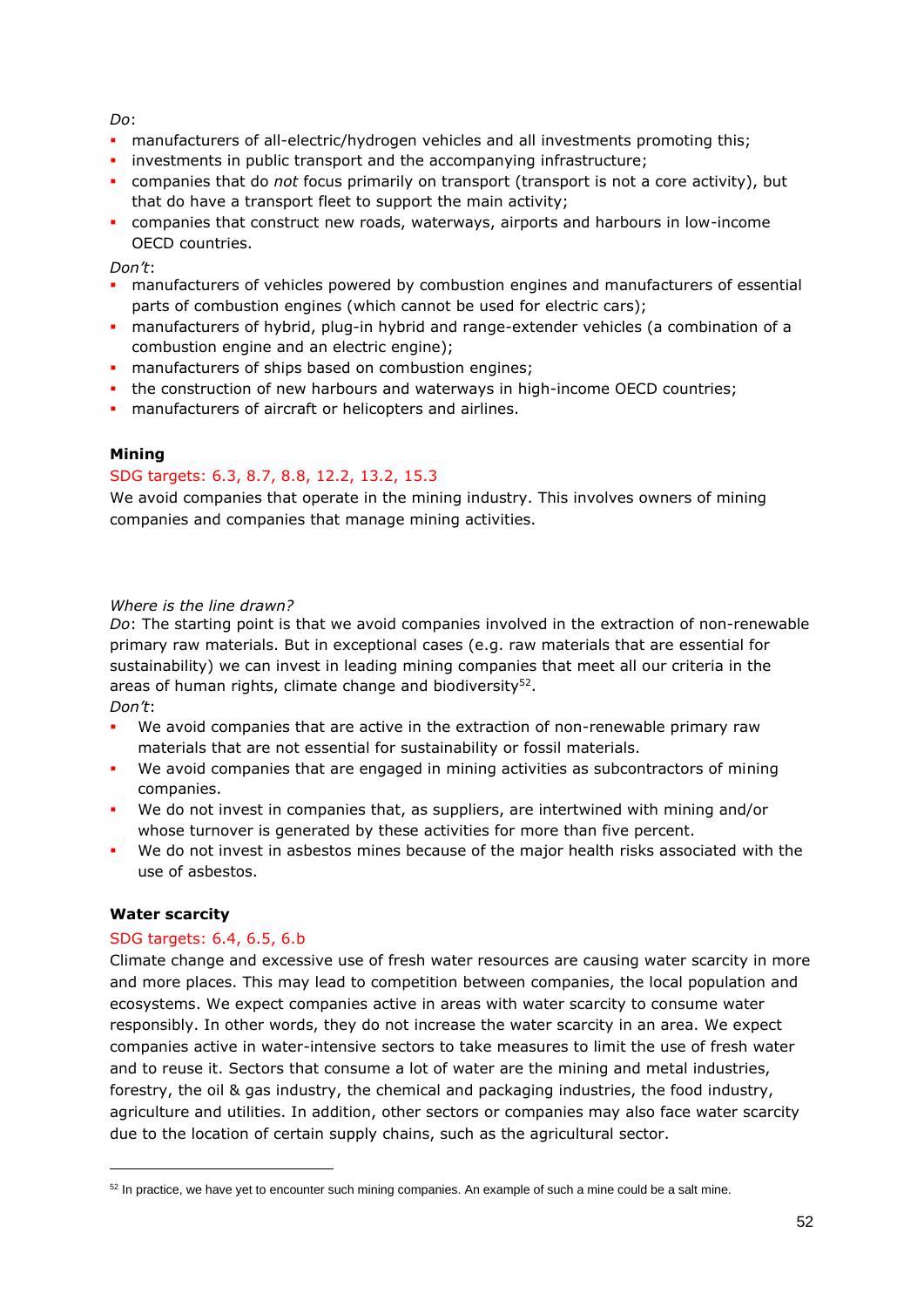#### *Where is the line drawn?*

*Do*: We can invest in companies that limit and control their water consumption by ensuring that the impact of the water consumption is minimal. This can be done, for example, by implementing measures resulting from an impact assessment in areas with water scarcity. In addition, the company takes into account the water needs of the local population and ecosystems.

*Don't*: We do not invest in water-intensive companies operating in water-scarce areas if they do not make a water-scarcity impact assessment and do not take restrictive measures or do not take into account the water needs of the local population and/or ecosystems.

#### **Deforestation**

#### SDG targets: 12.2, 13.2, 15.2, 15.b

We do not invest in companies that are involved in deforestation. Various sectors can affect deforestation: agriculture, the construction industry, cotton growing and processing, livestock farming, paper manufacturing, the production of palm oil and soy, and mining.

#### *Where is the line drawn?*

*Do*: We can invest in companies that take sufficient measures to prevent deforestation. If it is active in low-income OECD countries, it must have at least two-thirds of its activities certified by the Forest Stewardship Council (FSC). If the company is active in high-income OECD countries, having certification for two-thirds of its activities from the Programme for the Endorsement of Forest Certification (PEFC)<sup>53</sup> is sufficient.

*Don't*: We do not invest in companies that are involved in deforestation. Logging forests with a high conservation value (HCV), such as old-growth forests, tropical rainforests, mangrove forests and forests with a high carbon content (HCS), and peat extraction are unacceptable.

### **Agriculture**

### SDG targets: 2.4, 3.9, 6.3, 13.2, 15.2, 15.3, 15.5

While agriculture is essential to the food supply, it also entails high sustainability risks. Agricultural companies have, for example, a very high biodiversity risk, due to the adverse impact they may have through change of land use, overexploitation (depletion of the land) and pollution (due to the use of pesticides). Change of land use and deforestation by such companies can also have an adverse effect on climate change. In addition, working conditions in many countries are poor. We avoid agriculture due to the large number of sustainability risks. We may be able to invest in agricultural companies in the future if they meet our criteria in the areas of human rights, climate change and biodiversity.

#### *Where is the line drawn?*

*Do*: We can invest in companies that purchase products from agricultural companies. We can also invest in agricultural companies that demonstrably apply a circular and sustainable approach. This means no change of land use, no overexploitation, no pollution and a closed nutrient cycle.

*Don't*: We do not invest in agricultural companies that are insufficiently circular and sustainable.

<sup>53</sup> The forest standard of the Sustainable Forest Initiative (SFI), the North American member of PEFC, also meets our criteria. The SFI applies specifically to North America. If a company is two-thirds certified according to the SFI, that is sufficient.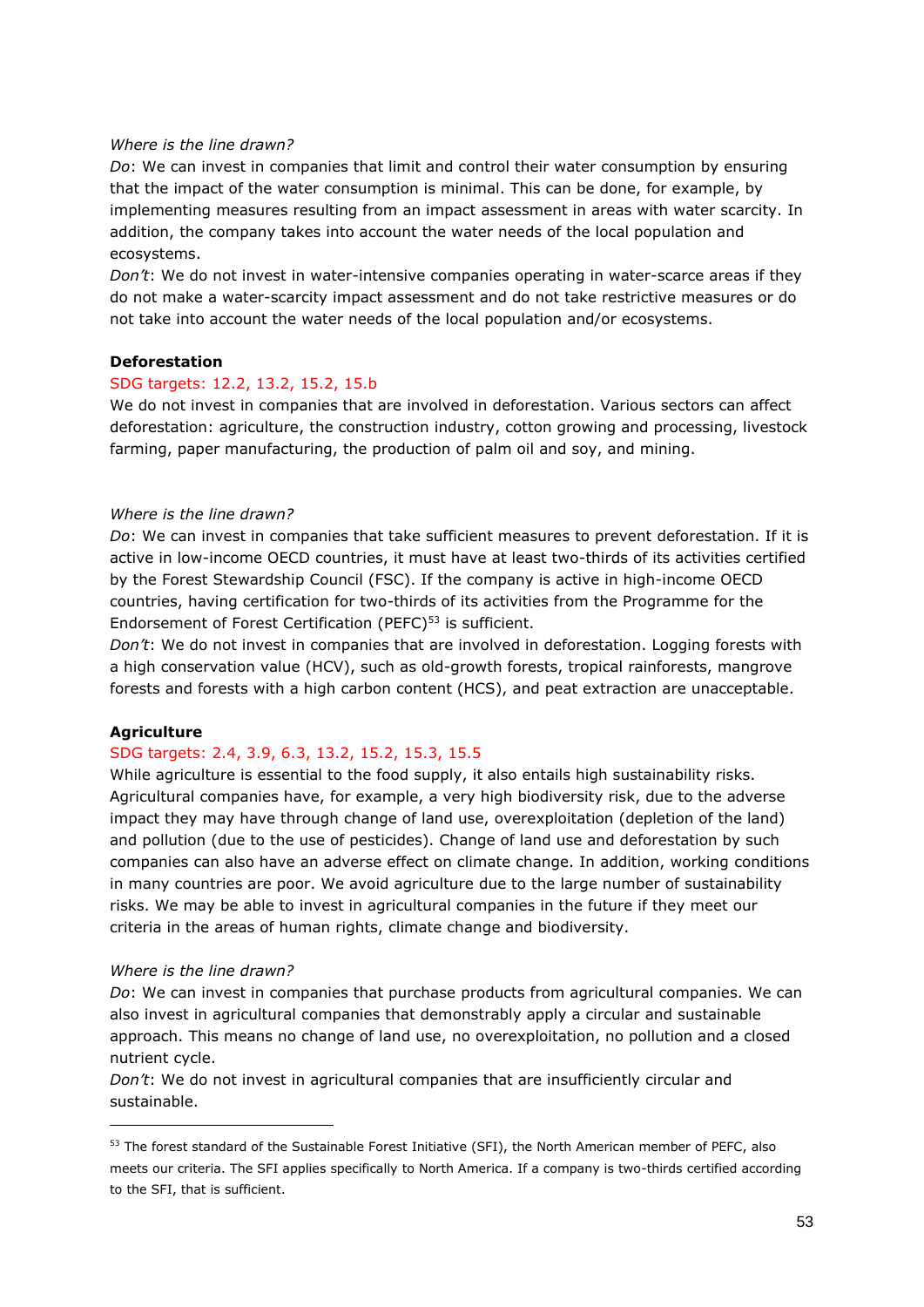# <span id="page-53-0"></span>**4.1.6.2 Assessment of policy components and actual practice**

Having established that an investment or loan is not connected with activities to be excluded or avoided, we assess the quality of the sustainability policy and the sustainability in practice. The assessment is based on our overarching sustainability pillars (climate change, human rights and biodiversity) and governance. These aspects are fleshed out into subthemes, which we also refer to as policy components. In this chapter we will discuss the policy components on the basis of which we assess companies and the conditions we impose on a certain qualification.

The analyst first determines whether a policy component applies to a company. Next, the analyst determines whether the company has a policy on that policy component, after which the quality of that policy is assessed. This quality is assigned one of the following qualifications: *insufficient*, *poor*, *sufficient*, *good* or *excellent*. Some areas of sustainability are more highly developed than others. In some instances a company will be qualified as sufficient if there is no misconduct (for example if they pay a living wage). In other instances a company will be qualified as sufficient if it has a policy on certain topics (for example on child labour).

## **4.1.6.2.A Governance**

### **Board composition and remuneration**

### SDG targets: 5.5, 5.c, 10.4

*We expect companies to be open and transparent and to act with integrity. The composition and remuneration of the management board are important indicators in this respect. We*  expect the company to be transparent about the composition of the management board and *about the duties and roles directors have on the management board.* 

*Insufficient*: The company is not transparent about the composition of the management board.

- *Sufficient*: The company is transparent about the composition of the management board. *Good*: Several independent members have a seat on the company's management board; or the company takes account of management board diversity in its selection of directors, including the distribution of men and women; or it is transparent regarding board remuneration. There is no known serious and/or structural misconduct.
- *Excellent*: The company has included all of the elements described above in its policy. In addition, the company makes board remuneration partly dependent on performance in the area of sustainability, and bases the variable remuneration partly on long-term goals.

## **Code of conduct and ethical conduct**

*We expect companies to have rules in place regarding behaviour and ethical conduct. This pertains to inappropriate behaviour by employees and/or the company and its subsidiaries. Examples are fraud and swindling (types of deception), money laundering and conflict of interest.* 

*Insufficient*: The company has no policy governing ethical conduct. *Poor*: The company says something about behaviour and ethical conduct but has no formal policy document, such as a code of conduct. *Sufficient*: The policy or rules of conduct say something about behaviour and ethical

conduct. Unethical conduct is not tolerated. There is no known misconduct.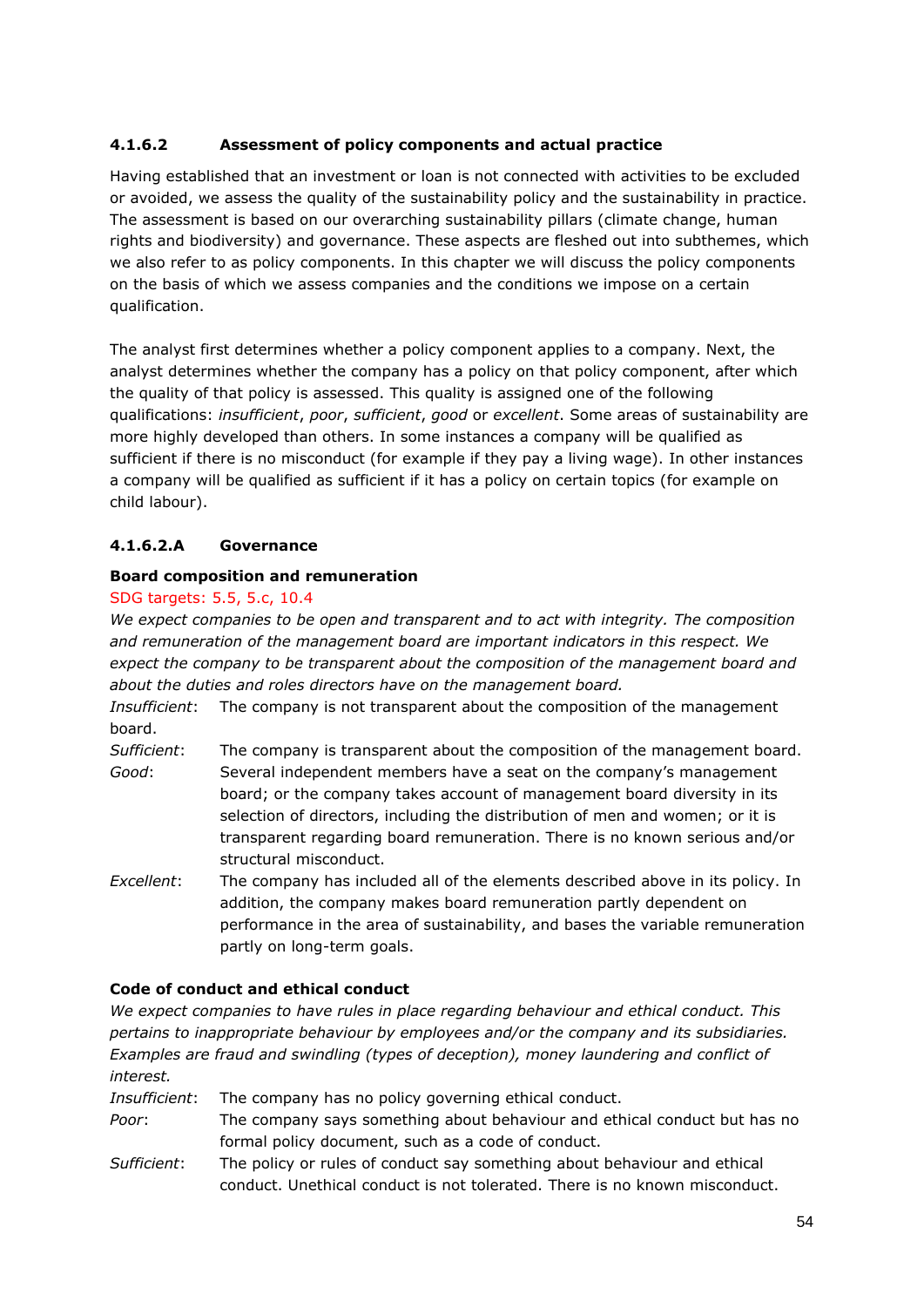- *Good*: What the organisation means by ethical conduct and the measures it will take if misconduct is discovered are described in detail. There is no known serious misconduct.
- *Excellent*: All of the above are in order and have been integrated into the business processes. The company safeguards this, for example by having employees sign contracts, and by a whistle-blower scheme and a compliance officer or committee. The company attaches consequences to any violation of the rules. There is no known serious misconduct.

### **Corruption**

### SDG target: 16.5

*We expect companies to combat corruption. This involves political, social and economic situations in which a person in a position of power provides inappropriate favours in exchange for services or as gifts. Examples include extortion, facilitating payments and bribery (bribes, gifts or entertainment). A distinction can be made in this respect between active corruption (bribery) and passive corruption (accepting bribes).* 

- *Insufficient*: The company has no policy on corruption, or there is serious and/or structural misconduct.
- *Poor*: The company says something about corruption but has not included this in a policy document.
- *Sufficient*: The company's policy discusses corruption; the company does not tolerate it. There is no known serious and/or structural misconduct.
- *Good*: What the company considers corruption and the measures it will take if misconduct is discovered are described in detail. There is no known misconduct.
- *Excellent*: All of the above are in order. The organisation also has a whistle-blower scheme and a compliance officer. There is no known misconduct.

## **Respect for the local legal system**

### SDG target: 16.3

*We expect companies to be respectful towards the society in which they, their subsidiaries and their suppliers operate.* 

- *Insufficient*: There is serious misconduct in the area of violation of legislation and regulations.
- *Poor*: There is misconduct but it is not very serious and/or the company has taken measures to avoid similar situations in the future.
- *Sufficient*: The company respects the local legal system. There are no reports of the company consistently violating local laws or being involved in fraud.
	- Further, the company does not encourage others to violate local laws and its own and/or sector-specific codes of conduct.
	- If national laws or customs conflict with international standards, the company adheres to the highest standard.
- *Good*: The company respects its own or sector-specific codes of conduct.

## **Tax evasion and tax avoidance**

## SDG target: 17.1

*We expect companies to deal fairly with the payment of taxes and not to evade tax or seriously avoid tax.*

*Insufficient*: The company has evaded tax, or there is serious and/or consistent misconduct relating to tax avoidance. In the case of tax avoidance, we use 'red flags' to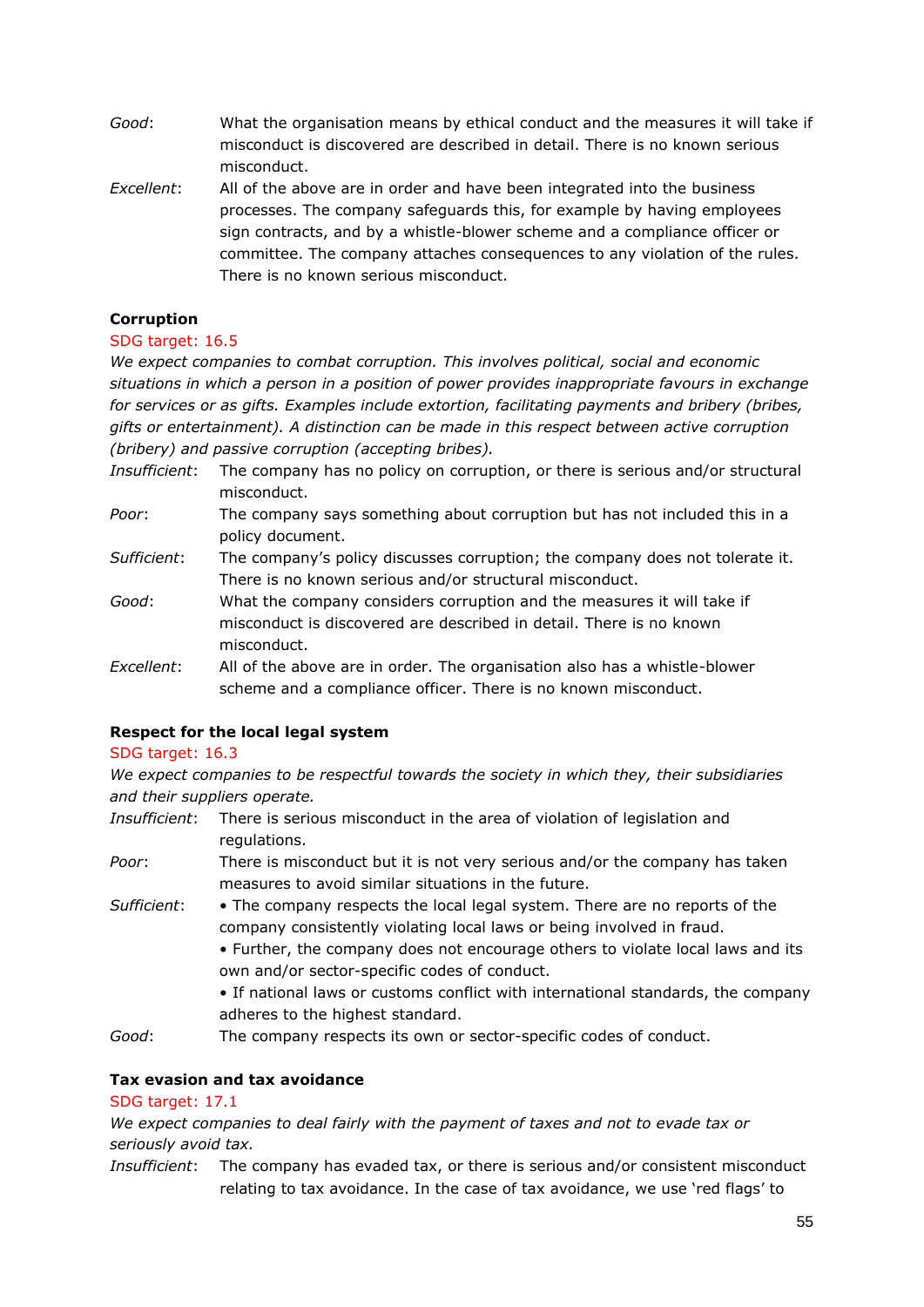determine whether the company is guilty of serious types of tax avoidance. This is the case if all four questions can be answered in the affirmative:

- 1. Is the company involved in serious misconduct relating to tax avoidance and/or has it repeatedly been ruled against in legal actions regarding tax avoidance and/or is the company actively lobbying for a (much) lower tax rate and/or against legislation for greater tax transparency?
- 2. Is the company insufficiently transparent because there is no (visible) tax policy and no transparency per country where activities are carried out?
- 3. Does the company have subsidiaries in tax havens without actually carrying out activities there? Sources are the top ten tax havens in the Corporate Tax Haven Index of Tax Justice Network<sup>54</sup> and the noncooperative tax jurisdictions of the European Union<sup>55</sup>.
- 4. Does the company have a large 'tax gap'<sup>56</sup>?
- *Poor*: There is misconduct but it is not very serious and/or the company has taken measures to avoid similar situations in the future.
- *Sufficient*: There is no known misconduct in relation to tax evasion or tax avoidance. *Good*: The company is transparent about its tax payment and specifies the countries in which it pays tax, and/or the company is transparent about its policy on the payment of tax. Ideally, this policy states that the company wishes to make a fair contribution by means of tax to the society in which it is active. The company publishes its entire group structure.
- *Excellent*: The company has a policy as described above. Moreover, this policy states that the company wishes to make a fair contribution by means of tax to the society in which it is active. The company also commits itself to adherence to leading standards, such as the GRI performance indicator on Tax or the OECD Guidelines, Chapter XI Taxation, principle  $1 +$  par 104 of the commentary.

## **Transparency**

### SDG targets: 12.6, 16.6

*We expect companies to be transparent about their performance in the areas of governance, climate change, biodiversity and human rights.*

- *Insufficient*: The company does not publish any reports or policy, or provides incorrect information.
- *Poor*: The company publishes information selectively; it only reports positive results and/or limits the choice of subjects.
- *Sufficient*: The company reports or is open possibly reactively about its sustainability policy, including its governance*<sup>57</sup>*, human rights, the environment and biodiversity. The company reports according to leading initiatives, such as the Global Reporting Initiative (GRI) and the International Organization for Standardization (ISO).
- *Good*: The company reports on and publishes its performance in the area of sustainability, whether positive or negative. It sets targets and shows the development of its policy and performance over time.
- *Excellent*: The company does all of the above and also consults with its stakeholders.

<sup>54</sup> https://www.corporatetaxhavenindex.org/

 $\frac{55}{2}$  https://ec.europa.eu/taxation\_customs/tax-common-eu-list\_en

<sup>&</sup>lt;sup>56</sup> This is the difference between the expected tax rate based on where turnover is generated and the actual tax rate that the company reports for the period.

https://www.unpri.org/Uploads/w/c/g/pri\_taxguidance2015\_550023.pdf

 $57$  By management issues we mean e.g. corruption, supply chain policy and lobbying.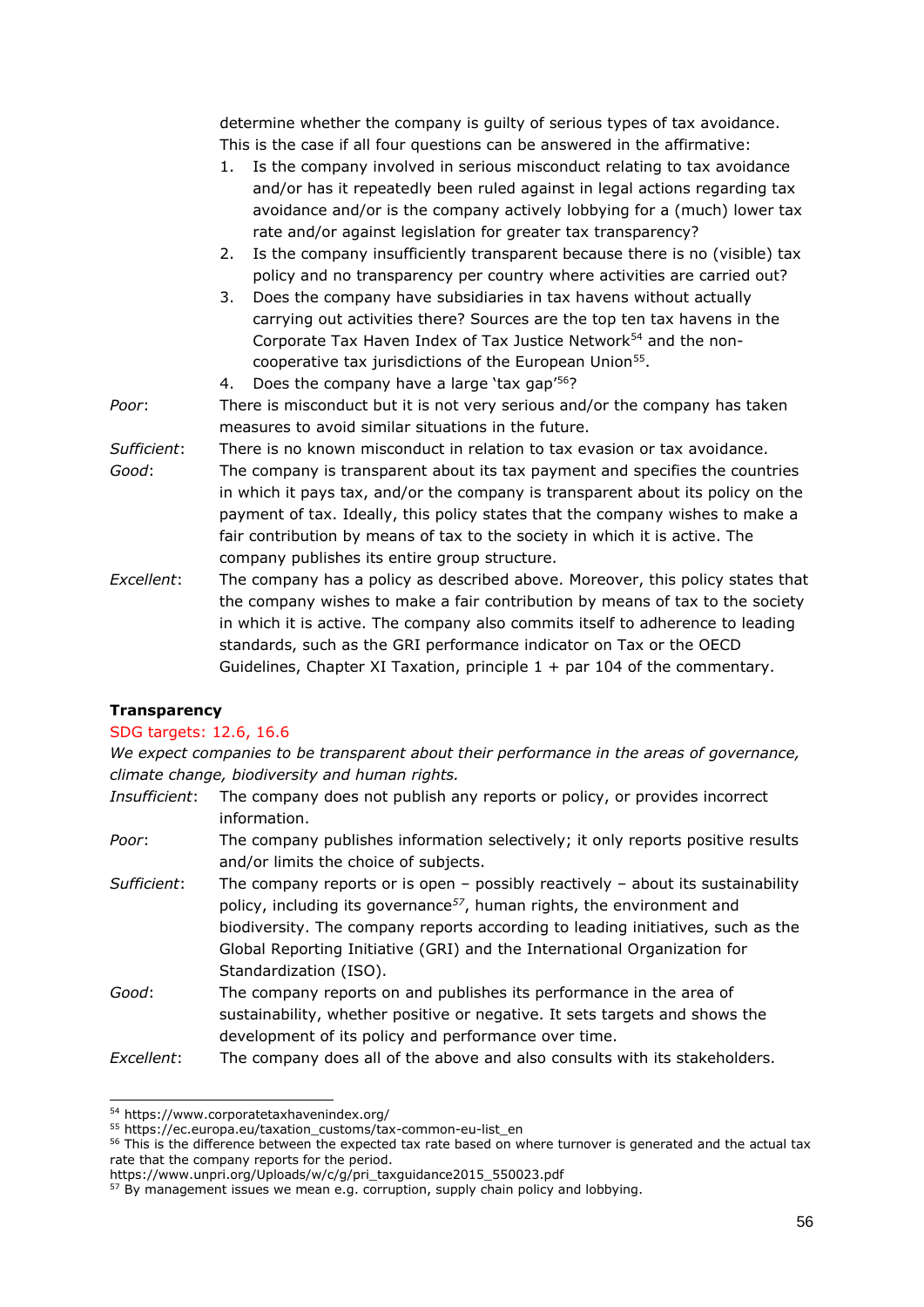### **Lobbying activities and political contributions**

SDG targets: 16.6

*We expect companies not to lobby for or make political contributions to activities that are contrary to our sustainability criteria, to the extent known.* 

- *Insufficient*: There is misconduct. The company makes political contributions to or lobbies for measures that are contrary to our sustainability criteria.
- *Poor*: There is misconduct, but it is not contrary to our sustainability criteria, or the company undertakes to avoid this in the future.
- *Sufficient*: There is no misconduct. The company may also indicate that it does not make any political contributions.
- *Good*: The company is transparent about the goal or the goals for which it is lobbying or towards which it is making political contributions and discloses the sums it spends in doing so.

## **4.1.6.2.B Human rights**

### **General human rights criteria**

## SDG targets: 8.5, 8.7, 8.8, 10.3, 12.6, 16.3, 16.6, 16.10

*We expect companies to respect fundamental human rights. The company can disrespect these rights in two ways: by violating human rights itself, or because its business relations or other organisations that are connected with its operations violate human rights.*

- *Insufficient*: The company does not refer to human rights or is involved in human rights violations by a country. *Poor*: The company qualifies as poor if it: only refers to a specific element of human rights; refers to human rights but without an explanation; and/or only respects human rights in part of the company; and/or has joined the UN's Global Compact but has not yet translated this into its own policy. *Sufficient*: The company qualifies as sufficient if it: has formulated policy in the area of human rights and refers to reputable human rights treaties; or has policy in keeping with reputable human rights treaties; and has joined leading initiatives, such as the Global Reporting Initiative (GRI), the UN's Global Compact and the OECD Guidelines; or has policy that satisfies those treaties and initiatives even though no reference is made to them; and applies the policy to all of its activities in risk countries; and is not involved in serious human rights violations. *Good*: The company qualifies as *good* if it qualifies as *sufficient* and meets one or two of the following criteria: ▪ *Risk analysis*: the company conducts a risk analysis of the current and potential risks and their effects on human rights; it repeats this analysis regularly. ▪ *Operating processes*: the company implements its policy and the results of the risk analysis in its internal operating processes, for example in codes of conduct and contracts. *Monitoring*: the company has issued instructions for internal and external
	- monitoring and/or verification of the extent to which it follows its own policy or – in the case of a normal assessment – national legislation. It also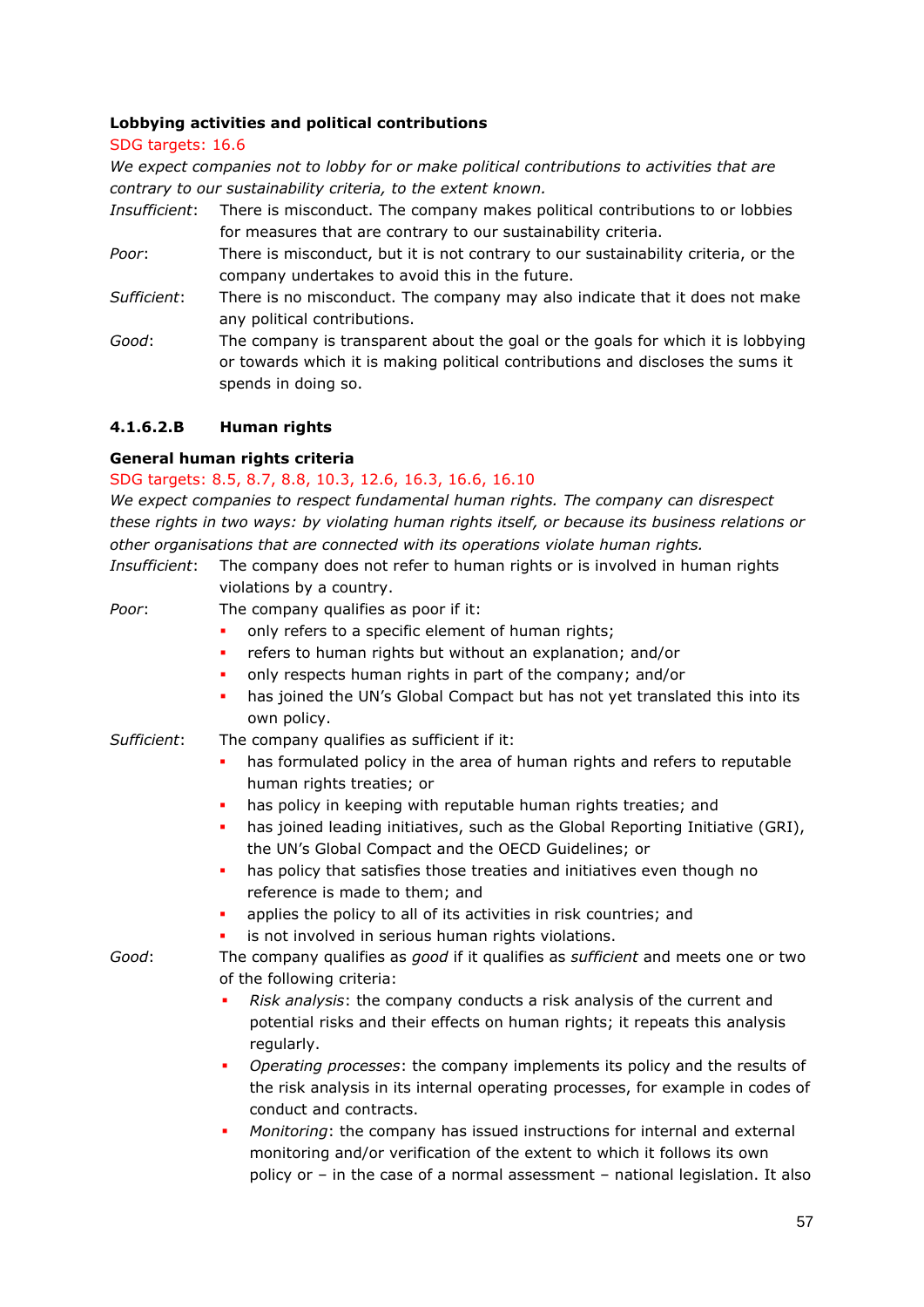causes the effect to be monitored or verified of any measures it has taken based on the risk analysis.

- *Transparency and reporting*: the company is transparent regarding its practices and performance in the field of human rights, in accordance with its policy or – in the case of a normal assessment – in accordance with national legislation. It reports on its performance and on any measures it has taken based on the risk analysis.
- *Engagement*: the company consults with the local community, trade unions and NGOs and engages in dialogue with them.
- *Complaints procedure*: the company has a complaints procedure for employees and other victims of human rights violations.
- *Compensation and redress*: if the company has violated human rights, it has a procedure for remedying the consequences for victims if possible and/or to compensate them if such remedy is not possible or is only partly possible. This compensation or redress is in accordance with national laws and international standards. The company confers with victims regarding suitable measures.
- *Excellent*: The company qualifies as *excellent* if it qualifies as *sufficient* and meets three or more of the above criteria.

### **Equal treatment and non-discrimination**

### SDG targets: 5.1, 5.5, 5.c, 8.5, 10.2, 10.3, 16.3, 16.b

*We expect companies to deal respectfully with their employees, including those employed on a temporary and flexible basis, and with suppliers, customers, local residents and other stakeholders. We expect them to refrain from discrimination, on any grounds whatsoever, and to treat people equally in equal cases.* 

*Insufficient*: The company has no policy to combat discrimination.

*Poor*: The company reports discrimination and excludes certain types of discrimination. The company is selective in naming types of discrimination.

- *Sufficient*: The company excludes all forms of discrimination. It has formulated policy regarding non-discrimination and equal treatment. If a company names specific types of discrimination, we expect it to be as complete as possible. In any event, it must name the following types: discrimination on the basis of gender, race, nationality, religion, political views, social origin, age, disability, sexual orientation, gender identity (LGBTI+) and health (for example, discrimination against employees with HIV/AIDS).
- *Good*: The company has a policy that is sufficient. It also takes the local context into account and adjusts its policy accordingly.

*Excellent*: The company's policy is good and is supplemented as follows:

- It creates a workplace in which there is no discrimination and takes measures if employees discriminate against one another.
- It takes measures to protect vulnerable groups and has provisions for specific groups, such as the disabled and pregnant women.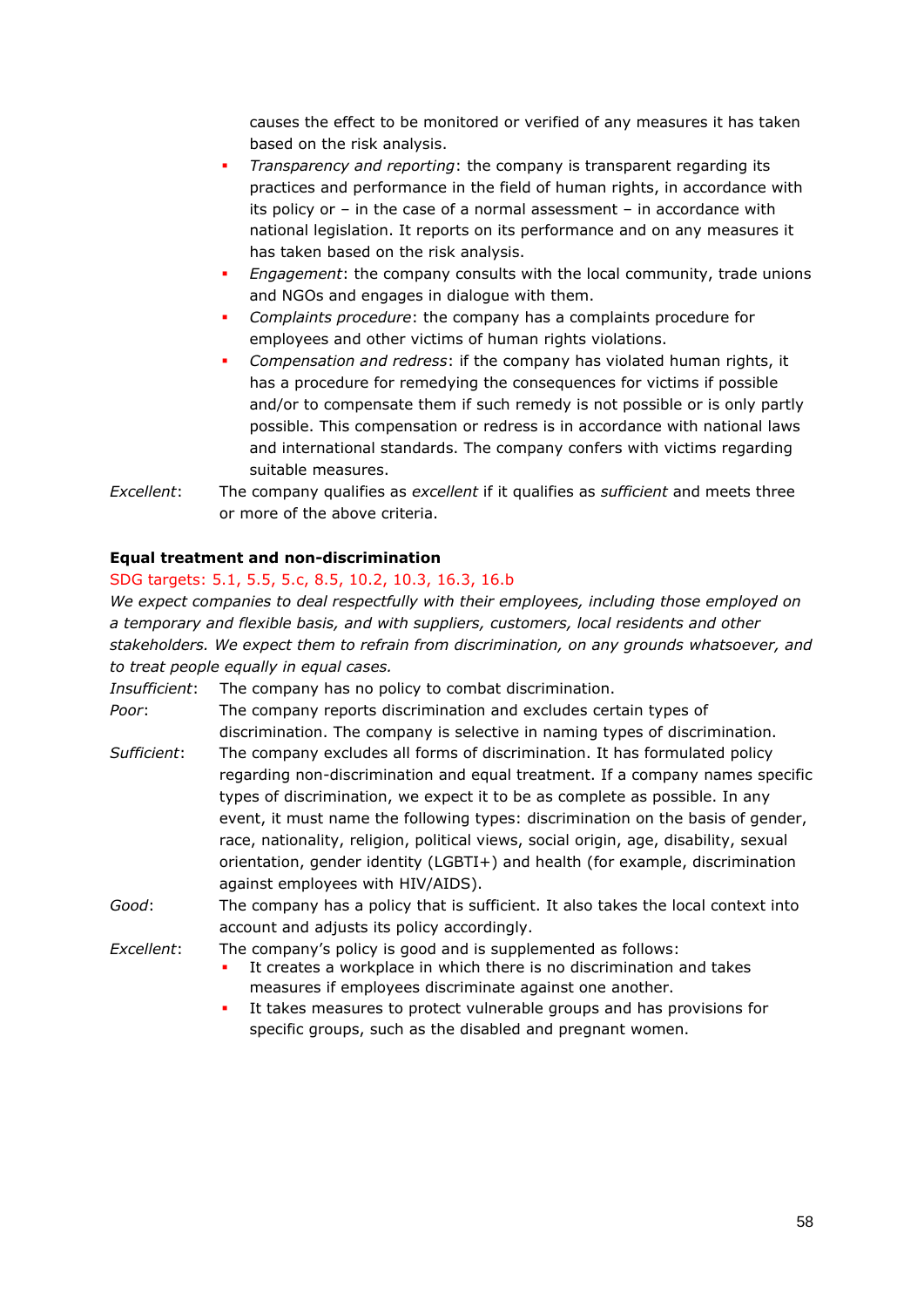## **Gender equality**

SDG targets: 1.2, 1.4, 2.2, 4.3, 4.6, 5.1, 5.2, 5.5, 5.6, 5.a, 5.c, 6.2, 8.5, 8,8, 10.2, 10.3, 10.4, 11.2, 11.7, 13.b

*We expect companies to promote gender equality and not to allow any form of gender discrimination, violence or harassment.*

- *Insufficient*: The company has no policy whatsoever to combat gender discrimination, including violence and harassment, or to promote gender equality, or there is serious and/or structural misconduct.
- *Poor*: The company says something about combating gender discrimination or promoting gender equality but has not included this in a policy document.
- *Sufficient*: The company has a policy to combat gender discrimination, including violence and harassment. There is no serious and/or structural misconduct.
- *Good*: The company has a policy that is sufficient. In addition, there is a policy to reduce or tackle the wage gap by having equal pay management systems. The company can report on this in a wage gap report. It also offers female employees education, training or other professional development opportunities to promote equal access to senior positions.
- *Excellent*: The company has a policy that is good. In addition, it has a policy to prevent and, where necessary, limit gender discrimination against its customers. And the company takes measures and sets targets that should lead to at least 40% women in senior positions.

### **Corporate security**

*We expect corporate security not to violate human rights. It is irrelevant in that regard whether the security is managed by the company's own personnel, companies hired from outside or local authorities. This includes all actions by the company's security staff, even if these are not covered by the term 'security', such as taking action against protesting local residents.*

*Insufficient*: There is misconduct. *Poor*: There is misconduct but it is not very serious and/or the company has taken measures to avoid repetition. *Sufficient*: There is no misconduct. *Good*: There is no misconduct and the company has a corporate security policy. *Excellent*: There is no misconduct. The company's policy is extensive and includes an actual-practice plan and a risk analysis. The actual-practice plan includes, for example, security staff training.

### **Child labour**

### SDG targets: 4.1, 8.7, 16.2

*We expect companies to protect children from exploitation and to neither use nor profit from child labour in any way. We may exclude companies if they or their suppliers use child labour. Insufficient*: The company has no policy to combat child labour.

- *Poor*: The company claims that it does not allow child labour, but its policy is not in line with or does not refer to International Labour Organization (ILO) guidelines.
- *Sufficient*: The company's policy states that it does not and will not use child labour according to the ILO definition.
- *Good*: The company endorses the ILO guidelines and also supports programmes or initiatives to combat child labour.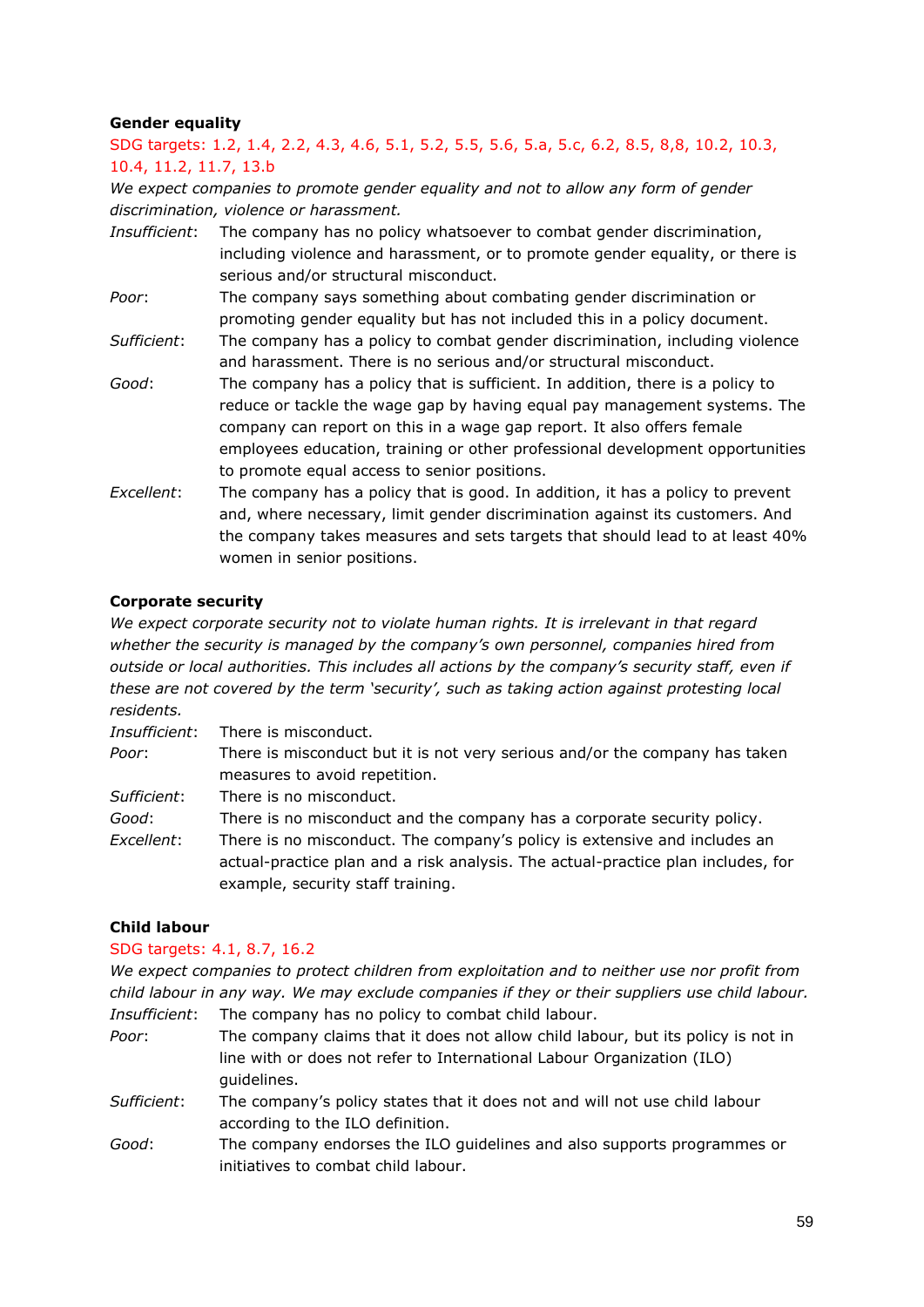*Excellent*: The company endorses the Children's Rights and Business Principles*<sup>58</sup>* and has translated these into policy for its own operations. The company endorses the international Convention on the Rights of the Child.

#### **Forced labour**

#### SDG targets: 5.2, 8.7, 8.8, 16.2

*We expect companies not to use forced labour. Forced labour is work that is performed involuntarily, under threat of punishment. At companies, this primarily involves compulsory overtime, human trafficking, debt bondage and bonded labour. Companies may also be involved in this by recruiting employees through employment agencies that do not work in a fair manner.*

*Insufficient*: The company has no policy to combat forced labour.

- *Sufficient*: The company does not allow forced labour on any grounds whatsoever. *Good*: The company endorses the International Labour Organization (ILO) guidelines. When employees are recruited through intermediaries, the company ensures that this is done in a fair manner and can lay this down in policy. This is not the case if an intermediary takes employees' passports or if employees are required to reimburse recruitment costs.
- *Excellent*: The company endorses the ILO guidelines. Furthermore, it has or supports programmes or initiatives to combat forced labour.

#### **Healthy, safe working environment**

### SDG targets: 5.2, 8.5, 8.8

*We expect companies to offer healthy and safe working conditions.*

*Insufficient*: There is serious misconduct.

- *Poor*: There is misconduct but it is not very serious and/or the company has taken measures to avoid repetition.
- *Sufficient*: The company and its suppliers do not seriously violate safety and health conditions. Moreover, under no circumstances whatsoever does the company tolerate harassment, violence or threats of a sexual or psychological nature in the workplace.
- *Good*: Not only does the company apply the aforementioned policy, but it also has a complaints procedure and keeps track of both the number of accidents and the measures taken to avoid repetition. For example, the company reports in accordance with ISO 45001 or the OHSAS 18001 standard.
- *Excellent*: The company has taken all of the aforementioned measures and also supports initiatives in this area. For example, it has health programmes, or an HIV/AIDS programme for employees and their families in areas where these diseases are commonplace. It is important in this regard that the company commits itself for a prolonged period of time and devotes time and effort to find out what its employees need. Preferably, the company aims to collaborate with experts or specialist organisations and local governments.

#### **Living wage**

SDG targets: 1.1, 1.2, 1.3, 1.4, 5.1, 8.5, 10.1, 10.4

<sup>&</sup>lt;sup>58</sup> UNICEF, the UN Global Compact and Save the Children, 'Children's Rights and Business Principles', 2012, pages 1-21. *Available via: [http://www.unglobalcompact.org/docs/issues\\_doc/human\\_rights/CRBP/Childrens\\_Rights\\_and\\_Business\\_Principl](http://www.unglobalcompact.org/docs/issues_doc/human_rights/CRBP/Childrens_Rights_and_Business_Principles.pdf)*

*[es.pdf](http://www.unglobalcompact.org/docs/issues_doc/human_rights/CRBP/Childrens_Rights_and_Business_Principles.pdf)*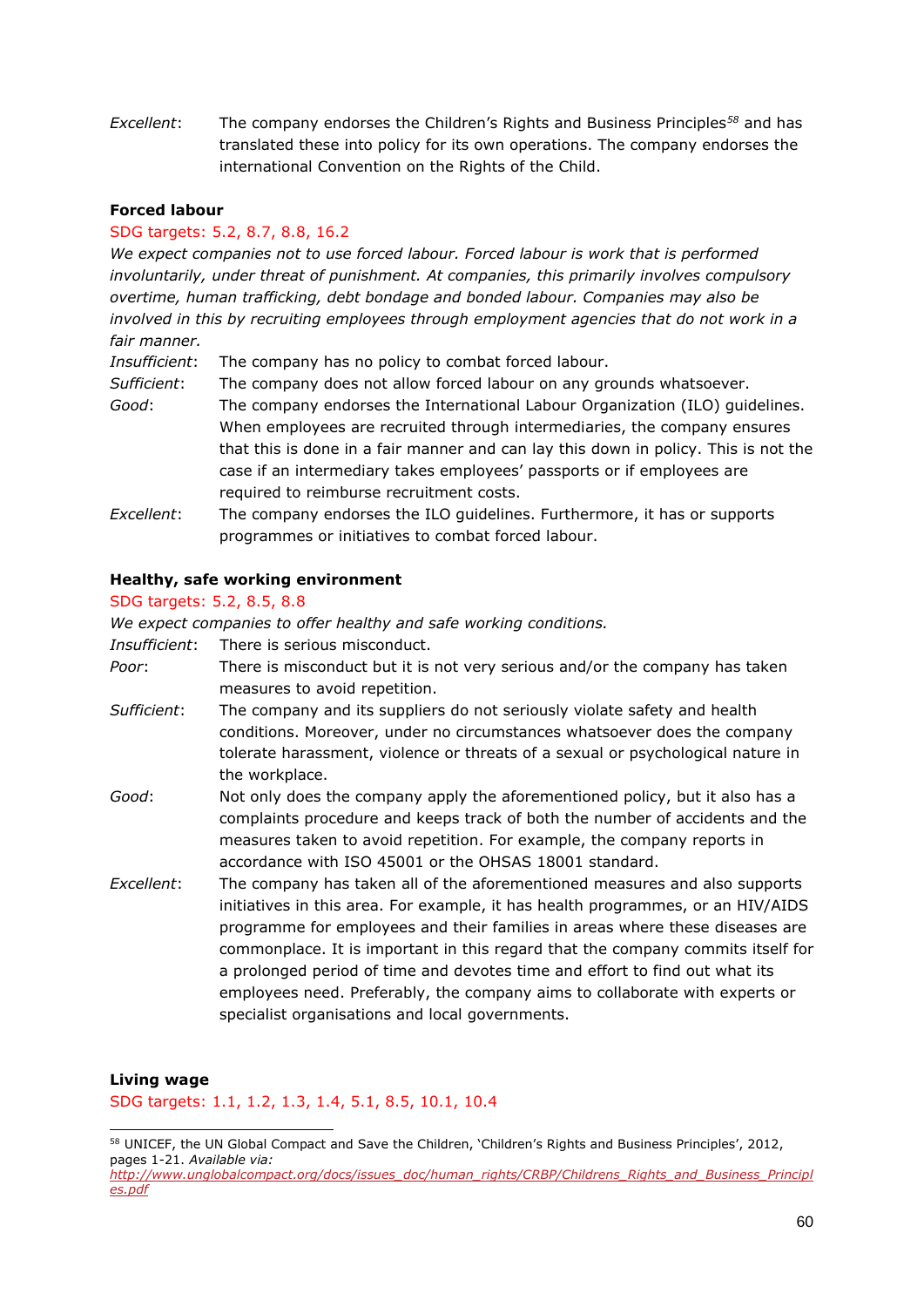*We expect companies not to be involved in serious misconduct in terms of paying a living wage. A living wage is the level of wages sufficient to meet the basic living needs of an average-sized family in a particular economy.*

*Insufficient*: There is serious misconduct.

*Poor*: There is misconduct but it is not very serious and/or the company has taken measures to avoid repetition.

*Sufficient*: There is no misconduct.

- *Good*: The company does not apply national minimum wage regulations without question but, rather, pays its employees a living wage. The company assesses the extent to which employees can live from their wage.
- *Excellent*: The company has taken all of the measures referred to above and has joined initiatives in this area, such as the Global Living Wage Coalition or the Asian Floor Wage Alliance, international trade unions and NGOs.

## **Freedom of association**

### SDG targets: 8.8, 10.2, 10.4, 16.7, 16.10

*We expect companies to acknowledge their employees' right to organise in trade unions and to respect their right to collectively negotiate employment conditions.*

|             | <i>Insufficient</i> : The company has no policy to respect freedom of association. |  |  |  |
|-------------|------------------------------------------------------------------------------------|--|--|--|
| Poor:       | The company says that it respects freedom of association, but refers to            |  |  |  |
|             | national legislation in this respect.                                              |  |  |  |
| Sufficient: | The company says that it respects freedom of association.                          |  |  |  |

- *Good*: The company says that it respects freedom of association and refers to the ILO guidelines in that respect.
- *Excellent*: The company endorses the ILO guidelines and is involved in one or two of the following activities:
	- it supports trade union initiatives, and/or
	- it promotes trade union freedom, and/or
	- it keeps track of the number of trade union members and reports on this.

## **Freedom of association in the United States**

We aim to invest only in companies that treat their employees well and that acknowledge freedom of association. We aim to identify companies' intentions in so far as possible, but that is difficult in the United States in practice. Negative intentions are easier to identify than positive ones. Some American companies are favourably disposed to freedom of association but do not communicate openly on the subject. The American context is also very different to the European one, with considerable differences between states, companies and trade unions. These differences also run parallel to political and geographical demarcations. Therefore, we can assess a company in the United States as 'sufficient' as regards freedom of association if:

- The company's policy is 'poor' at a minimum.
- There is no known misconduct.
- There are no known anti-union practices or anti-union statements.

### **Privacy and freedom of speech**

### SDG target: 16.10

*We expect companies to deal with employees' and customers' privacy with respect and to treat the information and (personal) data to which they have access with due care. We also*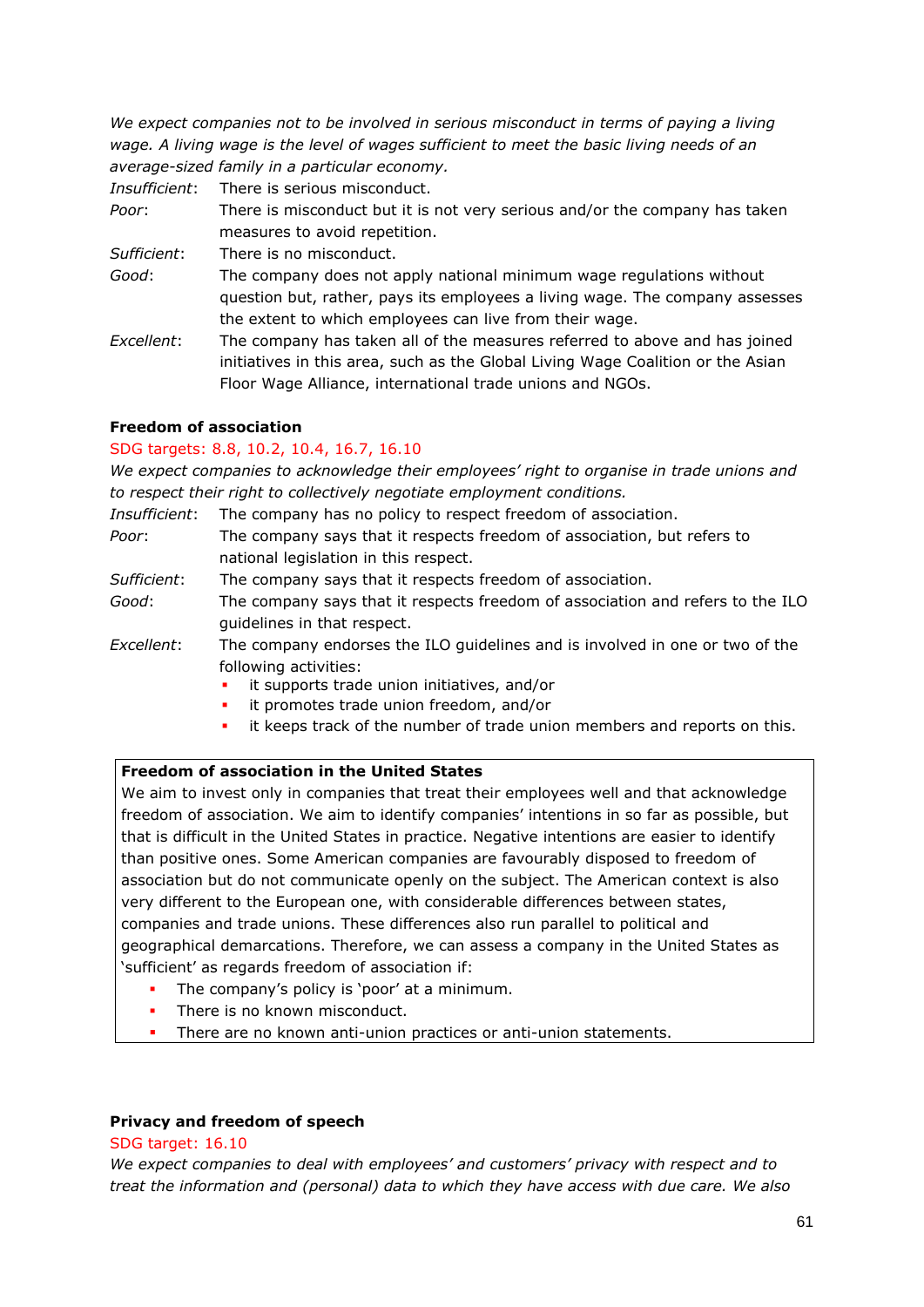*expect them to respect the freedom of speech of employees, customers and others. In addition, we expect companies to refrain from actively cooperating in censorship (restricted access to information) by the government.*

*Insufficient*: There is no policy.

- *Poor*: The company says that it respects privacy and freedom of speech but does not have policy fleshing this out.
- *Sufficient*: The company has policy laying down its respect for privacy and freedom of speech.
- *Good*: The company has policy laying down its respect for the privacy and freedom of speech of its employees, customers and other stakeholders. In addition, the company also has programmes that promote and/or stimulate access to information for the local population, for example via the Internet.
- *Excellent*: Not only does the company apply the aforementioned policy, but it also indicates how it deals with privacy-related requests from government authorities. It states that it will not cooperate in restricting freedom of speech by means of censorship.

### **Local society and (indigenous) population**

### SDG target: 16.7

*We expect companies to treat the local society and population with respect and not to exploit them.* 

*Insufficient*: There is no policy.

- *Poor*: The company says that it respects the local society and population but does not have policy fleshing this out.
- *Sufficient*: The company's policy states that it respects the rights of the local society and indigenous population.
- *Good*: The company has a policy on this subject and supports initiatives and programmes for assisting the local population.

### **Consumer protection**

### SDG target: 16.10

*We expect companies to act responsibly towards the end users of their products and services (consumers or customers). This applies, for example, to the sale of consumer goods like food and electronics, and certainly to medicines.* 

*Insufficient*: The company provides no information about the product or service.

- *Poor*: The company provides only selective or unclear information about the product or service.
- *Sufficient*: There is no known serious misconduct regarding the safety and health of consumers. The company provides honest, clear information about its products and any related risks.
- *Good*: The company not only provides clear information but also goes a step further by, for example, having a compliance department, a complaints procedure and/or a customer service department. For example, the company may work according to the standards of quality standard ISO 9001.
- *Excellent*: The company has taken all of the aforementioned measures. It positively distinguishes itself with its initiatives in the area of consumer protection. For example: a food manufacturer having a programme to combat obesity.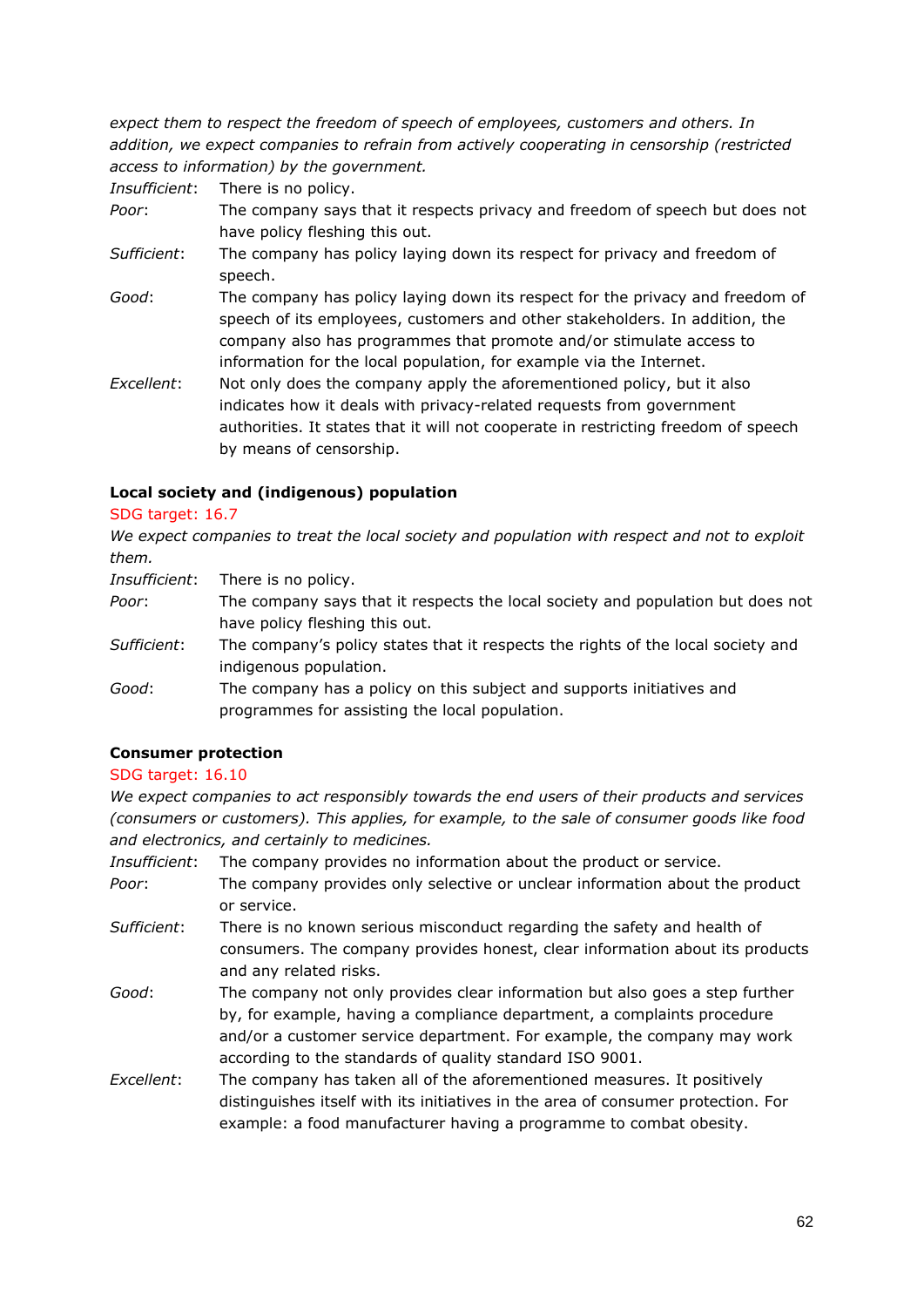## **4.1.6.2.C Climate change and biodiversity**

### **Environmental policy**

### SDG targets: 3.9, 6.3, 6.4, 7.2, 7.3, 8.4, 12.2, 12.4, 12.5, 12.6, 13.2

*We expect companies to demonstrate that they pursue an active, comprehensive environmental policy. In this respect we assess the nature of the raw materials used, the nature of the end products, energy consumption, conservation and efficiency, clean water consumption, the nature and level of discharge of emissions and solid waste resulting from production, the possibilities for and extent of recycling of the end product (making the life cycle more sustainable), and an environmental management system.* 

*Insufficient*: The company has no policy.

- *Poor*: Although the company has a policy, it has not specified any targets or deadlines and is not transparent about processes, products and results. The policy is not verified externally. The environmental policy has not been integrated throughout the company.
- *Sufficient*: The company has a management system and policy for topics relevant to its operations, such as  $CO<sub>2</sub>$  emissions and energy, water, waste and recycling. For example, it may work according to the standards of environmental standard ISO 14001.
- *Good*: The company has a management system and an extensive policy. All important components –  $CO<sub>2</sub>$  emissions and energy, water, waste and recycling – are described. The system has been externally verified. In addition, the company may work, for example, with an energy management system (which is preferably ISO 50001 certified).
- *Excellent*: The company satisfies the points above and has also published specific targets and deadlines. It has its achievement of these targets and deadlines verified externally. It is transparent about its results, reports in accordance with the GRI guidelines, and has programmes and initiatives for improving the environment.

### **Deforestation**

### SDG targets: 12.2, 15.2, 15.5, 15.b

*We expect companies to fight deforestation. Various sectors can greatly affect deforestation: agriculture, the construction industry, cotton growing and processing, livestock farming, paper manufacturing, the production of palm oil and soy, and mining. We expect companies in these sectors to take measures to prevent deforestation.*

*Insufficient*: The company has no policy.

- *Poor*: The company has joined leading sector initiatives or the most prominent quality labels (such as FSC, PEFC, UTZ Certified, RSPO) or similar quality labels.<sup>59</sup>
- *Sufficient*: The company is active in countries that are not high-income OECD countries and at least two-thirds of its activities are FSC certified. If the company is active in high-income OECD countries, having certification for two-thirds of its activities from the Programme for the Endorsement of Forest Certification

<sup>&</sup>lt;sup>59</sup> It is impossible to include an exhaustive list here. Quality labels are a criterion for selecting investments that is useful for us, which is why they are sometimes applied as a guideline. We are aware of the fact that quality labels are also commercial instruments. It is for this reason that we do not wish to commit to specific quality labels, as these may be subject to change. Moreover, better quality labels may be created that we do not wish to disregard in advance.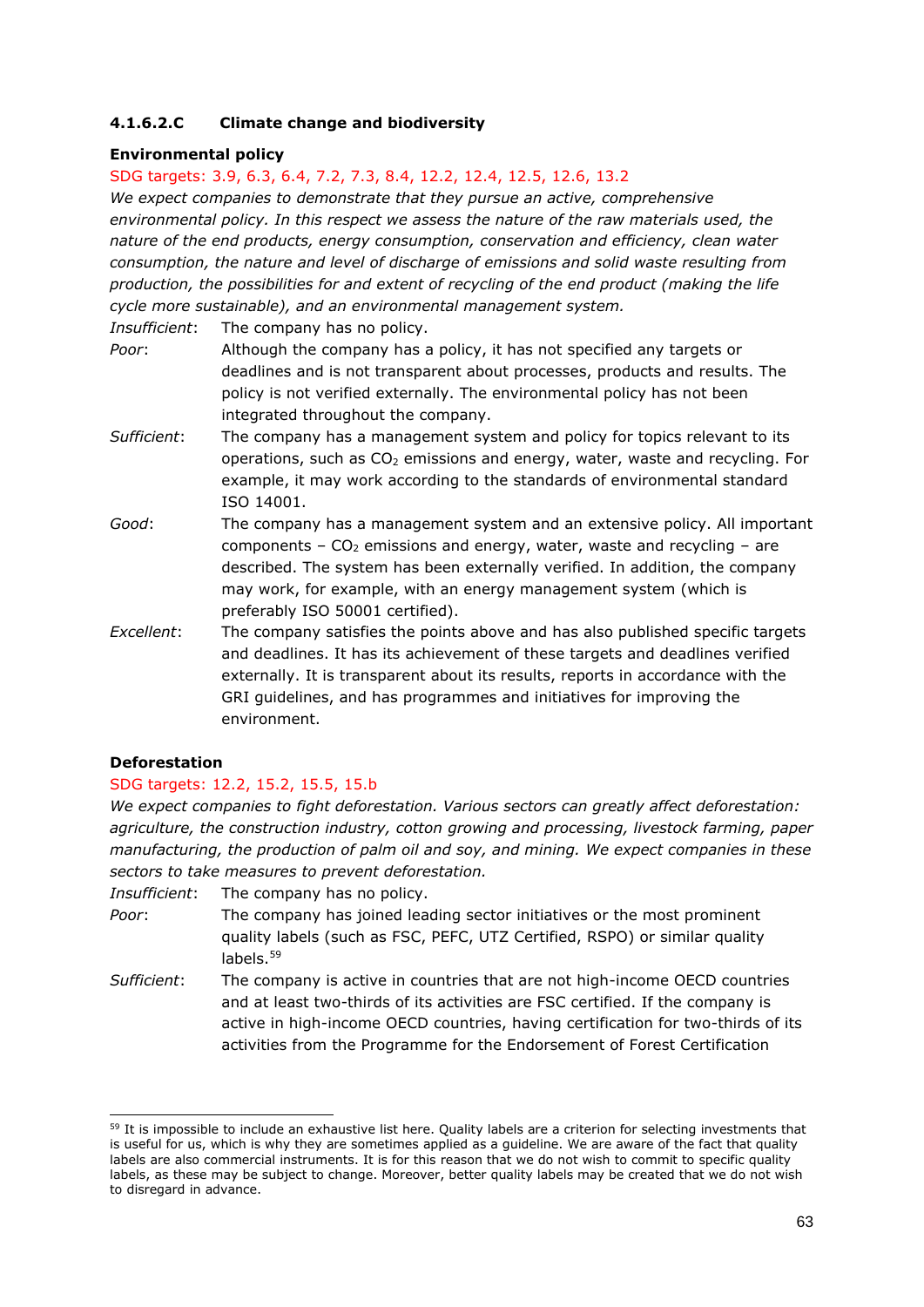(PEFC) $60$  is sufficient. The company is also endeavouring to become fully certified.

- *Good*: All of the above; furthermore, the company establishes partnerships with NGOs (nature and environmental organisations) to combat deforestation.
- *Excellent*: The company compensates the loss of biodiversity in accordance with the 'no net loss of biodiversity' principle<sup>61</sup>.

### **Changes in land use**

#### SDG targets: 15.1, 15.2, 15.3, 15.4, 15.5

*We expect companies not to be involved in large-scale land use or activities that contribute to the loss of natural habitat and biodiversity. Examples of relevant sectors are agriculture and forestry.* 

*Insufficient*: The company has no policy. *Poor*: The company has no policy but does have the intention of joining one of the following standards: RSPO (Round Table on Sustainable Palm Oil) for palm oil; RTRS (Round Table on Sustainable Soy) for soy; **• FSC (Forest Stewardship Council) for wood and paper; • NTA8080, requirements for sustainably produced biomass for energy** applications; comparable standards or quality labels.<sup>62</sup> *Sufficient*: The company has policy and the intention to meet the requirements of one of the aforementioned standards. *Good*: The company has policy and a management system that, depending on its operating activities, is based on: the quidelines of the International Union for the Conservation of Nature (IUCN) for the management of various categories of protected areas (Protected Area Management Categories); and/or ▪ FSC certification if the company uses wood from old-growth forests; and/or High Conservation Value Areas (HCVAs) that the company respects by:  $\circ$  only growing palm oil and soy according to the criteria of, for example, the Brazilian Soy Platform and the RSPO; and/or o only using second-generation biomass. The company reports in accordance with the GRI biodiversity guidelines. *Excellent*: The company compensates the loss of biodiversity in accordance with the 'no net loss of biodiversity' principle<sup>63</sup>.

### **The introduction of exotic species**

### SDG targets: 2.4, 15.5, 15.8

*We expect companies to handle ecosystems with due care. When man introduces new species, these exotic, invasive species can prove to dominate the new area, thus threatening* 

<sup>&</sup>lt;sup>60</sup> The forest standard of the Sustainable Forest Initiative (SFI), the North American member of PEFC, also meets our criteria. The SFI applies specifically to North America. If a company is two-thirds certified according to the SFI, that is sufficient.

<sup>&</sup>lt;sup>61</sup> Compensation according to the 'no net loss of biodiversity' principle entails the company meeting the following conditions:

Equivalent quality: loss of a nature reserve in one area can only be set off by creating a new, similar (surface area, variety of species) nature reserve elsewhere.

Simultaneity: the time between the loss of one area and the completion of the new area must not be too long, meaning a few years at most.

Guaranteed implementation: arrangements regarding the implementation of the compensatory measures must be sufficiently laid down in a legal document.

<sup>62</sup> See footnote 52.

<sup>&</sup>lt;sup>63</sup> See footnote 53 for explanation.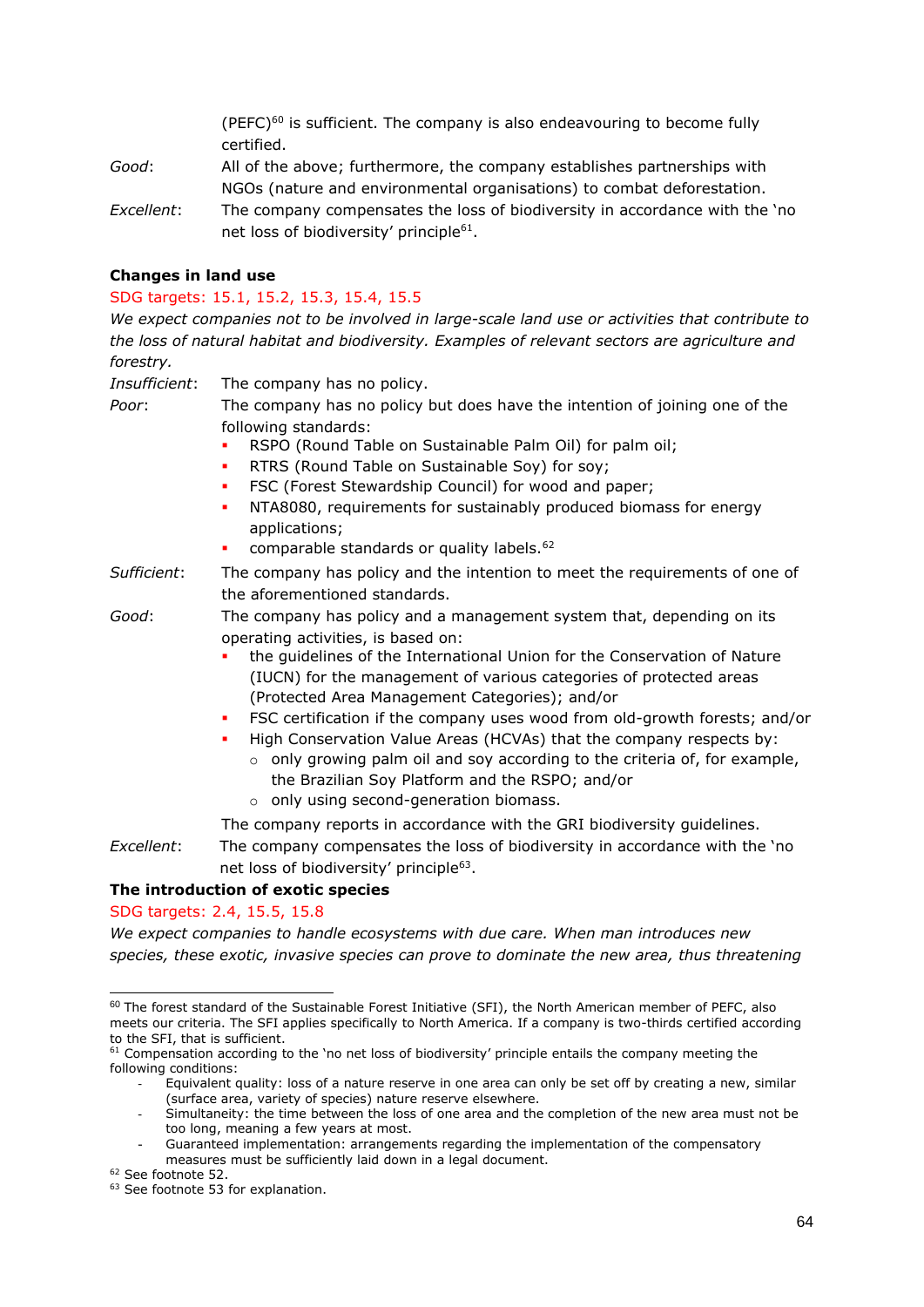*local species and ecosystems. We expect companies to prevent this from happening. This pertains to sectors such as agriculture, fishery, tourism, transport, zoos and pet shops. These sectors are assessed as follows:* 

*Insufficient*: The company has no policy.

*Sufficient*: The company has a policy for preventing the introduction of invasive species.

*Good*: The company has a policy for preventing the introduction of invasive species, including a management system. The company reports in accordance with the GRI biodiversity guidelines.

#### **Overexploitation**

### SDG targets: 2.4, 6.4, 7.3, 8,4, 12.2, 14.4, 15.2, 15.3, 15.5, 15.7, 15.c

*We expect companies to handle natural resources in a sustainable manner. If resources are used in a manner that is not sustainable, this is overexploitation. There are various types of overexploitation: deforestation in forestry, poor soil management with agricultural land, unsustainable agriculture, the trade in or hunting of endangered species, overfishing, overexploitation due to tourism, and trade in red-list species like whales. The sectors primarily involved are agriculture, forestry and fishery. We expect companies from these sectors to prevent overexploitation. They are assessed as follows:*

- *Insufficient*: The company has no policy and is not associated with sector initiatives or prominent quality labels.
- *Poor*: The company is endeavouring to acquire certification under prominent quality labels or similar quality labels.
- *Sufficient*: The company adheres to the guidelines of the Convention on International Trade in Endangered Species of Wild Fauna and Flora (CITES) and/or is associated with recognised quality labels for the supply chain, such as FSC, MSC (Marine Stewardship Council), UTZ Certified, RTRS, RSPO and NTA8080 or similar quality labels.<sup>64</sup>
- *Good*: The company has not only a policy but also a management system. It reports in that respect in accordance with the GRI biodiversity guidelines. If the company makes use of farmed fish, this management system is based on ASC certification (Aquaculture Stewardship Council).

### **Pollution**

### SDG targets: 3.9, 6.3, 8.4, 12.4, 12.5, 13.2, 14.1

*We expect companies to refrain from genetic pollution (genetic engineering), from introducing into the environment substances the safety of which has not yet been established, and from developing activities as a result of which substances are discharged into ecosystems in quantities that are so large that these are processed insufficiently, if at all. This relates to the chemicals and agriculture sectors and the pharmaceutical industry. These are assessed as follows:*

*Insufficient*: The company has no policy.

*Sufficient*: There is no misconduct (for example the discharge of (chemical) substances in the air, water and/or soil) and the company has policy in the area of:

> ▪ Genetically Modified Organisms (GMOs): the company satisfies the Cartagena Protocol on Biosafety.<sup>65</sup> The company does not apply any genetic engineering to plants and animals for non-medical purposes. If the company

<sup>&</sup>lt;sup>64</sup> See footnote 52.

<sup>&</sup>lt;sup>65</sup> The Cartagena Protocol on Biosafety is a supplement to the Convention on Biological Diversity. The aim of the Protocol is to protect biological diversity from possible risks from genetically modified organisms originating from modern biotechnology.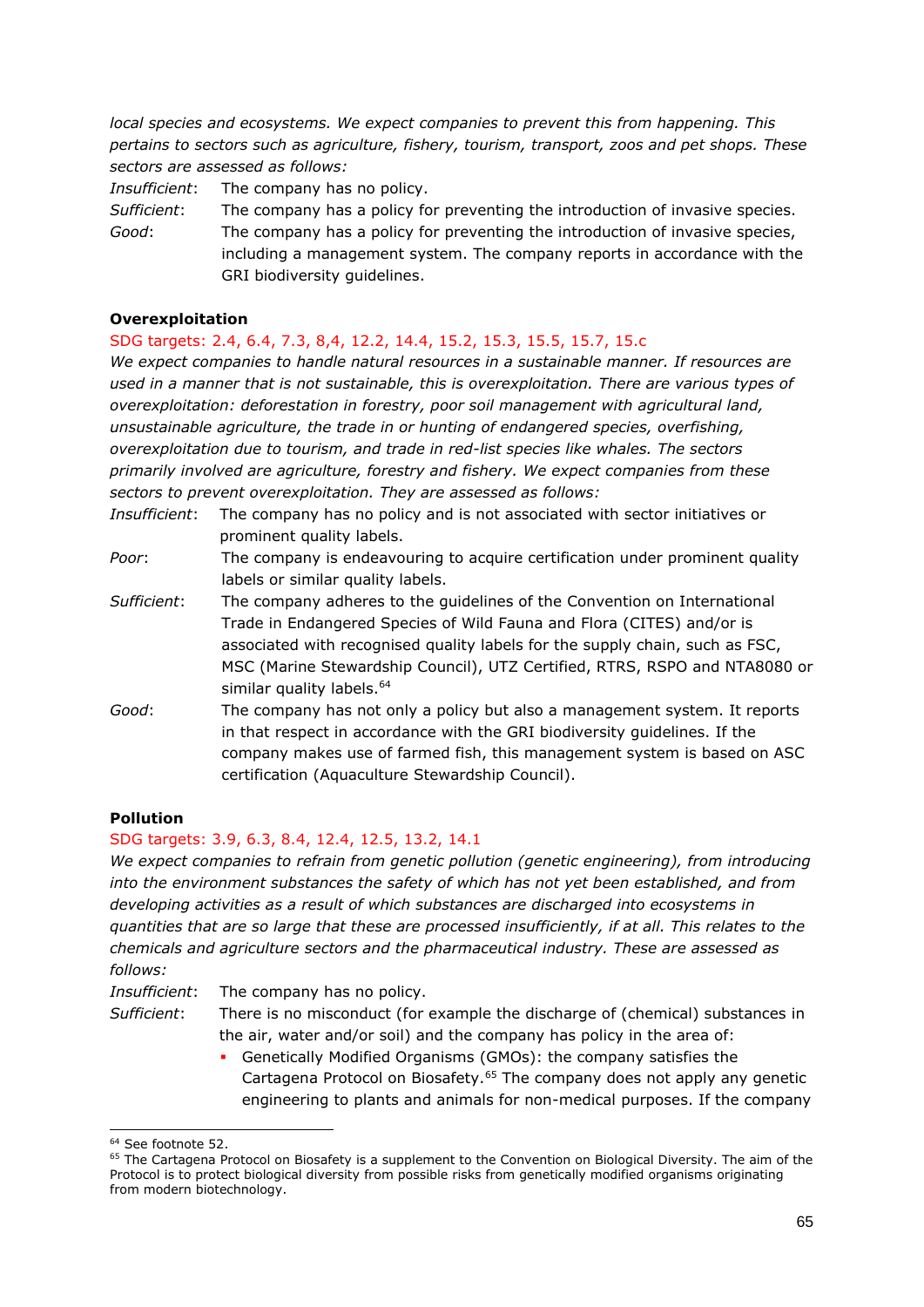applies genetic engineering to micro-organisms, this takes place under controlled conditions. If the company purchases genetically modified products, it is transparent about the way in which it uses these products;

- crop protection agents: the company adheres to the Rotterdam Convention;
- chemical waste: the company adheres to the Basel Convention;
- persistent organic pollutants (POPs: various, often toxic chemical compounds that are hardly, if at all, biodegradable): the company adheres to the Stockholm Convention;
- substances that deplete the ozone layer (such as CFCs): the company adheres to the Montreal Protocol;
- registration of the effects of chemical substances: the company adheres to and participates in REACH (EU) and GHS (international).
- *Good*: The company has a policy for preventing and reducing pollutants, which policy is linked to a management system. The company also has targets and deadlines for preventing and reducing pollution. It reports on that policy in accordance with the GRI biodiversity guidelines. The company publishes policy relating to GMOs, and informs consumers which products contain genetically modified organisms or raw materials.
- *Excellent*: Alongside the aforementioned measures, the company undertakes additional initiatives.

### **Animal welfare**

*We only invest in companies that contribute to a respectful interaction with animals and to the improvement of animal welfare. The company must not be involved in activities we exclude, as described in section [4.1.6.1.](#page-39-0) The criteria that apply to the supply chain are also set out below. We draw a distinction in this regard between companies that use animal products for food and those that use animal products for textiles (products from leather, wool, down and feathers or other animal materials). For companies that purchase animal products for the production of food, we also distinguish between companies that buy hardly any animal products (materiality)<sup>66</sup> and consider whether the company is large or small<sup>67</sup>. The company's level of ambition to improve animal welfare may also be included in the policy assessment; it is up to the analyst to assess whether this level of ambition is sufficient or insufficient. These companies are assessed as follows:*

*Insufficient*: Textiles: There is serious misconduct.

Food: The company has no policy or is not transparent about its policy. There is serious misconduct. It may be a small company where animal welfare is a material risk or a large company that has no policy or is not transparent about its policy. As a result, the company does not meet the five freedoms. The five freedoms entail that an animal is free:

- **•** from hunger, thirst and an incorrect diet;
- from fear and chronic stress;
- from physical and physiological suffering;
- from pain, injury and disease;
- to express natural (species-specific) behaviour.

*Poor*: Textiles: The company has no policy, but there is no serious misconduct either.

<sup>66</sup> Animal welfare is considered a material risk if a company earns more than 5% of its total turnover by selling animal products. If a company is unable or unwilling to disclose this percentage, we disapprove the company as a precaution.

 $67$  As stated in section 4.1.1.2, we distinguish between large and small companies. Small companies have a market

capitalisation of less than 4 billion. Our sustainability criteria for smaller companies are less strict if we are able to establish that there is policy in this area. We assume that small companies have fewer resources with which to meet our policy requirements. However, this does not mean that they are less sustainable.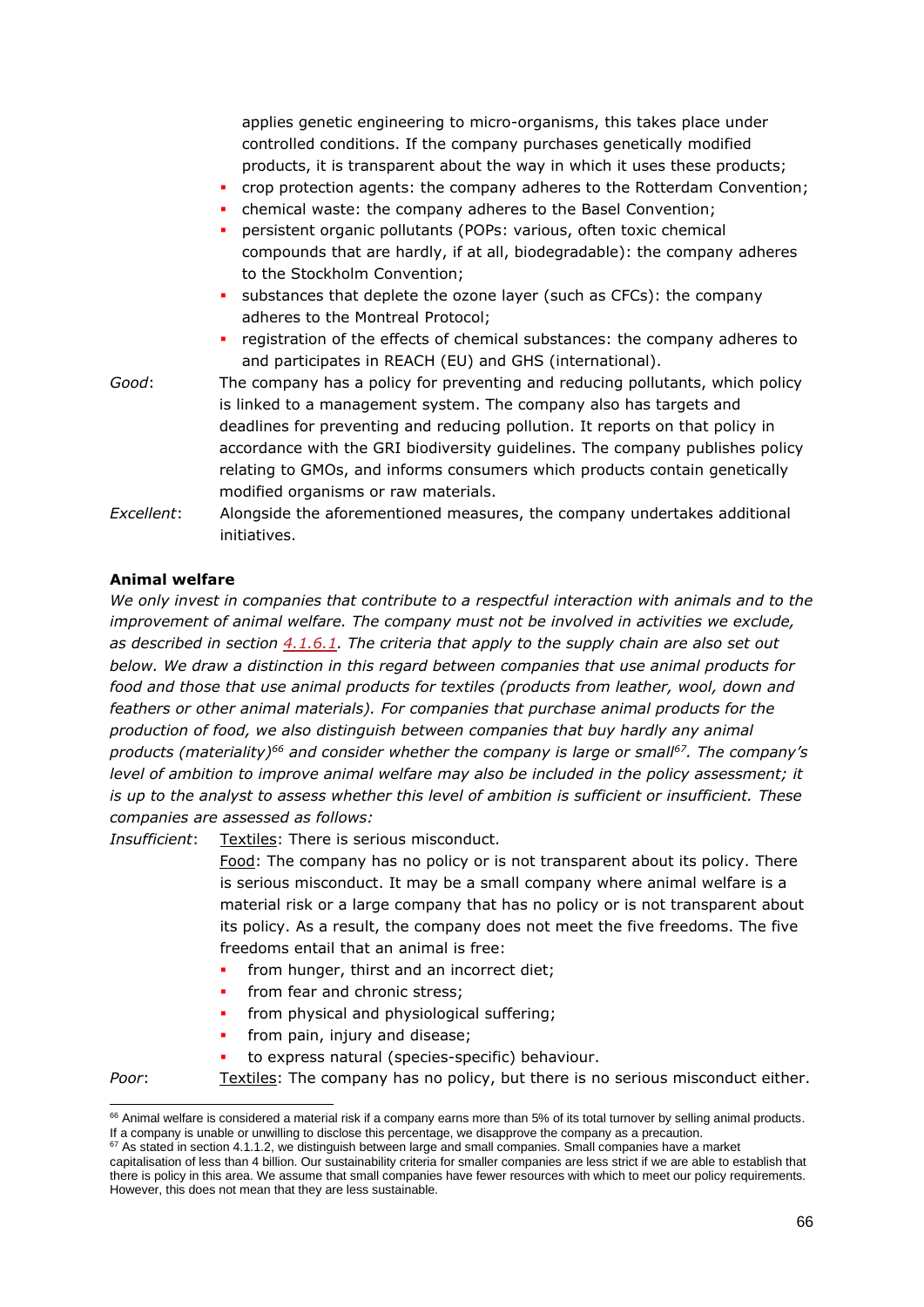Food: It is a large company where animal welfare does not pose a material risk. In addition, the company has drawn up some kind of animal welfare policy *and* seeks to improve animal welfare.

*Sufficient*: Textiles: The company has an animal welfare policy to prevent serious misconduct. For example, policy to combat mulesing and the live plucking of angora rabbits or birds for down.

Food: The company is transparent, possibly reactively, regarding its animal welfare policy. The animal welfare policy is based on the five freedoms. For example, a company may work according to the ISO/TS 34700 standards for animal welfare. For customers of livestock farms and fisheries, the following applies:

- The company takes the welfare of livestock into account. It does so by drawing up policy based on the five freedoms, or by ensuring that an above-average percentage of the animal products it sells have a reliable quality label, while arranging for this percentage to increase.
- The company makes use of the MSC quality label for wild-caught fish, and aims to increase the share of products with the quality label.

*Good*: Textiles: The company has drawn up policy based on the five freedoms. Food:

- The customer makes use of the ASC quality label for farmed fish.
- The customer is committed to improving animal welfare in respect of the catching of wild-caught fish.

### **Animal testing**

*We only invest in companies that use animal testing for medical and non-medical products (both end products and ingredients) if they are transparent about this and have a sufficient policy in place to this end. This applies both to companies that perform animal testing themselves and to companies that give instructions to parties in their supply chain to this end. These companies are assessed as follows:*

*Insufficient*: The company has a policy but is not transparent in that respect. The policy does not meet the three Rs: Replacement, Reduction and Refinement.

*Sufficient*: The company satisfies all of the following three requirements:

- It has an animal testing policy based on the three Rs: Replacement, Reduction and Refinement. Put differently, it strives to replace animal testing with other tests, and to reduce and refine animal testing.
- **•** The company is transparent, possibly reactively, about the use and application of animal testing.
- No cosmetic products are involved. If cosmetic products *are* involved, the following additional conditions apply: the company is legally obliged to test cosmetics on animals; the company has a clear vision aimed at reducing cosmetic animal testing; *and* the company invests in alternative test methods.
- *Good*: The company has a policy that is sufficient. Not only does the company aim to reduce the use of animal testing, it has set objectives and deadlines to this end.
- *Excellent*: The company has a policy as described above. It states that it does not wish to use any animal testing and has set objectives and deadlines to this end, and/or the company actively researches alternative test methods or indicates how it encourages research into alternative test methods that are free from animal testing.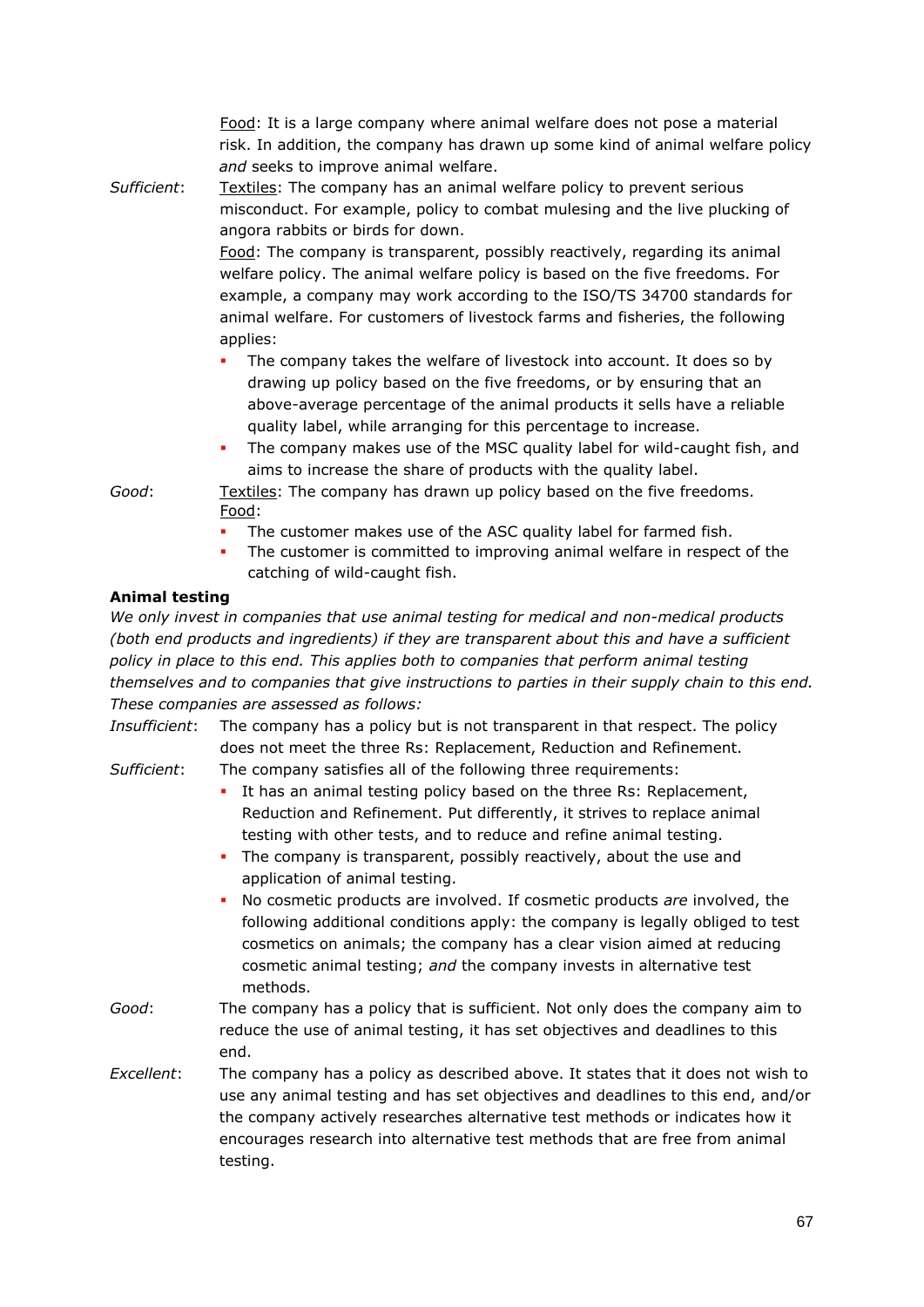## **Plastic**

## SDG targets: 3, 6.3, 11.6, 12.4, 12.5, 14

*More and more plastic ends up in nature, resulting in major environmental problems. A large part of this plastic consists of packaging. That is why we have drawn up criteria for companies that make plastic packaging and companies that use a lot of plastic packaging. We have also included criteria for microplastics. Sectors that make extensive use of plastics include the garment, food, personal care, pharmaceutical and packaging industries.* 

*Insufficient*: The company qualifies as insufficient if it:

- does not comply with legislation and regulations on plastic;
- has no policy and/or serious misconduct is known;
- uses microplastics in cosmetics;
- uses biobased plastics from food crops and/or from biobased materials that have not been sustainably extracted (e.g. due to land use change or deforestation);
- is involved in serious misconduct;
- does not recognise plastic as a risk even though it is a high risk for the company.
- *Poor*: The company has no policy but acknowledges the problems of plastics and/or has a statement (about litter, plastic soup or any other relevant issue).
- *Sufficient*: The company has a policy or strategy. In addition, if applicable, the company has policy to obviate sector-specific risks.

*Good*: The company qualifies as good if it:

- has a comprehensive policy or strategy, including objectives;
- supports initiatives to tackle the plastic problem. It is important that the company commits itself to this for a prolonged period of time.
- *Excellent*: The company has taken all of the aforementioned measures and also reports periodically about its plastic use, its objectives and its progress.

## **4.1.6.2.D Supply chain policy**

## SDG targets: 6.3, 8.4, 8.7, 8.8, 10.2, 12.2, 12.5, 12.6, 12.7, 13.2

*We expect companies to take responsibility for the conduct of other parties affiliated with them, such as business partners, links in their value chain and other parties that are directly connected with operations, products or services. A supply chain policy is necessary for the sustainability risks a company runs in its core business.* 

*Insufficient*: The company has no supply chain policy.

*Poor*: The company qualifies as poor if it:

- has no formal policy but does have examples of rules of conduct;
- does have a formal policy but only devotes attention to *either* human rights (fundamental employment conditions or gender equality or safe and healthy working conditions), *or* the environment, *or* ethical conduct, *or* tax avoidance and evasion;
- has named all relevant topics in its policy but makes them dependent on a country's national laws.
- *Sufficient*: The company has a supply chain policy to prevent human rights violations and violations of the four fundamental labour standards of the International Labour Organization (ILO). The four standards mentioned are: freedom of association, no forced labour, no child labour and no discrimination (including gender discrimination). The company also has policy on healthy and safe working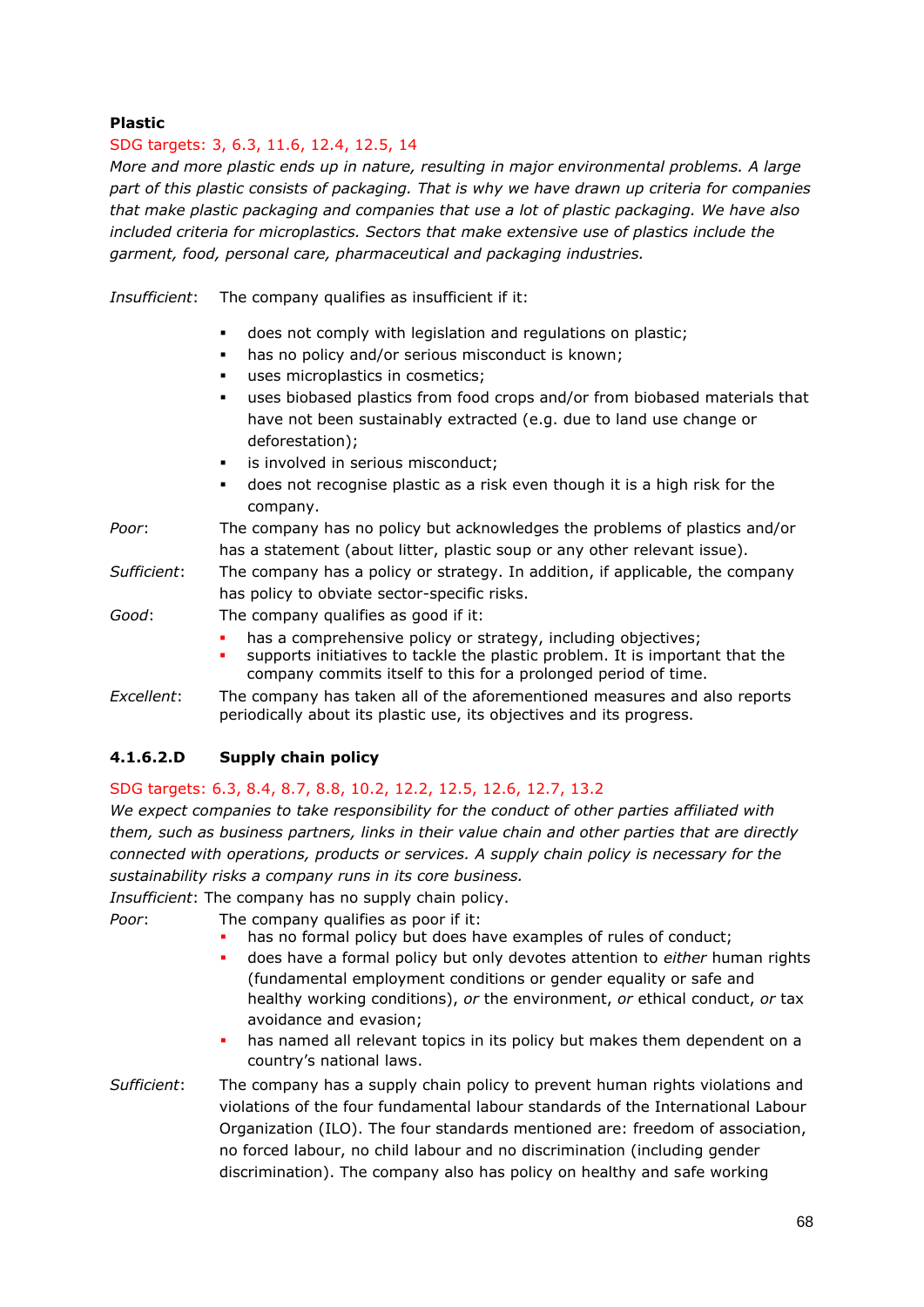conditions, the environment, ethical conduct and tax avoidance and evasion in its supply chain. We also consider the RBA's code of conduct for supply chains<sup>68</sup> to be sufficient.

If applicable, the company has policy to obviate sector-specific risks (a few examples are set out in the box below).

- *Good*: The company has a human rights policy, environmental policy and policy in the areas of ethical conduct and tax avoidance and evasion in its supply chain. It has procedures for implementing this policy. For example, it uses questionnaires to question the companies in its supply chain and concludes sustainability contracts with its suppliers.
- *Excellent*: The company has policy in place as described above. Policy implementation is monitored by means of external and/or internal audits and monitoring. When a company has, for example, a policy in place for the purchase of office supplies, this is positive even though it is not a core activity. It is also positive if the company publishes the results of audits and monitoring.

### **Examples of sectors with additional conditions for the supply chain policy**

#### *Conflict minerals*

The electronics sector – companies that manufacture, for example, telephones, computers and semiconductors – is dependent on precious and other metals for its products, such as tin, tantalum (including coltan), gold and cobalt. There is a risk that the mining of these metals may entail social misconduct and may cause environmental damage. In addition, there is a risk in some countries of armed conflict being financed with proceeds from the mining of and trade in the metals in question. In the case of the latter, the term 'conflict minerals' applies. We expect companies that may use conflict minerals in their production to have policy to combat the use of conflict minerals (in the supply chain).

#### *Wood and paper*

Diverse companies, such as construction companies, paper factories and printers, use wood, wood pulp and/or paper in production. These raw materials are obtained by logging, which can have a major adverse impact on biodiversity as it can lead to deforestation and destruction of habitat. Sustainable forestry and forest conservation are necessary to limit the risks related to biodiversity. For that reason, we expect companies that use wood products to have policy for the purchase of FSC-certified products. If the wood products are obtained in high-income OECD countries, PEFC certification suffices. We assess whether the company is a front-runner in this area.

#### *Foodstuffs*

The manufacture of certain foodstuffs can entail sustainability risks, such as deforestation, change of land use and the loss of natural habitat and biodiversity. This is caused by the logging of forests to create agricultural land. The foodstuffs involved include soy, palm oil, coffee and cocoa. International quality labels have been established for these. We expect companies that use foodstuffs (such as food producers) or that sell foodstuffs (such as supermarkets and department stores) to make as much use as possible of suppliers that meet

<sup>&</sup>lt;sup>68</sup> Companies in the electronics sector have drawn up a sector-specific code of conduct for their supply chain: the Responsible Business Alliance Code of Conduct. If a company has implemented this Code of Conduct, we consider this to be sufficient. http://www.responsiblebusiness.org/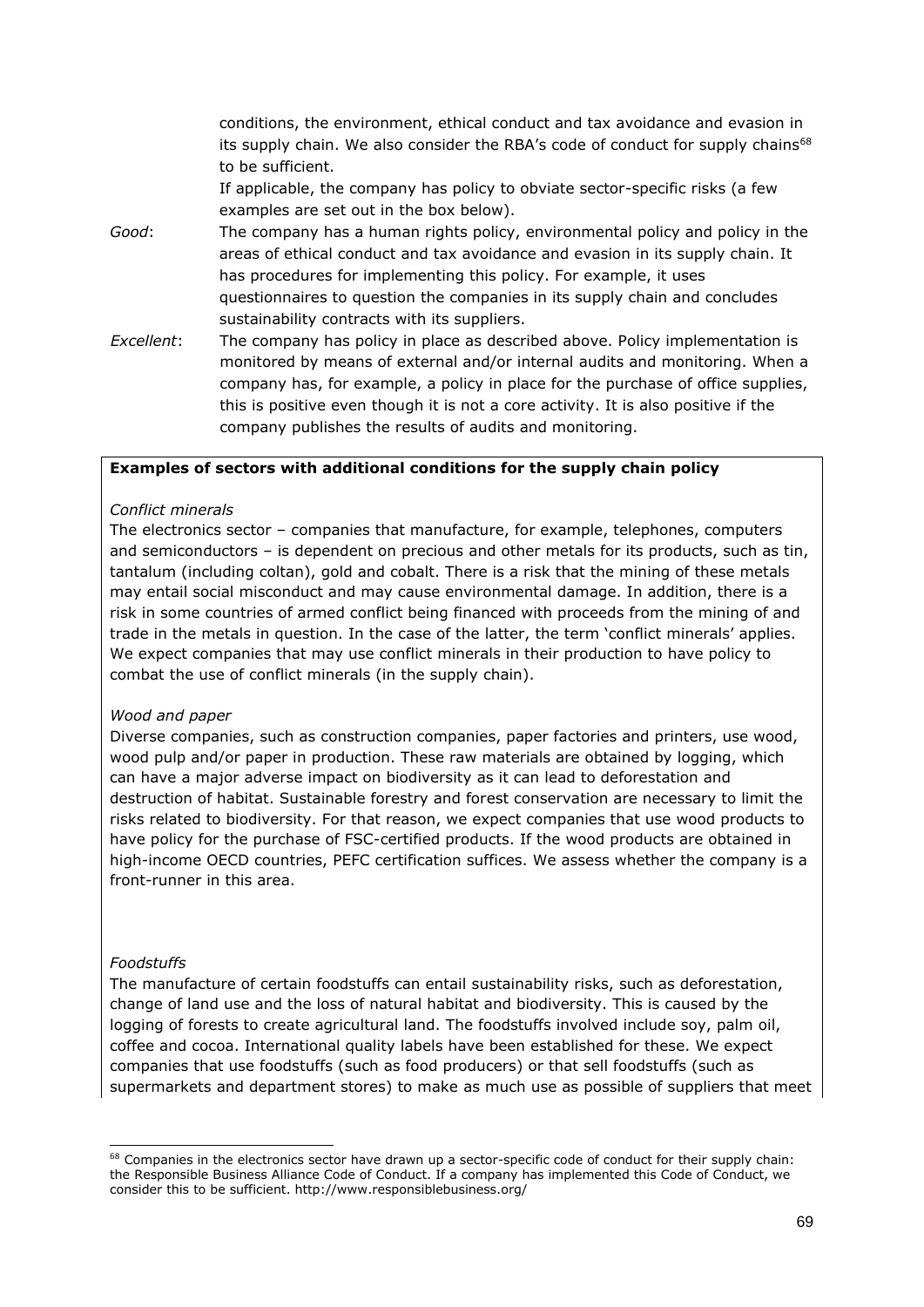these standards. Animal welfare is another foodstuff-related risk. We expect companies that use animal products to act in accordance with our animal welfare policy.

## *Animal testing*

Our animal testing policy states that we only invest in companies that use animal testing for medical and non-medical products (both end products and ingredients) if they are transparent about this and have a sufficient policy in place to this end. This applies both to companies that perform animal testing themselves and to companies that give instructions to parties in their supply chain to this end. This entails the following: if there is a risk of animal testing in the supply chain of a company, for example a pharmaceutical company, the company's supply chain policy requires its suppliers to meet the 3 Rs (Replacement, Reduction and Refinement).

# **4.2 ASN Duurzaam Obligatiefonds**

ASN Duurzaam Obligatiefonds invests in euro bonds issued by national governments and in green, social and sustainable bonds.

The methodology and process for selecting government bonds for ASN Duurzaam Obligatiefonds is the same as for ASN Bank. See section [3.1](#page-12-0) for government bonds and section [3.2](#page-16-0) for green bonds, social bonds and sustainable bonds.

# **4.3 ASN Duurzaam Mixfonds funds**

The ASN Duurzaam Mixfonds funds consist of a mix of ASN investment funds. The allocation depends on the risk of the fund. For information on the allocation see [https://beleggingsfondsen.asnbank.nl/fondsen.html.](https://beleggingsfondsen.asnbank.nl/fondsen.html)

Depending on market conditions, the fund manager selects slightly more equities or slightly more bonds, within limited ranges. For the selection process, we refer to section [4.1](#page-30-0) for the various funds, section  $3.1$  for government bonds, section  $3.2$  for green, social and sustainable bonds and, finally, section [4.4](#page-69-0) for microfinance.

# <span id="page-69-0"></span>**4.4 ASN-Novib Microkredietfonds**

# SDG targets: 1.1, 1.2, 1.4, 1.5, 1.a, 2.3, 5.1, 5.4, 5.a, 5.b, 8.5, 8.10, 9.3, 10.1, 10.2, 14.7, 14.b, 17.3

In many developing countries microfinance institutions (MFIs) play a vital role in organising and raising the consciousness of large groups of disadvantaged people. An MFI is a financial institution specialised in banking services, such as the provision of small loans to people with low incomes or low-income entrepreneurs. MFIs provide banking services that traditional banks generally do not provide. ASN-Novib Microkredietfonds<sup>69</sup> invests in MFIs and banks with an MFI portfolio. Extending loans to small business owners in developing countries helps these people to make a living.

ASN Beleggingsfondsen acts as the manager of the fund, and Triple Jump is the fund's project advisor.

# **4.4.1 Selection process for microfinance institutions**

<sup>&</sup>lt;sup>69</sup> ASN-Novib Microkredietfonds was established on 14 June 1996 and originated from a joint initiative of ASN Bank and Oxfam Novib. ABB acts as the manager of the fund, and Triple Jump acts as the fund's project advisor.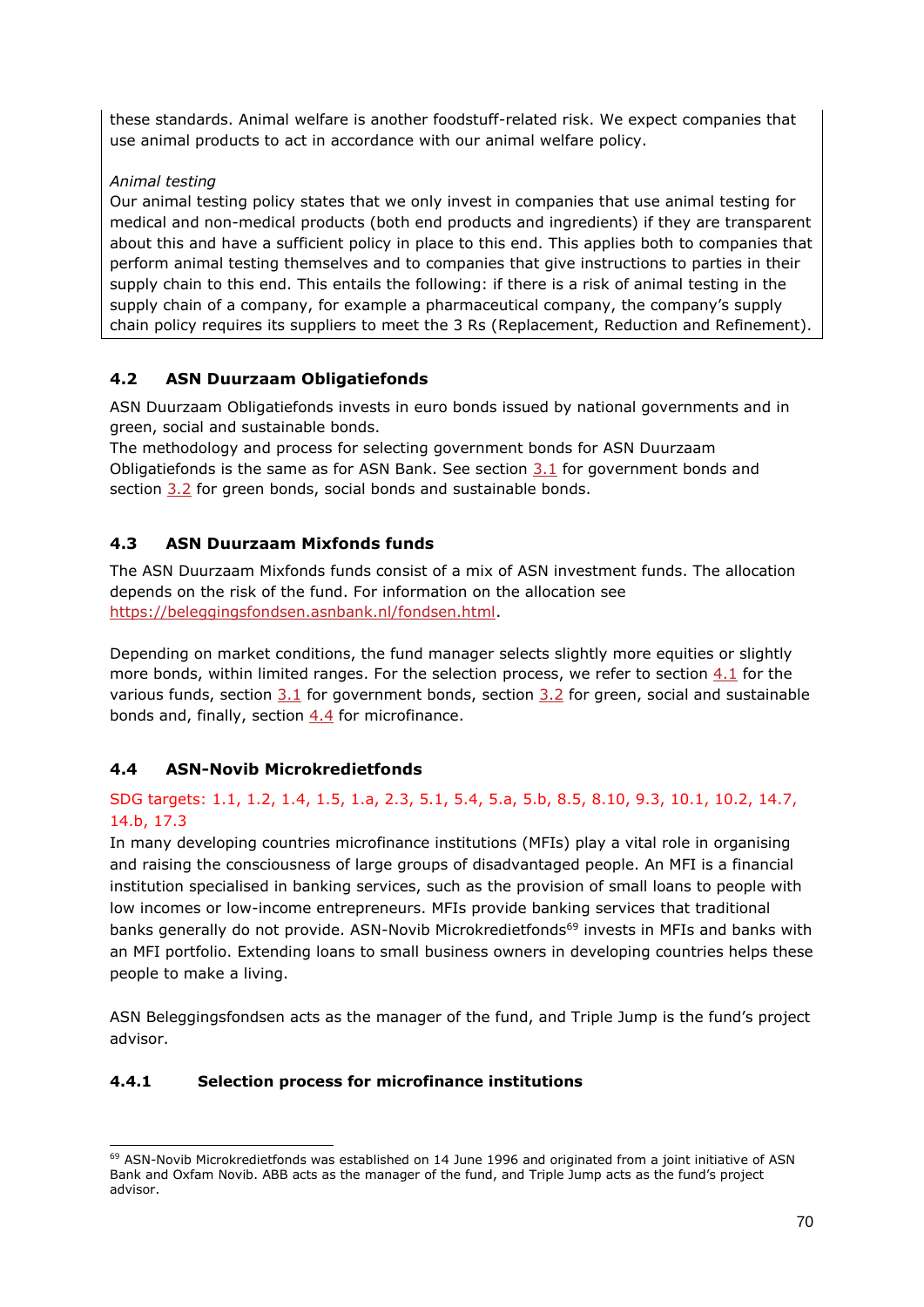

The adjoining figure shows how MFIs are selected. This can proceed via two processes.

The process begins at Triple Jump<sup>70</sup>, which plays an important role in the selection of MFIs. As project advisor, Triple Jump makes investment proposals for the fund and conducts the due diligence investigation at MFIs based on financial and sustainability criteria. Triple Jump only submits MFIs to ASN Beleggingsfondsen if it believes that they show promise for the fund. If Triple Jump has doubts about whether an MFI would be eligible for the fund, it may request pre-due diligence advice from the Investment Committee $71$  prior to the due diligence investigation.

If Triple Jump proposes an MFI to ASN Beleggingsfondsen, the Social Performance Review (SPR) determines which process will then be followed. The Investment Committee may directly approve the MFI if

the SPR scores positively on all criteria. If the SPR gives cause for additional research, this is prepared by the sustainability manager and the impact analyst of ASN Beleggingsfondsen. The Investment Committee decides on inclusion in the universe.

Triple Jump draws up the Social Performance Review (SPR), which summarises the MFI's Social Performance Management (SPM). SPM is a style of management designed to allow an organisation to fulfil its social mission. It also includes managing processes and systems and measuring the extent to which the organisation accomplishes its social mission. Important topics in this respect include: client protection, client satisfaction, whether the MFI focuses on female clients (overall gender-related social, cultural, behavioural and identity aspects play a role here), reach and information on socially responsible performance.

 $70$  Triple Jump manages and advises funds that focus on responsible investment in developing countries. Triple Jump was established in 2006 as a spin-off from Oxfam Novib. Triple Jump has four shareholders: Oxfam Novib, ASN Bank, NOTS Impact Entrepreneurs and Management Company.

 $71$  The Investment Committee consists of the Institutional Relations Manager, the senior sustainability manager of ASN Beleggingsfondsen and the microcredit fund manager.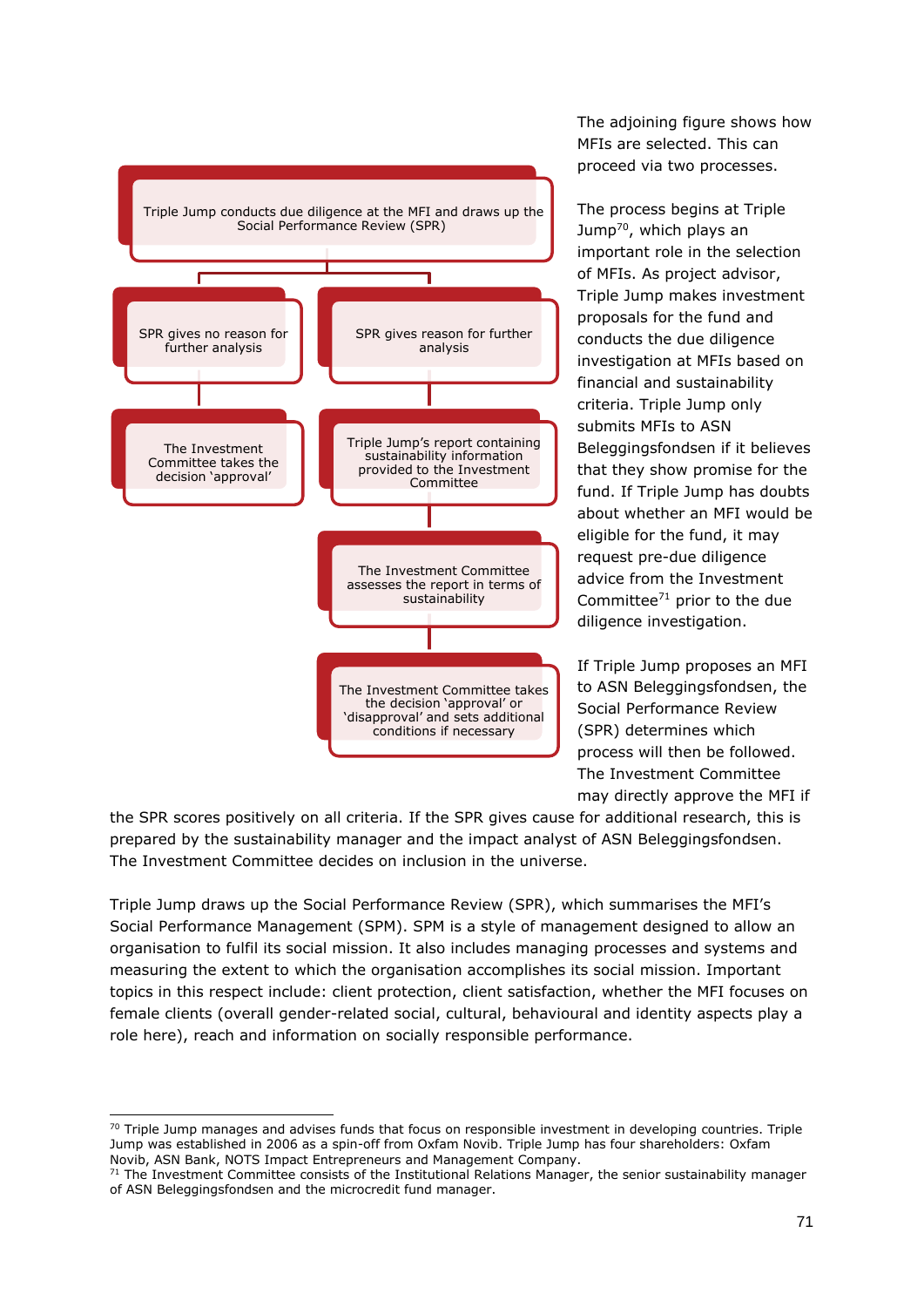The SPR also includes the outcome of the 'interest traffic light' (explained below). The interest traffic light was developed by Triple Jump to assess MFIs as objectively as possible on the interest they charge to their clients.

The MFI is always fully analysed if:

- **·** it is a new MFI; and/or
- it is proposed that ASN-Novib Microkredietfonds acquire a stake in the MFI; and/or
- **•** the MFI operates in countries identified as high risk by MIMOSA<sup>72</sup> or by Triple Jump; and/or
- the SPM score is lower than seventy percent; and/or
- the director's remuneration is more than USD 150,000 per year; and/or
- the first part of the interest traffic light is not green. This occurs when:
	- o the Annual Percentage Rate (APR) is higher than 50 percent; and/or
	- o the APR is 20% higher than the rate applied by comparable financial institutions in the same country; and/or
	- $\circ$  the MFI's profitability is above the norm in the current year or was so in one of the two years preceding it. Triple Jump defines 'above-average profit' as follows: the annual return on the total assets (Return on Assets (RoA)) exceeds 6%, or the Return on Equity (RoE) exceeds 25%.

If the first part of the interest traffic light is not green, part two must also be completed. Further explanation is then required of the APR, RoE and RoA. If the interest traffic light is red, the MFI is excluded; and/or

- **•** the client protection score is lower than seventy percent; and/or
- $\blacksquare$  the MFI has not endorsed the SMART Campaign<sup>73</sup>.

## **4.4.2 Selection methodology for microfinance institutions**

How ASN Beleggingsfondsen assesses the MFIs is set out below. It uses four documents to this end:

- Social Performance Review (SPR): this summarises the MFI's Social Performance Management.
- **·** Interest traffic light: see previous paragraph.
- **•** Social Performance Management sheet: this gives information on the way in which the organisation fulfils its social mission and on the management of processes and systems.
- Appraisal: this contains information on governance, financial performance and the SPM. The appraisal specifies, among other things, the borrowers the MFI focuses on, the MFI's personnel policy and, if applicable, the part of the currency risk that is passed on to the borrower.

If ASN Beleggingsfondsen has any questions regarding the MFI, it can put these to Triple Jump. If necessary, Triple Jump can submit these questions to the MFI concerned.

<sup>72</sup> The Microfinance Index of Market Outreach and Saturation (MIMOSA) has developed a framework for measuring credit saturation. The countries that MIMOSA regards as high risk have a highly saturated lending market, making it highly likely that client lending is excessive. In that case, it is important for the MFI to have good policy to protect clients against excessive lending.<http://mimosaindex.org/>

<sup>73</sup> The Smart Campaign has drawn up a series of basic principles for dealing with clients of MFIs. These basic principles cover: appropriate product design and delivery; prevention of over-indebtedness; transparency; responsible pricing; fair and respectful treatment of clients; privacy of client data; and mechanisms for complaint resolution.<http://www.smartcampaign.org/>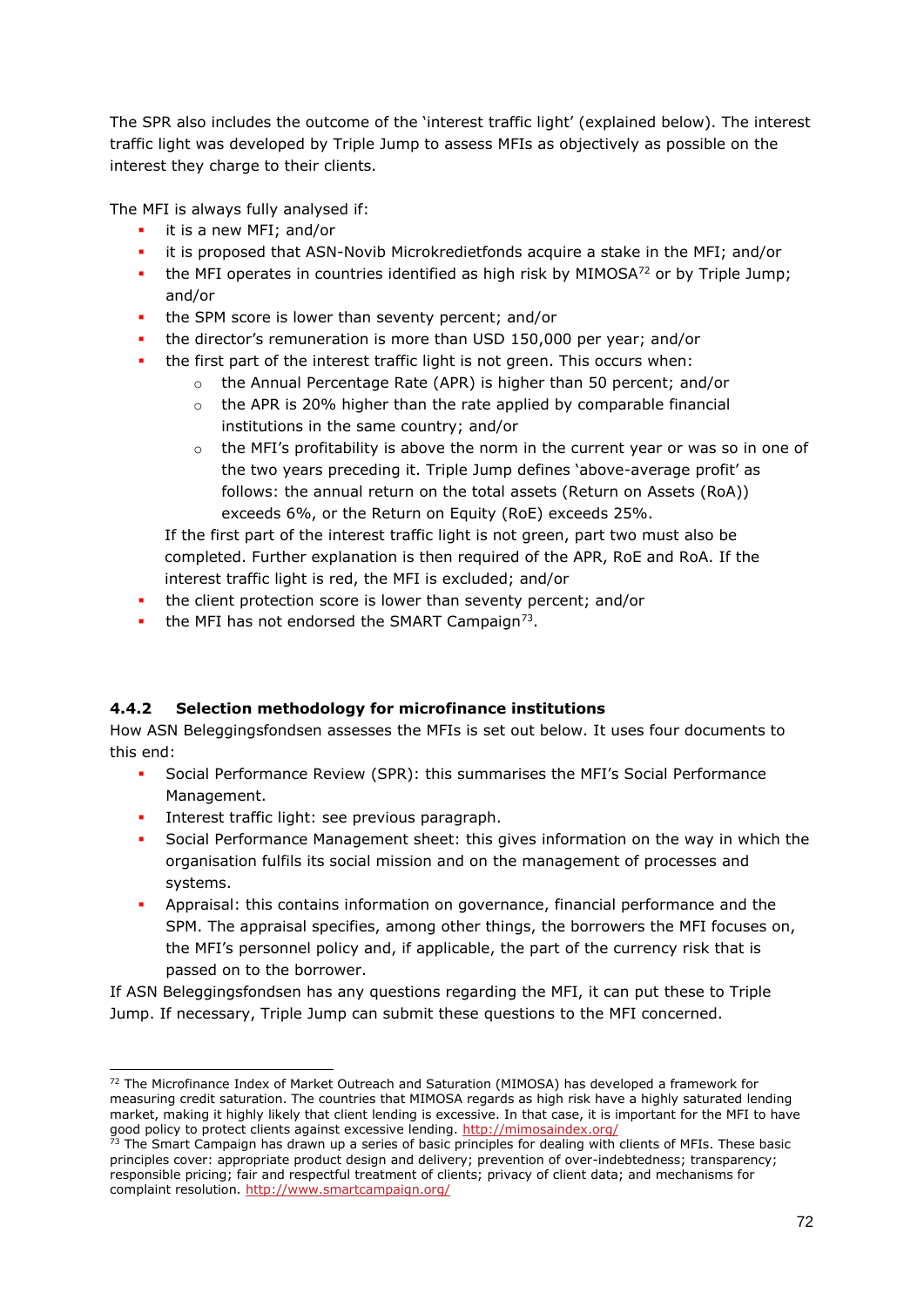We assess the sustainability performance of MFIs in terms of the following key issues:

- Responsible lending. This involves assessing the client protection score and the background information to this; we consider whether the MFI has endorsed the SMART Campaign. If the MFI does not conduct its lending in a responsible manner, it receives a negative recommendation.
- The ratio between the average size of the loans and the gross domestic product per inhabitant. This ratio should preferably not be too large.
- Target group(s). We consider the percentage of loans going to female borrowers and whether the MFI focuses on borrowers in rural areas and/or on market segments that are difficult to serve. It is desirable for the MFI to focus on one or more of these target groups.
- Directors' remuneration. If the directors' remuneration is too high, the MFI is excluded. This applies if the remuneration of an MFI's director is more than USD 150,000 and there is insufficient substantiation to justify this salary<sup>74</sup>, or if the remuneration is more than USD 300,000 per annum.
- Embedding of social policy in the organisation; we understand this to mean that the institution has policy regarding:
	- o the protection of its borrowers;
	- o transparency;
	- o the manner in which it determines the price of financial products;
	- its own staff.

If we decide that the MFI has insufficient social policy embedded in its organisation, our decision will be negative.

#### **4.4.3 Liquidities**

ASN-Novib Microkredietfonds holds part of its assets in liquid form. This may pertain to fund assets that are not (yet) invested in private loans and shareholdings, and assets designated for facilitating inflow and outflow of fund investors. To this end, the fund can hold assets in a savings or other account at an approved financial institution (assessed as issuer; see the Banks and Insurers policy paper to this end) and/or invest in approved government bonds (see section [3.1\)](#page-12-0). For efficient operational liquidity management, the fund can make limited use of bank accounts of financial institutions that have not been approved by ASN Beleggingsfondsen. The liquidity policy is explained in more detail in ASN-Novib Microkredietfonds' investment policy.

## **4.5 ASN Groenprojectenfonds**

ASN Groenprojectenfonds invests at least 70% of its assets in projects that comply with the Dutch government's Green Projects Scheme 2016 (*Regeling groenprojecten 2016*). The green projects financed by ASN Groenprojectenfonds relate to various focal areas. ASN Groenprojectenfonds focuses particularly on the subsegments sustainable construction and refurbishment, renewable energy and decentralised energy supplies. ASN Groenprojectenfonds has been designated as a Green Institution.

The methodology for assessing renewable energy projects for ASN Groenprojectenfonds is identical to that of renewable energy projects for ASN Bank. For explanation of the methodology and the selection process, we therefore refer to section  $3.3$ .

 $74$  To assess whether a salary higher than USD 150,000 is justified, a salary questionnaire is completed. A higher salary may be justified if, for instance, there are elements that make managing the MFI a complex matter.